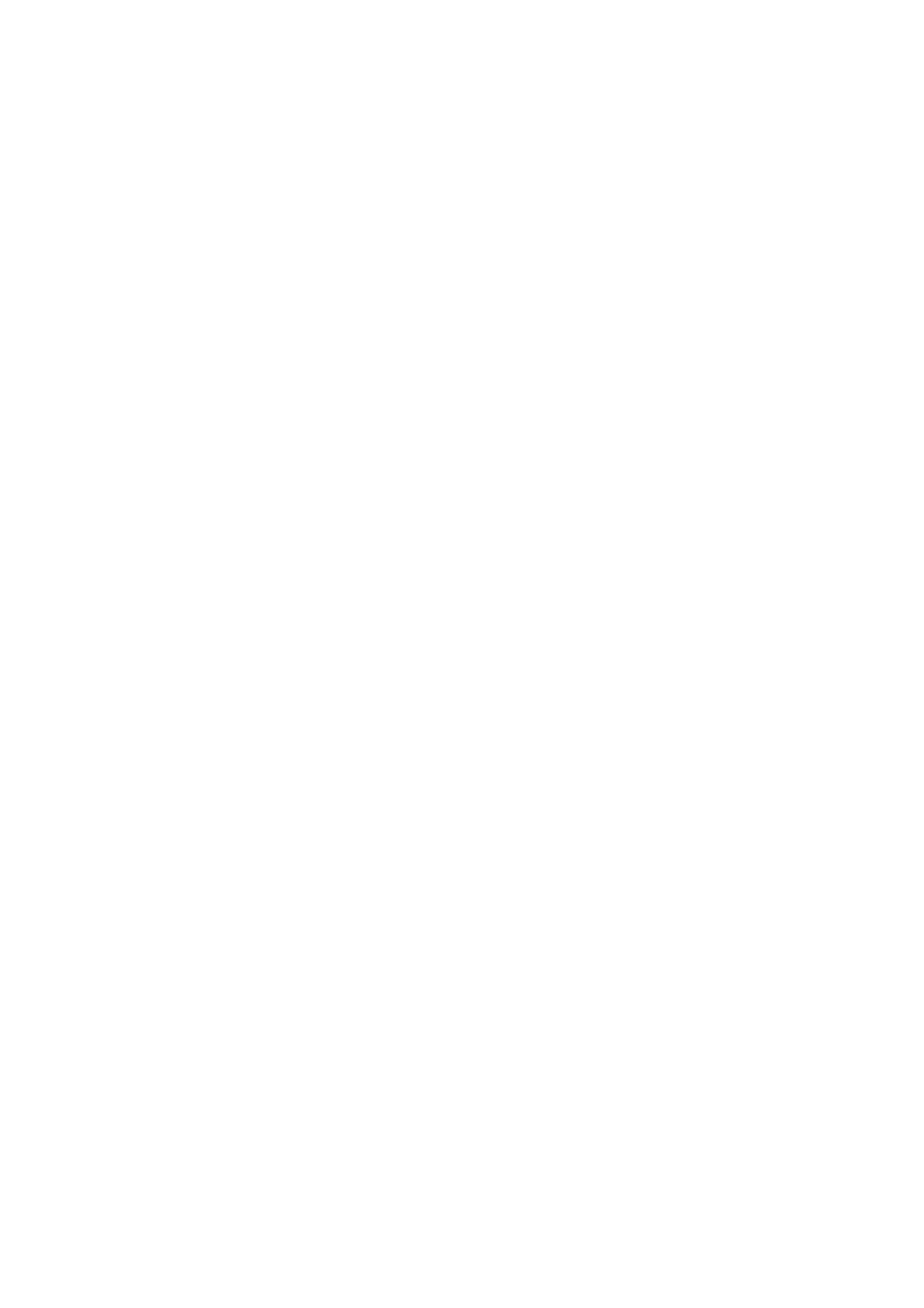

**OFFICE FOR STANDARDS IN EDUCATION**

## *Inspecting* **School Sixth Forms Supplement to the** *Handbook for Inspecting Secondary Schools*

This supplement contains new requirements and guidance Effective from September 2001

HMI 325

London: The Stationery Office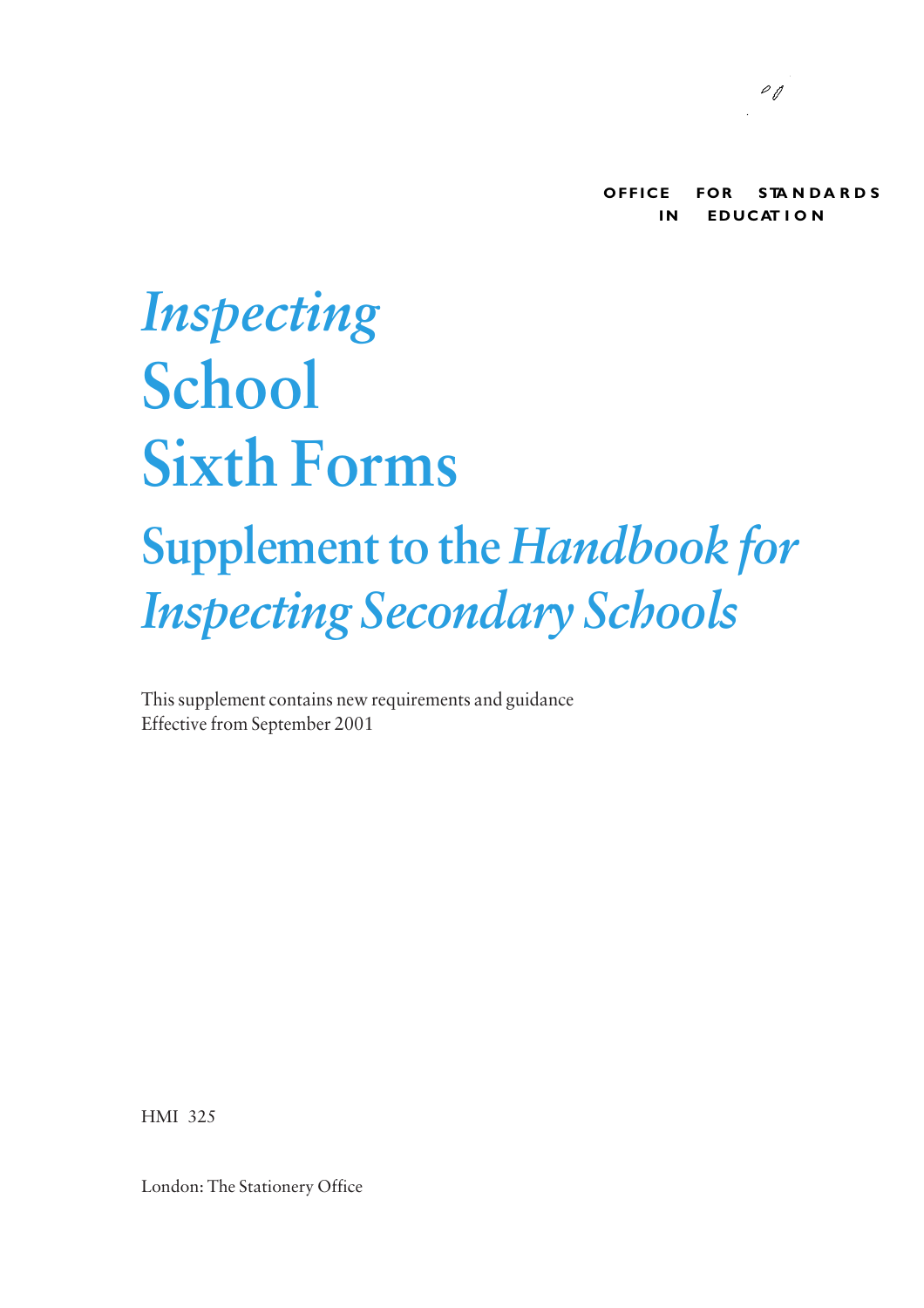© Crown copyright 2001.

Published with the permission of OFSTED on behalf of the Controller of Her Majesty's Stationery Office.

Applications for reproduction should be made in writing to The Copyright Unit, Her Majesty's Stationery Office, St Clements House, 2–16 Colegate, Norwich NR3 1BQ.

0 11 350114 5

Inspection Quality Division Office for Standards in Education Alexandra House 33 Kingsway London WC2B 6SE

Telephone: 020 7421 6800

Website: www.ofsted.gov.uk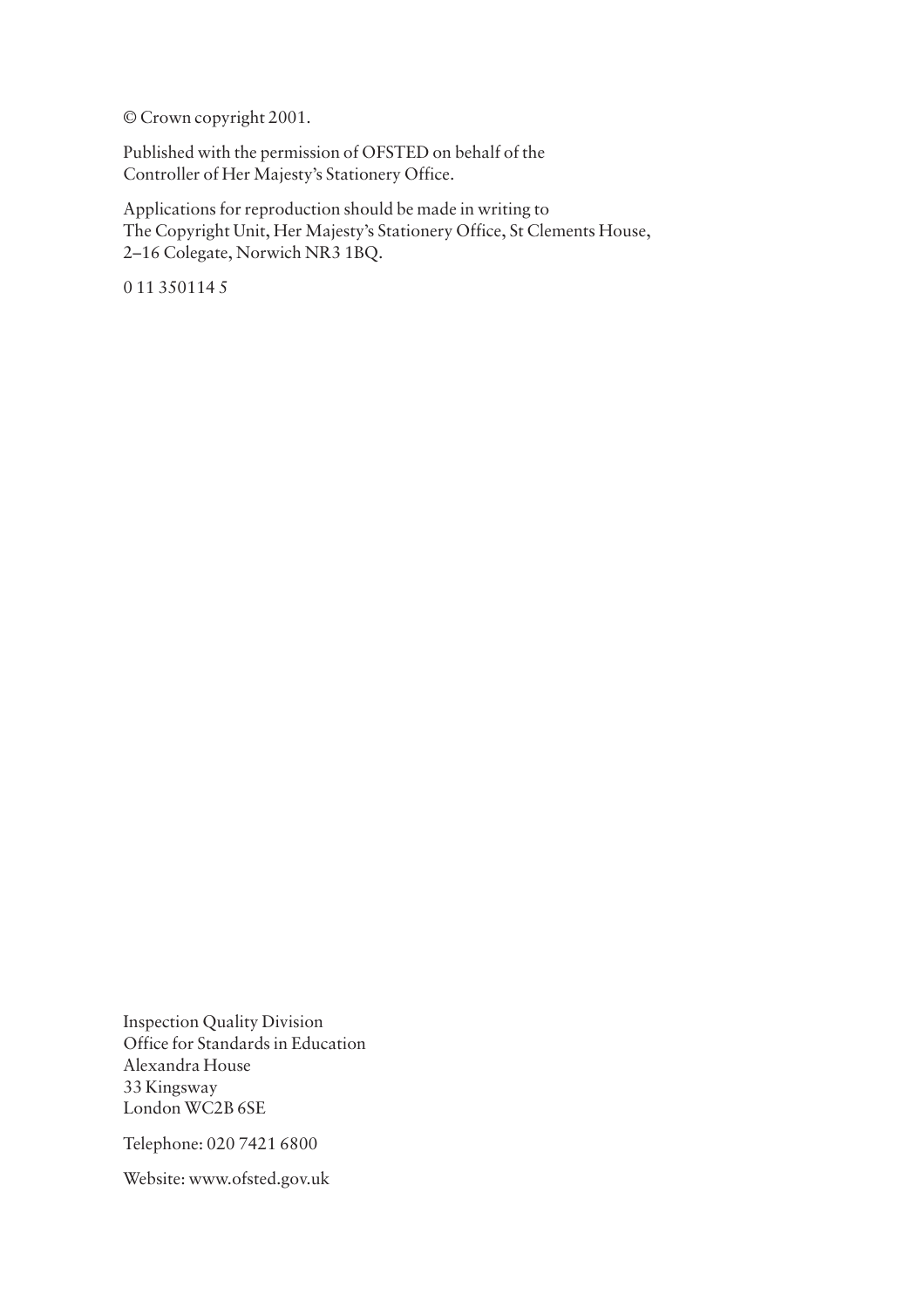*Page*

## **Contents**

| Introduction                                             | $\mathbf{1}$   |
|----------------------------------------------------------|----------------|
| Part 1. Changes in School Sixth Forms                    | 3              |
| Part 2. Requirements for Inspecting School Sixth Forms   | $\overline{7}$ |
| Part 3. Carrying out Enhanced Full and Short Inspections | 19             |
| Part 4. Using the Evaluation Schedule                    | 27             |
| Part 5. Inadequate Sixth Forms                           | 77             |
| Part 6. Report Writing                                   | 81             |
| <b>Annexes</b>                                           | 89             |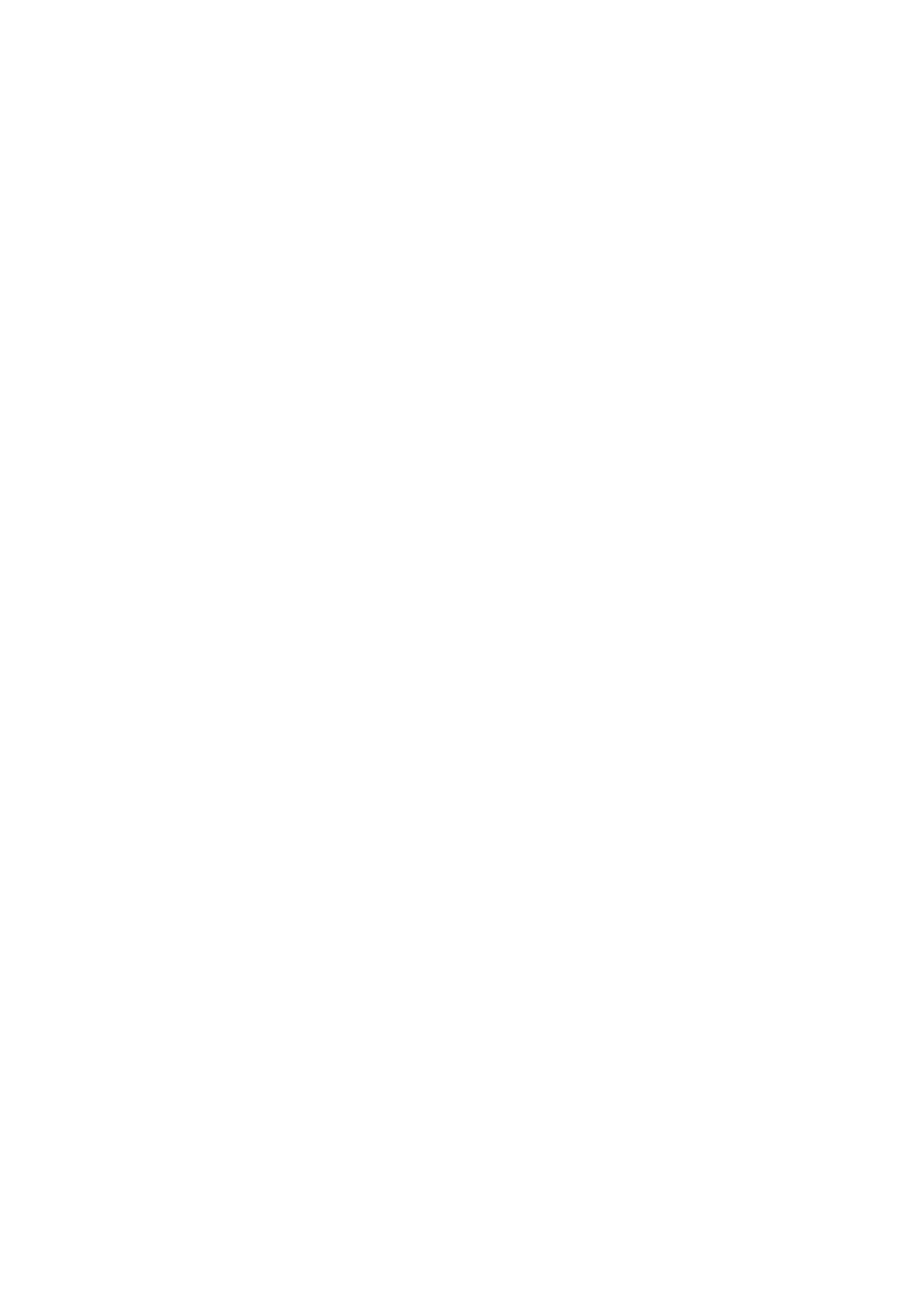## **Introduction**

The government's White Paper *Learning to Succeed: A New Framework for Post-16 Learning (1999)* set out the intention that sixth forms in schools should be inspected in as much depth as other school provision and 16–19 provision elsewhere. The new requirements and guidance in this *Supplement* are intended to strengthen the inspection of school sixth forms.

The Learning and Skills Act 2000 extended the remit of the Office for Standards in Education (OFSTED) to include the inspection of all 16–19 education in, for example, sixth form and other further education colleges, from April 2001. The Adult Learning Inspectorate (ALI) is responsible for the inspection of all work-based learning and adult education. Most inspections of colleges are joint inspections involving OFSTED and the ALI. Her Majesty's Inspectors (HMI) and inspectors from the ALI, with additional inspectors appointed by OFSTED and the ALI carry out these inspections.

The *Common Inspection Framework* (March 2001) applies to the inspection of colleges and training providers. School sixth-form inspections continue to be carried out under section 10 of the School Inspections Act 1996*.* They are not subject to the same Framework directly. However, the arrangements in this *Supplement* bring the inspection of school sixth forms and colleges as much into line as possible.

The Learning and Skills Act (Schedule 7) makes a specific requirement relating to the inspection of schools. It relates to the adequacy of provision in sixth forms. Where inspectors judge that the sixth form is 'inadequate', this must be reported.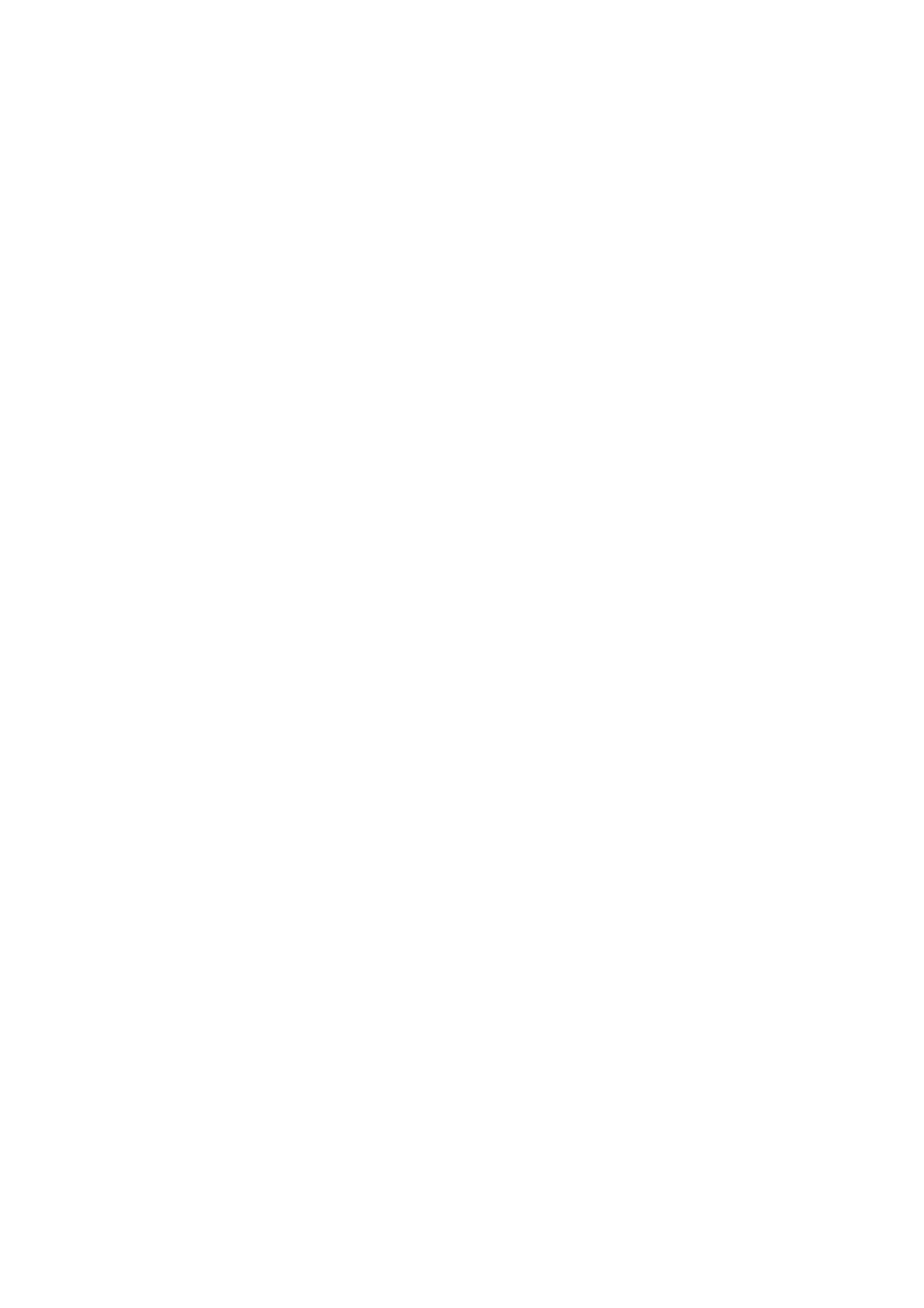## **Part 1**

## **Changes in School Sixth Forms**

Changes to post-16 qualifications were introduced in September 2000. The aims were to:

- provide a range of qualifications from which students can choose and gain credit;
- ensure that qualifications are worthwhile and valued, and enable students to combine academic and vocational studies coherently;
- offer scope for students to broaden their knowledge, understanding and skills but also, at the same time, to advance their studies through specialisation;
- promote the achievement of high levels of key skills;
- offer clear progression routes into higher education, employment and further training.

The Qualifications and Curriculum Authority (QCA) has recently published guidance on managing Curriculum 2000 for 16–19 students.<sup>1</sup>

#### *National Qualifications Framework*

The National Qualifications Framework has six levels. It is designed to ensure broad equivalence across different types of qualifications. The courses and qualifications most likely to be found in school sixth forms are shaded in table 1.

| Level                 | General<br>Vocationally related                                                                       |                                   | Occupational |  |  |
|-----------------------|-------------------------------------------------------------------------------------------------------|-----------------------------------|--------------|--|--|
| 5                     | Higher level qualifications                                                                           |                                   | Level 5 NVQ  |  |  |
| $\overline{4}$        | First degree, foundation degree<br>Higher National Diploma (HND)<br>Higher National Certificate (HNC) | Level 4 NVQ                       |              |  |  |
| 3: Advanced level     | GCE A level, including<br>AS and AE awards                                                            | AVCE $3-$ , $6-$ , and $12-$ unit | Level 3 NVQ  |  |  |
| 2: Intermediate level | GCSE grades $A^*-C$                                                                                   | Intermediate GNVQ                 | Level 2 NVQ  |  |  |
| 1: Foundation level   | GCSE grades D–G                                                                                       | Foundation GNVQ                   | Level 1 NVQ  |  |  |
| Entry level           | Certificate of (educational) achievement                                                              |                                   |              |  |  |

#### Table 1. National Qualifications Framework levels

General qualifications are in specific subjects. Vocationally related qualifications give a broad introduction to vocational areas. Occupational qualifications link into specific jobs.

<sup>1</sup> *Managing Curriculum 2000 for 16-19 Students*is available on the QCA website at **www.qca.org.uk**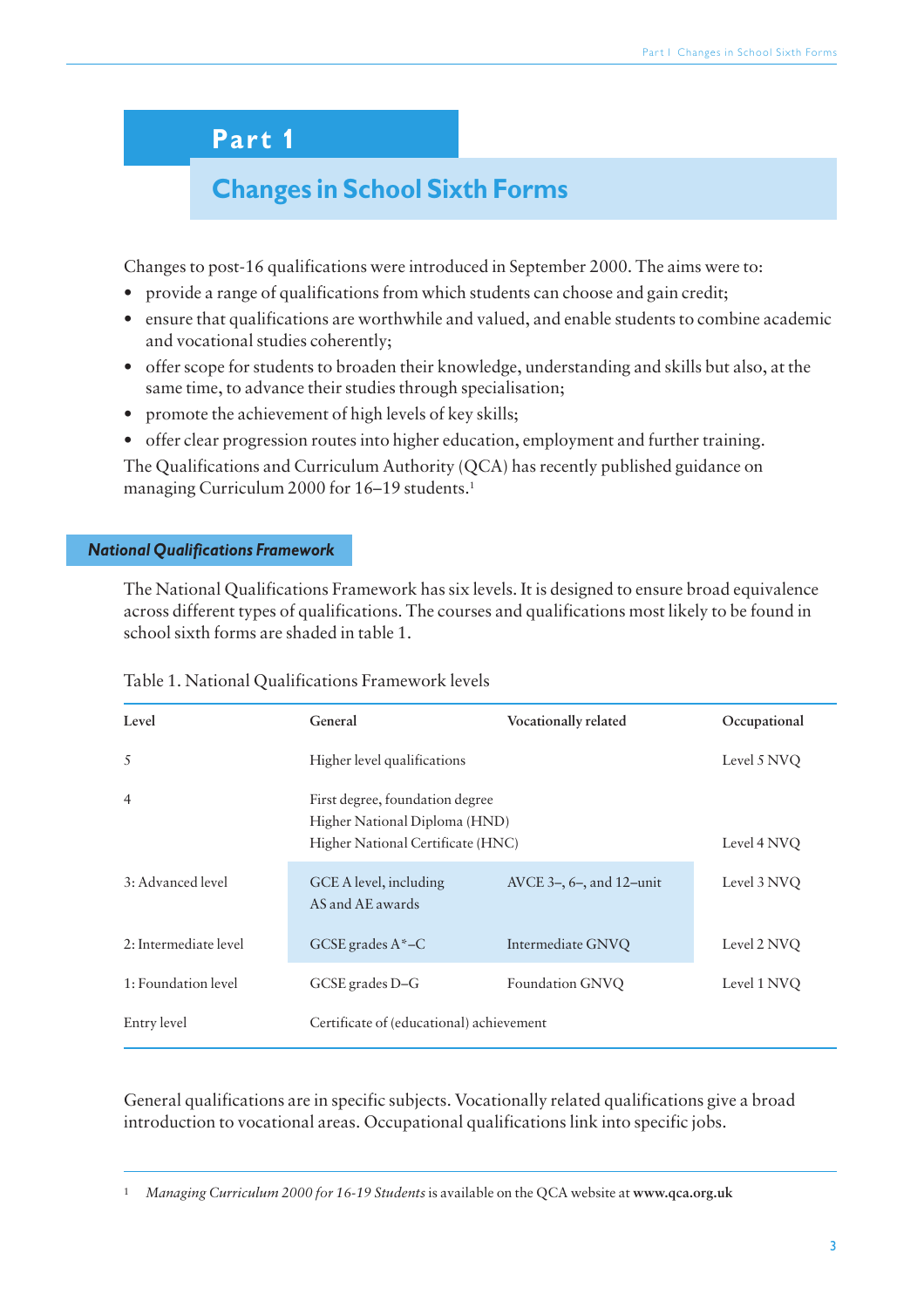#### *GCE AS and A levels and advanced extension awards (AEA)*

All advanced subsidiary (AS) and A-level subjects had new specifications in 2000. They are modular, and six units are normally required to complete an A-level qualification. Three units, usually studied in the first year work of a two-year A-level course, lead to the AS qualification. AS units are assessed and graded to match the standards expected from students who are halfway through an advanced course of study. AS, and a further three units, referred to as A2 and normally taken in the second year of study, make up the A-level course.

AS courses are intended to increase the range of subjects that students study in their first year in the sixth form. The number will vary between schools and for individual students. Students might take four or five AS subjects, and then continue with three to A level. An AS programme might be combined with a vocationally related course.

The Advanced Extension Award (AEA) is being introduced in summer 2002. The award is intended to stretch the most able A-level students to greater depths of understanding and critical thinking than required at A level, and differentiate between the most able candidates who would typically gain grade A. The award will be at merit and distinction levels, but will not be available in all subjects.

#### *Vocationally related courses*

GNVQ courses also have new specifications. Advanced GNVQ is now the advanced vocational certificate of education (AVCE).

A double-award AVCE consists of 12 units; 8 are usually mandatory and a further 4 are optional. The award is equivalent to two A levels, with double grades AA to EE. In addition to the doubleaward AVCE, 6-unit and 3-unit vocational A levels are available, corresponding to single GCE A and AS levels, respectively. The 3-unit qualification is only available in four areas: business, engineering, ICT, and health and social care.

Intermediate and foundation GNVQs consist of 6 units. They have new specifications but are more similar to the courses that preceded them than AVCE. They are graded as pass, merit and distinction.

Further information about vocational qualifications, the assessment arrangements and their equivalence to GCSE and AS/A level accreditation is included in *Curriculum 2000 – Implementing the Changes to 16–19 Qualifications* (QCA, 1999).

#### *Key Skills*

It is hoped that sixth-form students will work towards qualifications in key skills. There are three main key skills:

- application of number;
- communication;
- information technology.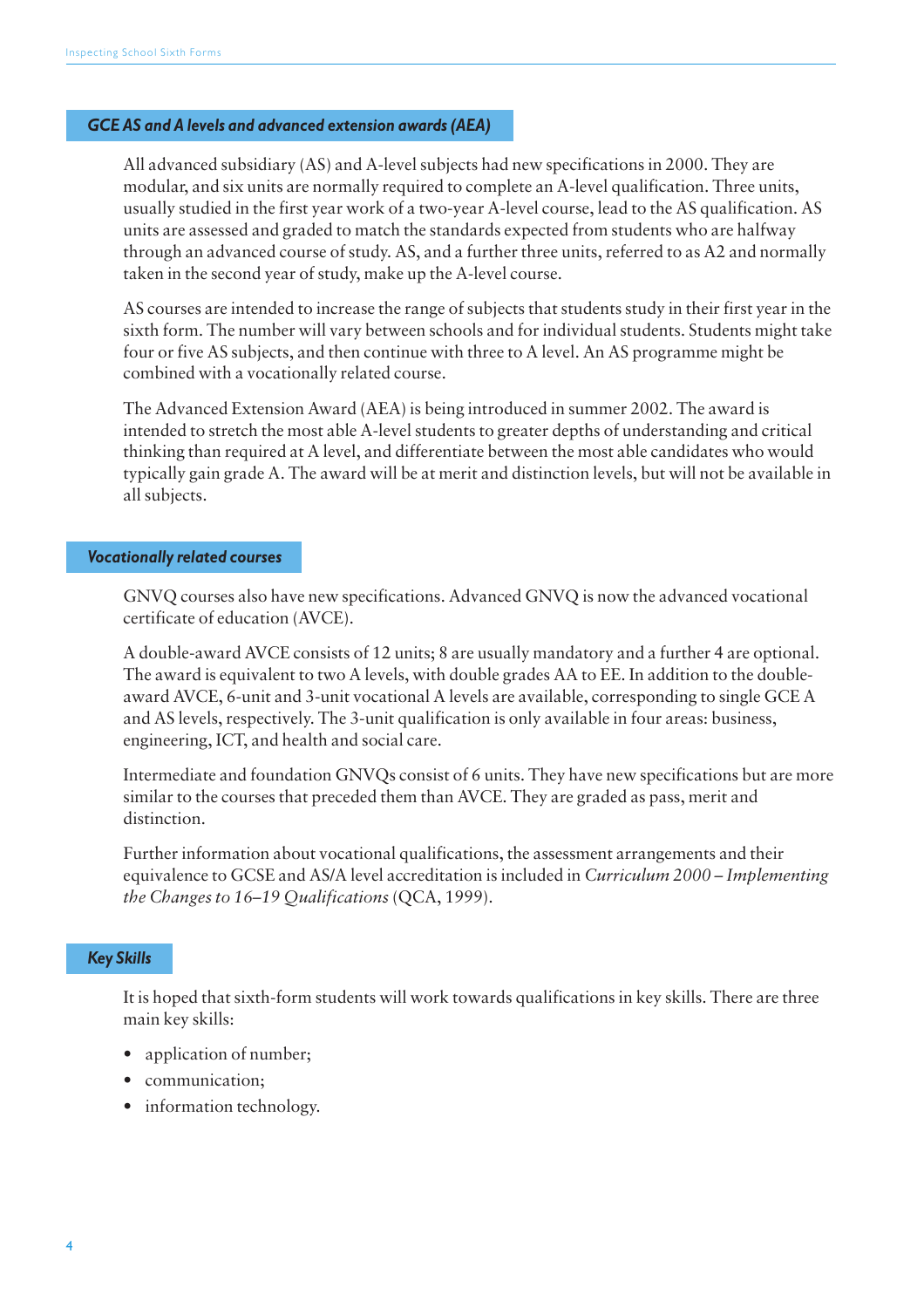Three wider key skills are:

- working with others;
- improving own learning and performance (study skills);
- problem-solving.

All GCE AS/A level and AVCE specifications identify opportunities for students to produce evidence of their attainment in key skills.

Individual key skills can be certificated at five levels. Level 3 is appropriate for supporting work in AS, A-level and advanced vocational courses. The three main key skills together currently constitute the key skills qualification. Individual key skills will attract 'points' in the Universities and Colleges Admissions System (UCAS) (see below).

In the main key skills, students are assessed on a portfolio of evidence which may include:

- work from the range of courses being followed;
- work done as part of enrichment or extra-curricular activities, or outside school; or
- work done specially for the key-skills qualification.

In addition, for each unit, there is an externally set and marked test. There are exemptions for students taking some English, mathematics or computing/ICT qualifications. Some qualifications exempt students only from the test, while others give total exemption.

Schools choose whether or not to offer the qualifications or teach to the key skills specifications; they are not compulsory in the post-16 curriculum. Key skills 'elements' are no longer mandatory in GNVQ or AVCE qualifications although many schools will probably still seek to cover the keyskills requirements in vocational courses. Key-skills specifications are available from QCA.2

#### *Awarding bodies*

The former GCE examination boards and vocational awarding bodies for England have merged to form three new awarding bodies:

- Assessment and Qualifications Alliance (AQA): **www.aqa.org.uk**
- Edexcel: **www.edexcel.org.uk**
- Oxford Cambridge and RSA Examinations (OCR): **www.ocr.org.uk**

Specifications for GCE AS and A levels, GNVQs and AVCEs can be obtained from these bodies, or downloaded from their websites.

<sup>2</sup> QCA Publications, PO Box 99, Sudbury, Suffolk, CO10 6SN. Tel: 01787 884444. Fax: 01787 312950. The specifications are also available on the Internet at **www.qca.org.uk**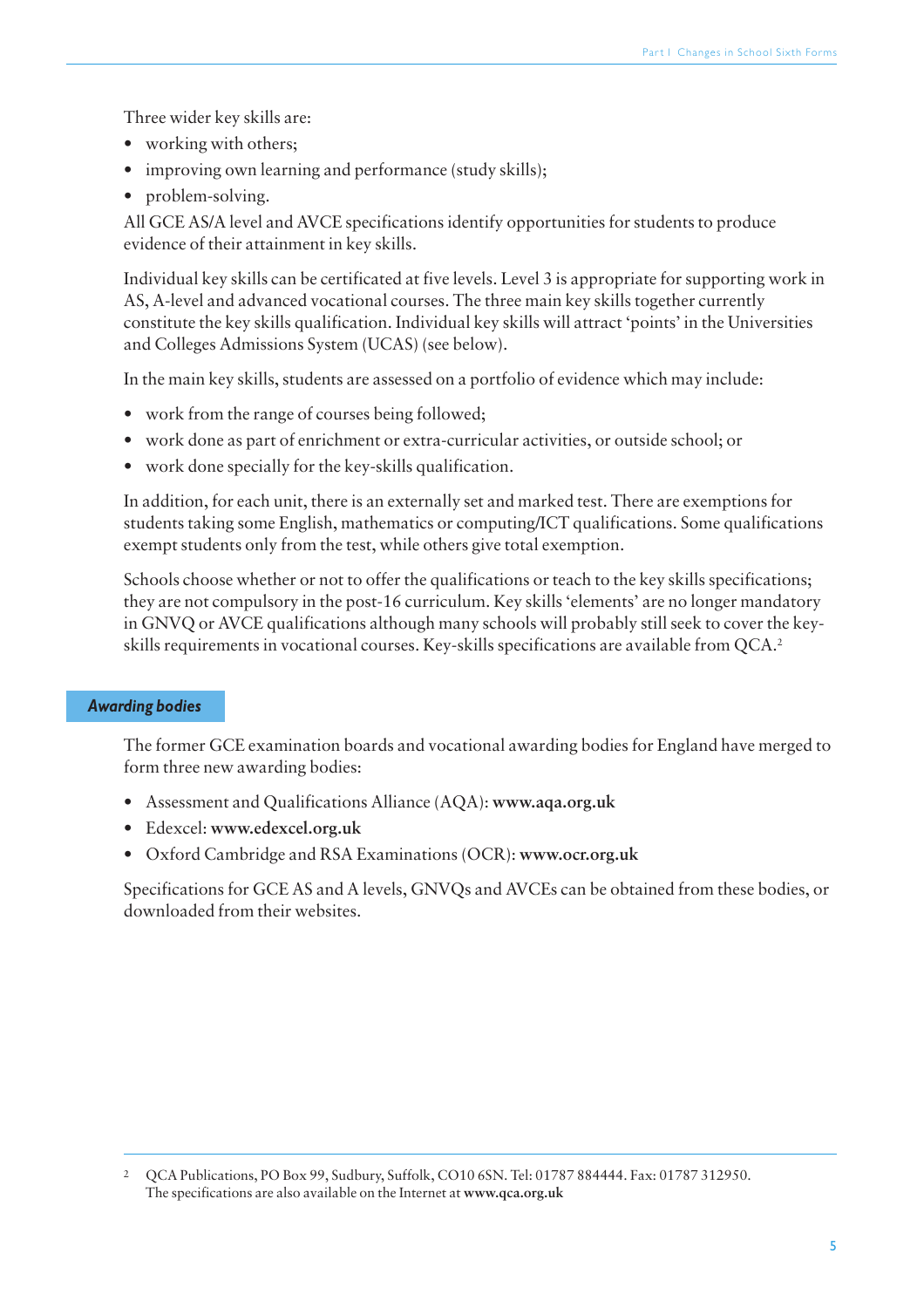#### *UCAS points tariff from 2002*

UCAS is introducing a new tariff system from September 2002. It embraces vocational qualifications and key skills.

The tariff system is:

| Points               | $\overline{\phantom{0}}$ | 10             | 13            | $17\,$ | 20               | 28 | $30\,$         | 35 | 38 | $\overline{40}$ | 42 | 48 | 50           | 60 | $\overline{z}$ | $\rm 80$     | 100          | 120 | 160          | 200          | 240              |
|----------------------|--------------------------|----------------|---------------|--------|------------------|----|----------------|----|----|-----------------|----|----|--------------|----|----------------|--------------|--------------|-----|--------------|--------------|------------------|
| A/AS, AVCE<br>& GNVQ |                          |                |               |        |                  |    |                |    |    |                 |    |    |              |    |                |              |              |     |              |              |                  |
| 1-unit               | E                        | $\mathbf D$    | $\mathcal{C}$ | B      | $\boldsymbol{A}$ |    |                |    |    |                 |    |    |              |    |                |              |              |     |              |              |                  |
| 3-unit (AS)          |                          |                |               |        | E                |    | D              |    |    | $\mathsf{C}$    |    |    | $\, {\bf B}$ | A  |                |              |              |     |              |              |                  |
| $6$ -unit (A)        |                          |                |               |        |                  |    |                |    |    | ${\bf E}$       |    |    |              | D  |                | $\mathsf{C}$ | $\mathbf{B}$ | A   |              |              |                  |
| 12-unit (AVCE)       |                          |                |               |        |                  |    |                |    |    |                 |    |    |              |    |                | E            |              | D   | $\mathsf{C}$ | $\, {\bf B}$ | $\boldsymbol{A}$ |
| Key skills units     |                          |                |               |        |                  |    |                |    |    |                 |    |    |              |    |                |              |              |     |              |              |                  |
| key skill level      |                          | $\overline{2}$ |               |        | 3                |    | $\overline{4}$ |    |    |                 |    |    |              |    |                |              |              |     |              |              |                  |

#### *Quality of post-16 provision and funding arrangements*

The Learning and Skills Council (LSC), through local LSCs, is responsible for the quality and funding of post-16 education and training, but the LSCs will not directly monitor sixth-form provision. Funding for sixth forms from the LSC will begin in April 2002, but it will be routed to schools through local education authorities (LEAs).

The Learning and Skills Act requires that a copy of the report and summary following the inspection of schools with a sixth form is sent to the LSC.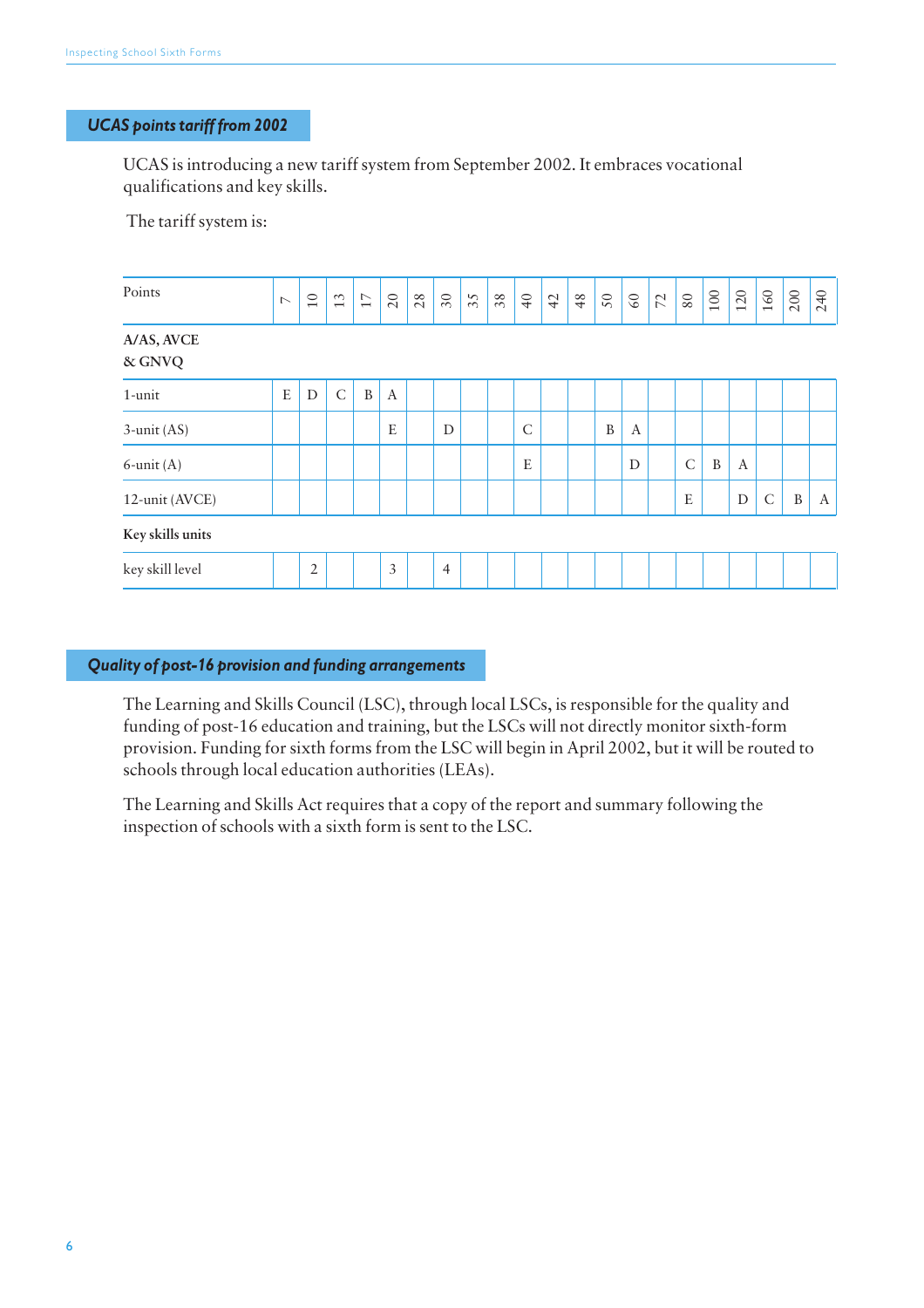## **Part 2**

## **Requirements for Inspecting School Sixth Forms**

From September 2001, sixth forms will feature more strongly in school inspection and reporting. The main changes are that:

- **full and short inspections attract more inspector days** to allow inspection teams to evaluate thoroughly the quality and standards in the sixth form and its cost-effectiveness;
- a modified inspection *Schedule* is used in the sixth form;
- **sixth forms of a given size have similar coverage and depth of inspection** irrespective of whether the school is selected for a full or short inspection;
- **inspectors must be 'endorsed'** to lead and report on subjects and courses inspected in detail in the sixth form;
- schools will be invited to use a **student's questionnaire** to seek students' views about the sixth form;
- reports will include a sixth-form annex to the summary and a section on sixth-form subjects and courses;
- inspection teams report formally where they judge a school to have an **inadequate sixth form**;
- **additional summary judgements** are included in the inspector's Notebook and the Record of Corporate Judgements (RCJ); Notebooks will be used for sixth-form subjects in short inspections;
- inspection teams make summative judgements about the **quality of provision in subjects and courses**that are inspected, and the **effectiveness of leadership and management** as they affect the sixth form;
- a copy of the inspection report and summary must be sent to the LSC.

Despite the emphasis on the sixth form, inspection teams should continue to **inspect and report on the school as a whole**, paying attention to issues of equal opportunities and educational inclusion.3 The **principle of differentiated inspection** also remains. In full and short inspections, the inspection of Key Stages 3 and 4 should be unaffected.

<sup>3</sup> See *Evaluating Educational Inclusion* (OFSTED, 2000). This publication is available on OFSTED's website at **www.ofsted.gov.uk**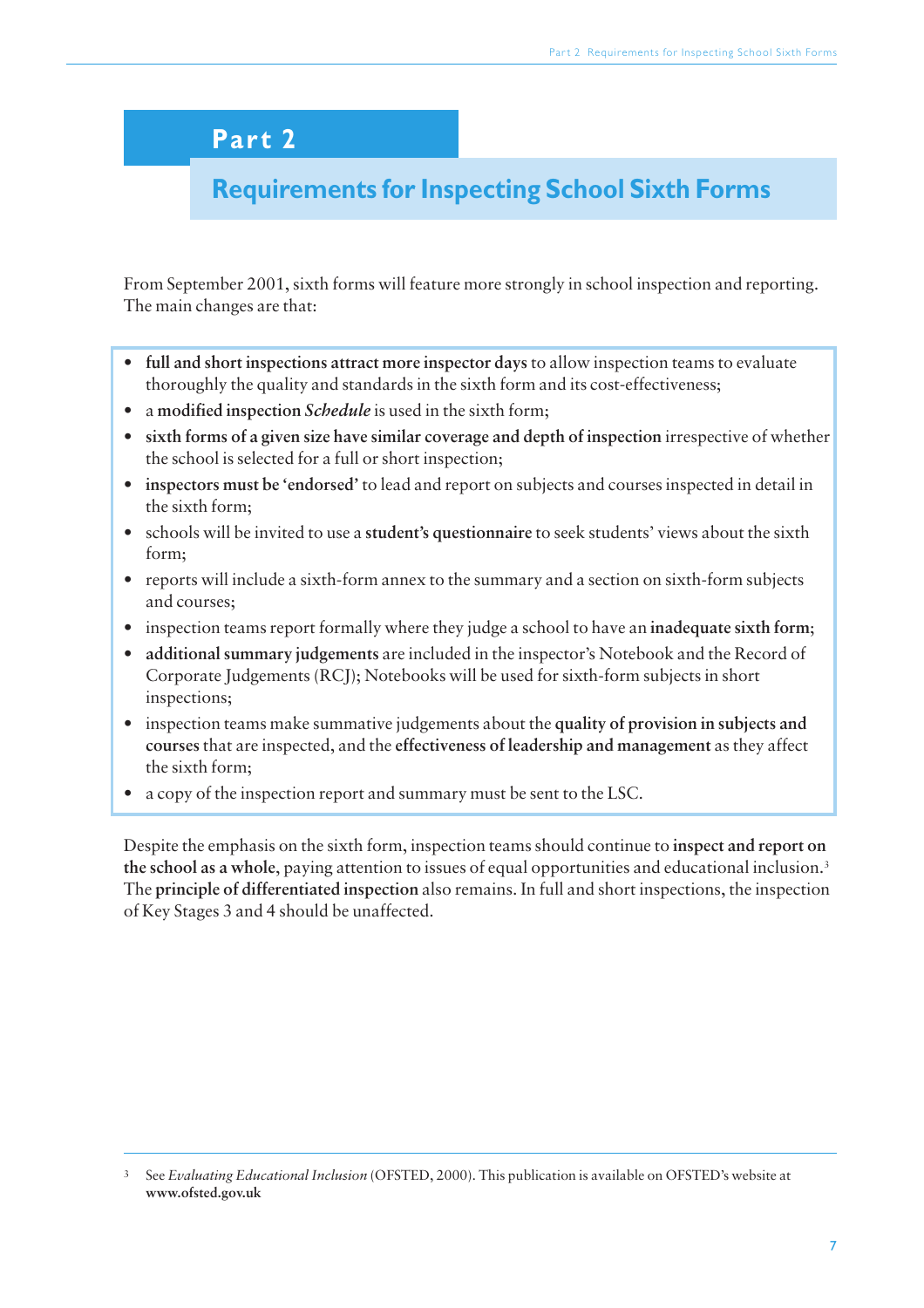#### *Enhancement of inspection teams*

The extra time added to the inspections of schools with sixth forms depends mainly on the size of the sixth form. Table 2 gives a rough guide of the additional days and the time the inspection team should spend inspecting the sixth form.

| Sixth-form size | <b>Extra time: full</b><br>inspections<br>(inspector days) | <b>Extra time: short</b><br>inspections<br>(inspector days) | Sixth-form<br>inspection time<br>(inspector days) |
|-----------------|------------------------------------------------------------|-------------------------------------------------------------|---------------------------------------------------|
| $20 - 100$      | $+4-5$                                                     | $+6$                                                        | 9                                                 |
| $101 - 200$     | $+8-9$                                                     | $+12$                                                       | 15                                                |
| $201 - 300$     | $+11-12$                                                   | $+18$                                                       | 21                                                |
| $300+$          | $+14-15$                                                   | $+22$                                                       | 25                                                |

For example, for a school with 980 pupils including 160 in the sixth form:

- a full inspection is allocated about 59 days compared with 51 days prior to September 2001;
- a short inspection is allocated about 25 days compared with 13 days.

Normally, no extra time is given to inspections where the sixth form has fewer than 20 students.

#### *Inspection requirements*

In the **sixth form**, the inspection team must:

- use the modified *Schedule* in Part 4 of this *Supplement* in both full and short inspections;
- sample work across the range of provision as fully as possible, interpreting performance data and evaluating the quality of teaching and learning;
- inspect a cross-section of subjects or courses in detail, selected on the basis of a set of principles;

In **Key Stages 3 and 4**, the inspection team must**:**

• continue to use the *Schedule* in the *Handbook for Inspecting Secondary Schools*.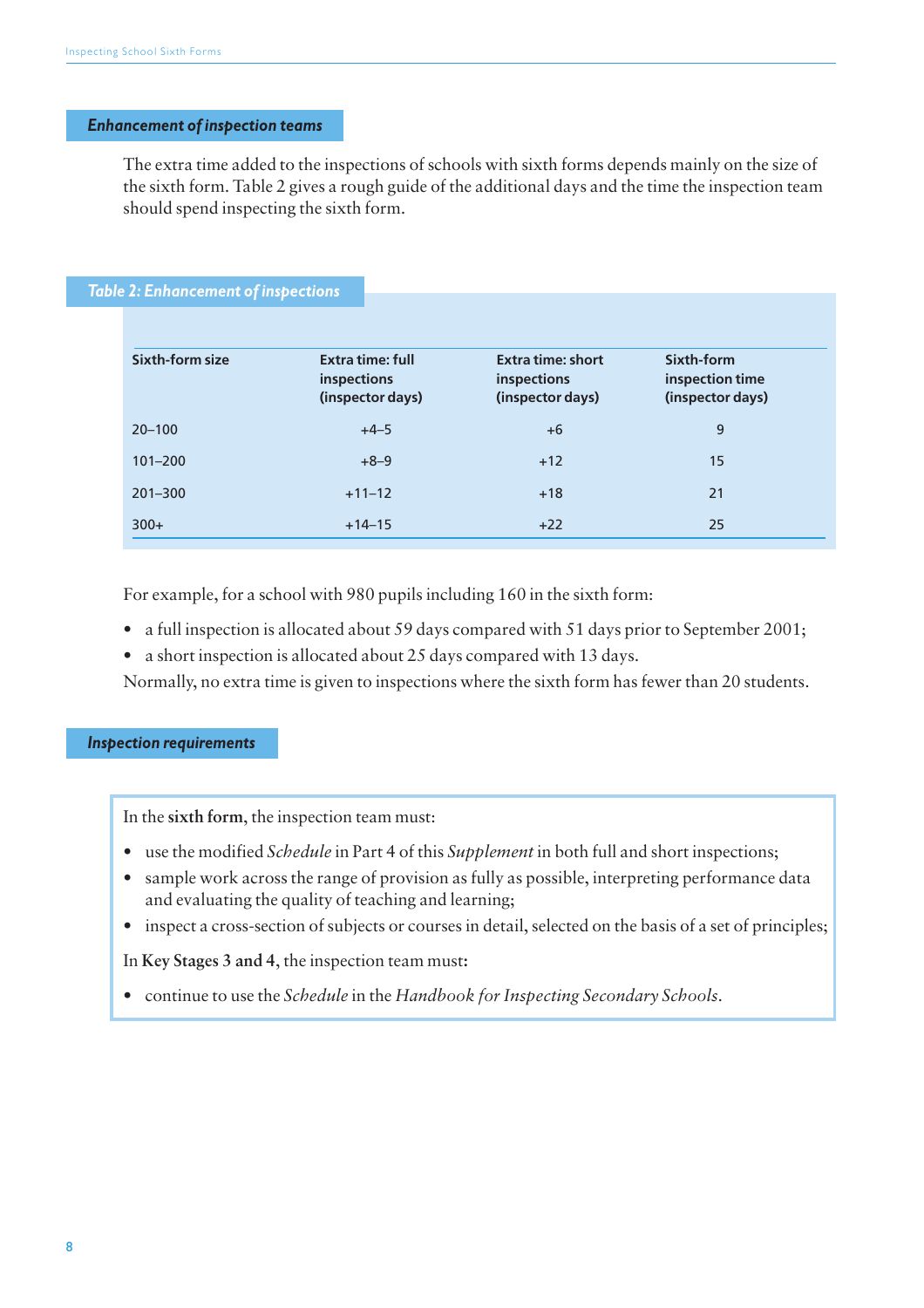#### *Modified Schedule*

The modified *Schedule* to be used in sixth forms adapts the section 10 *Schedule* to align it with the *Common Inspection Framework* used in colleges.

The modifications emphasise:

- the experiences and achievements of individual students, and in particular:
	- the suitability of the courses and programmes to students' prior attainment, potential and aspirations;
	- their personal development, attitudes and skills, including how well they are prepared for work and further study beyond school;
	- the guidance and support of students before they embark on courses, during their studies and in moving on from school;
- the views of students about the sixth form;
- how leadership and management affect the sixth form.

Table 3 summarises the main changes to different sections of the *Schedule*. Part 4 of this *Supplement* gives guidance on interpreting the evaluation requirements and criteria in the sixth form.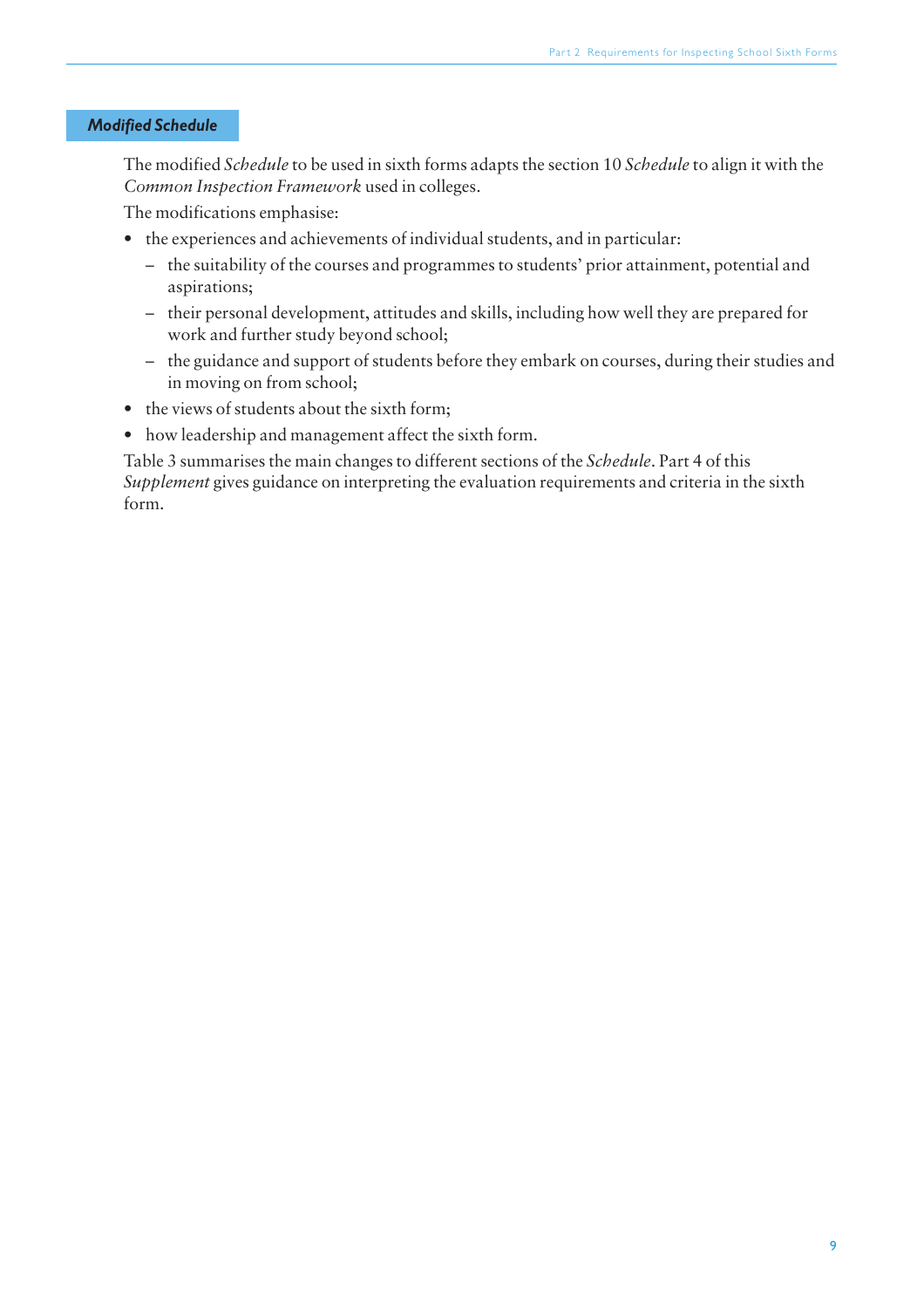| 1. What sort of school is it?                                                                | • includes a requirement to report where a school has an<br>inadequate sixth form;<br>• includes an annex to the summary to report on the<br>effectiveness of the sixth form, standards and quality in<br>subjects and courses, and students' views.                   |
|----------------------------------------------------------------------------------------------|------------------------------------------------------------------------------------------------------------------------------------------------------------------------------------------------------------------------------------------------------------------------|
| How high are standards?<br>2.<br>2.1 The school's results and achievements                   | • reinforces the use of value-added data and information<br>about retention of students on courses;<br>• includes evaluation of standards in key skills;<br>• includes progression to further and higher education or<br>employment.                                   |
| How high are standards?<br>2.<br>2.2 Students' attitudes, values and<br>personal development | • includes how well students develop the attitudes and skills<br>to prepare them for further study or work.                                                                                                                                                            |
| How well are students taught?<br>3.                                                          | • includes the quality of teaching of key skills where these are<br>taught;<br>• recognises that in the sixth form there may be increased<br>emphasis on independent study.                                                                                            |
| How good are the curricular and<br>4.<br>other opportunities?                                | • emphasises the match of courses and programmes with<br>individual needs;<br>• includes evaluation of enrichment programmes;<br>• recognises that provision may be in collaboration with other<br>schools and colleges, and should respond to local<br>circumstances. |
| 5. How well does the school care for<br>its students?                                        | • emphasises the guidance of students onto and through<br>courses;<br>• includes careers guidance;<br>• includes identification of and provision for individual needs;<br>· emphasises assessment.                                                                     |
| 6. How well does the school work in<br>partnership with parents?                             | • incorporates students' views of the sixth form.                                                                                                                                                                                                                      |
| How well is the school led and<br>7.<br>managed?                                             | • focuses on the effect of leadership and management on the<br>sixth form, including quality assurance and ensuring cost-<br>effectiveness;<br>• includes the availability and use of resources in the sixth<br>form.                                                  |
| What should the school do to<br>8.<br>improve further?                                       | • includes specific issues that relate to the sixth form.                                                                                                                                                                                                              |
| 10. The standards and quality of<br>teaching in subjects and courses                         | • includes the evaluation of work sampled across the sixth-<br>form curriculum and subjects or courses inspected in detail;<br>• a separate section on sixth-form subjects and courses is<br>included in the inspection report.                                        |

## *Table 3: Summary of modifications to the section 10 Schedule for sixth-form inspection*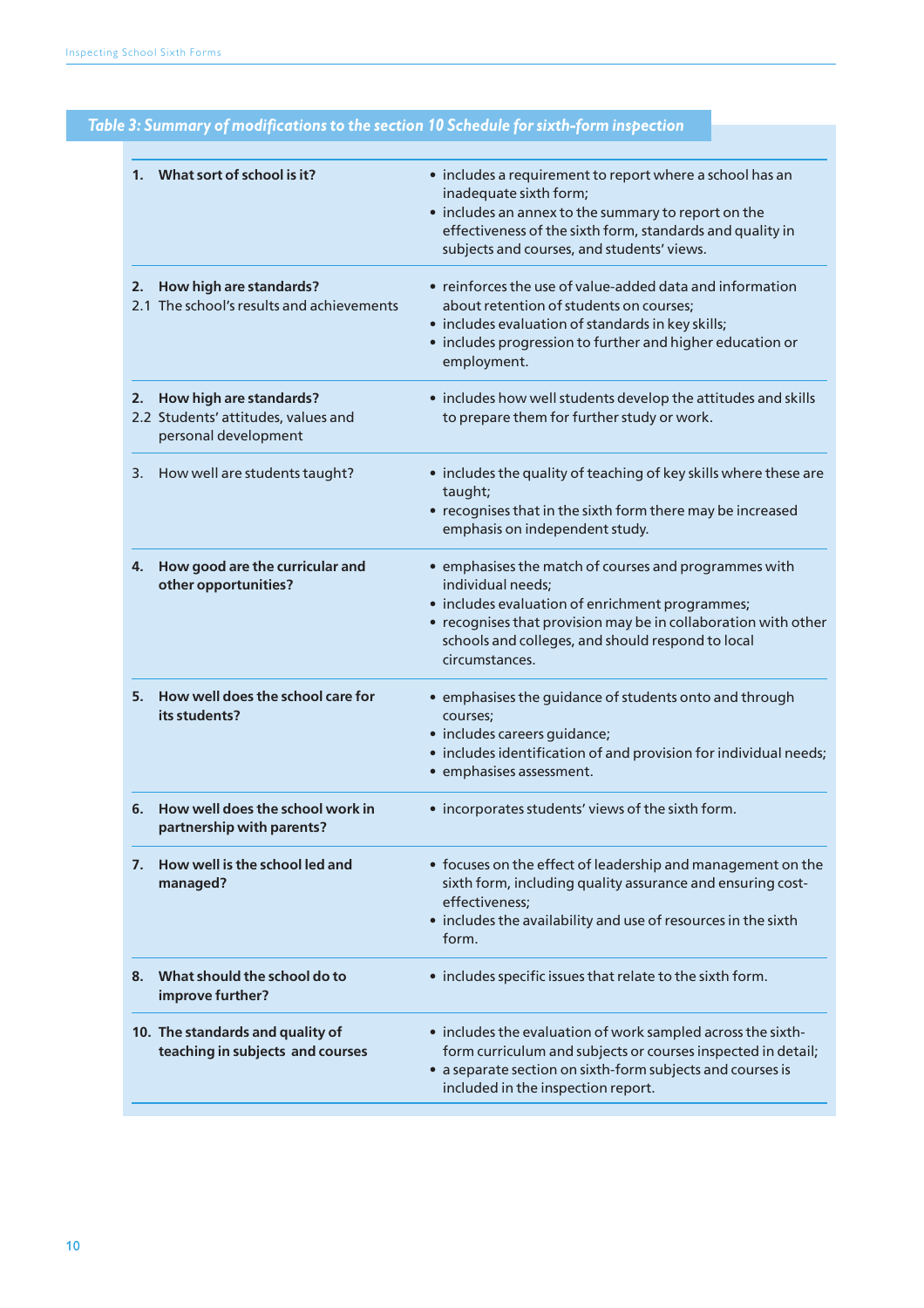#### *Subjects and courses*

The inspection team will:

- sample work as widely as possible across the range of the school's sixth-form provision;
- inspect some subjects and courses in more detail.

You must follow up any strengths or weaknesses in the sixth-form provision so that you represent the school fairly and accurately. Table 4 gives the approximate number of subjects or courses inspected in detail.

| <b>Table 4: Numbers of subjects inspected in detail</b> |                                        |
|---------------------------------------------------------|----------------------------------------|
| Size of sixth form                                      | Number of subjects inspected in detail |
| $20 - 100$                                              | 5                                      |
| $101 - 200$                                             | 9                                      |
| $201 - 300$                                             | 13                                     |
| $300+$                                                  | 15                                     |

In very small sixth forms with fewer than 20 students, look at all the courses offered.

Subjects and courses usually found in schools are grouped into curriculum areas shown in table 5. Similar and additional areas are used in college inspections. Using the principles set out below, inspection contractors and registered inspectors should select the cross-section of subjects and courses to be inspected in detail.

- **English, mathematics and a science subject**should always be included.
- Other subjects should be drawn from across **as many curriculum areas** as possible. Where possible a modern foreign language should be included in addition to English from the 'English, languages and communications' area.
- **Subjects that appear from pre-inspection data to be particularly weak must be inspected**.
- **Vocationally related courses** should be duly represented.
- Courses at **different levels** should be inspected. Where a subject or course is offered at two levels, for example advanced and intermediate vocational courses, standards and quality at both levels should be evaluated.
- Where a school is part of a **shared sixth form**, the subjects inspected in detail should be in that school where possible, with sampling in other schools. Circumstances may dictate more inspection outside the inspected school. Where substantial provision is made outside the school, this should be inspected to test the effectiveness of the management decisions to provide for the sixth form in this way.
- In **small sixth forms**(up to 100), attention should be given mainly to the subjects or courses followed by most students, but English, mathematics and a science should be inspected where possible.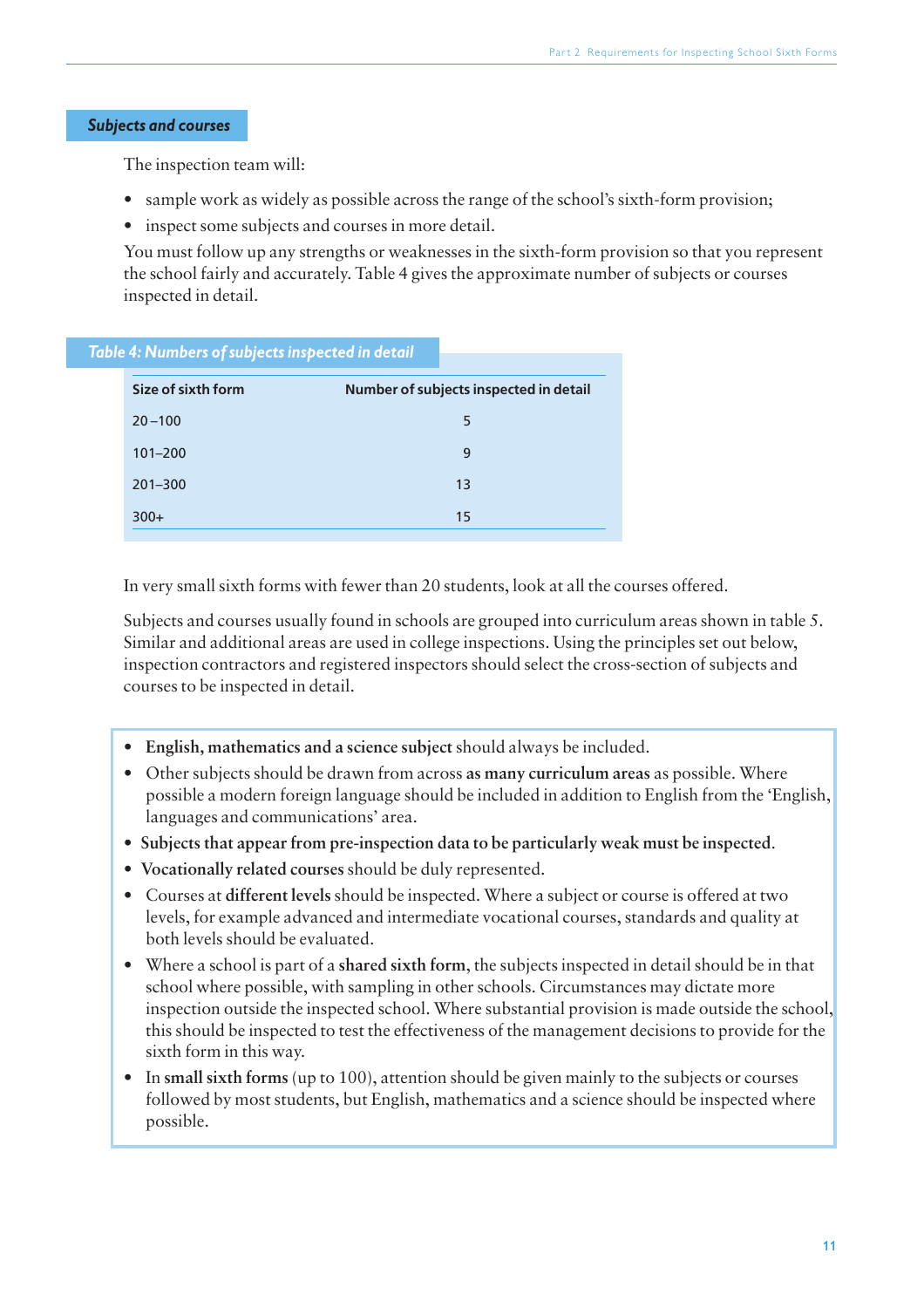Choice will depend on factors such as the **emphasis of the school's provision, the strengths and weaknesses, inspection expertise available** in the inspection team, **and take-up by students**. Normally, a subject will not be inspected in detail if it has fewer than five students.

#### *Endorsement of inspectors for sixth-form inspection*

Evaluating sixth-form subjects rigorously needs inspectors who are expert in the subjects and courses they inspect. Keep up to date with the specifications for the subjects or courses you inspect and other changes that affect sixth forms.

From September 2001, you can only **lead and report** on the standards and quality in **individual subjects or courses**if, in addition to being on the roll of inspectors, you have the relevant post-16 endorsements. Other inspectors qualified for the secondary phase, and lay inspectors, can contribute to inspection across the sixth form. Queries about endorsement should be raised with OFSTED's Assistant Registrar (telephone: 020 7421 6794).

#### *Equal opportunities and educational inclusion*

All inspectors share the responsibility for determining whether a school, including its sixth form, is effective for all its students, whatever their educational needs or personal circumstances. This requires a good understanding of:

- the characteristics of the school and its students;
- the recruitment patterns and retention rates to programmes and courses for different groups of students;
- whether individual goals and targets for students are appropriate and they are making as much progress towards meeting them as they can;
- how students' different needs and aspirations are being met.

You should be aware of the responsibilities and duties of schools regarding equal opportunities, particularly relating to discrimination of grounds of gender, race and disability.4

The legislation included in the footnote underpin national policies on inclusion, on maximising achievement, and on the important role schools have in fostering better personal, community and race relations, and in dealing with, as well as preventing, racism and promoting race equality.<sup>5</sup>

#### *Student's questionnaire*

The questionnaire included in annex A is to seek the views of students about the sixth form. Schools should be invited to use it, but its use by the school and completion by students are voluntary. Annex A also includes notes for the school.

Where the questionnaire is used, the responses of individual students must be **confidential** to the inspection team, but you should share any significant general issues with the school.

Use the responses to the questionnaires, together with evidence from your discussions with students to capture what students value and what they feel should be improved in the sixth form. A digest of their views together with the inspection team's response to them is included in the sixthform annex to the summary report.

- 4 Sex Discrimination Act 1975; Disability Discrimination Act 1995; Race Relations Act 1976 and the Race Relations (Amendment) Act 2000; Special Educational Needs and Disability Act 2001.
- <sup>5</sup> See annex: 'Issues for Inspection arising from the Stephen Lawrence Inquiry' (Macpherson Report) in *Evaluating Educational Inclusion* (OFSTED, 2000) p.33.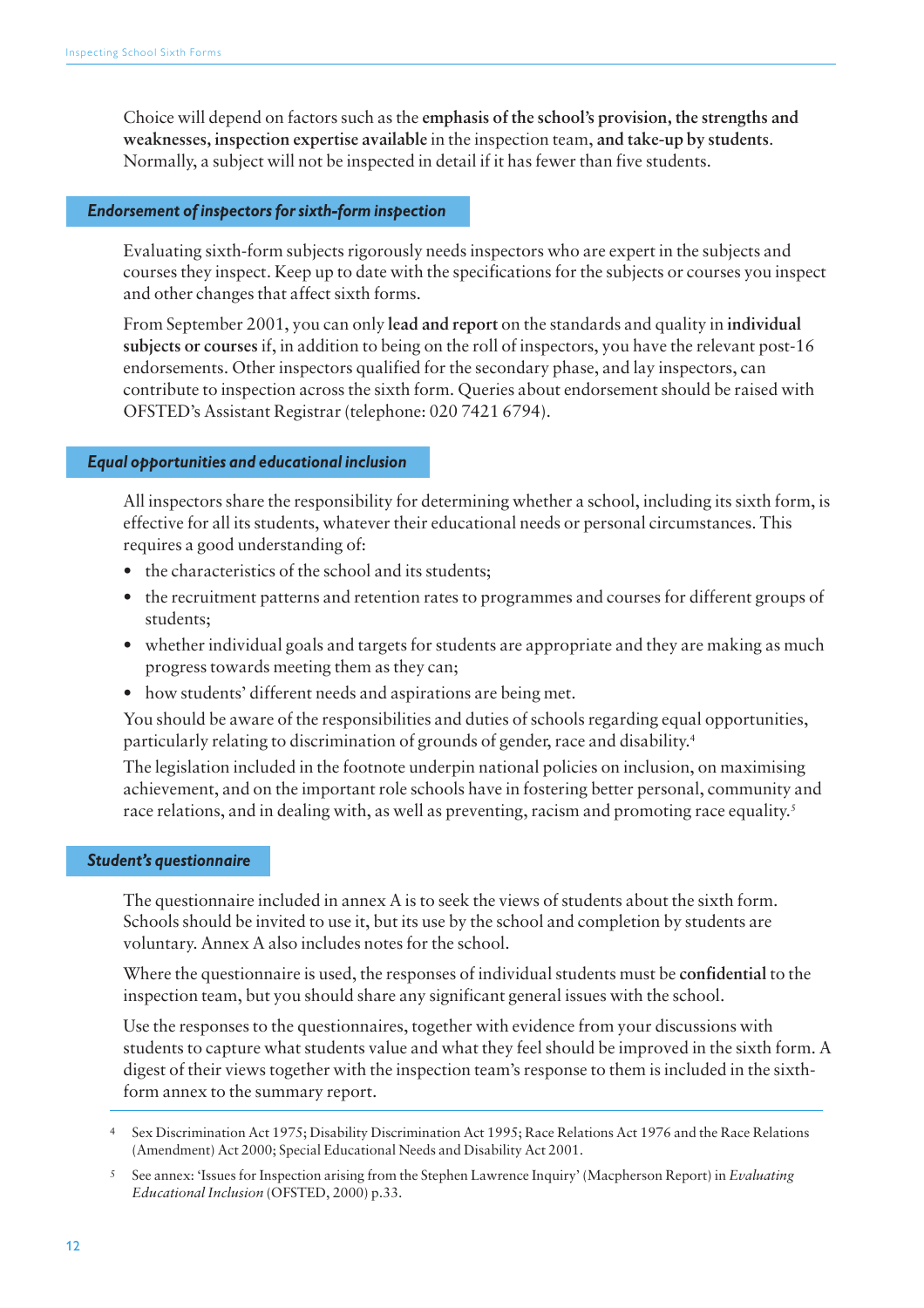| Curriculum area                                 | <b>Level 3 Courses</b><br><b>GCE A and AS; AVCEs</b>                                                                                                                                     | <b>Level 2 Courses</b><br>GNVQ(I), GCSE             | <b>Level 1 Courses</b><br>GNVQ(F)                   |
|-------------------------------------------------|------------------------------------------------------------------------------------------------------------------------------------------------------------------------------------------|-----------------------------------------------------|-----------------------------------------------------|
| <b>Mathematics and</b><br><b>Sciences</b>       | <b>Mathematics</b><br>Chemistry<br><b>Biology</b><br>Physics<br>Science<br>Geology<br>Electronics<br>Science V                                                                           | Science V                                           | Science V                                           |
| <b>Engineering, design</b><br>and manufacturing | Design and technology<br>Food technology<br><b>Engineering V</b><br>Manufacturing V                                                                                                      | Manufacturing V<br><b>Engineering V</b>             | <b>Engineering V</b><br><b>Manufacturing V</b>      |
| <b>Business</b>                                 | <b>Business studies</b><br>Economics<br><b>Business V</b>                                                                                                                                | <b>Business V</b>                                   | <b>Business V</b>                                   |
| <b>ICT</b>                                      | Computing<br><b>ICT</b><br><b>ICTV</b>                                                                                                                                                   | <b>ICTV</b>                                         | <b>ICTV</b>                                         |
| Hospitality, sports,<br>leisure and travel      | Physical education<br>Leisure and recreation V<br>Hospitality and catering V<br>Travel and tourism V                                                                                     | Leisure and tourism V<br>Hospitality and catering V | Leisure and tourism V<br>Hospitality and catering V |
| <b>Health and social care</b>                   | Health and social care V                                                                                                                                                                 | Health and social care V                            | Health and social care V                            |
| <b>Visual and performing</b><br>arts and media  | Art<br>Art and Design V<br><b>Music</b><br>Music technology<br>Dance<br>Drama and theatre studies<br><b>Film studies</b><br>Performing arts V<br><b>Media Studies</b><br>Media V         | Art and Design V<br>Performing Arts V<br>Media V    | Art and Design V<br>Performing Arts V               |
| <b>Humanities</b>                               | <b>Classical civilisation</b><br>Latin<br><b>Classical Greek</b><br>Geography<br>History<br>Religious studies<br>Government and politics<br>Law<br>Sociology<br>Psychology<br>Philosophy |                                                     |                                                     |
| <b>English, languages</b><br>and communication  | English<br><b>Communication studies</b><br>Modern languages                                                                                                                              |                                                     |                                                     |

#### *Table 5: Curriculum areas*

GCSE courses (Level 2), particularly English and mathematics, may be offered in the sixth form. In the table 'V' signifies vocational courses such as AVCE and GNVQ intermediate or foundation courses. In a minority of schools, other vocational courses might include, for example, agriculture.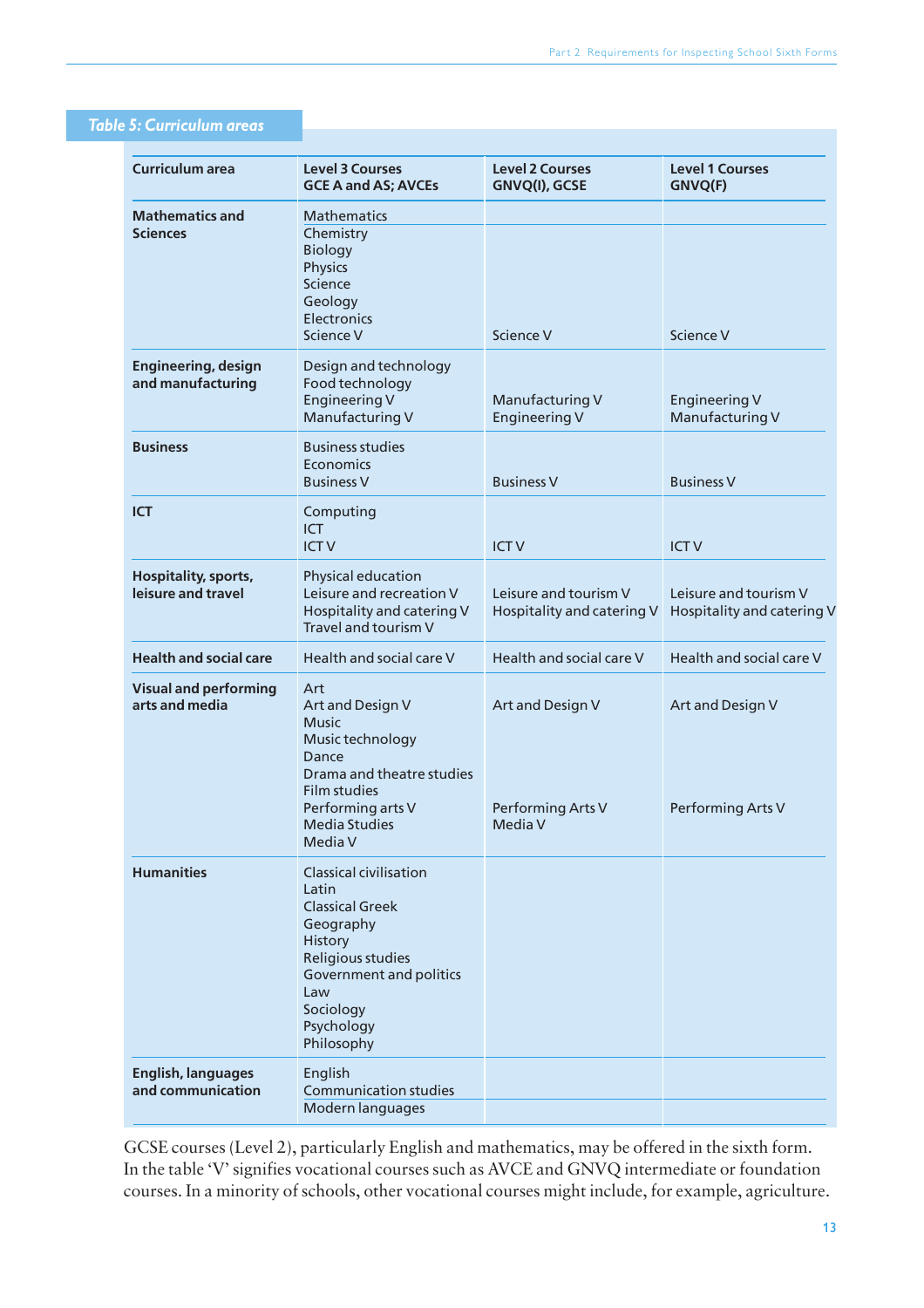#### *Enhanced full and short inspections*

The deployment of inspectors and the organisation of inspections are matters for the contractor and the registered inspector, but the following principles will normally apply.

#### **Full inspections**

- Some or all inspectors are given more time to enable them to focus more on the sixth form.
- Specialist inspectors may join the team for one or more days to inspect subjects in the sixth form.
- The school is given feedback on sixth-form subjects as well as subjects in Key Stages 3 and 4.

#### **Short inspections**

- The inspection of Key Stages 3 and 4 of the school should be the same as for a school without a sixth form.
- The overall approach is that of any short inspection, with a sharp focus on the overall strengths and areas for improvement in the school, but with a particular emphasis on the sixth form.
- A 'core' team of inspectors will be responsible for the short inspection element and inspection of Key Stages 3 and 4.
- Members of the 'core' team will usually also inspect some sixth form subjects.
- Specialist inspectors join for one or more days to inspect subjects in the sixth form and contribute to the sampling of sixth-form provision.
- Subject or course feedback is only given on sixth-form provision since the inspection at Key Stages 3 and 4 is not subject-focused.

Full and short inspections must be completed within 10 working days. Most inspections will be completed within a single week, but some could span two weeks to accommodate the inspection of particular sixth-form subjects. Where this happens, the inspection of these subjects should precede the main part of the inspection. Hold to the principle that all first-hand evidence must be gathered before the final team meeting.

#### *Inspection reports*

Changes to the report structure are to ensure that the evaluation of sixth forms is prominent. They also allow a 'sixth-form report' to be extracted.

Inspection contractors should send a copy of the inspection report and summary of a school with a sixth form to the LSC.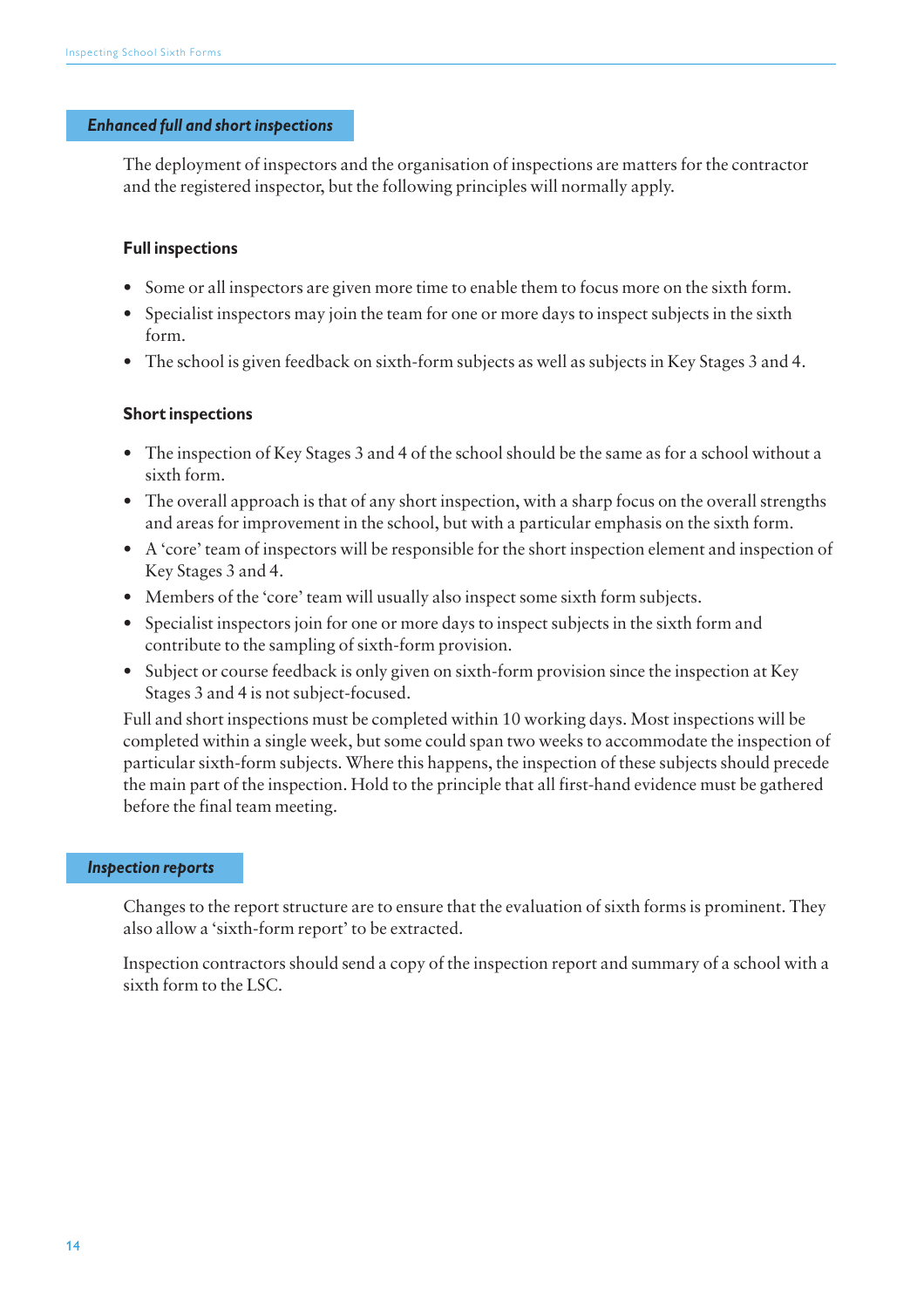The **outline structures of full and short inspection reports are shown below**. New sections are in dashed boxes, and other new features are in italics.

#### **Full inspection report**

#### **Part A. Summary of the report**

Summary relating to the whole school

- *Sixth form annex, summarising:*
- *the effectiveness of the sixth form, including overall judgements in each subject inspected and of leadership and management as it affects the sixth form;*
- *support and guidance of students and their views of the sixth form.*

#### **Part B. Commentary**

A commentary on the findings in relation to each of the key questions in the *Schedule*, *including a subsection within each Schedule section relating to the sixth form.*

A section on 'What should the school do to improve?' *including a subsection relating to the sixth form* where relevant.

#### **Part C. School data and indicators**

Data tables *include subsections dealing with the sixth form as a whole*

#### **Part D. Standards and quality of teaching in subjects and courses pre-16**

Subject reports, *to Key Stage 4 only. Subject reports include a summary of strengths and areas for improvement.*

#### **Part E. The standards and quality of teaching in subjects and courses in the sixth form**

#### *This part includes:*

- *a table of performance data in subjects and courses;*
- *reports on each curriculum area (see Table 5) with:*
	- *brief comments on work sampled;*
	- *specific sections on subjects and courses inspected in detail;*
- *subjects and course reports include: – a summary of the strengths and areas for improvement;*
- *an overall judgement about provision.*

#### **Short inspection report**

#### **Part A. Summary of the report**

Summary relating to the whole school

#### *Sixth form annex, summarising:*

- *the effectiveness of the sixth form, including overall judgements in each subject inspected and leadership and management as it affects the sixth form;*
- *support and guidance of students and their views of the sixth form.*

#### **Part B. Commentary**

A commentary on each of the issues listed as strengths or areas for improvement for the school as a whole, including brief references to the sixth form where relevant.

A section on 'What should the school do to improve?' *including a subsection relating to the sixth form* where relevant.

#### **Part C. School data and indicators**

Data tables *include subsections dealing with the sixth form as a whole.*

#### **Part D. The sixth form**

*Commentary on the sixth form findings in relation to each of the key questions in the modified Schedule.* . <u>. . . . . . . . . . . . . . . . .</u> . .

#### **Part E. The standards and quality of teaching in subjects and courses in the sixth form**

#### *This part includes:*

- *a table of performance data in subjects and courses;*
- *reports on each curriculum area (see Table 5) with:*
	- *brief comments on work sampled;*
	- *specific sections on subjects and courses inspected in detail;*
	- *subject and course reports include: – a summary of the strengths and areas for* 
		- *improvement;*
		- *an overall judgement about provision.*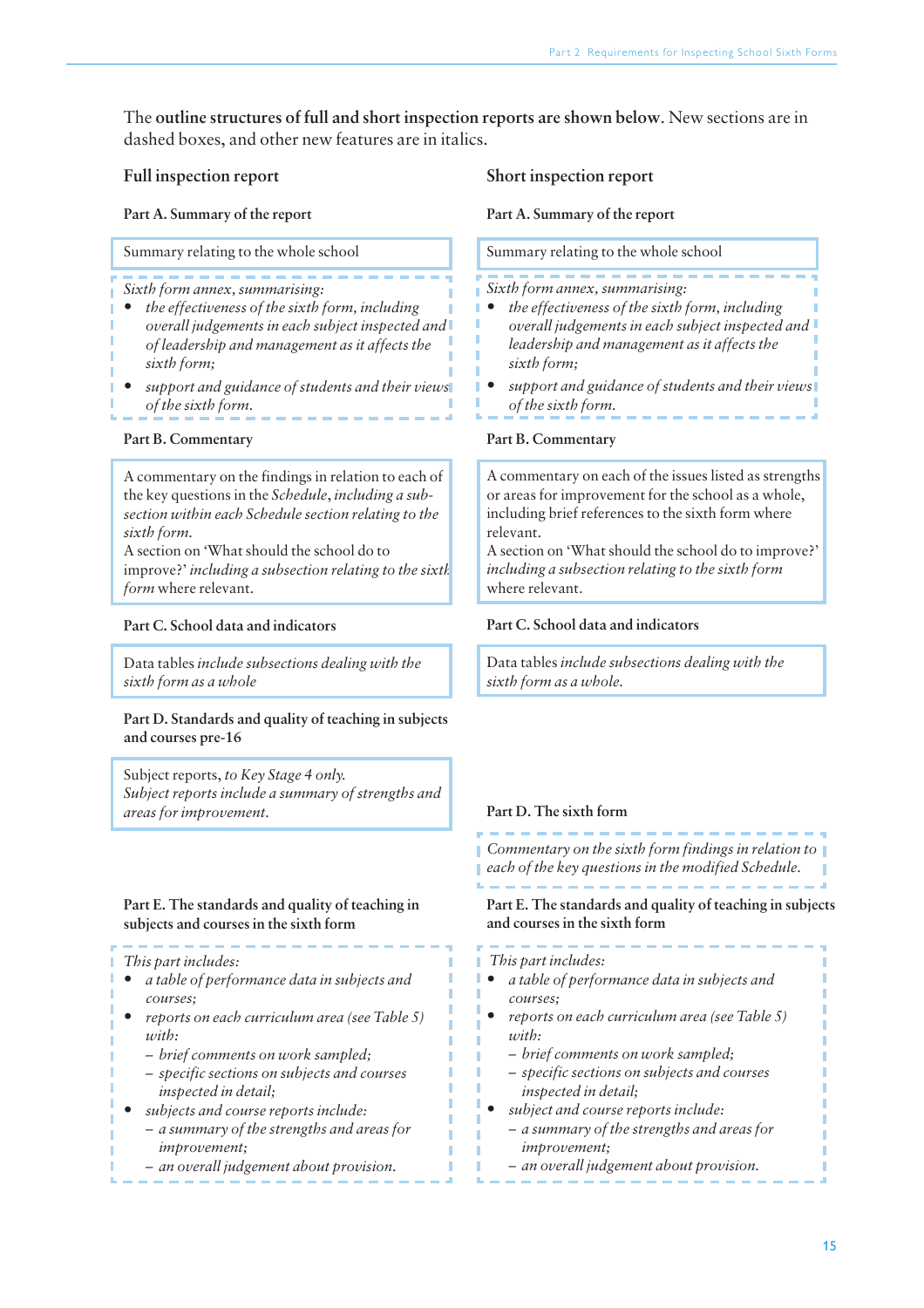Part 4 of this *Supplement* gives more guidance on how to incorporate sixth-form judgements and evidence relating to each section of the *Schedule* in the report. Examples of the new features of report writing are included in Part 6.

#### *Inadequate sixth forms*

The Learning and Skills Act 2000 requires you to report if the school, although it does not require special measures, has an inadequate sixth form. According to schedule 7 of the Act, a school has an inadequate sixth form if:

- it is failing or likely to fail to give pupils over compulsory school age an acceptable standard of education'; or if
- 'it has significant weaknesses in one or more areas of its activities for pupils over compulsory school age'.

The Act refers to 'pupils' rather than 'students', but use the term 'students' in the report if this is normally used.

Guidance on making and reporting the judgement and the procedures to be followed are included in Part 5 of this *Supplement*.

Towards the end of the inspection the team must consider whether the sixth form is inadequate.

#### *Amendments to the inspector's Notebook and Record of Corporate Judgements*

The inspector's Notebook and the RCJ to be used in the inspection of schools with sixth forms include:

- subsections to record strengths, areas for improvement and overall evaluations of the sixth form;
- additional Judgement Recording Form (JRF) grades;
- in the RCJ, a section for recording the team's judgement about the 'adequacy' of the sixth form.

The new sixth-form JRF grades are of the following kinds:

- those that stem from new criteria or features in the *Schedule* that relate to the sixth form only, such as students' views (RCJ 2.14a);
- those that record judgements about the sixth form where previously only 'school' judgements were required, such as for attendance (RCJ 2F).

In the Notebook from a full inspection, the 'school' judgement should continue to be based on consideration of evidence and judgements relating to all stages, including the sixth form. If a subject is taught only in the sixth form, the 'sixth form' summary judgement and the 'school' judgement will be the same. In the Notebook from a short inspection, the only subject grades recorded in the JRF are for the sixth-form subjects inspected.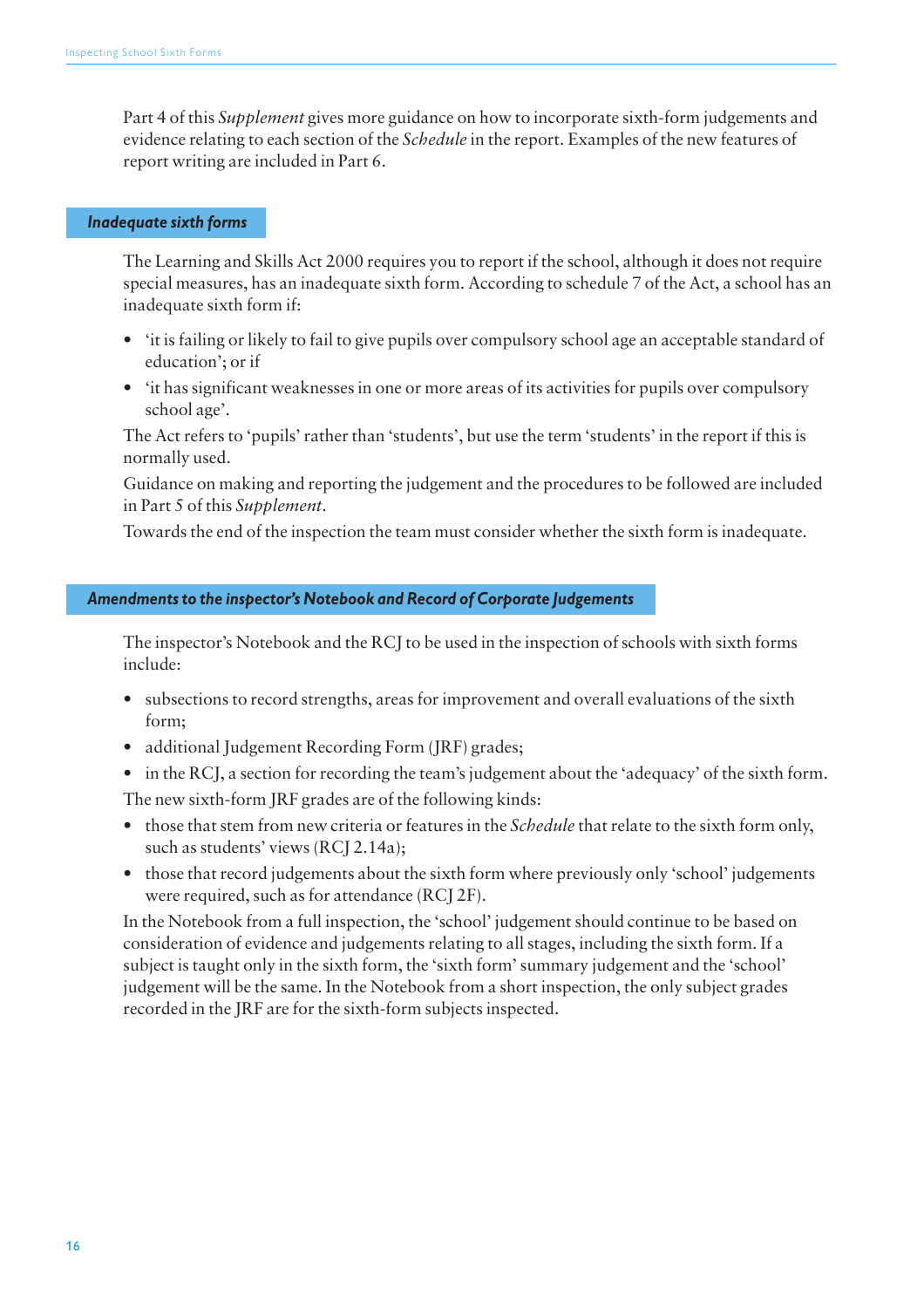*Summative judgements about the quality of provision in subjects and courses, and the effectiveness of leadership and management*

The annex to the summary report must include summative judgements on:

- the quality of provision in each subject or course inspected in detail;
- leadership and management as they affect the sixth form.

These judgements are also be included in the sixth-form subject and course, and leadership and management sections of the inspection report.

The summative judgements use the **seven-point scale descriptions**: excellent, very good, good, satisfactory, unsatisfactory, poor and very poor. They equate to the five-point scale used for similar summative judgements in colleges as follows.

| Sixth form             | FE college     |
|------------------------|----------------|
| Excellent<br>Very good | Outstanding    |
| Good                   | Good           |
| Satisfactory           | Satisfactory   |
| Unsatisfactory         | Unsatisfactory |
| Poor<br>Very poor      | Very weak      |

Part 4 of the *Supplement* includes guidance on making these summative judgements.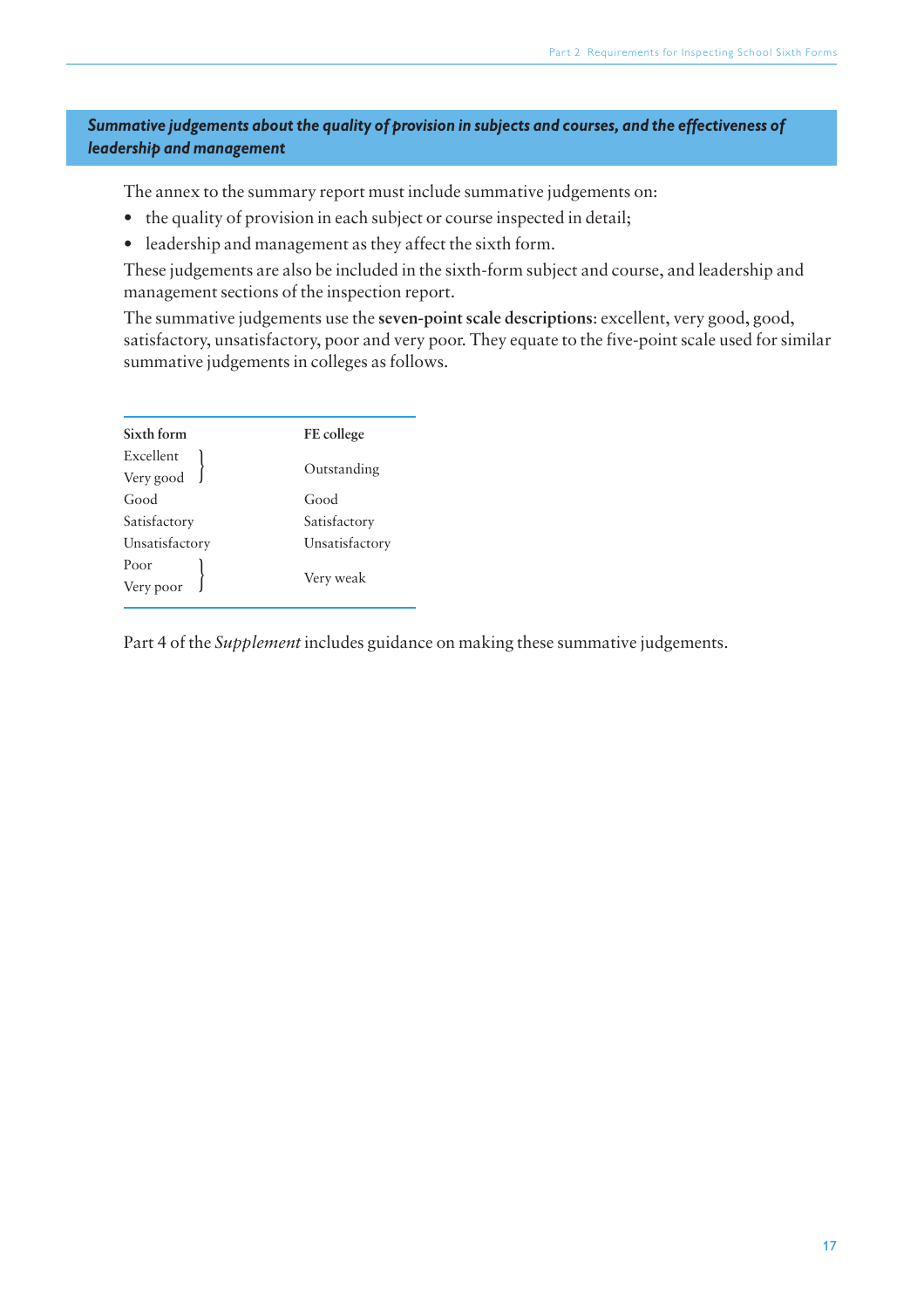Inspecting School Sixth Forms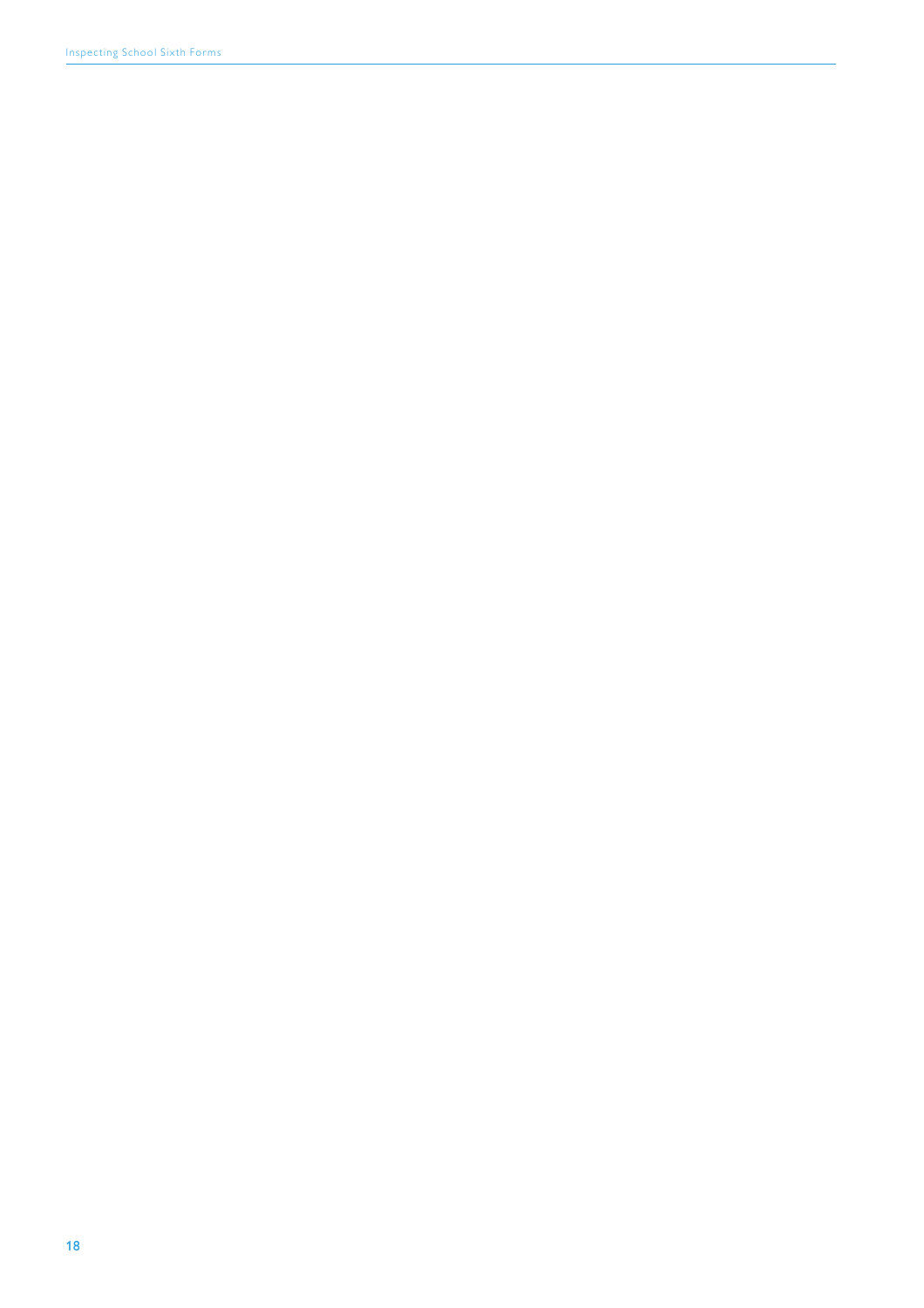**Part 3**

## **Carrying out Enhanced Full and Short Inspections**

This part describes what enhanced sixth-form inspection means for schools and the work of registered and team inspectors. It then gives guidance on conducting the inspection.

#### *What it means for the school*

The school should see its inspection as a single inspection, not an evaluation in two parts. The registered inspector must ensure that the headteacher, governors and staff are carefully briefed.

In a **full** inspection, the school should notice little difference from its previous inspection, although there will be more inspection of sixth-form lessons.

In a **short** inspection, the school will notice more difference as the sixth form will have more attention than the rest of the school.

In either, schools should not see an enhanced sixth-form inspection as unusual or different. They still receive an inspection which focuses strongly on whole-school issues. The greater focus on the sixth form must not deflect from reporting fairly and accurately on the school as a whole.

#### *What it means for the inspection team*

Treat the inspection as a single inspection but with a particular sixth-form focus. The full or short inspection of Key Stages 3 and 4 is the same as in any secondary school and the inspection of the sixth form must be integrated with it.

In **full** inspections:

- there is little difference in the way you gather evidence and make judgements;
- you will simply give more attention to the sixth form than has been the case;
- inspection of some sixth-form subjects may involve specialist inspectors who join the team for this purpose.

In **short** inspections:

- expect to feel differences from previous short inspections;
- the team is likely to consist of those doing the inspection of Key Stages 3 and 4 and contributing to the sixth form, and those who inspect only sixth-form subjects;
- expect differences in team meetings they need to achieve the right balance between the **short** inspection of the school as a whole, and the inspection of the sixth form. Getting this balance right is critical. Findings about sixth-form subjects need to contribute to, but not dominate, whole-school judgements.

Use the guidance in the *Handbook for Inspecting Secondary Schools* and *Evaluating Educational Inclusion* for inspecting Key Stages 3 and 4.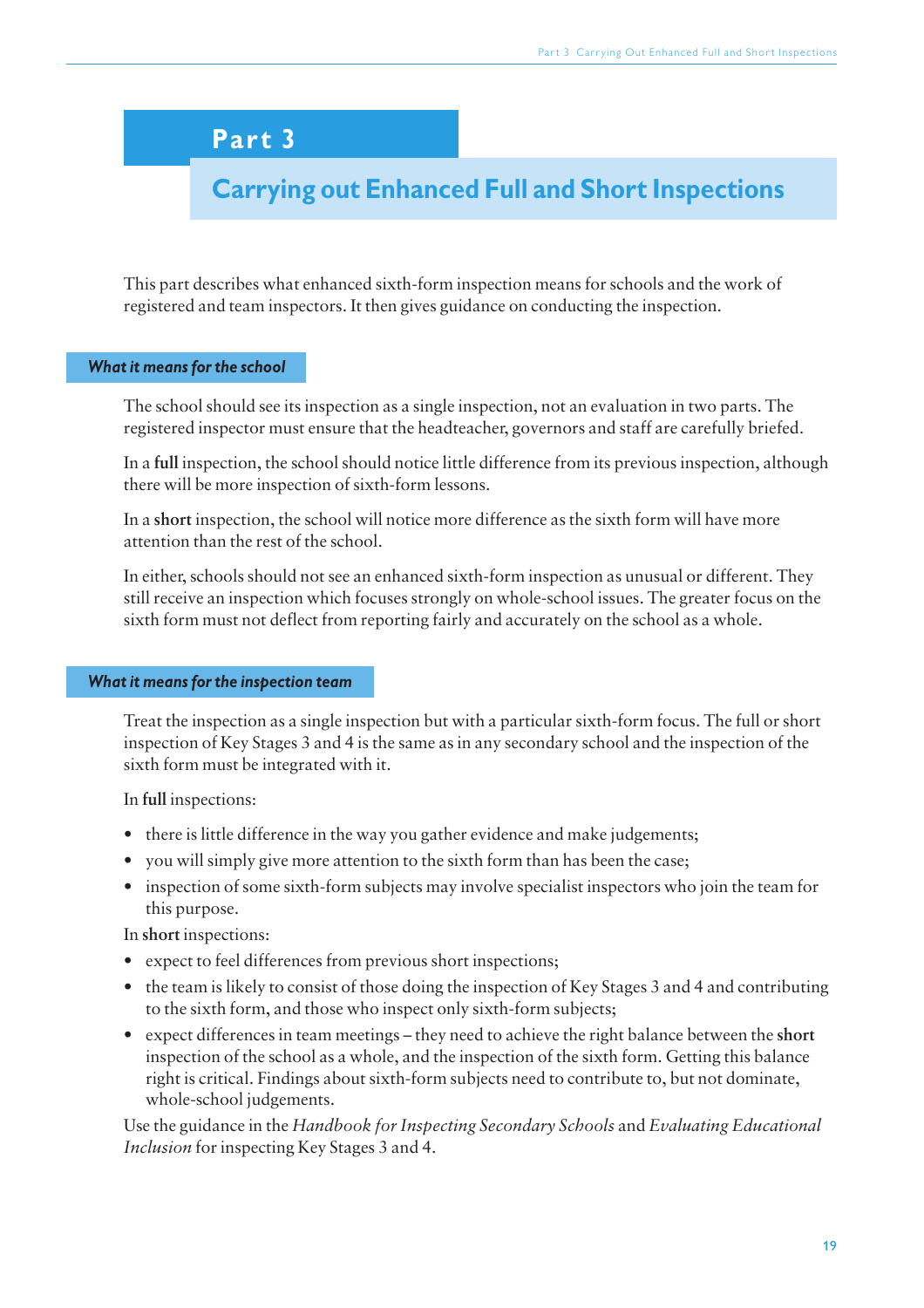In some cases, sixth-form provision may be spread across several schools. The focus must remain on the standards and quality of education provided for the students in the school being inspected and the standards they achieve, except where special arrangements are made for inspecting a consortium as a whole.

*Planning and carrying out the inspection*

#### □ **Before the inspection**

#### *Registered inspector*

You need to:

- decide which subjects in the sixth form will be inspected in detail, and which will be sampled (in both **full** and **short** inspections), and give guidance to your team on gathering evidence;
- ensure that the pre-inspection commentary includes distinct references to the sixth form in both **full** and **short** inspections;
- decide how to sample sixth-form students' work for analysis by relevant team inspectors;
- plan the preliminary visit to focus more on sixth-form issues and to brief the school on how the sixth form will be inspected;
- decide how to deploy the inspection team.

#### *Deploying the team*

Careful deployment of the team is crucial. Plan the inspection to suit the school, taking into account the experience and specialisms of the team.

- In a **full** inspection, use the additional time for sixth-form evaluation flexibly to ensure the most effective coverage of sixth-form lessons, taking into account the need for additional discussions with staff and students.
- In a **short** inspection, advise the team about the best time to be in the school to maximise the opportunities for observations of the courses they are inspecting and, in the case of those dealing with other aspects, the availability of key staff.
- Agree well before the inspection the days when team inspectors will be in school. You should be in the position to let the school know before the inspection begins which days inspectors will be on site.
- The lay inspector must play a full part in the inspection of the sixth form, particularly in bringing a lay perspective to important aspects such as the advice, support and guidance of students, and leadership and management.

Ensure that the evidence and judgements about the sixth form are treated as an entity but contribute to the findings about the school as a whole. You may find it helpful to have a member of the team to support you. This team member might accompany you on the preliminary visit. If you use someone to help you to co-ordinate the sixth-form evidence and findings, remember that **you have responsibility for the inspection as a whole**, and that your role is to ensure whole-school and sixth-form findings are fully integrated.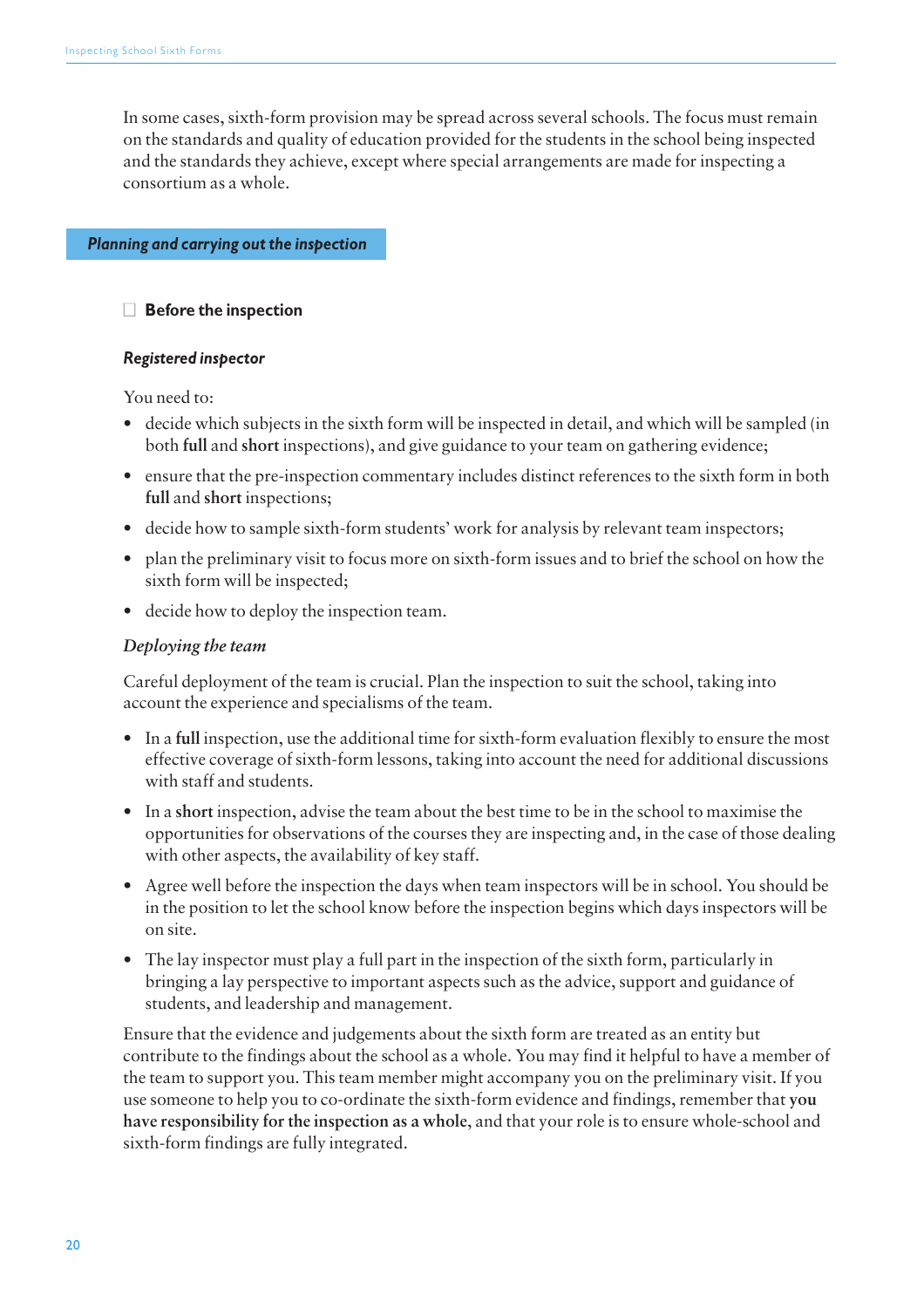#### *Work sample*

The school will need guidance on how to select the students whose work will be analysed in each of the subjects or courses inspected in detail. The following pointers may help.

- Inspectors should see the work of a sample of students from each year group representing the range of attainment within the year.
- As far as possible, the work should be representative of different groups of students in the sixth form; follow up any issues you may have identified in your pre-inspection commentary.
- The work analysed should include notes, examples of assignments, completed answers, or other work that show how students work independently and apply their knowledge and skills.
- Look at the sample of work alongside students' records of assessment, where possible.

Some booklets in the series *Inspecting Subjects and Courses Post-16* give guidance on the kinds of work it is useful to see in particular subjects.

#### *Inspections spanning two weeks*

Short inspections will extend over a longer period than previously, and some short and full inspections may span two weeks. Some subject inspection may need to be outside the main part of the inspection. The main findings cannot be agreed until all first-hand evidence has been gathered, so ensure that any inspection outside the main part of the inspection takes place beforehand.

#### *Inspecting a school that is part of a sixth-form consortium*

In most circumstances you will be able to inspect in detail subjects and courses in the 'home' school, but where significant provision is made for students on other sites it must be inspected. With careful planning it should be possible for this to be done by a few inspectors.

Make sure that other schools where work will be inspected are aware of it, and that procedures are clear and agreed before the inspection. Points to remember are:

- evaluations of provision in other schools, and the standards achieved by students in the school being inspected form part of the overall evidence about the sixth form;
- feedback should be offered to teachers after lessons:
- subject feedback is offered to the school being inspected, but the headteacher can invite whom he or she wishes, subject to the registered inspector's agreement. This might include the head of subject in another school where a substantial amount of work has been seen.

The practical details of where and how to find lessons in other schools should be worked out before the inspection, so that inspectors' time is not wasted.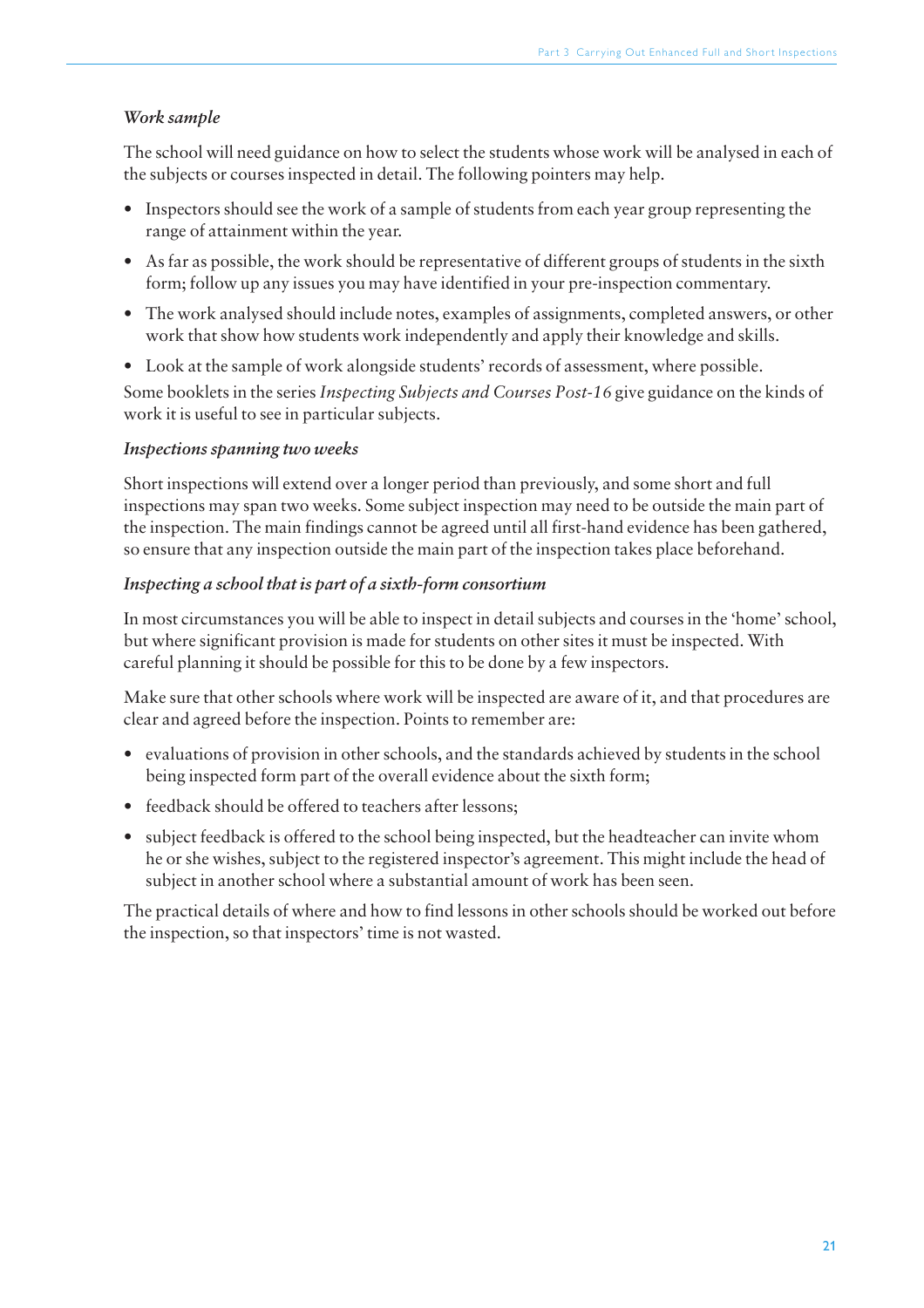#### *Team inspectors*

You will notice few changes in a **full** inspection, but more in a **short** inspection.

In a **full** inspection, you must:

- include a sixth-form focus in the pre-inspection part of your Notebook, including an analysis and interpretation of available subject performance data;
- highlight sixth-form and main-school judgements and views separately, as you complete your Notebook during the inspection;
- complete the additional grades on the subject JRF for sixth-form subjects that are inspected and reported in detail.

In a **short** inspection, ensure that:

- you use a Notebook for any sixth-form subject inspected, including the JRF for any subjects inspected in detail;
- when taking responsibility for an aspect, use a Notebook for the sixth form, even if you decide not to use a Notebook for the short inspection of aspects in Key Stages 3 and 4.

#### *Planning inspection time*

In both **full and short** inspections, maximise the observation and discussion time you have for the sixth form by identifying the best days and times for subject inspection. Plan your sixth-form observations first. Agree these with the registered inspector well before the inspection.

Aim to spend the **equivalent** of one day inspecting an A-level subject or GNVQ course. This should be made up of:

- the observation of at least four lessons, where possible, for a sufficient length of time to form secure judgements, particularly of teaching and learning;
- analysis of students' work from both years in two-year courses;
- analysis of a sample of students' records;
- analysis of subject documentation, including any performance data not available before inspection such as any analyses of results of different groups of students;
- discussions with staff and students about post-16 work.

In some cases, particularly in **short** inspections, you may need to be in the school at a different time from most other team members to ensure coverage of your subject. Make sure that arrangements are in place for your evidence and judgements to contribute to the main part of the inspection, either through the registered inspector or by attendance at a team meeting.

#### ■ **During the inspection**

#### *Registered inspector*

Your main task will be to bring together whole-school and sixth-form judgements, giving appropriate weight to each.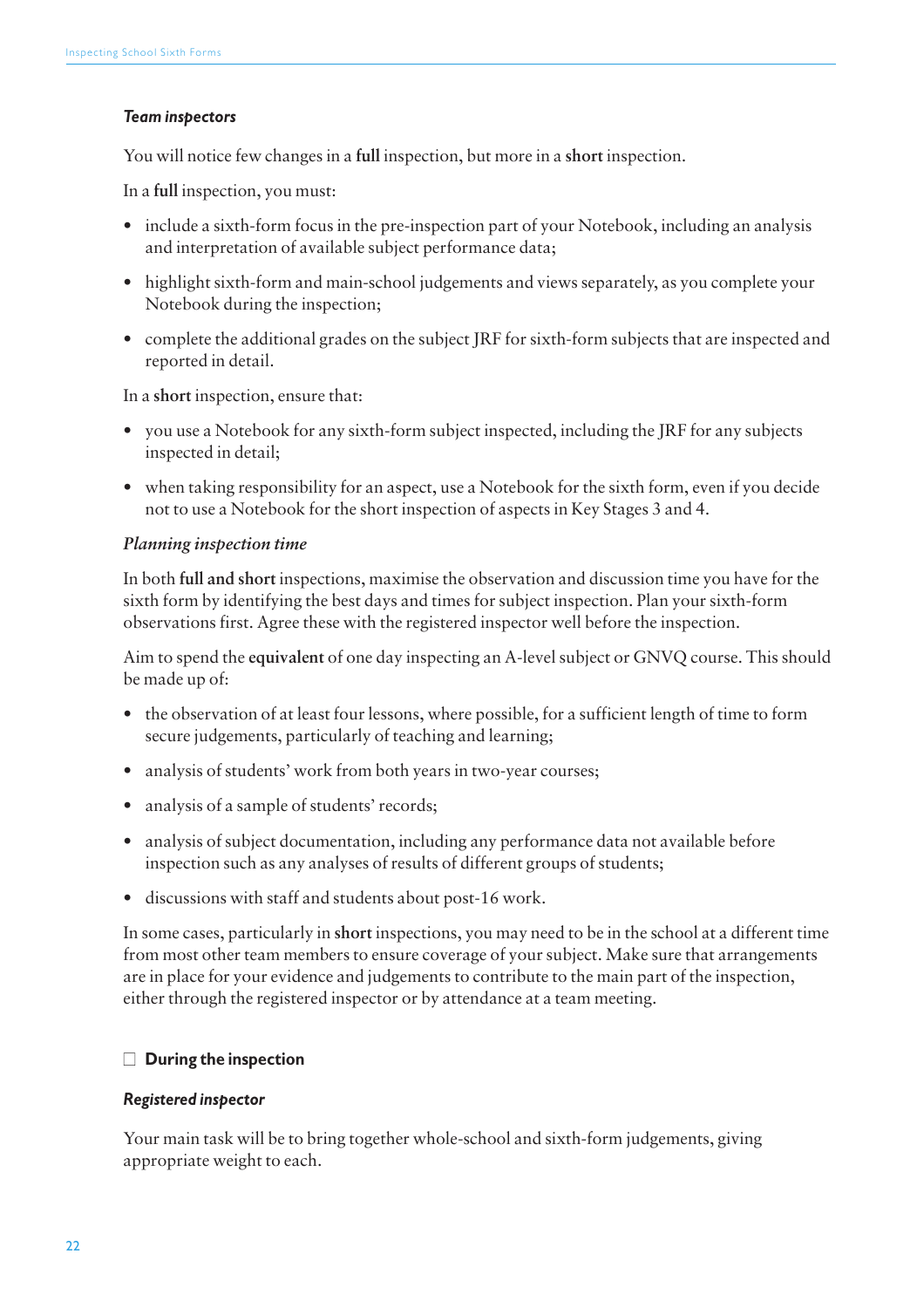In a **full** inspection:

- you should see little difference from full inspections up to September 2001, except that sixthform issues will now be evaluated and discussed in more detail;
- ensure that the additional sixth-form JRF grades are completed.

In a **short** inspection:

- you will have a more substantial evidence base for the sixth form than for Key Stages 3 and 4;
- focus strongly on whole-school judgements, especially relating to Key Stages 3 and 4, while making a detailed evaluation of the sixth form. Take care to give appropriate weight to sixthform judgements when you come to whole-school judgements;
- keep track of whole-school and sixth-form issues separately in the RCJ.

Your quality assurance role will be greater in an enhanced inspection. It will need careful management, particularly where team inspectors are in school for a short time.

In a **short** inspection, once you have come to your conclusions about each aspect of the *Schedule*, you only need to grade the whole-school features highlighted in bold typeface in the JRF. But complete the detailed judgement recording statements for the sixth form. Take care not to allow the sixth-form grades to unduly influence your whole-school grades.

#### *Team meetings*

In a **full** inspection:

• ensure that there is a clear emphasis on sixth-form evaluations, and that they contribute appropriately, but not disproportionately, to whole-school decisions.

#### In a **short** inspection:

- the management of team meetings is more of a challenge;
- keep a strong focus on the whole school, but make sure you allocate time for a detailed discussion on the sixth form;
- where team inspectors are not present at team meetings because their inspection is completed, make sure that their evidence and judgements are available so that they contribute to sixth-form and whole-school judgements;
- ensure that all the evidence related to aspects of the sixth form is effectively co-ordinated so that conclusions can be securely reached at the end of the inspection.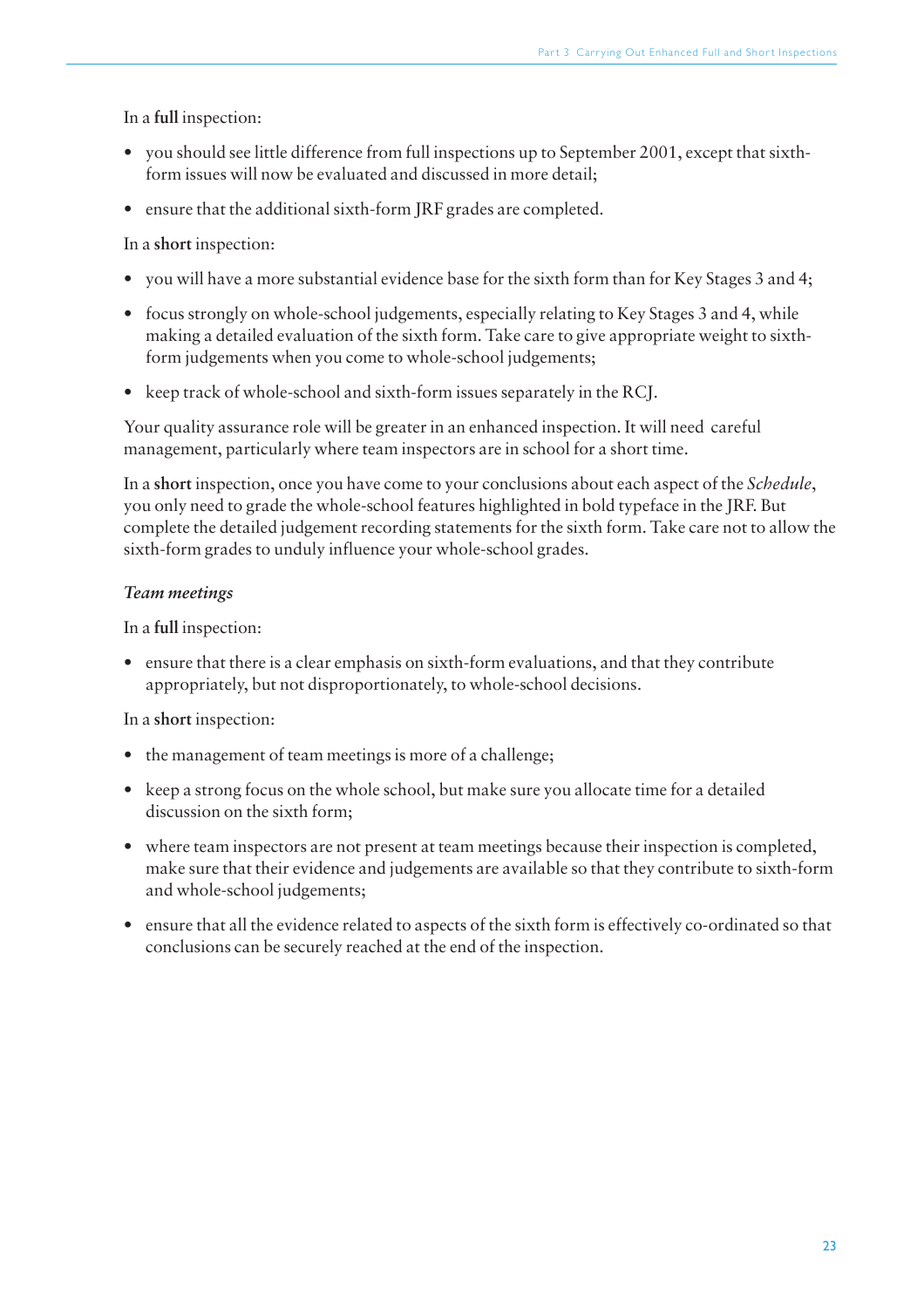There is no single 'right way' to organise team meetings. Possibilities include:

- focusing some meetings on sixth-form issues;
- having 'two-part' meetings;
- adopting a more integrated approach to meetings.

In short inspections, it is crucial that the core team brings together the whole school judgements at the end of the inspection.

#### *Team inspectors*

Make sure:

- you have sufficient evidence to make secure and reliable judgements on the subjects you inspect in detail and to account for what is achieved by all students, and that you have sampled a range of work in the rest of the curriculum area;
- you secure evidence for the different levels and different year groups of the subject;
- you use *Inspecting Subjects and Courses Post-16* to help you make judgements about standards, achievement, teaching and learning in your subject.

In a **full** inspection, plan your sixth-form and Key Stages 3 and 4 observations to get the best possible coverage.

In a **short** inspection:

- if you are part of the core team, you will have the flexibility to see sixth-form work in your subject throughout the inspection, but you should still plan your observations carefully;
- if you join the inspection for only a short time, you are more restricted in what you can see. Get the best possible coverage you can. Where you are unable to see more than, say, three lessons, ensure you have sufficient evidence from other sources.

#### *Feedback to teachers*

Offer feedback after lessons in both **full** and **short** inspections.

In a **full** inspection, your subject feedback to the head of department should include specific references to the sixth form.

In a **short** inspection, you will only give feedback on those sixth-form subjects and courses you have inspected. If you are a 'core team' member you are likely to have seen some lessons in your subject in Key Stages 3 and 4. Resist any pressure from the school to give feedback on individual subjects pre-16, as that is not part of your remit. But ensure that teachers have feedback on their work so that the school benefits from your inspection.

In team meetings, reflect on the impact of the evidence from your subject on the whole-school issues being discussed.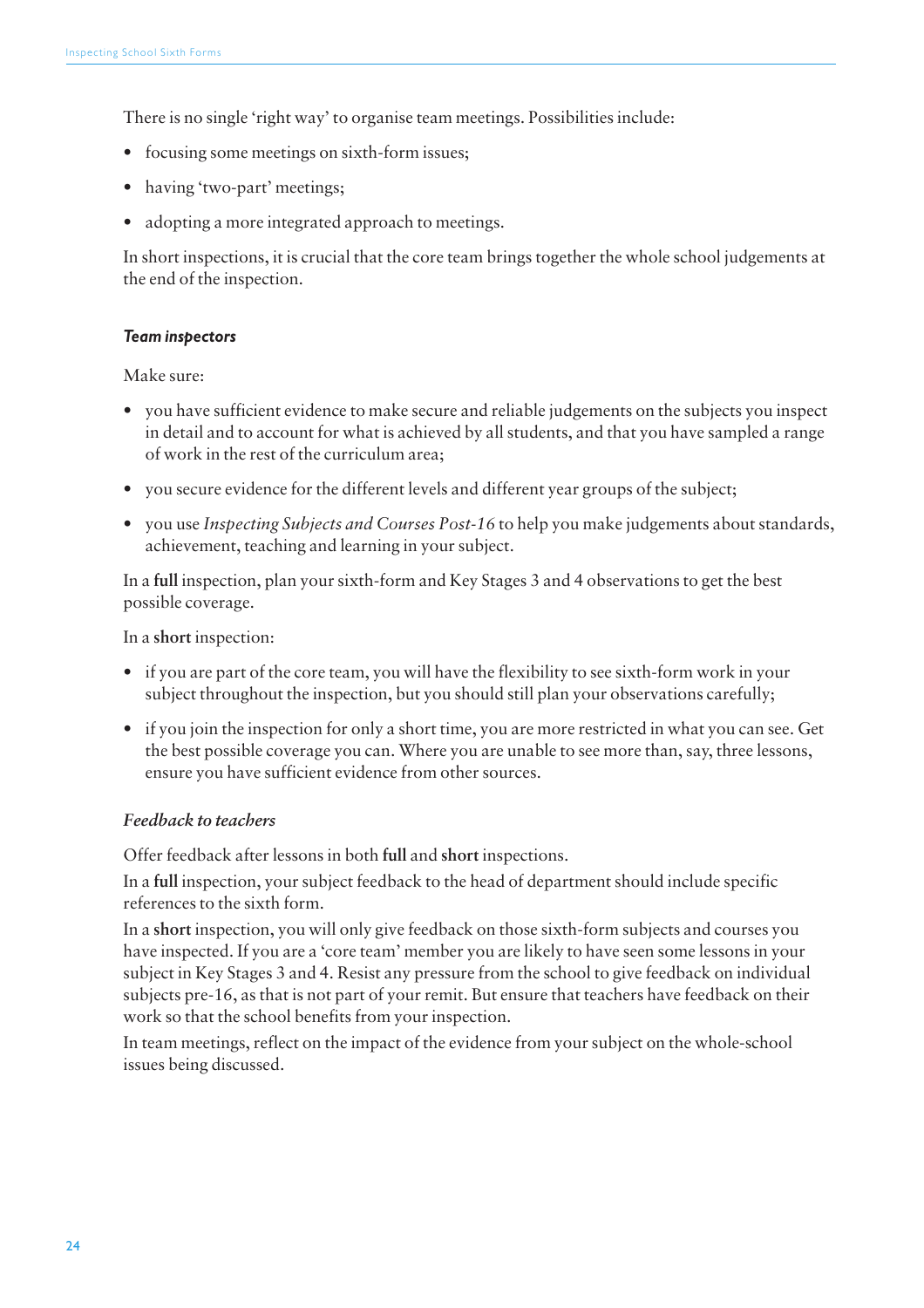#### □ After the inspection

#### *Registered and team inspectors*

At the final team meeting, get the balance right between the sixth form and the main school especially in **short** inspections. This applies both to **registered inspectors** when managing the final team meeting, and to **team inspectors**in knowing what to contribute to the whole-school debate.

As a team, consider whether the school has an adequate sixth form; guidance on this is included in Part 5 of this *Supplement*. The judgement is linked to, but separate from, those about special measures, serious weaknesses and underachieving schools. All members of the team may not be at the final meeting. If you are the **registered inspector** ensure you have team members' findings and views before they leave the inspection.

#### *Feedback to senior management and the governing body*

If you are the **registered inspector**, consider the best way to structure your feedback to senior managers and governors to ensure that you present the findings for the school as a whole yet give sufficient weight to the sixth form.

In **full** inspections, despite the greater focus on the sixth form, reassure them that you are making judgements about the school as a whole.

In **short** inspections, structure your feedback so that the whole-school findings as well as the detailed feedback on the sixth form are clear. You may want to cover the sixth form separately and first, or to integrate your judgements throughout.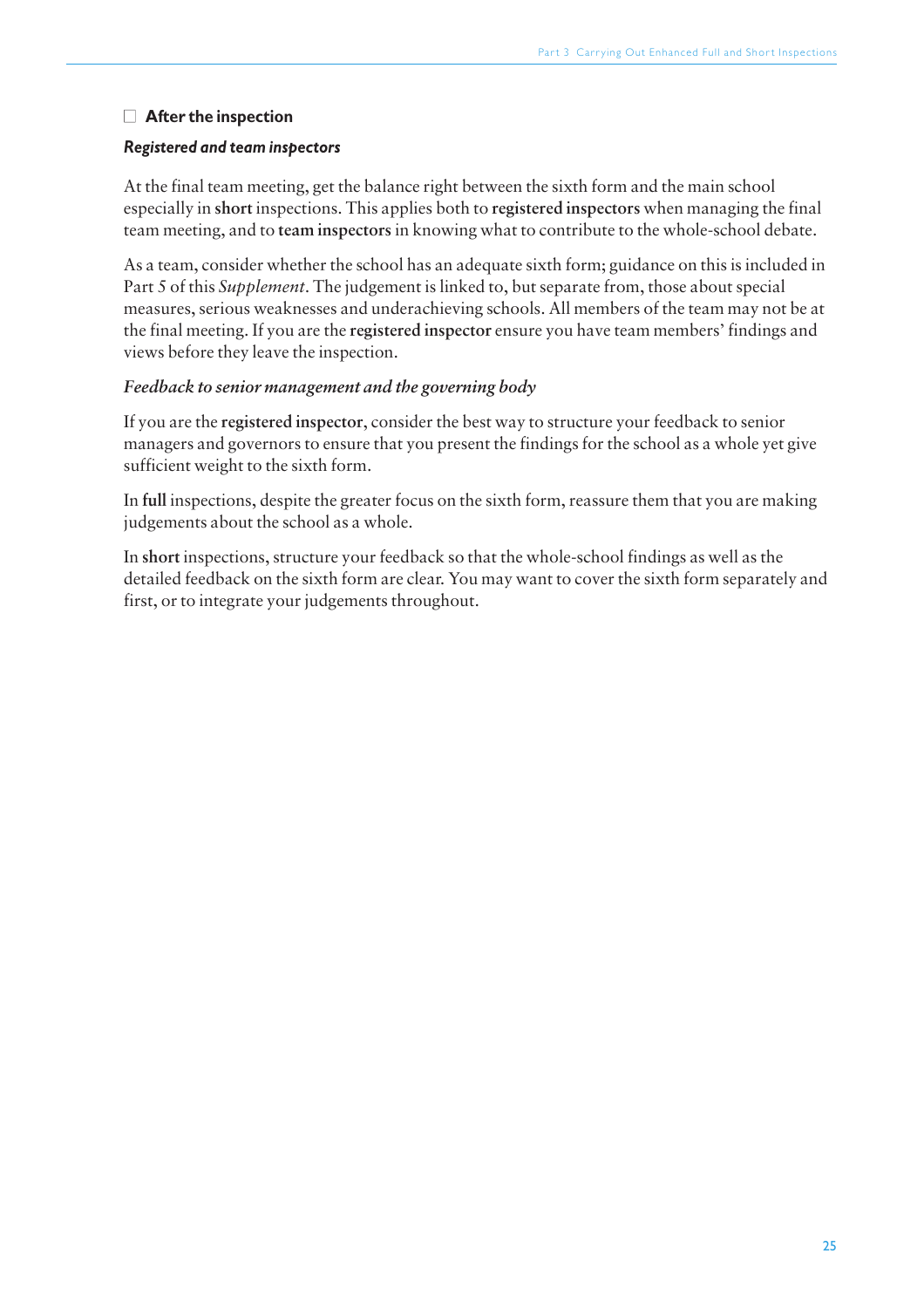Inspecting School Sixth Forms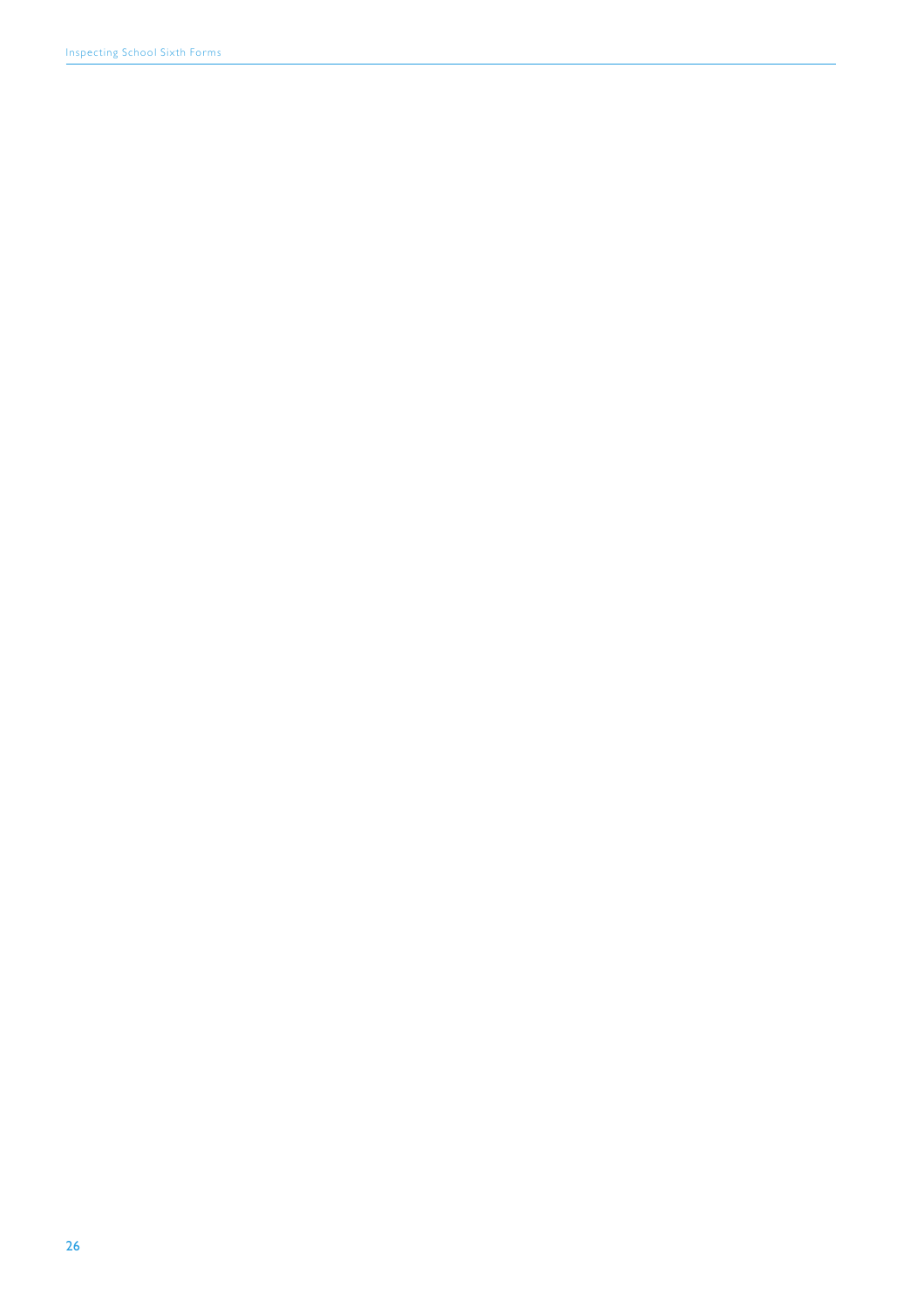## **Part 4**

## **Using the** *Evaluation Schedule*

This part provides guidance on using the modified inspection *Schedule.* The guidance is similar in structure to that in the *Handbook for Inspecting Secondary Schools*in the following ways.

- The **evaluation schedule** sets out the judgements to be made and evaluation criteria to be used when you inspect the sixth form. The Schedule in *Inspecting Schools*should be used for Key Stages 3 and 4. Text in blue shows where there are differences between the two *Schedules*. For the most part, the same criteria are applied in the main school and the sixth form, but there are a few additional ones for the sixth form.
- The **inspection focus** amplifies the evaluation requirements stressing the features you should concentrate on in the sixth form.
- The section on **making judgements** deals with bringing evidence together. As in the *Handbook for Inspecting Secondary Schools*, the characteristics of very good, satisfactory and unsatisfactory provision and outcomes are to help you pitch your judgements.
- The **reporting requirements** set out how to include sixth-form features in the whole-school inspection report.
- **Further guidance** deals with interpreting and applying the criteria in the sixth-form context.

Note. Sections in Part 4 follow the numbering system used in the *Handbook for Inspecting Secondary Schools* and do not include sections 8 and 9.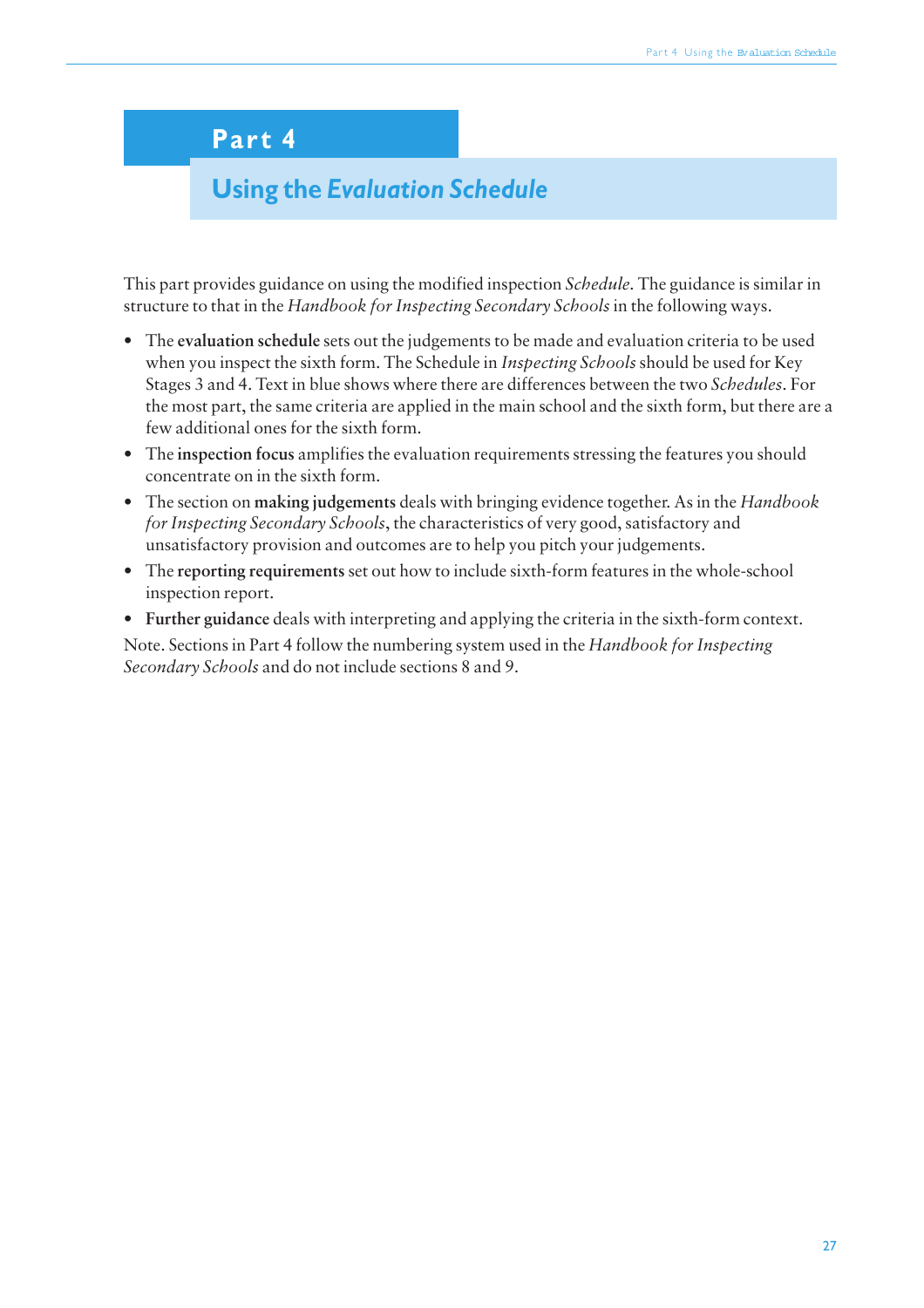### *1. What sort of school is it? .*

#### **Inspectors must report on:**

 $\Box$  the characteristics of the sixth form;

#### **and evaluate and summarise:**

- $\Box$  the effectiveness of the sixth form, including its cost-effectiveness;
- $\Box$  the main strengths and weaknesses of the sixth form;
- $\Box$  the extent to which the sixth form has improved, or not, since the last inspection;

#### **relating their findings to the specific nature of the school.**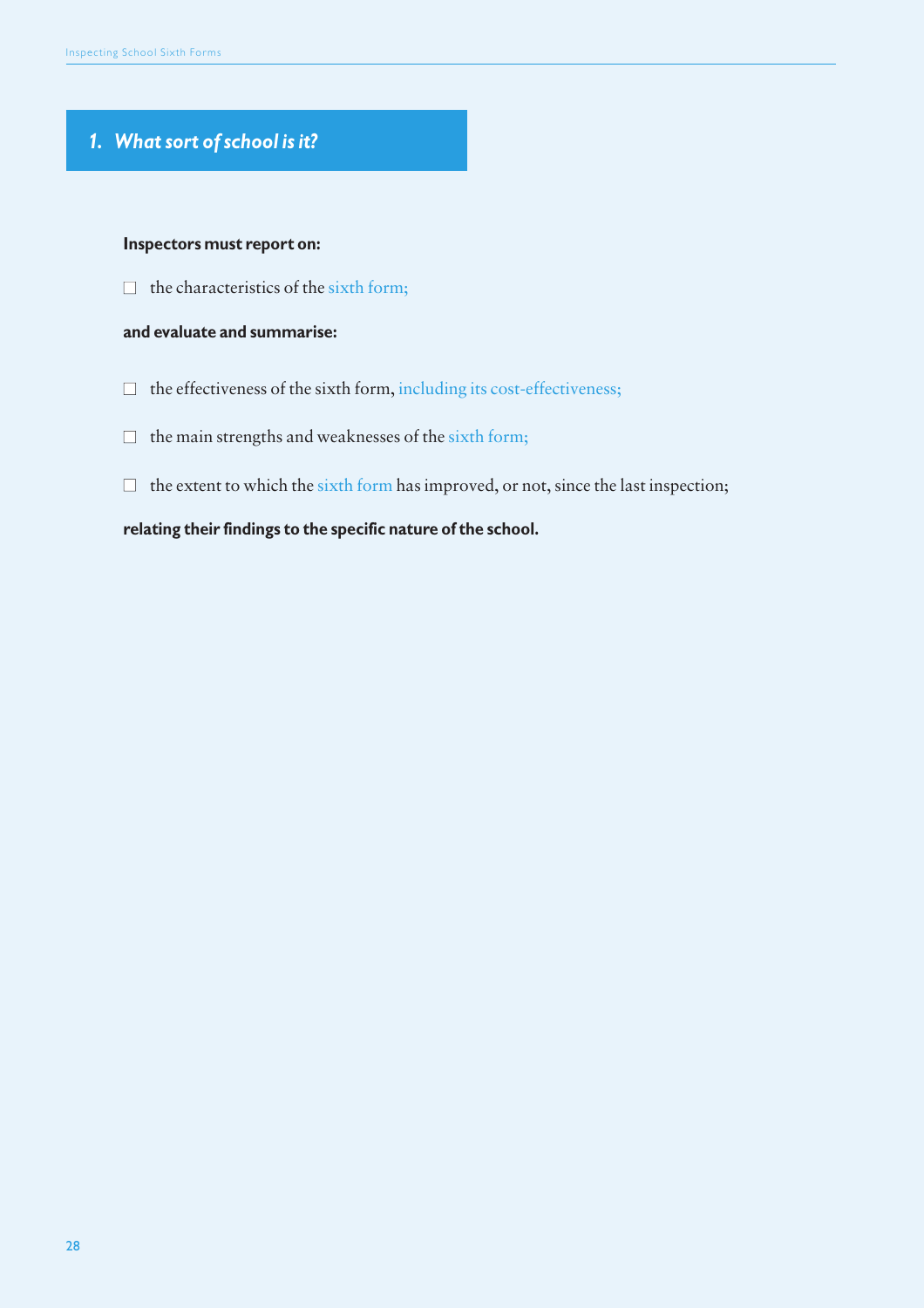#### *Sixth-form inspection focus*

The sixth-form Annex to the Summary of the Report is mainly for current and potential students. Make sure it gives them a clear and succinct picture of the sixth form, its effectiveness including cost-effectiveness, what standards and the quality of provision are like in different subjects, how well students are supported and guided, and their views of the sixth form.

#### *Making judgements*

#### ■ **Characteristics of the sixth form**

Set the scene of the sixth form to give a context for the inspection findings. In the summary this can be brief, but should be more detailed in its sixth-form annex. Comment on:

- the size of the sixth form:
- the nature of provision, including any collaborative arrangements with other schools;
- the background of students, their prior attainment, and how students of different gender, ethnic groups are represented;
- the proportions of students who 'stay on' from Year 11 and who transfer from other schools;
- any qualifications required for entry into the sixth form;
- the extent to which the sixth form is growing or otherwise;
- any recent changes in the nature of its provision.

#### ■ **The effectiveness of the sixth form**

The team must form a summative view about the effectiveness of the sixth form, and whether it is cost-effective. The judgement about effectiveness is based primarily on:

- what students achieve drawing particularly on value-added indicators, the results in examinations and the standards seen in subjects and courses across the curriculum areas;
- the quality of teaching in particular how it accounts for what is achieved:
- how far the sixth form is improving or maintaining high achievement based on trends in performance in recent years.

Also take account of other factors that affect the quality of students' experience and success in the sixth form, such as how well they are advised, guided and supported and the quality of the curriculum and how well it meets their needs.

Features that detract from effectiveness include:

- undue variation in performance between subjects or between particular groups of students, with no convincing or well-founded explanations;
- a significant number of students not completing courses without good reason;
- sporadic or poor attendance such that achievement is not as high as it could be.

#### *Cost-effectiveness*

If students are achieving at least as well as expected, are taught well, and the sixth form is operating within its intended costs with no significant wastefulness or detrimental effects elsewhere in the school, it is **cost-effective**. Being cost-effective is not compatible with unsatisfactory performance.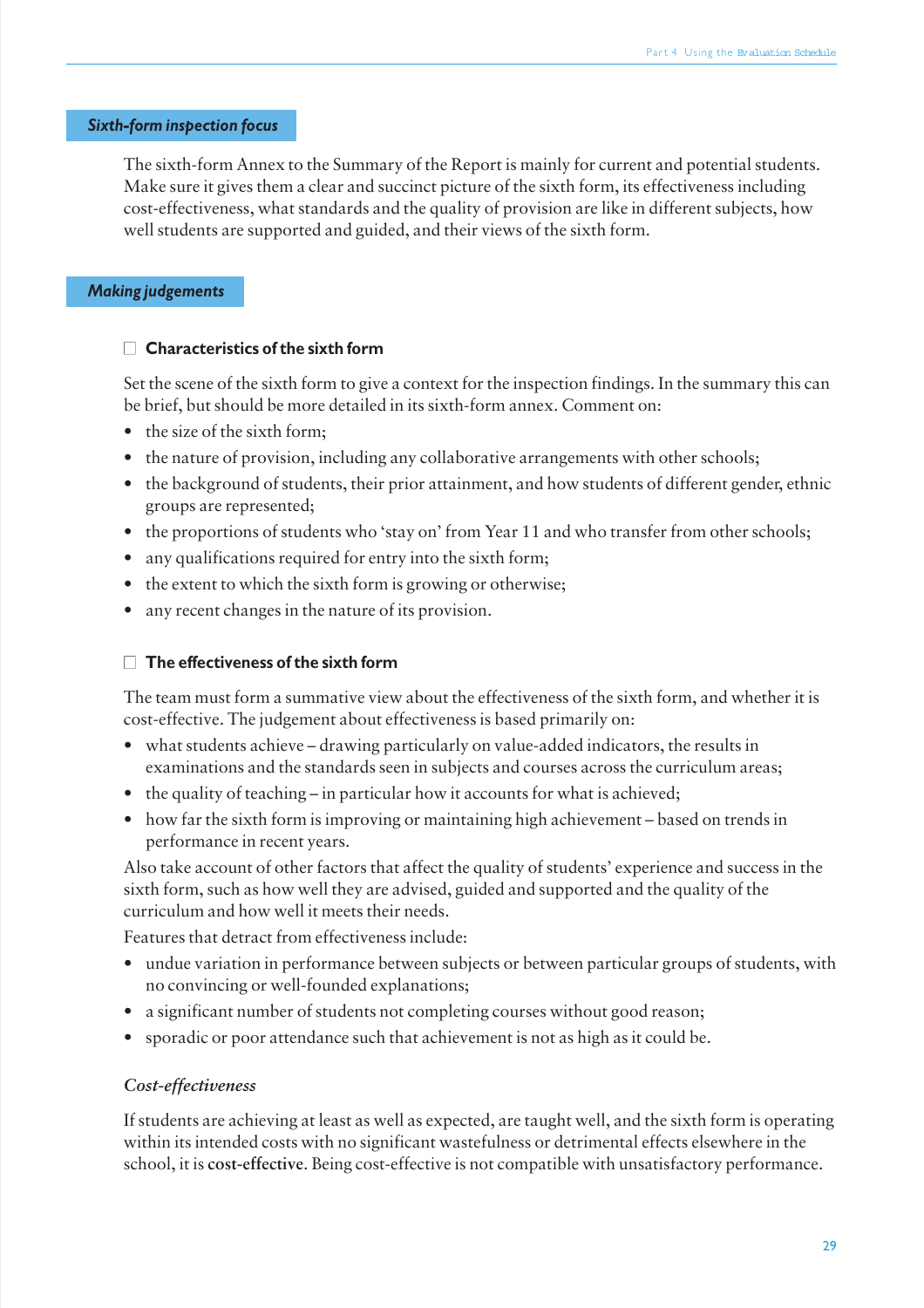Use similar principles to those you would use to evaluate 'value for money' for the school as a whole.

#### *Inadequate sixth forms*

If, as a team, you judge that the school has an 'inadequate sixth form' because its provision and effectiveness are not good enough, the judgement must be included in the summary report. Guidance on making and reporting the judgement is in Part 5 of this *Supplement*.

#### ■ **The main strengths and weaknesses**

The main strengths and areas for improvement of the sixth form **as a whole** agreed by the team will be summarised in the annex to the summary report. Their relative weight will reflect the overall effectiveness of the sixth form. The areas for improvement should be lead to issues for action relating to the sixth form in the report section '*What the school should do to improve*'.

Each subject section in Part E of the report includes the main strengths and areas for improvement in the subject or course. The most significant, or features that are common across a number of subjects, will contribute to the strengths and areas for improvement of the sixth form as a whole. The strengths and areas for improvement in subject areas should help subject improvement planning.

#### □ Improvement in the sixth form

The previous report may include relatively little about the sixth form. Use the trail of information, including growth in the sixth form, examination results, any value-added data and developments in what the sixth form offers to make a brief comment about how well it is improving or continuing to perform very well.

#### *Reporting requirements*

| <b>Report section</b>         | Full and short inspections                                                                                                                                                                                                                                                                                                                                                     |
|-------------------------------|--------------------------------------------------------------------------------------------------------------------------------------------------------------------------------------------------------------------------------------------------------------------------------------------------------------------------------------------------------------------------------|
| 1. What sort of school is it? | In both types of inspection, the context of the sixth form and the<br>evaluations are included in the annex to the summary of the report.<br>Brief comments about the sixth form should be included in the<br>Summary of the report on the school as a whole. The sixth-form<br>annex includes more detail, especially about standards and quality<br>in subjects and courses. |

An example of a sixth-form annex is included in Part 6.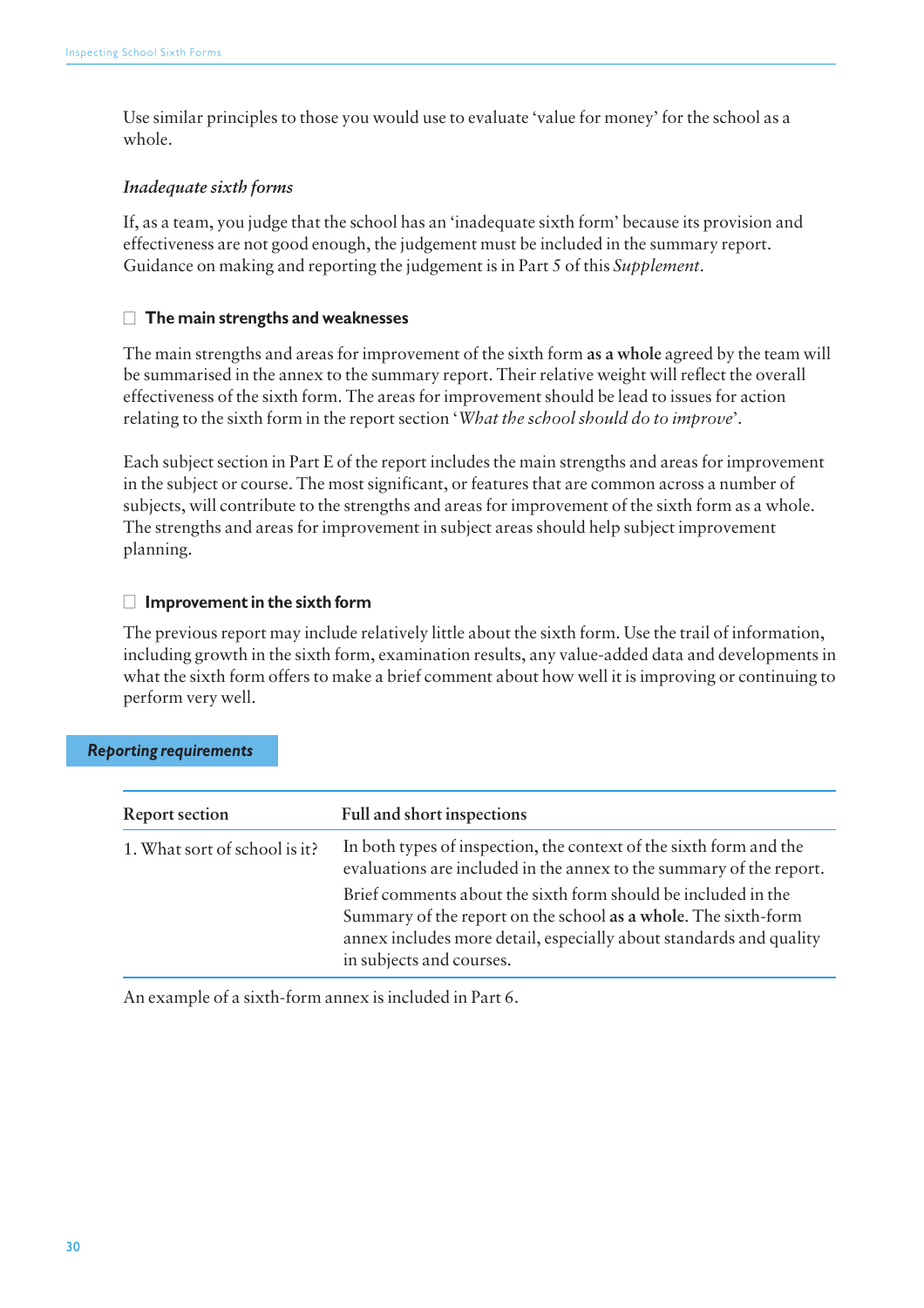## *2. How high are standards? .*

# **2.1 The school's results and achievements**

### **Inspectors must interpret and report on:**

- $\square$  the school's results and other performance data post-16 (including retention rates and valueadded data), highlighting any variations of achievement by different groups of students and in different subjects;
- $\Box$  trends in results over time;
- $\Box$  the school's progress towards its targets, including comment on whether the targets are sufficiently challenging.

### **Inspectors must evaluate and report on:**

- $\Box$  standards of work seen, highlighting strengths and weaknesses in what students know, understand and can do;
	- in all the subjects and courses inspected, focusing on students nearest the end of their courses, such as AS or A level;
	- in the key skills of communication, application of number and IT, where relevant;
	- highlighting variations between different groups of students and between subjects;
- $\Box$  how well students achieve, taking account of the progress they have made, their progress towards any individual goals or targets, the level of demand made of them and other relevant factors.

## **In determining their judgements, inspectors should consider, where relevant, the extent to which:**

- the results in examinations and accreditations match or exceed the average for all schools;
- the school is either maintaining very high standards or improving as expected;
- the school sets challenging targets and is on course to meet or exceed them;
- students with special educational needs, having English as an additional language or who are gifted and talented, are making good progress;
- standards are consistently high across subjects;
- there are no significant differences in the standards achieved by students of different gender or ethnic background;
- results show significant added value in relation to students' earlier results;
- students' attainment meets or exceeds the levels set by any examination or assessment objectives;
- students reach appropriate levels in the key skills to meet individual students' needs;
- students successfully progress to relevant and appropriate higher education or employment.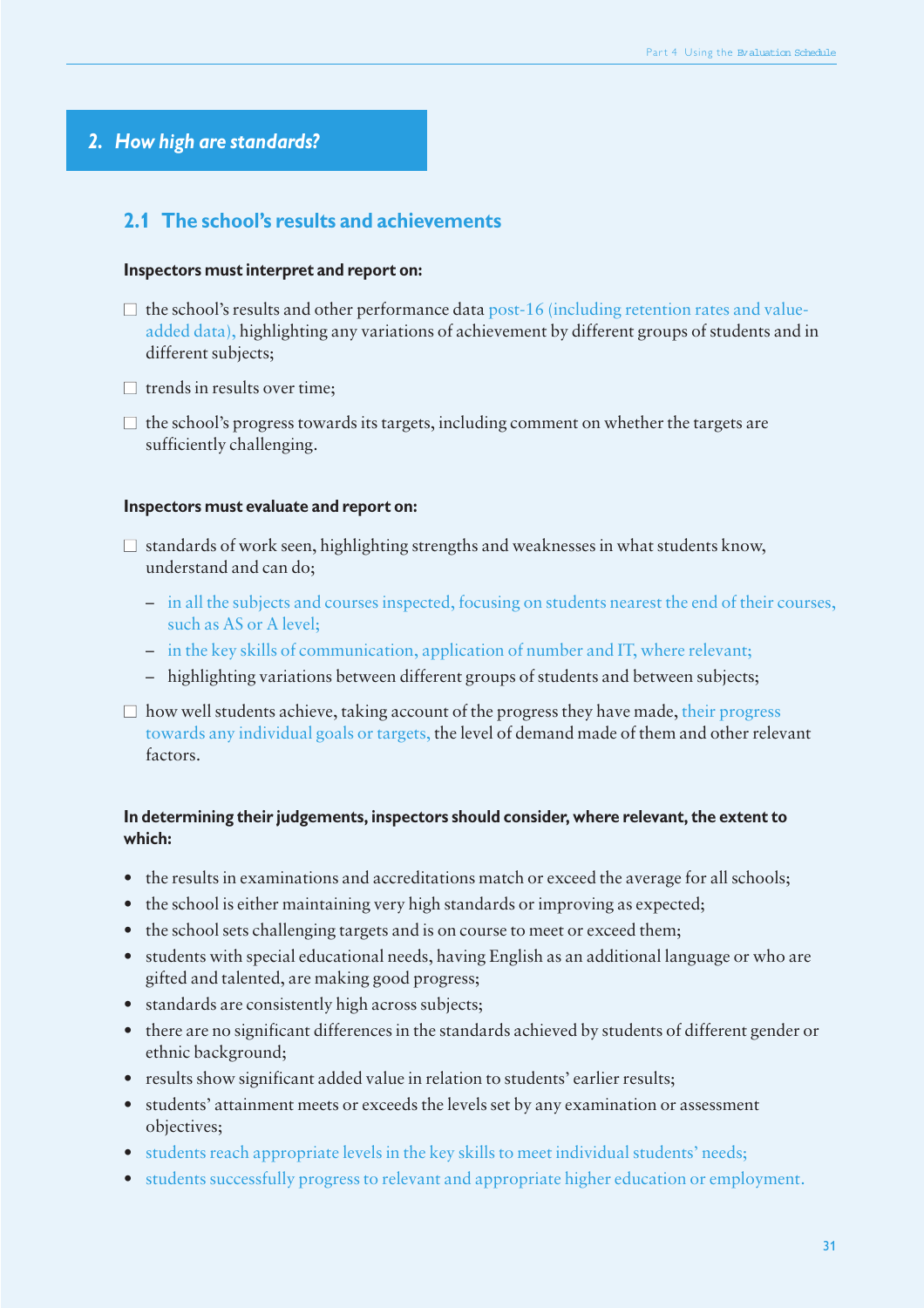#### *Sixth-form inspection focus*

Pursue the same three strands as in the main school:

- the interpretation of results, including trends over time;
- the evaluation of the standards of work seen; that is, how they compare with what is typically seen and expected irrespective of starting-points;
- the evaluation of achievement; that is, whether students are doing as well as they can taking account of what they have achieved before and their capability.

Use the guidance in the *Handbook for Inspecting Secondary Schools,* page 23*,* as your starting point.

Interpret the results for the sixth form as a whole **and** for different subjects and courses, identifying any variations among different groups of students.

Value-added analyses, comparing GCSE and post-16 accreditation results, provide powerful evidence in evaluating achievement. Take full account of them. Other indicators of success in the sixth form come from completion or retention data, and the destinations of students. Keep in mind how well students are prepared for the next stage of education, training or employment, and how successful they are in achieving their goals.

In your evaluation of standards and achievement, do not lose sight of students as individuals. Track a sample of students, seeing how well they are doing in relation to their background, aspirations and targets. Refer to the guidance in *Evaluating Educational Inclusion*, page 5.

Greater emphasis is now being given to key skills. Where they are being taught for the key skills qualification, evaluate the standards achieved, particularly in communication, application of number and information technology. Schools should not be criticised for not specifically teaching key skills towards the key skills qualifcation.

#### *Making judgements*

**Before the inspection**, use the Pre-inspection Context and School Indicator (PICSI) and Sixth-form Performance and Assessment (PANDA) reports and any other information about students' performance. Form an initial view about **standards** across the sixth form as a whole and in individual subjects, identifying any variations for different groups of students. Set your views alongside the school's evaluation in Form S4. Note any explanations the school offers for its results and any variations. Assess whether these explanations are well founded and convincing.

You may have information from the school's monitoring of performance before inspection, but, if not, make full use of it during the inspection. Schools increasingly carry out analyses that give insights, for example, into how successful different groups of students have been and value added from one stage to another. Use any value-added analyses as a starting-point for evaluating **achievement**.

If the school has not undertaken such analyses, do not ask for them to be done. Do what you can with whatever is available, and carry out sample analyses where possible. Annexes B and C include guidance on interpreting data and value-added analyses.

The school is likely to have information about the numbers of students embarking on and completing courses. Take note of patterns of recruitment and retention among different groups of students. Significant drop-out after a reasonable settling-in period must be set against what might appear to be a strong performance in the final examinations.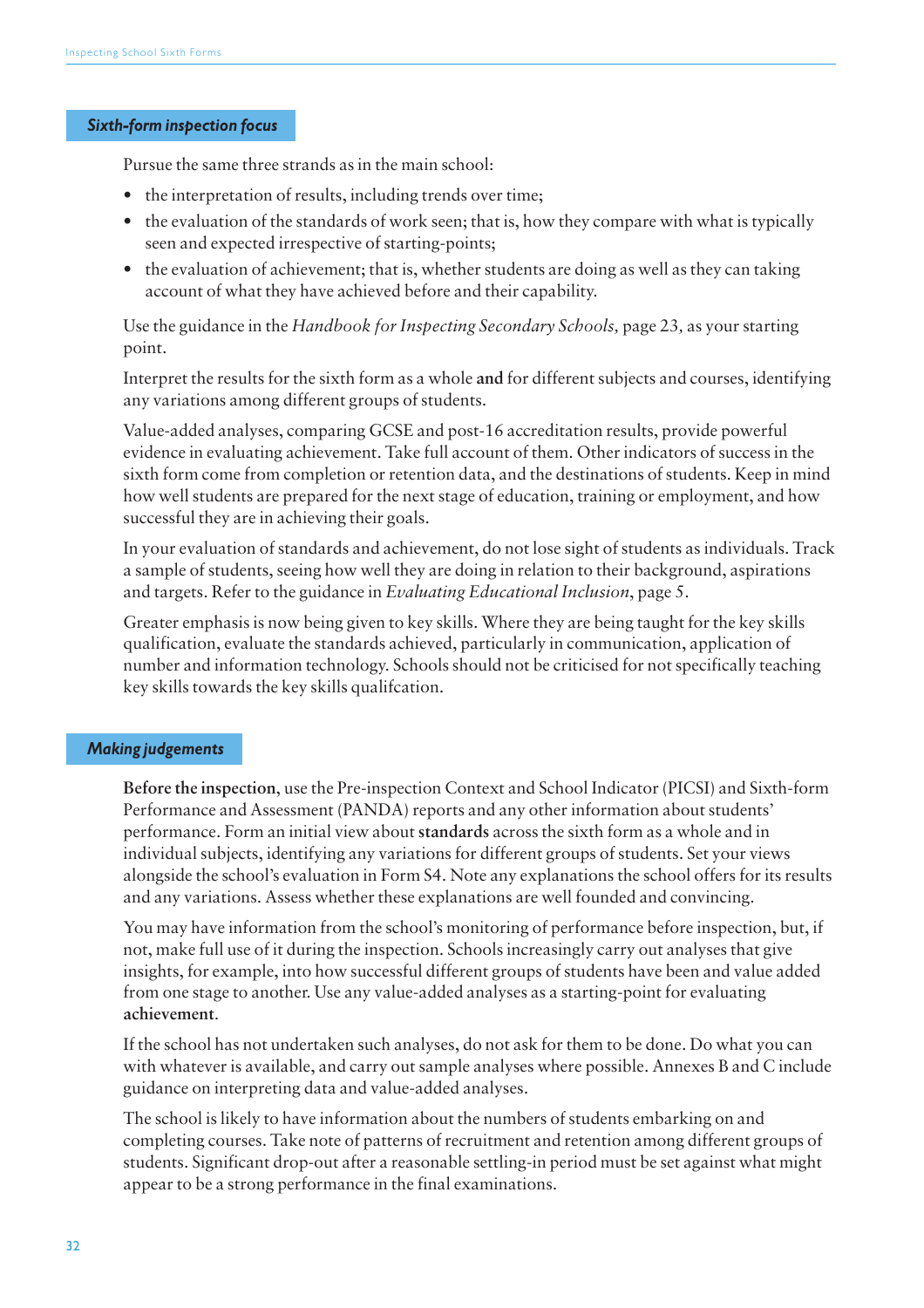**During inspection**, use lesson observations, analysis of students' work, discussions with them and assessment records to establish the standards of current work and whether students are achieving as well as they can.

You must know and understand the specifications for courses to be able to evaluate the standards reached. When judging **standards**, match the work you see against the subject and course objectives and grade descriptions, as well as what you know of the expected standards in your subject.

Test students on what they know and understand, and assess the skills they show. Critical evaluation, research and analysis lie at the heart of post-16 advanced level work, and you need to evaluate whether these skills are being adequately developed.

Analyses of the GCSE results of students in the sixth form will indicate the baseline against which to set your observations during inspection. Be cautious about their use until you are able to verify that the profile is representative of students taking sixth-form courses and the pattern of take-up of subjects. Identify a sample of students following specific courses and compare what they are currently achieving with what they achieved at 16+.

Value-added measures and current standards set against students' GCSE background, that is, the progress students make, contribute to the evaluation of **achievement.** But form a professional view by assessing whether students are being sufficiently stretched. Assess whether the targets being set and the demands on students are such that they are all working at full stretch.

Report any differences between the achievements of different groups of students in relation to gender, ethnicity or special needs. Assess whether the reasons given by the school are well founded and convincing.

Ensure that you reconcile and explain differences between standards as indicated by performance data and what you observe.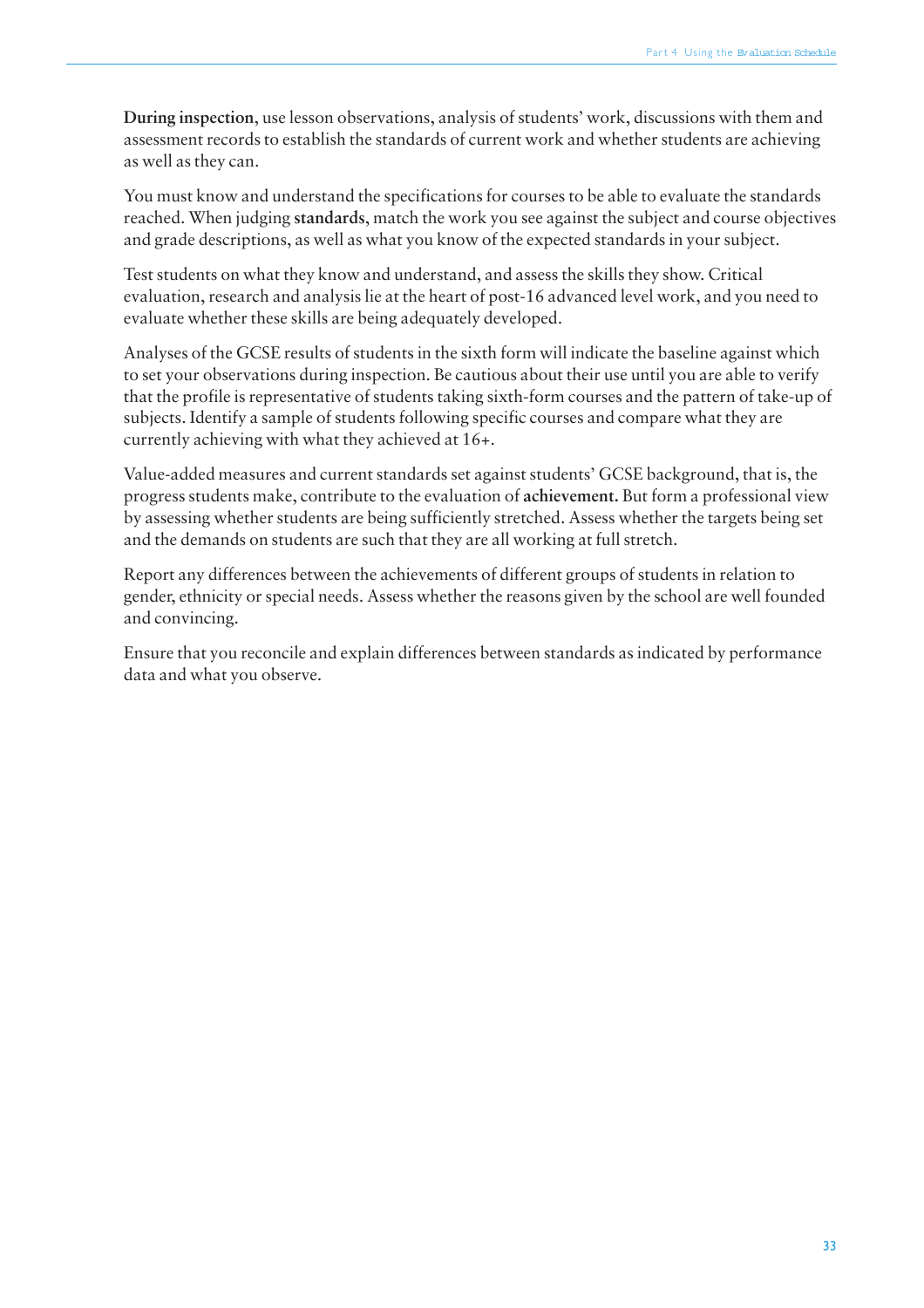The following characteristics illustrate where to pitch your judgements about standards and students' achievement in the sixth form.

|                              | <b>Standards</b>                                                                                                                                | Achievement                                                                                                                                |
|------------------------------|-------------------------------------------------------------------------------------------------------------------------------------------------|--------------------------------------------------------------------------------------------------------------------------------------------|
| High or above<br>(standards) | Average points scores for each<br>student and average points score in<br>subject entries are well above the<br>national averages. Knowledge and | Most students are working at full<br>stretch and achieving very well.<br>Value-added studies show that<br>most students make more progress |
| Very good or                 | skills are very well developed, well                                                                                                            | than their baseline performance                                                                                                            |
| better                       | beyond what might typically be<br>expected.                                                                                                     | would suggest, and no groups<br>underachieve. Retention rates and                                                                          |
| (achievement)                |                                                                                                                                                 | success rates in reaching targets<br>and goals are high.                                                                                   |
| Average or above             | Average points scores are at least in                                                                                                           | Most students are working well                                                                                                             |
| (standards)                  | line with the national averages.                                                                                                                | and are achieving as expected.                                                                                                             |
|                              | Most students demonstrate the                                                                                                                   | Value-added studies indicate that                                                                                                          |
|                              | knowledge, understanding and                                                                                                                    | most students are making progress                                                                                                          |
| Satisfactory<br>or better    | skills at least in line with what the                                                                                                           | in line with their baseline                                                                                                                |
| (achievement)                | average student might be expected<br>to achieve.                                                                                                | prospects. Most students are                                                                                                               |
|                              |                                                                                                                                                 | successful in achieving their higher<br>education or employment goals.                                                                     |
|                              |                                                                                                                                                 | Retention is good.                                                                                                                         |
|                              |                                                                                                                                                 |                                                                                                                                            |

### **Features likely to indicate unsatisfactory achievement include:**

- underachievement by particular groups of students, notably the most able, male versus female students, those with special educational needs or minority ethnic students, for which there is no well-founded or convincing explanation;
- students' achievements in the key skills are too low for them to cope adequately with their studies or for them to have reasonable prospects of meeting the demands of further education and/or employment.

### *Reporting requirements*

Report on standards and achievement in the sixth form as follows:

| <b>Report section</b>   | <b>Full inspections</b>                                                                          | Short inspections                                                                                       |
|-------------------------|--------------------------------------------------------------------------------------------------|---------------------------------------------------------------------------------------------------------|
| students' achievements. | 2.1 The school's results and Use a subheading 'sixth form'<br>within this section of the report. | Include a section on 'The<br>school's results and students'<br>achievements' in Part D of<br>the report |

When reporting on standards and achievement, begin with a brief interpretation of the results and other data, and follow this with your evaluation of standards seen in current students' work and how well students are achieving. Highlight any strengths and weakness in results or in what you see. Ensure that any differences between standards as seen in results and in current work are explained.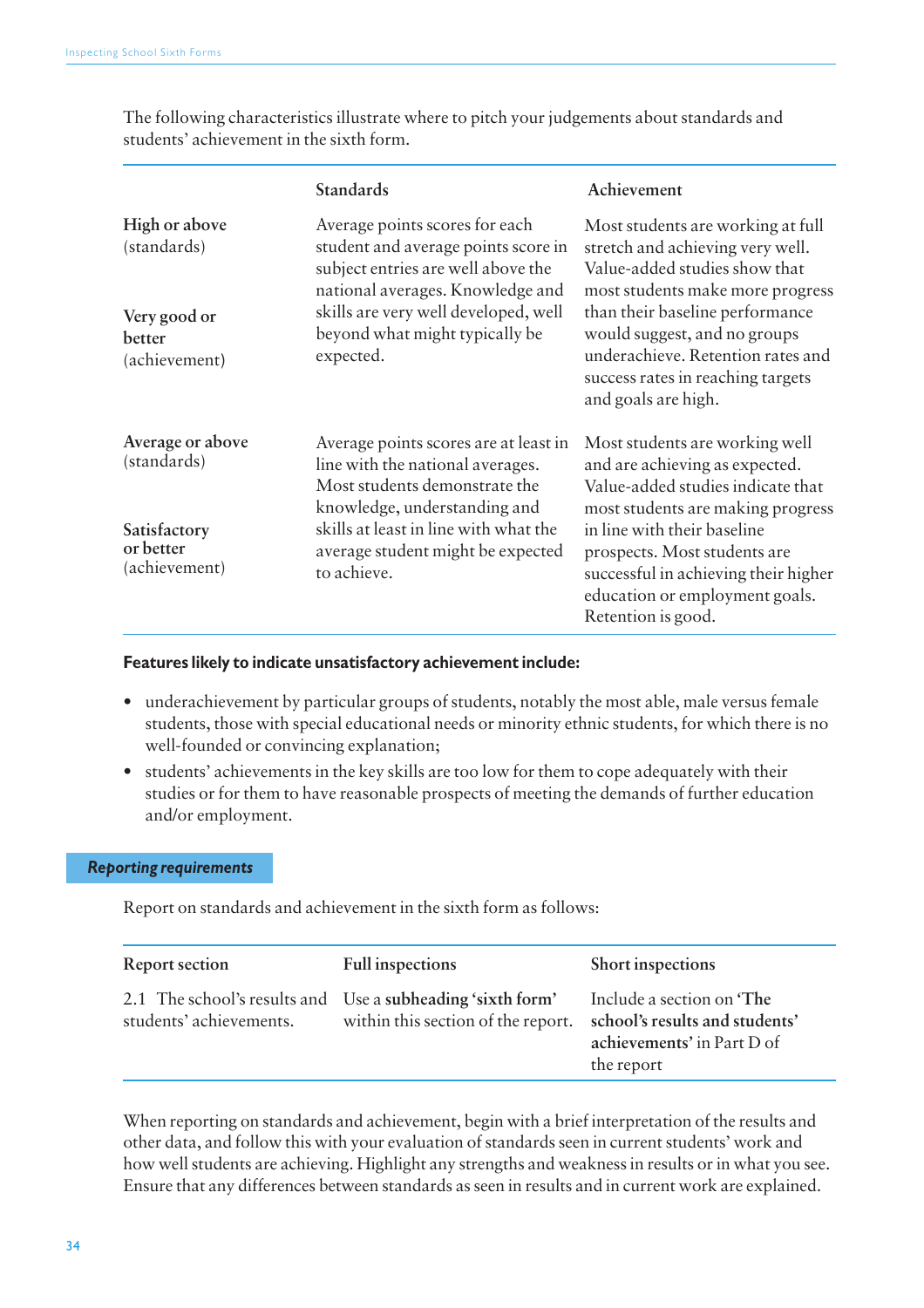#### *Guidance on using criteria*

Use the booklets in the series *Inspecting Subjects and Courses Post-16* to evaluate standards and achievement in individual subjects*.*

### ■ **Sixth-form results and other performance data**

*Do the school's results in examinations and accreditations match or exceed the average for all schools? Are standards consistently high across subjects?*

Comparison of performance with national averages, whether overall or for specific subjects, is difficult because of the variability in the make-up of sixth forms and groups within them. Nonetheless, use average points scores, and percentages of students gaining grades A–B and grades A–E as the main yardsticks for forming a view about the standards achieved by the school and in subjects. Where sixth-form numbers are small use rolling averages over several years as well as the results of individual years, and note trends over time.

PICSI and PANDA reports currently include the average points scores for students taking two or more A-level courses or equivalent, and less than two. An interpretation of the average points score for students taking two or more A-level courses is included in the summary report. National comparison data are provided, but because of the individuality of sixth forms, there are no comparisons with similar schools. The composition of sixth forms can vary because of many factors, not least the requirements for entry to the sixth form.

While evaluating standards is important, the crucial question is whether the standards are as high as they should be given the prior attainment of pupils. Value-added measures give a starting-point in answering this question. Increasingly more data will be available, particularly about individual subjects. Use value-added data fully in forming a picture of how students are performing.

In sixth forms that operate collaboratively with other institutions, some results will be the consequence of teaching elsewhere. Take this into account when commenting on the results particularly where there is a marked disparity between subjects or courses. Consider the school's examination results alongside those of the consortium as a whole. The inspection is intended to focus on how well students in the school being inspected are doing and the provision made for them in the 'home' school or elsewhere. If there is high mobility, such that there is a significant influx of new students into the sixth form, ask the school for evidence of these students' attainment when they enter the school and judge what effect, if any, this has on overall performance.

To make sensible comparisons across subjects, establish the composition of groups taking different subjects, noting any significant variations.

Guidance on interpreting examination results for the school as a whole and in individual subjects is in annex B.

#### *Continuation and completion of courses*

Students' success in seeing courses through to completion, in meeting demanding targets and goals, and success in moving on to higher education or employment as is appropriate for them, provide indicators of achievement. Schools will often have data about the proportions of students who continue with their courses to final accreditation. The 'baseline' numbers of those starting courses are usually those after the first half-term, to allow for the inevitable changes of mind.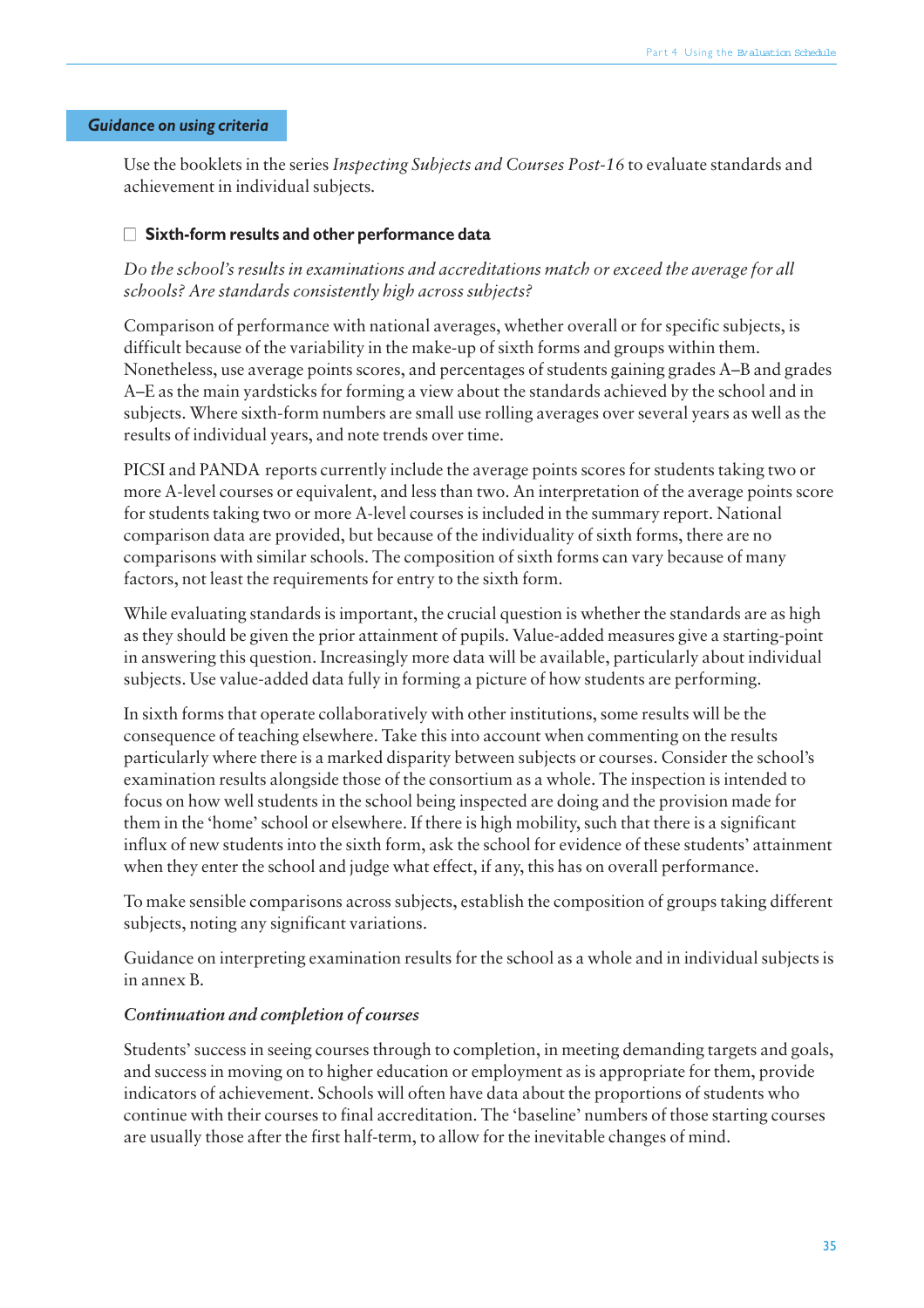Where students do not continue, explore the reasons. Determine whether they are sensible and valid, and how students responded to any guidance provided by the school. It is necessary to distinguish between students:

- who leave early because decisions made at the entry to the sixth form were wrong;
- who have simply lost interest or have not been able to cope with the work;
- for whom an alternative and possibly better opportunity has presented itself.

Guard against presenting findings about retention and continuity in a way that suggests that changes of plan leading to students leaving the sixth form early is a mark of failure on the part of the school, unless the proportion affected is high or it disproportionately affects particular groups of students. Also, a high level of completion alone may not be a measure of success; some students may be on a course too low for them. Nonetheless, retention rates provide a basis for questions that the inspection should pursue.

There are, as yet, no national benchmarks for retention on courses in schools. Typically, retention is very high. Explore any significant variations between subjects and groups of students. Test whether the school's explanations are well founded and convincing. Explore how well recruitment and retention are monitored for the school to be able to take appropriate action.

Retention rates can reflect not only on the quality of teaching, but the quality of support and guidance, including advice before students embark on their sixth-form programmes, the curriculum provision, the attitudes of students to their work and local employment circumstances.

## *Value added*

## *Do results show significant added value in relation to students' earlier results?*

Value-added measures, comparing, for example, A-level and GCSE results for the same students, give a strong starting-point for hypotheses about achievement.

The school may have detailed value-added information. If not, compare the average or total points scores for GCSE, if they are known, and the advanced level scores (including any AS or advanced vocational courses, if applicable) of a sample of students representing different levels of prior attainment. Take care when comparing the GCSE points score of the school with that of the sixth form; extensive mobility makes comparisons difficult because the GCSE score includes pupils who have left at 16+ and will not include those students who have joined the sixth form from other schools.

Most schools that take monitoring of their performance seriously will have some analyses of their results. Fully use whatever is available.

In assessing the value added by the sixth form and in individual subjects, take account of the entry qualifications not only for the sixth form as a whole, but also differences from subject to subject including any minimum entry requirements. The key requirement is to evaluate the effectiveness of provision in subjects given the prior attainment of students embarking on the courses. Look at the pattern of take-up for different subjects. Guidance on calculating and interpreting value-added measures is in annex C.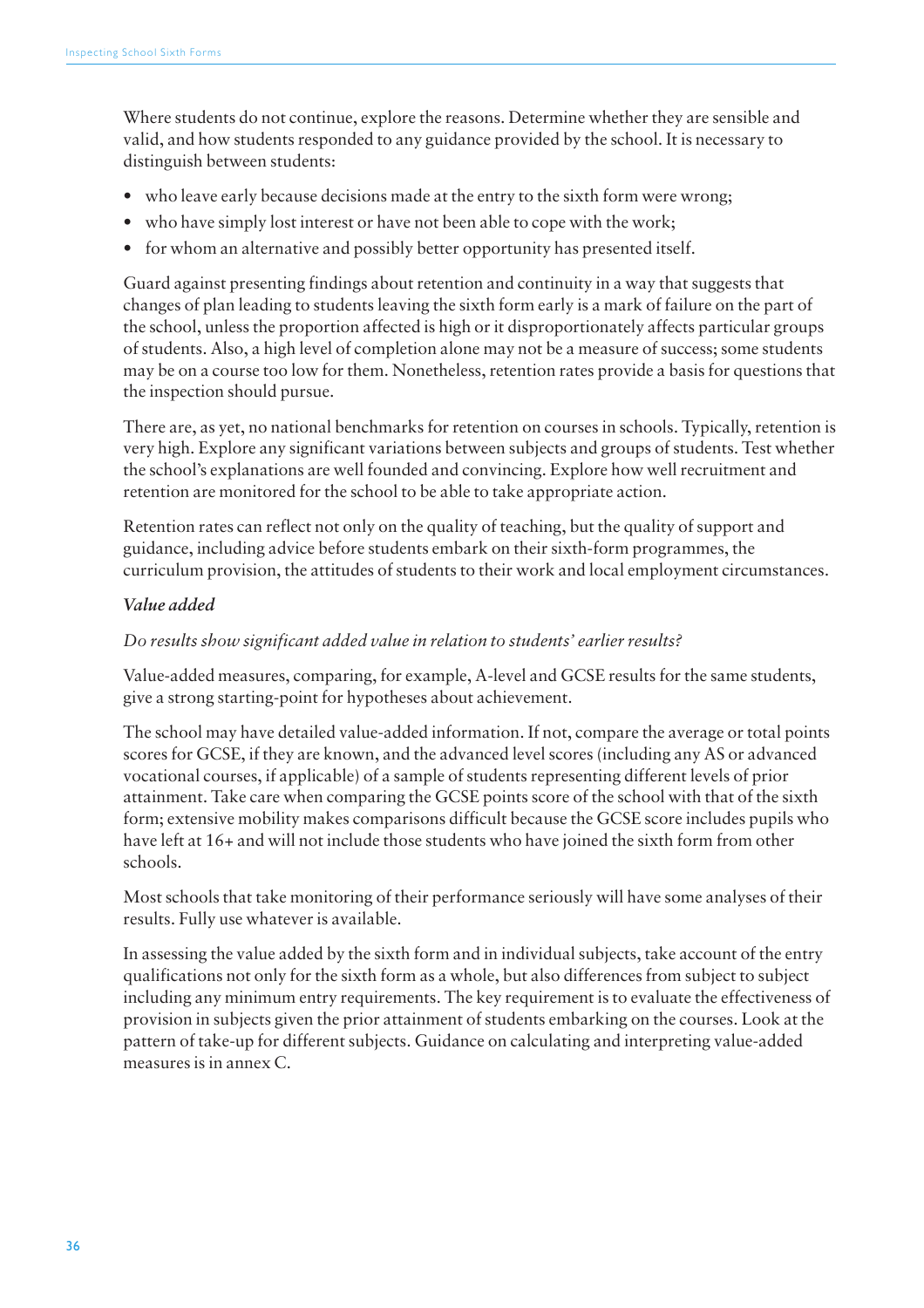### ■ **Trends in results over time**

### *Is the school maintaining very high standards or improving as expected?*

The interpretation of overall and subject results over time can be problematic. Apparent trends in performance need to be checked carefully to ensure comparability in the make-up of the groups of students that obtained the results.

Where small numbers are involved, the performance of two or three students will have a substantial impact on the overall result for the group. Quite small changes in group composition may well produce large shifts between years; carefully consider judgements about trends in this light. Take a view over as long a period as you can and use rolling averages where you can.

### ■ **Standards of work seen**

*Does students' attainment meet or exceed the levels set by examination or assessment objectives? Are there significant differences in the standards achieved by students of different gender or ethnic background?*

Evaluate standards in relation to what is expected for the course and its level. Take account of how long students have spent on it. Identify and explain any significant differences in standards for different groups of students taking the same or similar courses.

Subject specifications include objectives, prescribed content and grade descriptions. Use them, as well as your professional knowledge, to assess standards. The 'average grade' achieved in most subjects at A-level is C–D; use this as a benchmark, but refer to the average points score for individual subjects.

Highlight any strengths or weaknesses in what students know, understand and can do. In particular, include the evaluation of skills that become increasingly dominant in advanced-level work, such as research, critical analysis and problem-solving.

### *Key skills*

### *Do students reach appropriate levels in the key skills?*

Where key-skills teaching is being directed specifically towards accreditation, focus on the standards achieved, particularly in the main skills.

The extent to which schools enter students for the key-skills qualifications will vary. As results become available, use them as part of your evaluation of the standards reached. Some schools will have 'in-house' schemes for promoting and assessing key skills.

Subject specifications identify opportunities for key-skill development and the level of skills expected. In advanced-level courses, key skills are specified at level 3. Whether or not key skills are specifically taught, assess how well students are able to cope with the key-skill demands of their subject courses. Assess, for example, students' capacity to make and take notes, to digest the material they read, to present their findings coherently, to handle mathematics including statistics, and to make effective use of information and communication technology. You must report where students' skills are insufficient to cope with the courses they are following; equally, where they are particularly strong, highlight how they enhance work in the subject.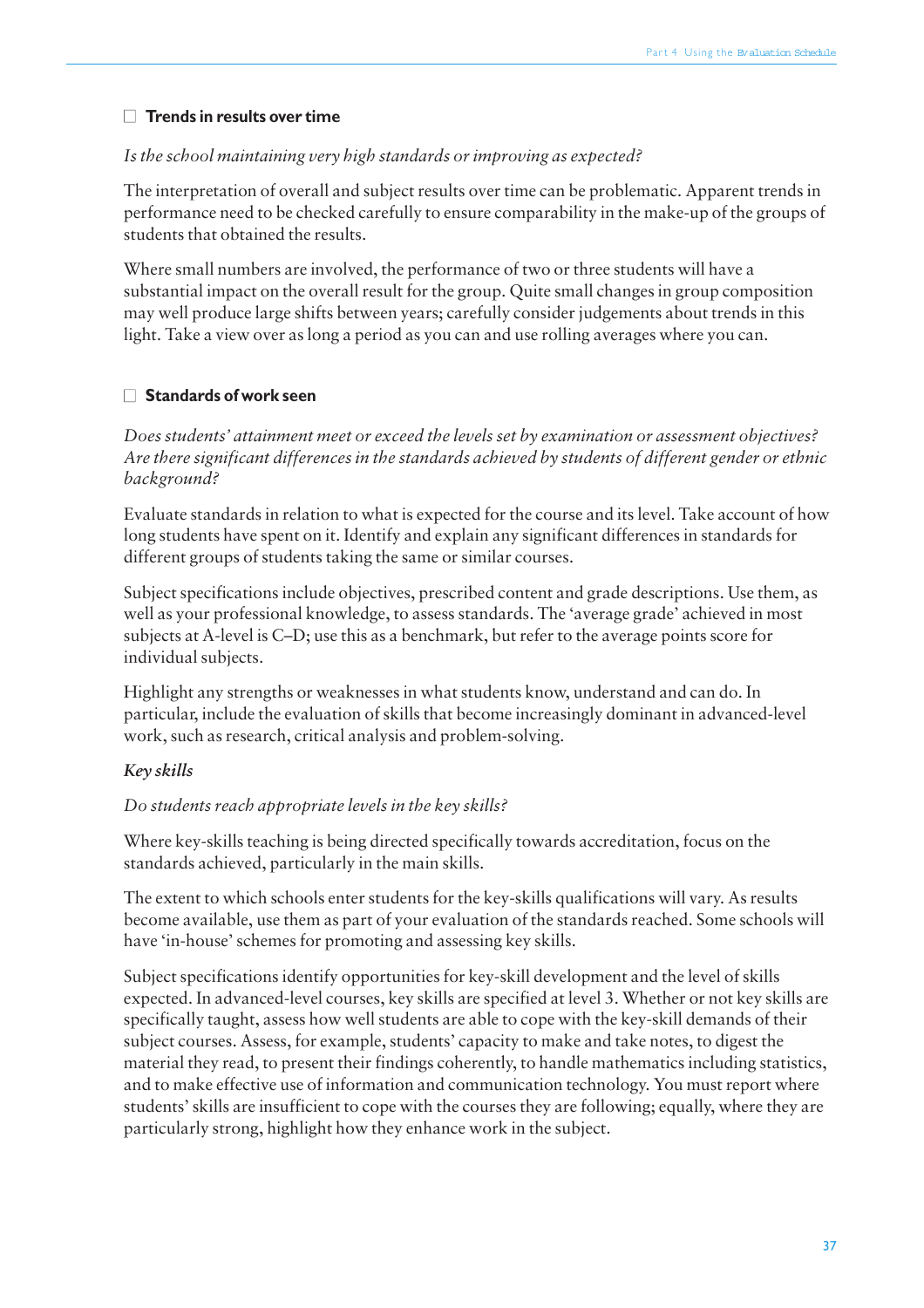The wider key skills of working with others, study skills, and problem-solving are important components of students' learning and attitudes to school and you should evaluate these aspects of their work.

### □ How well do students achieve?

*Are students successful in progressing to relevant and appropriate higher education or employment? Do students with special educational needs, having English as an additional language or who are gifted and talented, make good progress?*

Value-added indicators give a starting-point in evaluating how well students are doing. These usually relate to students that have left the school. The work of current students set against their previous record of attainment gives a more up-to-date view.

In discussions with students, assess what they are capable of by challenging them to show how far they can extend their thinking beyond their immediate work, and evaluate how well their potential matches what teachers expect of them. When you sample students' work, focus on material that shows the level of students' thinking and capacity for determined and persistent problem-solving. Assess whether the work you see demonstrates the progress and level of challenge that you would expect and reflects individual students' learning needs.

Some groups of students may be achieving less well than others. Make sure you follow up any issues raised by analysing and interpreting data fully and by observation. Test any explanations offered by the school.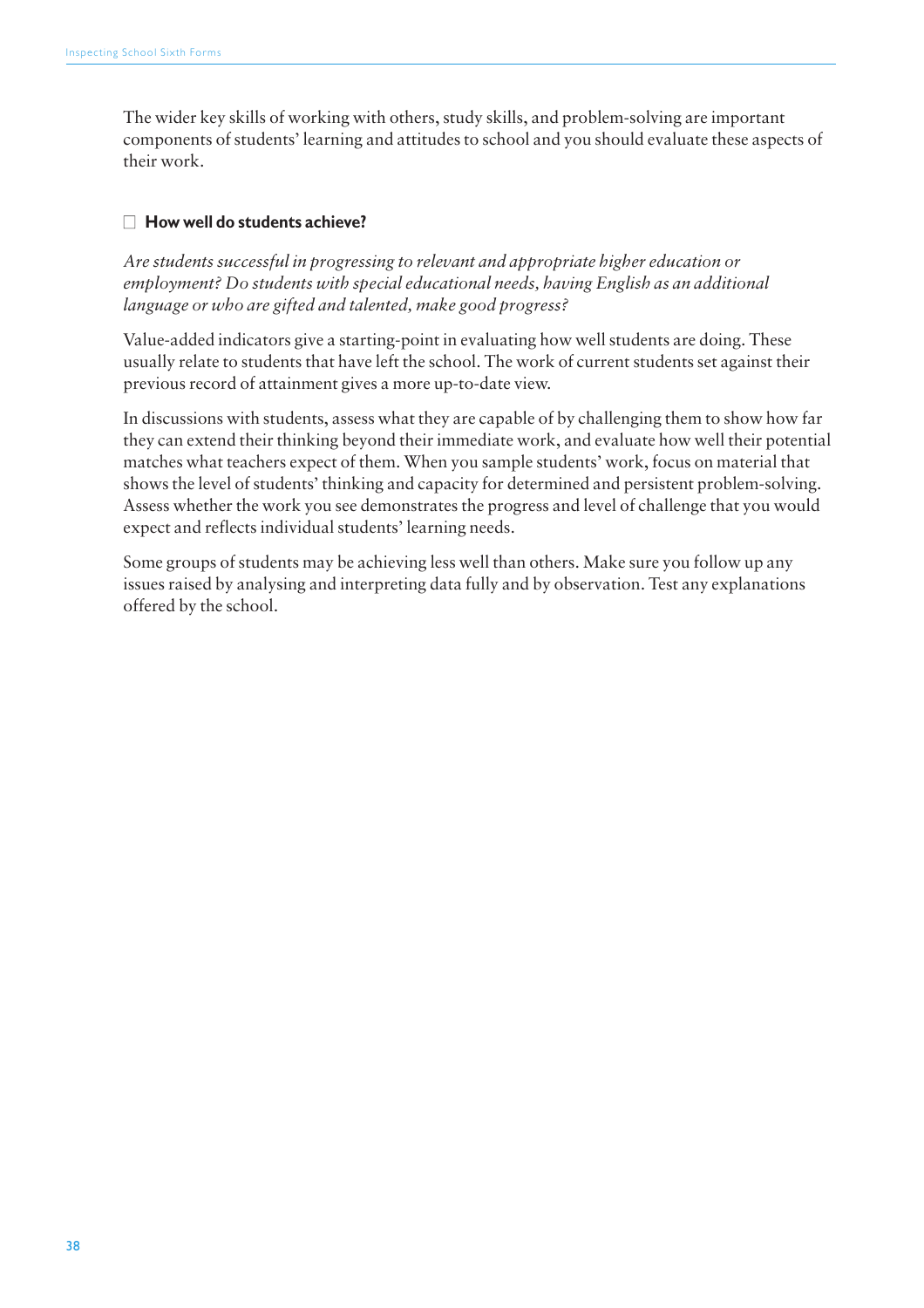# **2.2 Students' attitudes, values and personal development**

### **Inspectors must evaluate and report on students':**

- $\Box$  attitudes to the school;
- $\Box$  behaviour, including the incidence of exclusions;
- $\Box$  personal development and relationships;
- $\square$  attendance.

### **In determining their judgements, inspectors should consider the extent to which students:**

- are keen and eager to come to school;
- show interest in school life, and are involved in the range of activities the school provides;
- behave well in lessons and around the school and are courteous, trustworthy and show respect for property;
- form constructive relationships with one another, and with teachers and other adults;
- work in an atmosphere free from oppressive behaviour, such as bullying, sexism and racism;
- reflect on what they do, and understand its impact on others;
- respect other people's differences, particularly their feelings, values and beliefs;
- show initiative and are willing to take responsibility;
- develop the attitudes and skills necessary to maintain lifelong learning, including the capacity to work independently, to study and to work with others;
- have high levels of attendance.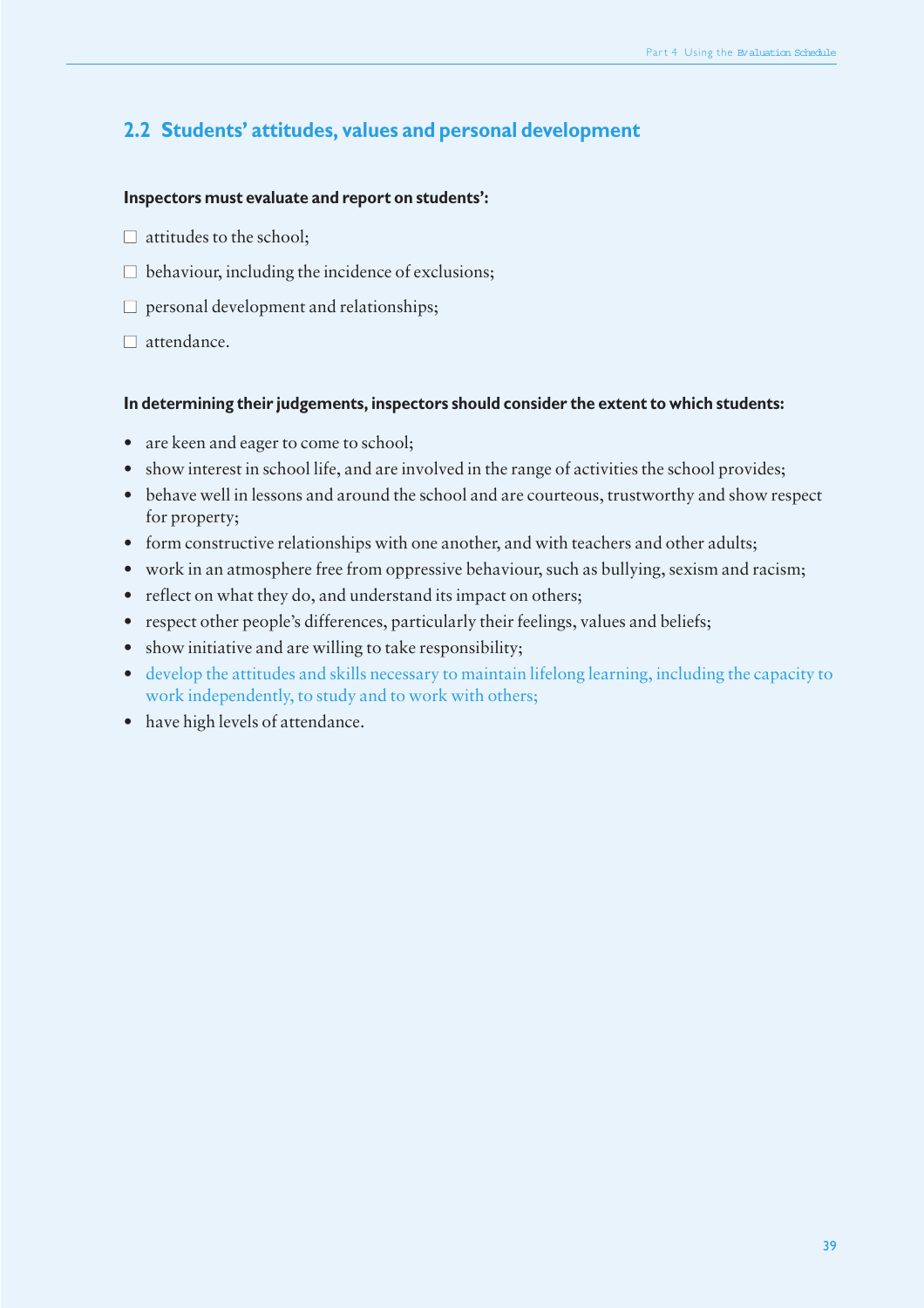#### *Sixth Form Inspection Focus*

Focus on the personal development of students and how well, over their time in the sixth form, students develop the attitudes and skills to enable them to meet the demands of the next stage of their lives. This includes:

- taking increasing responsibility for themselves, for example through the development of key skills, such as working with other people and independent study;
- the development of positive attitudes to learning that are likely to sustain their interest in continuing education and training well into working life.

Spiritual, moral, social and cultural development continue to be important. Evaluate the contribution that life in the sixth form, enrichment activities and the subjects studied make to these aspects of personal development, and students' attitudes to them.

Consider the relationship between the sixth form and the rest of the school. In particular, observe the extent to which students and pupils contribute to and benefit from the life of the school as a whole as well as from the sixth form.

While post-16 education is not compulsory, regular and punctual attendance contributes greatly to learning. Identify and evaluate any poor or irregular attendance and poor punctuality, and ways in which they affect the quality of work.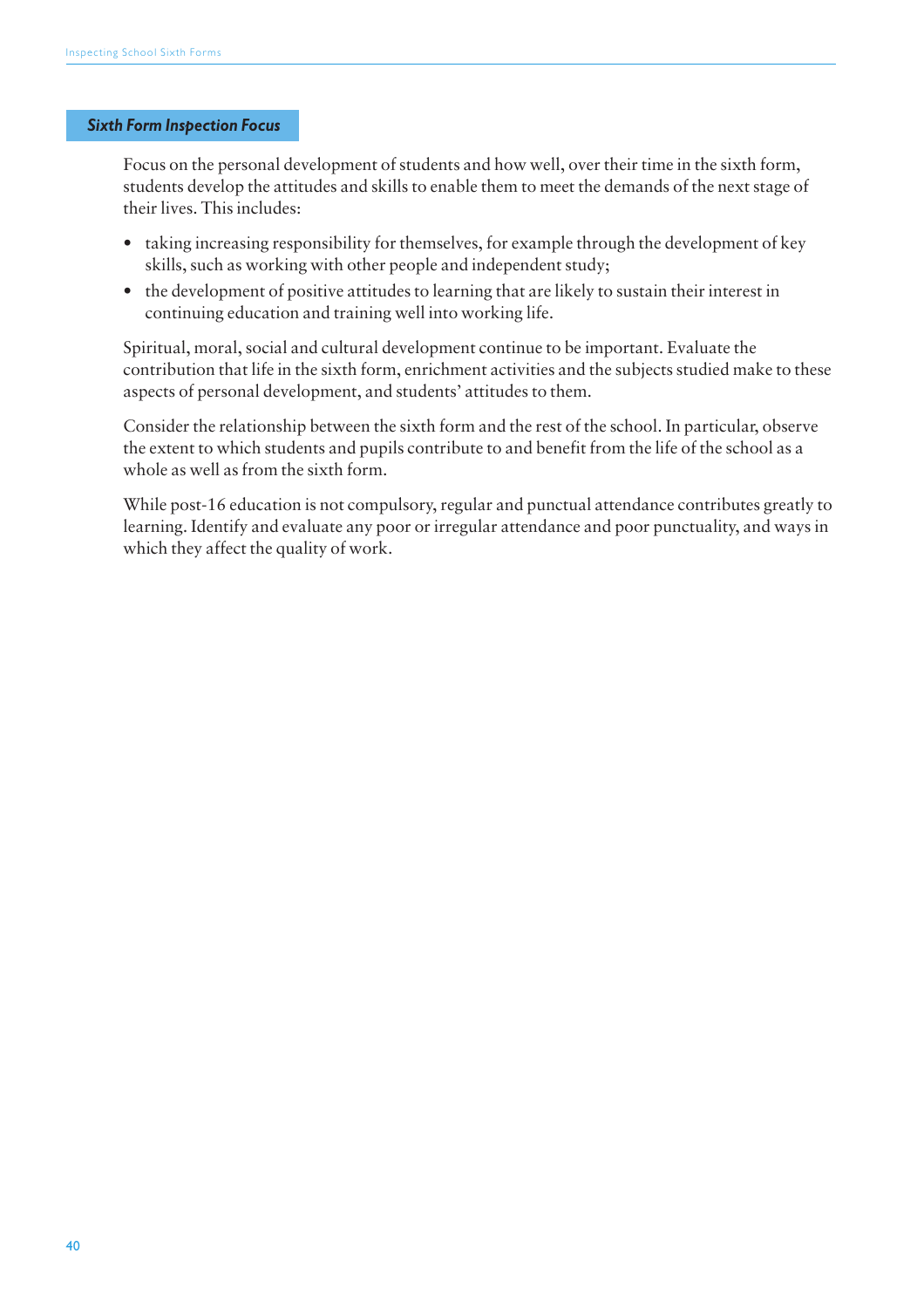### *Making judgements*

Observe students in different contexts, such as lessons, self-study, extra-curricular activities, and in events that students have been responsible for. Talk to as many as possible. Use the evidence from any surveys carried out by the school, including the student's questionnaire.

The following characteristics illustrate where to pitch judgements about the attitudes, values and personal development of students.

| Very good or<br>better    | Students are avid workers and make the most of the opportunities available. They<br>are keen to take responsibility for and participate in activities. Relationships with<br>one another and staff are positive and constructive, and students show a high<br>level of respect for the feelings, values and beliefs of others. Their thirst to do well<br>is evident in lessons, study time, in following up assessments of their work. They<br>contribute positively to the ethos of the school and are a good and helpful<br>influence on younger pupils. Students can argue a case and show respect for<br>evidence. They have strong perceptions of their role as members of the school and<br>as citizens. Attendance is very high. The vast majority of students have well<br>developed attitudes and skills to enable them to continue learning in adult life,<br>with a capacity to work independently. |
|---------------------------|-----------------------------------------------------------------------------------------------------------------------------------------------------------------------------------------------------------------------------------------------------------------------------------------------------------------------------------------------------------------------------------------------------------------------------------------------------------------------------------------------------------------------------------------------------------------------------------------------------------------------------------------------------------------------------------------------------------------------------------------------------------------------------------------------------------------------------------------------------------------------------------------------------------------|
| Satisfactory<br>or better | Students do the work that is asked of them, and many go beyond. They are co-<br>operative, willing to help each other and members of staff, and many take part in<br>activities outside lessons. Relationships are harmonious. There is little absence<br>and most students complete the courses they have embarked on. Most show<br>independence in their study.                                                                                                                                                                                                                                                                                                                                                                                                                                                                                                                                               |

## **Features likely to indicate that students' attitudes and personal development are unsatisfactory include:**

- careless or casual attitudes evidenced by a significant amount of uncompleted work;
- work done at a minimal level which only just satisfies the teacher's requirement;
- high levels of absenteeism or sloppy punctuality;
- excessive dependence on teachers, doing only what the teacher asks;
- failure on the part of students to take responsibility for their work or show any initiative;
- evidence of bullying, racist attitudes or lack of respect for others;
- lack of participation in the school as a community;
- reluctance to see how their school work will contribute to their adult life.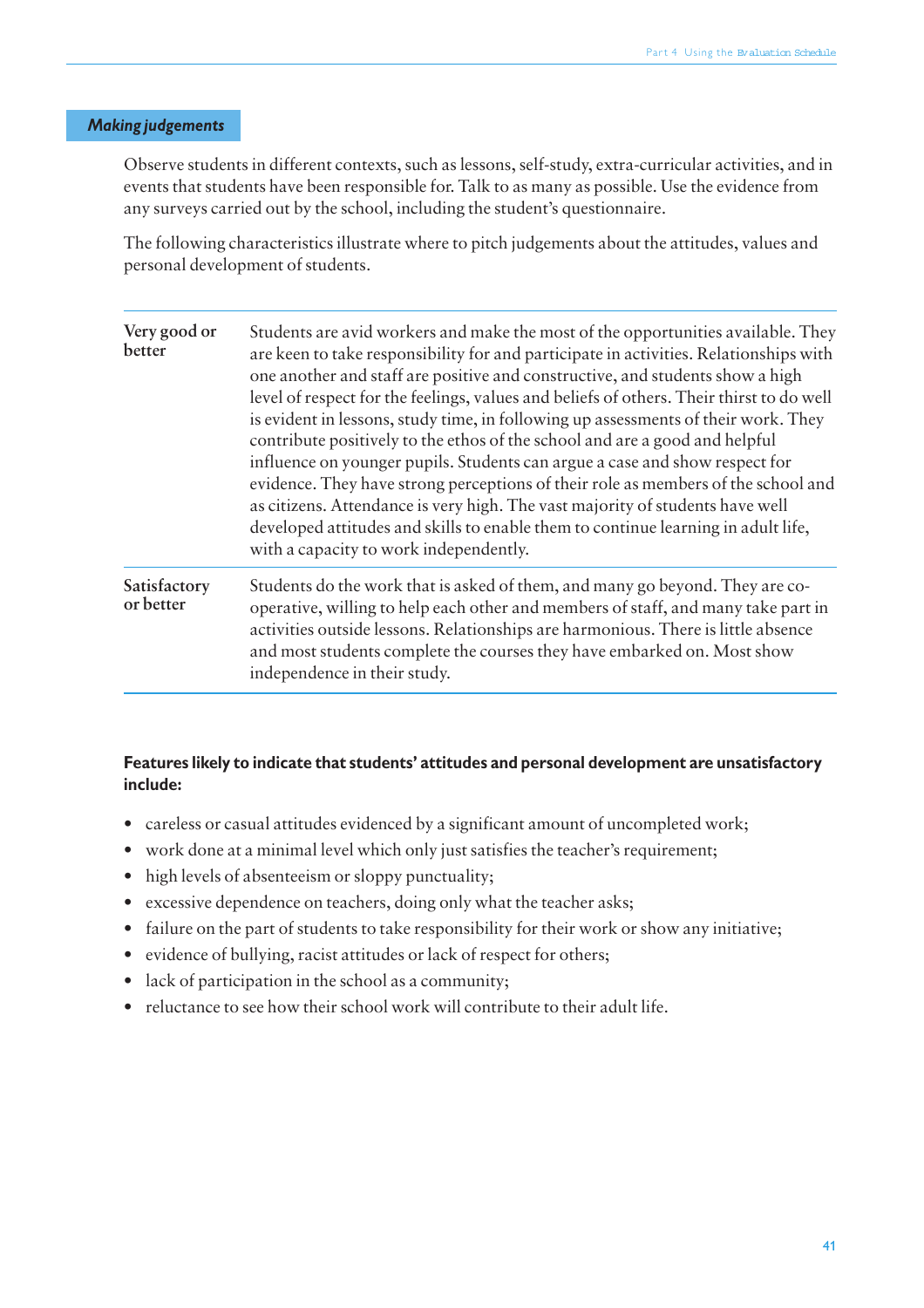#### *Reporting Requirements*

Report on students' attitudes, values and personal development in the sixth form as follows:

| <b>Report section</b>                                           | <b>Full inspections</b>                                 | Short inspections                                                                                             |
|-----------------------------------------------------------------|---------------------------------------------------------|---------------------------------------------------------------------------------------------------------------|
| 2.2 Students' attitudes,<br>values and personal<br>development. | Use the subheading 'sixth<br>form' within this section. | Include a section on 'Students'<br>attitudes, values and personal<br>development' in Part D of<br>the report. |

### *Guidance on using the criteria*

### ■ **Students' attitudes to school**

*Do students show interest in school life, and their work, and are they involved in the range of activities the school provides?* 

If the school has chosen to use the student's questionnaire it will give you an initial view of how students feel about the sixth form, and issues to follow up. The school may also have provided evidence from its own surveys. Discussions and observations in lessons, study sessions, enrichment activities and around the school generally and analysis of students' work provide evidence for judgements.

Compare and evaluate the relationship between:

- students' attitudes to their work and their enthusiasm for and involvement in it;
- their involvement in the life of the school as a whole and the range of activities outside study that the school, and students themselves, organise.

Some schools have a vibrant range of activities to enrich the curriculum and provide opportunities for social activity, community service, outdoor pursuits, leadership development, complementary study, spiritual and cultural development, and so on. See how far students embrace these opportunities as well as pursuing their studies.

Students' response to assemblies, their tutors and the support they are given, together with unprogrammed study time and how productively they use it are indicators of their approach to sixth-form work.

#### ■ **Personal development and relationships**

*Do students develop the attitudes and skills necessary to maintain lifelong learning, including the capacity to work independently, to study and to work with others?*

Aspects of personal development identified in the *Handbook for the Inspection of Secondary Schools,* pages 41 and 42, continue to be important in the sixth form, in particular those associated with spiritual, moral, social and cultural development.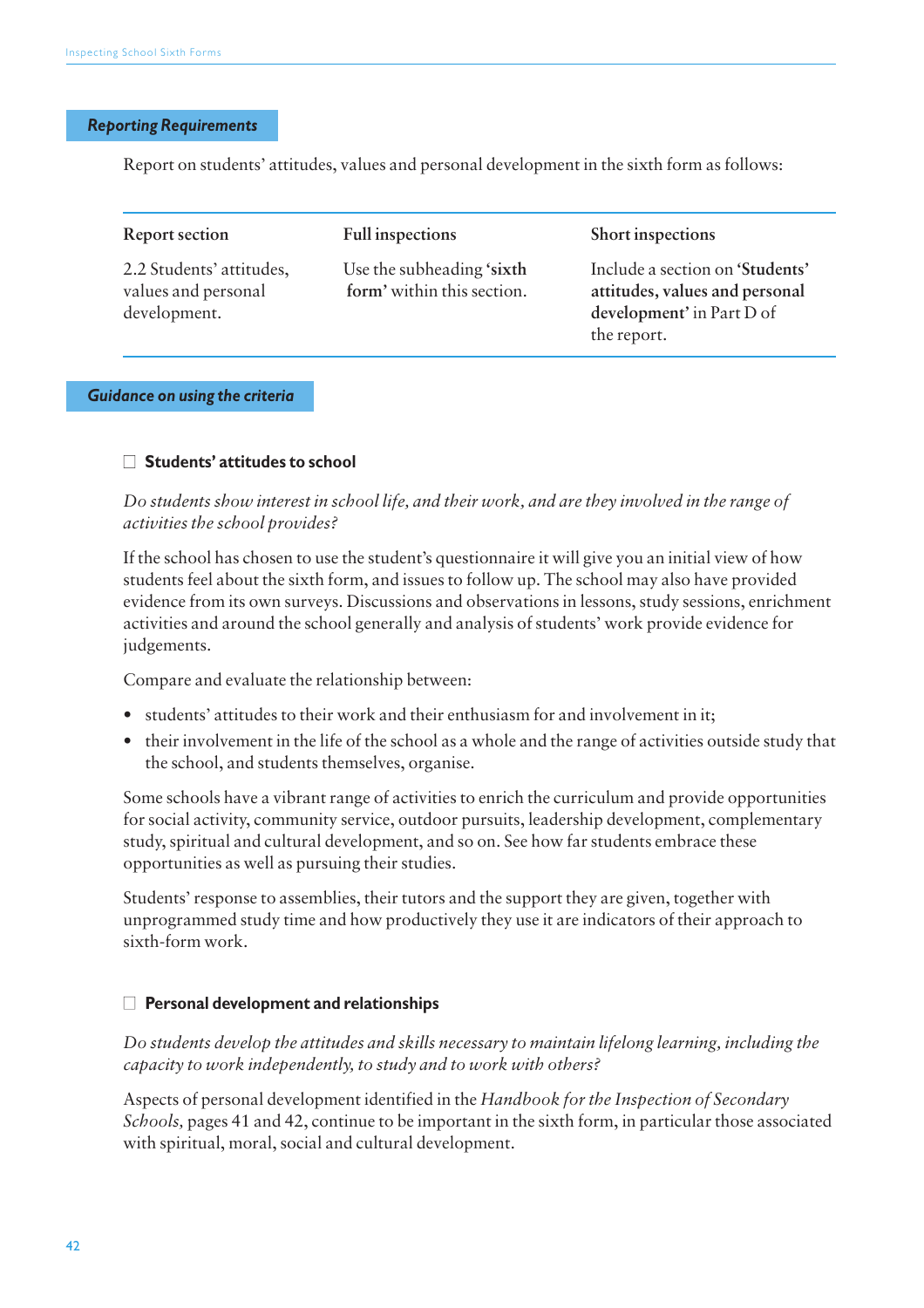In the sixth form, pay attention also to how far students have developed the attitudes and skills that will fit them for higher education and employment. Evaluate, for example, the extent to which students:

- work together effectively in groups of different size and composition, showing respect for each other's viewpoints;
- are supportive of each other, and look for ways to help those who may be experiencing difficulties:
- are willing to take responsibility, whether this is for themselves or in planning and organising activities with others;
- are able and prepared to take initiative and behave as 'self-starters', rather than waiting for others to tell them what they should do;
- can work independently and pursue problems without easily 'giving in', yet at the same time know when collaborative effort or seeking help would be beneficial;
- reflect on and discuss their own feelings, beliefs and experiences;
- are receptive to new ideas and fresh viewpoints and willing to consider views and beliefs other than their own;
- develop positive long-term attitudes to their continuing education;
- understand issues related to equal opportunities and promoting good personal, community and race relations.

Some of these characteristics make up the wider key skills of working with others, study skills and problem-solving. They impinge on learning skills that will also be part of your evaluation of teaching and learning.

## ■ **Attendance**

### *Do students have high levels of attendance?*

Benchmarks for attendance are not available for sixth-form students, but attendance should certainly be no lower than that for Key Stage 4. Regular attendance is crucial in lessons and timetabled self-study sessions. Courses post-16, particularly one-year courses to AS, have to cover substantial ground in a relatively short time. If there are more than isolated cases of unexplained or irregular attendance, or if attendance in any way seems to be a contributory factor to lower achievement, investigate and report. Pay particular attention to any undue variations between different groups of students. Make links to the quality of support and guidance and how effectively the school is dealing with any problems. Be alert to how punctual students are, and how ready they are to work.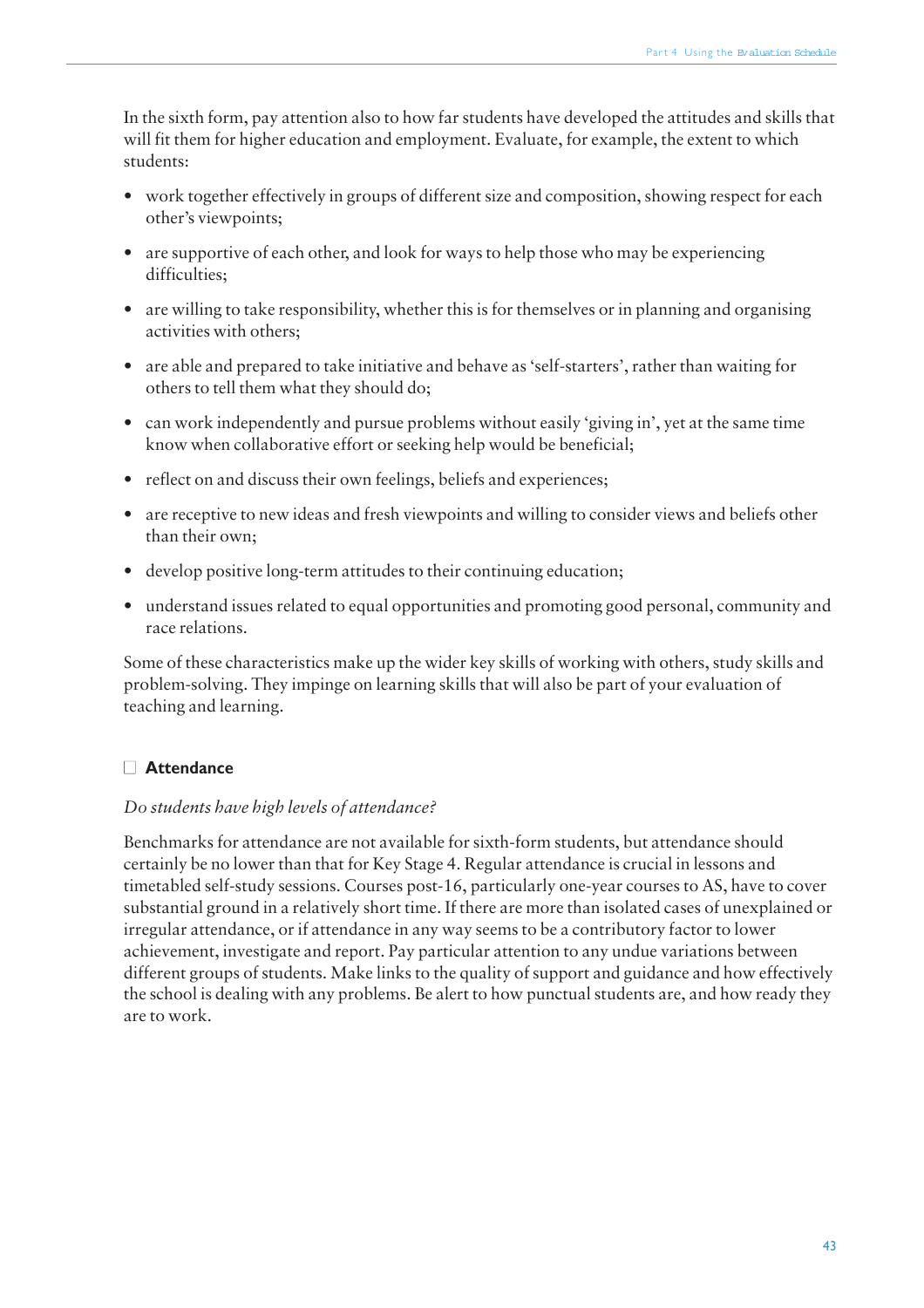## *3. How well are students taught?*

### **Inspectors must evaluate and report on:**

 $\Box$  the quality of teaching, judged in terms of its impact on students' learning and what makes it successful or not.

Inspectors must include evaluations of:

- the teaching in the courses and subjects inspected, commenting on any variations between them;
- where relevant, how well the key skills of communication, application of number and IT are taught;
- how well the school meets the needs of all its students, taking account of age, gender, ethnicity, capability, special educational needs, gifted and talented students, and those for whom English is an additional language;

 $\Box$  how well students learn and make progress.

#### **In determining their judgements, inspectors should consider the extent to which teachers:**

- show good subject knowledge and understanding in the way they present and discuss their subject;
- plan effectively, setting clear objectives that students understand;
- challenge and inspire students expecting the most of them, so as to deepen their knowledge and understanding;
- use methods and styles of teaching which enable all students to learn effectively;
- manage students and their learning well, recognising their individual needs;
- use time, support staff and other resources, especially information and communication technology, effectively;
- ensure access to learning resources that are appropriate for effective independent study;
- assess students' work thoroughly and use assessments to help and encourage students to overcome difficulties;
- use homework and longer-term assignments effectively to reinforce and/or extend what is learned in school;

### *and the extent to which students:*

- acquire new knowledge or skills, develop ideas and increase their understanding;
- apply intellectual, physical or creative effort in their work;
- are productive and work at a good pace;
- show interest in their work, are able to sustain concentration and think and learn for themselves;
- understand what they are doing, how well they have done and how they can improve.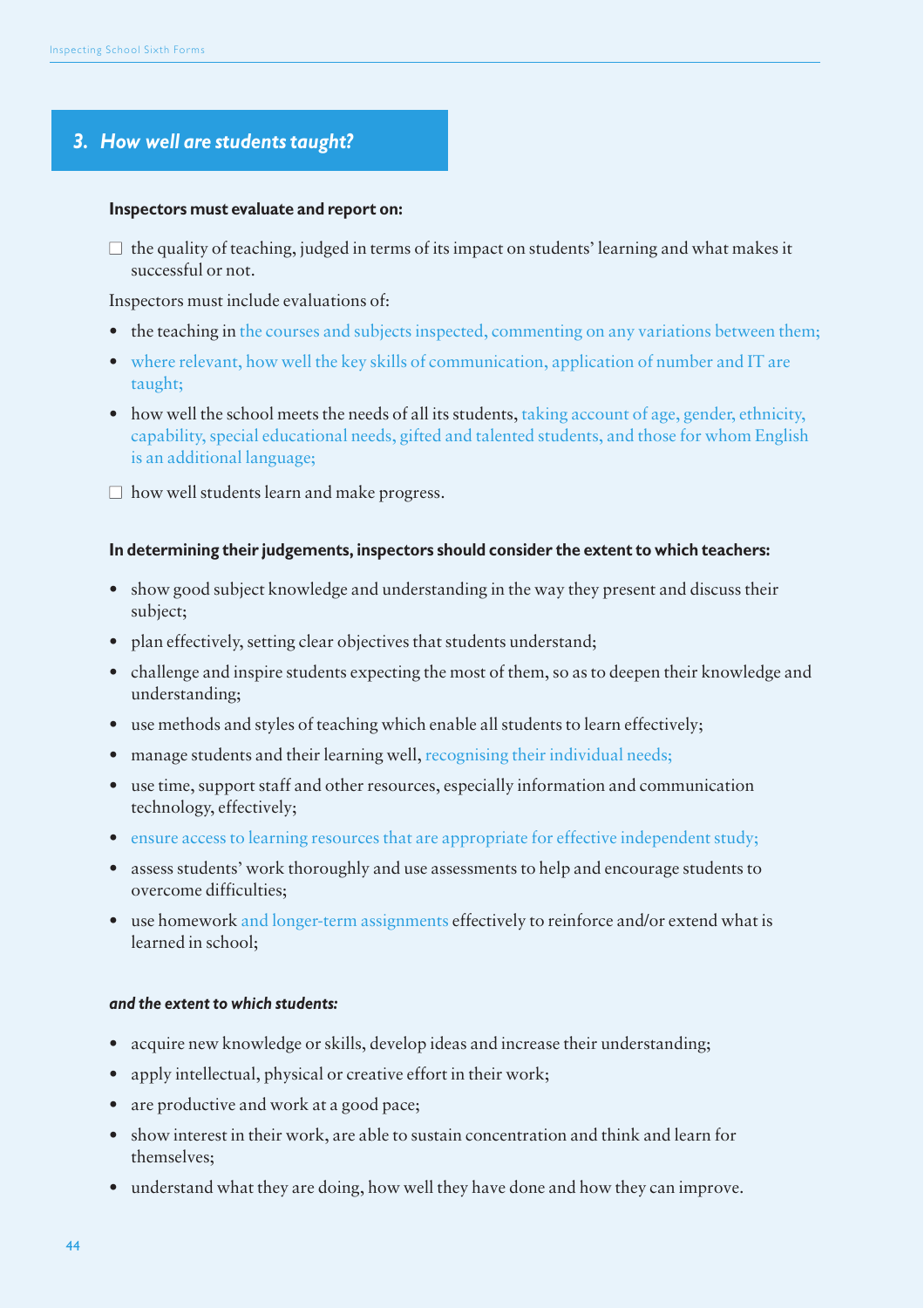#### *Sixth-form inspection focus*

The quality of teaching is the main determinant of how well students learn, their attitude to the subjects and courses they are studying, and what they achieve. Look out for teaching that has the quality to inspire and challenge at the highest level, and which demonstrates expertise or scholarship.

Teaching is judged by its effect on the quality of students' learning and their gains in knowledge, skills and understanding. Identify and report on teaching that works well and that which does not. In particular, assess whether it is good enough to give students a chance of achieving at the highest levels in advanced and other courses post-16.

Some sixth-form learning activities, such as self-study, research assignments and work placements, are not classroom based and do not involve direct teaching. These help to develop specific competencies needed for post-16 work. Ensure that non-classroom learning is evaluated.

#### *Making judgements*

Judgements are made about teaching and learning:

- in individual subjects and courses;
- across the sixth form as a whole.

Observe and evaluate teachers and students at work, discuss their work with them, analyse students' work and teachers' planning. Evaluate the impact of teaching on students' learning and how well they achieve; do not just check off individual criteria.

Teachers should recognise individual students' needs. Students have chosen to stay on after compulsory schooling to follow subjects and courses of their choice. Evaluate how effectively teaching meets the needs of all students, including those who are gifted or talented, those with special educational needs and those for whom English is an additional language. Evaluate whether teaching promotes equal opportunities and racial harmony.

Not all subjects and courses will be inspected in detail. You should, though, sample across all sixthform work to contribute to the overall view of teaching and learning in the sixth form and to give a fair view of its strengths and weaknesses.

Judgements about teaching and learning are made using more than just evidence from lessons. A range of evidence is essential, especially in subjects where a relatively small number of lessons might be seen. Averaging of lesson grades, particularly in these circumstances, is not the way to arrive at judgements; for the sixth form as a whole, the profiles of teaching and learning grades have greater significance.

Good teaching is normally associated with good achievement, and good achievement with good teaching. Where this is not the case, you need to explain any incongruity.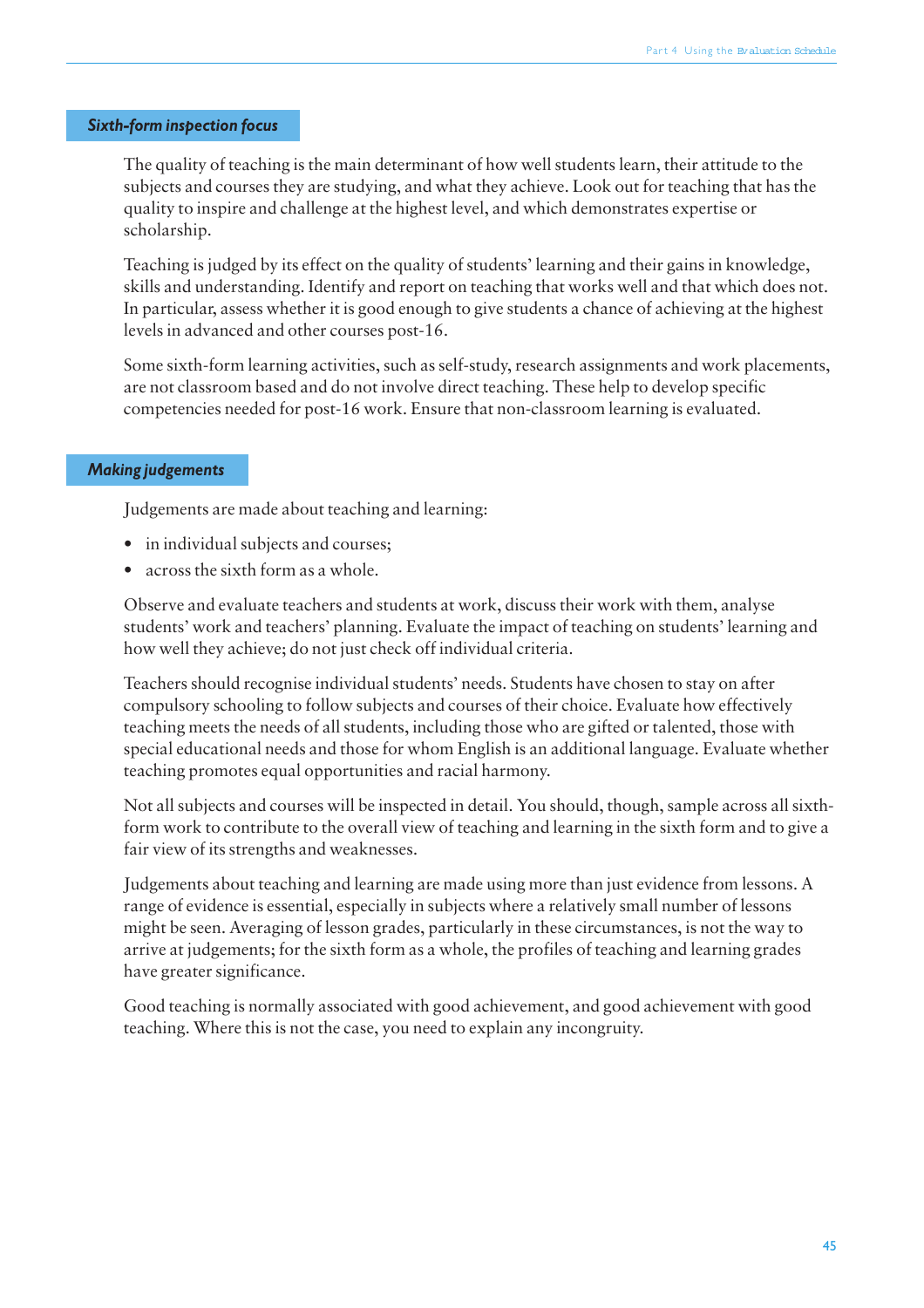Use booklets in the series *Inspecting Subjects and Courses Post-16* to guide your evaluation of teaching and learning in individual subjects and courses. These include examples of teaching that is very good, satisfactory and unsatisfactory to use as benchmarks.

The characteristics of very good or better, satisfactory or better and unsatisfactory teaching and learning in sixth forms have much in common with those that apply to the main school. However, the following are particularly important in the sixth form.

| Very good or<br>better    | Work is very thoroughly prepared, but this does not prevent effective use of<br>unanticipated opportunities that arise in the lessons. Teachers' enthusiasm for<br>teaching the subject inspires students, and their authority and expertise challenge<br>students. Over a period of time, the range of methods used is varied and<br>stimulates a spectrum of learning skills, including students' capacity to make<br>accurate and productive critical evaluations of their work. Assessment ensures<br>that individual students know how well they are doing and how to improve.<br>Students' work shows evidence of high-quality independent research, extended<br>study and thinking. Teaching is effective in promoting these qualities, as well as in<br>promoting highly responsive and productive working relationships. |
|---------------------------|-----------------------------------------------------------------------------------------------------------------------------------------------------------------------------------------------------------------------------------------------------------------------------------------------------------------------------------------------------------------------------------------------------------------------------------------------------------------------------------------------------------------------------------------------------------------------------------------------------------------------------------------------------------------------------------------------------------------------------------------------------------------------------------------------------------------------------------|
| Satisfactory<br>or better | Subject content is accurate and is planned and presented clearly and effectively.<br>Working methods are suitable for the task and enable students to make sufficient<br>progress. Lessons have clear objectives and students know what they are doing,<br>with a sufficient overview of the structure of the work to be able to plan their use<br>of time sensibly. Their work is marked regularly and thoroughly, and comments<br>help them to understand where they have gone wrong and what to do about it.<br>They respond positively and purposefully in lessons, answering questions readily.<br>There may be signs of over-dependence on teachers, but they know this and take<br>steps to challenge students' thinking and develop their capacity for independent<br>study and research.                                 |

### **Features likely to indicate that teaching is unsatisfactory include:**

- the teacher's command of the subject is insufficient and does not promote challenging work at the level demanded by the course;
- assessment and review are inadequate and do not give students a clear and critical picture of their achievement and progress in the subject. They do not have an adequate understanding of what to do to make improvements;
- the teaching methods do not allow students to attain the course objectives; for example, over-didactic teaching makes too little demand on students' initiative and research;
- failure to provide adequately for individual learning needs.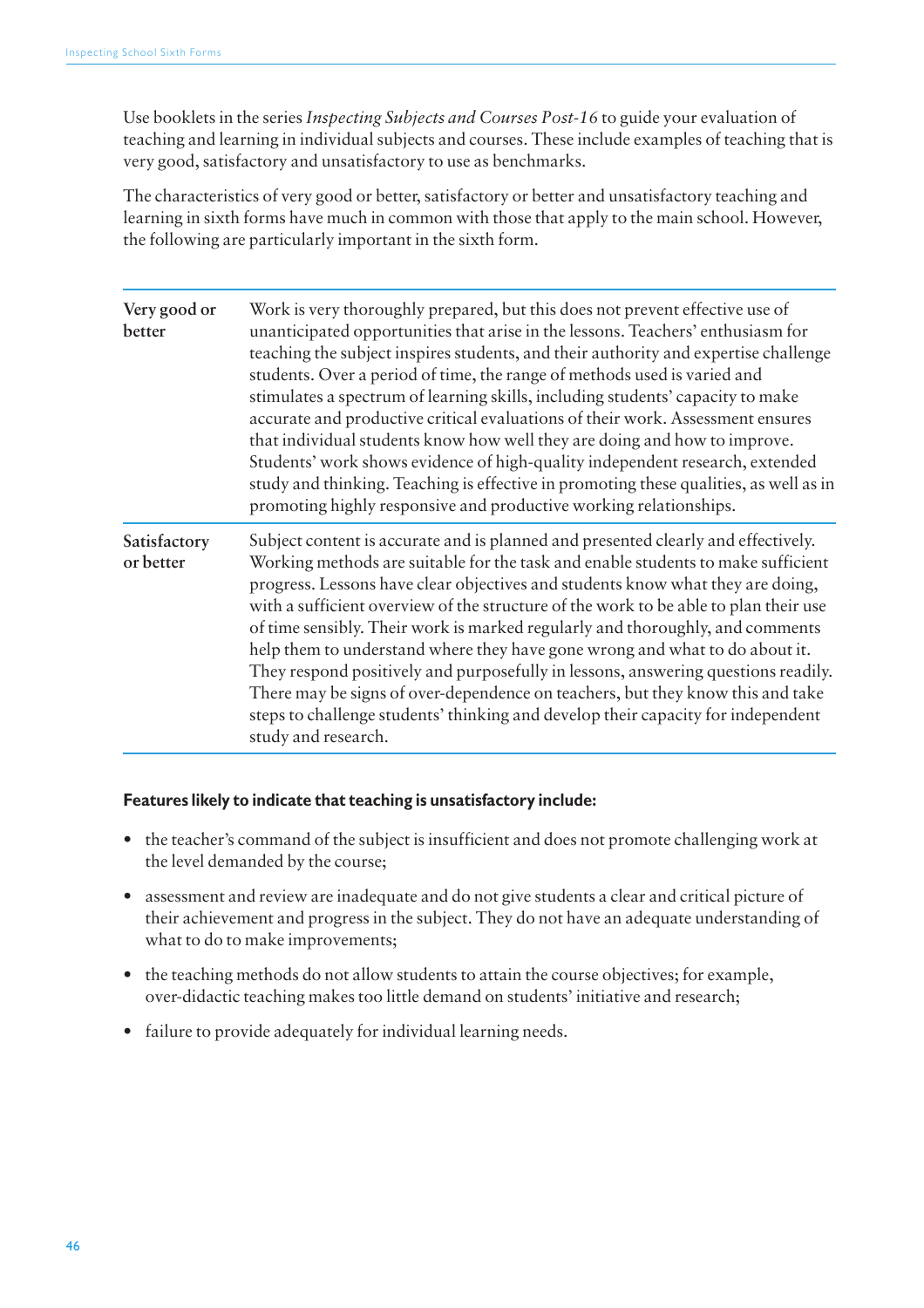#### *Reporting requirements*

Report on teaching and learning in the sixth form as follows:

| <b>Report section</b>               | <b>Full inspections</b>                                                                                                                                                                            | Short inspections                                                                   |
|-------------------------------------|----------------------------------------------------------------------------------------------------------------------------------------------------------------------------------------------------|-------------------------------------------------------------------------------------|
| 3. How well are students<br>taught? | Use a subheading 'sixth form'<br>and use this subsection to<br>report your findings on the<br>sixth form. This does not<br>preclude a brief comment in<br>the introductory part of the<br>section. | Include a section on 'How well<br>are students taught?' in Part D of<br>the report. |

#### *Guidance on using the criteria*

### ■ **How well students learn**

*Do students acquire new knowledge or skills, develop ideas and increase their understanding? Do they apply intellectual, physical or creative effort in their work?*

Sixth-form work should markedly advance students' knowledge, understanding and skills beyond those acquired in Key Stage 4, particularly where they are following level 3 courses. Ensure that students are covering enough new ground and pushing their knowledge and understanding on enough in the early stages of AS courses. Where students have the potential, they might be challenged to tackle AEA papers.

Students should show increasing capacity for research, critical analysis, and the rigorous pursuit of ideas, assignments and problems to their conclusions. Over-dependence on teachers and work that is repetitive or superficial indicate that students are not learning as well as they can.

As you observe classes and talk with students, focus on individuals and judge whether they are working to their potential. Set this in the context of whether the school is catering effectively for its range of students, identifying their individual aspirations, aptitudes and needs, recruiting them onto the right courses and helping them to achieve as well as they can.

AS courses include a broader mix of students than would have been the case in the first year of A-level courses prior to September 2000. Not all students will aspire to A-level courses. Ensure that all are being suitably challenged and are gaining sufficient by teaching that recognises the differences in their prior attainment and potential.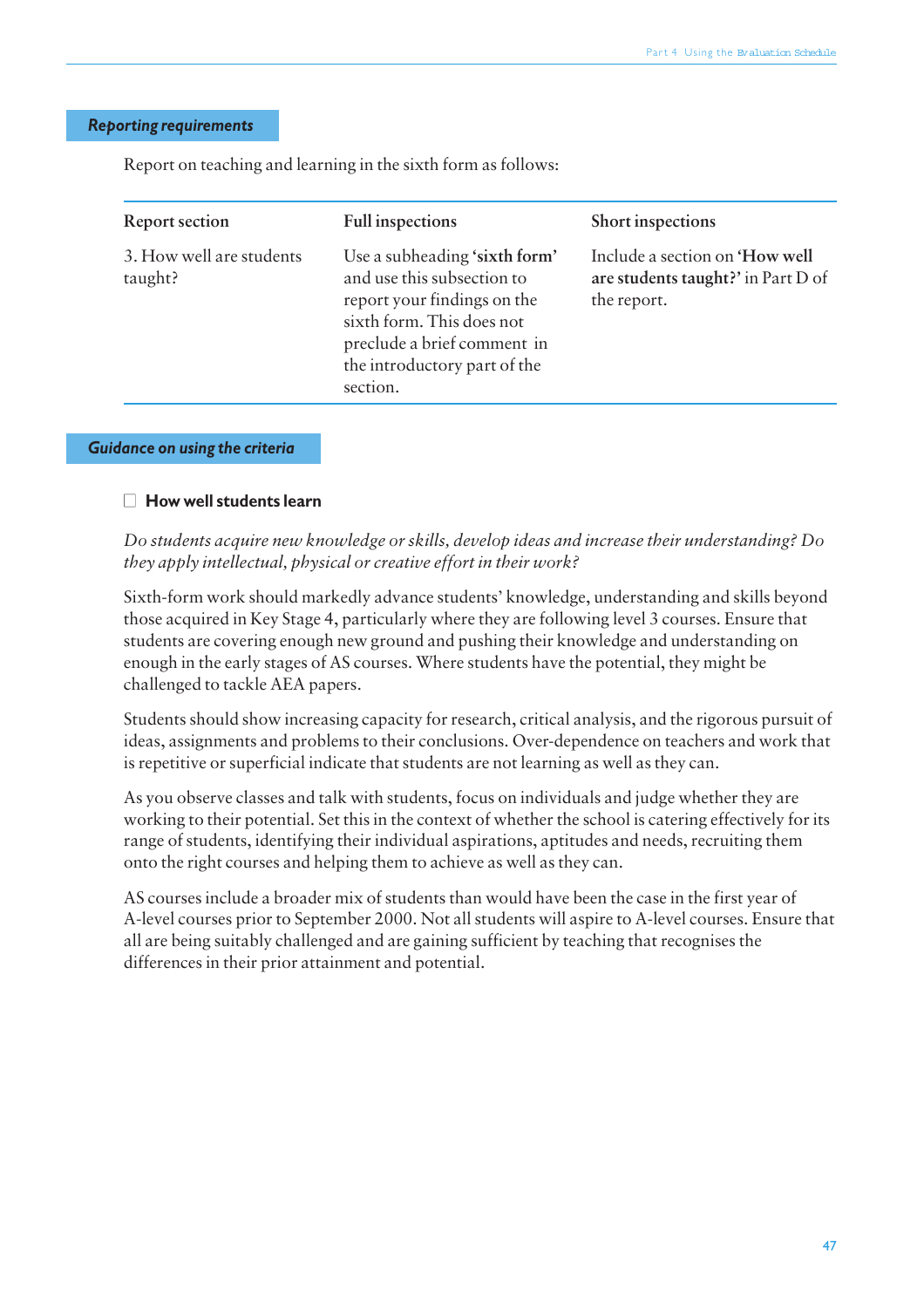## *Are students productive and do they work at a good pace? Do they show interest in their work, are they able to sustain concentration and think and learn for themselves?*

These questions apply to students' work in and out of the classroom. Although study time is likely to be less in many schools than it was before the introduction of the broader curriculum in Year 12, students will spend some of their time in school away from the teacher. Evaluate how productively students use this time, whether they take full advantage of the resources available to them, for example, the library or information and communication technology, and how vigorously they pursue assignments. In discussion with students, evaluate how well they sustain their interest and determination to see problems through. There will be evidence in students' work of how quickly they give in and seek help.

## □ The quality of teaching, judged in terms of its impact on students' learning and what makes it **successful or not**

*Do teachers show good subject knowledge and understanding in the way they present and discuss their subject? Do teachers challenge and inspire students, expecting the most of them, so as to deepen their knowledge and understanding?*

Changes in the curriculum and subject and course specifications require teachers (and inspectors) to be up to date with current requirements.

Teachers' mastery of their subject at and beyond the level required for the courses they teach, and their up-to-date expertise in vocational areas ensure that students encounter and learn from scholarship and excellence. Deficiencies in subject knowledge and competence are likely to have a significant impact on what students achieve.

Teachers' knowledge and understanding of the subjects and courses they teach will be evident in:

- their exposition, and how they illuminate and explain ideas;
- the questions they ask and answer;
- their capacity to extend students' thinking beyond the routine or superficial and to push towards higher grades;
- their ability to draw on relevant vocational and other contexts, including diversity of culture, to develop students' understanding of concepts and their significance;
- their ability to present the subject effectively to students with different learning needs.

Good teaching sets high expectations and challenges students to believe in their ability to do well particularly at the beginning of, but also throughout, courses.

Faced with different styles of work in the sixth form, many students can experience a period of doubt and lack of confidence in being able to meet the new demands. Teaching should be sensitive to this, but at the same time help students to set themselves demanding and attainable targets. Give credit to teaching that is supportive and yet demanding.

Teachers' enthusiasm for their subject helps to shape students' approach to their studies and the effectiveness of their learning. This is particularly so in the sixth form, where students increasingly develop personal views and interpretations as well as extend their knowledge and skills.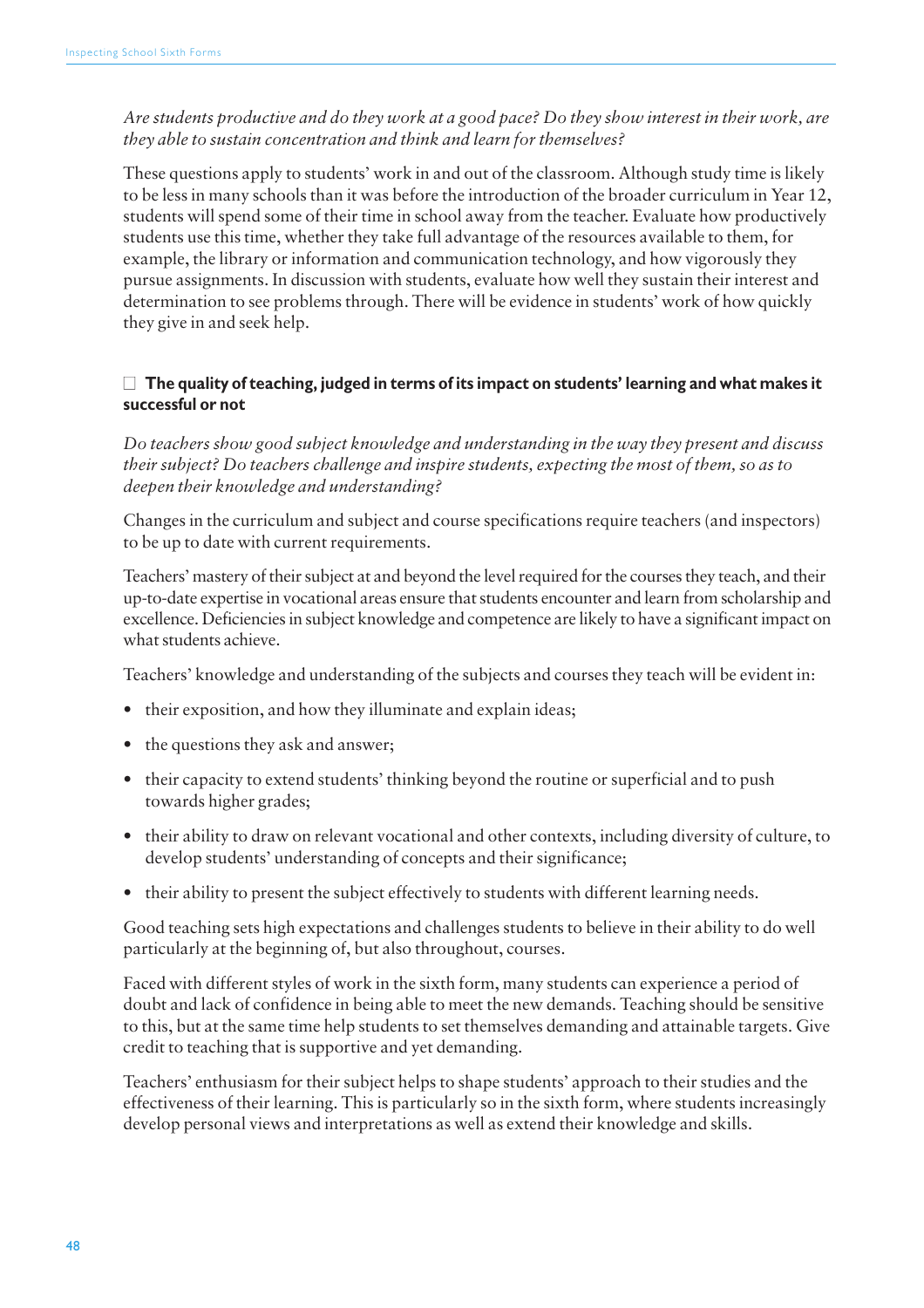*Do teachers use methods and styles of teaching that enable all students to learn effectively? Do they ensure that students have access to learning resources appropriate for effective independent learning? Do they manage students and their learning well? Do teachers use homework, and longer-term assignments, effectively to reinforce and extend what is learned in school?* 

Sixth-form teaching should provide a bridge between the more structured context of school work pre-16 and the wider demands and expectations of independent work in higher education and employment.

More extended assignments and greater opportunities for research than in Key Stage 4 are essential for the development of skills in post-16 courses. Evaluate whether assignments are sufficiently well designed to extend and consolidate specific skills, knowledge and understanding, and to challenge students. Teachers should take account of the resources that are available for students so that assignments are manageable.

Judge how well teachers of vocational and other courses, such as business education or design and technology use simulated or real work-settings and effectively take learning out of the classroom.

Students may need to cover parts of their course through independent study. Your evaluation of teaching will include how well self-study materials are designed, access to resources and how well students are guided in their use. Whatever the balance between self-study and taught sessions, evaluate how regularly and how well learning is assessed and the steps teachers take to help students overcome problems.

Over a reasonable period of time, the range of methods used should be varied enough to help students acquire a range of learning skills and the knowledge, understanding and skills in their subjects or courses. Exposition and discussion will be a regular feature of lessons through which students gain knowledge and develop their understanding. Note how far both teachers and students ask probing questions, the extent to which they are given time to think about the questions before being expected to respond, and the quality of teachers' follow up to questions. Do they use sufficient open-ended questions to deny students the easy way out?

Lessons in the sixth form are often characterised by a more informal adult working relationship than occurs with younger pupils. Look closely at the consequences of this to ensure that it does not result in a lack of pace and demand in the teaching.

## *Teaching of key skills*

Where key-skills teaching leads to accreditation, assess what you see in relation the school's policy; teachers should be clear about what is expected. Teaching should be to the national key-skills specifications/units which are currently available. Remember that the teaching of the key skills is optional; so the absence of teaching to a particular specification must not be criticised. Evaluate, though, whether students have the necessary skills to cope with their courses and the opportunities they have to develop their learning skills so they are prepared for learning beyond school.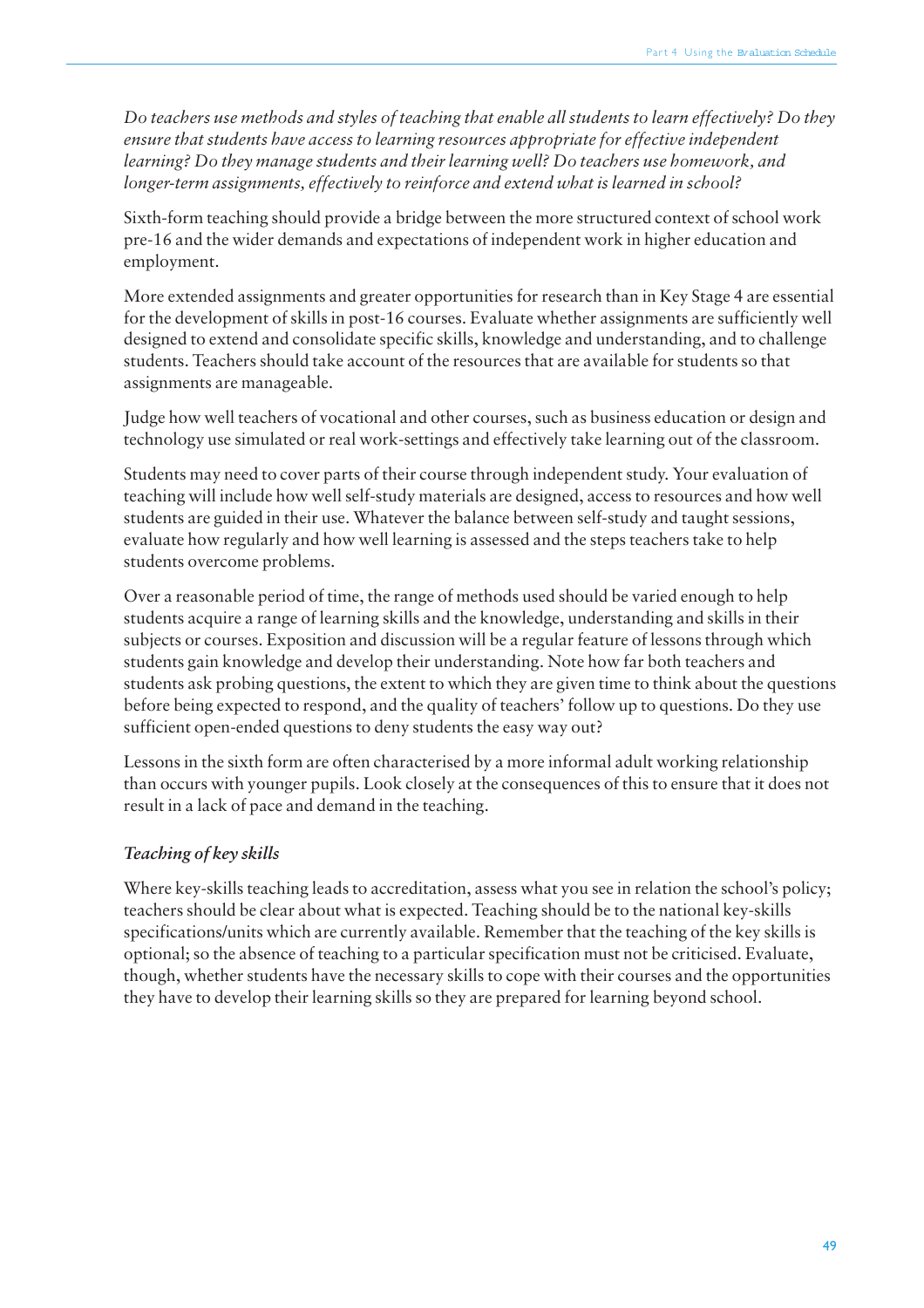# *4. How good are the curricular and other opportunities offered to students?*

### **Inspectors must evaluate and report on:**

 $\Box$  the quality and range of opportunities for learning provided for students and the extent to which these meet their individual needs, interests and aspirations;

including comment on:

- provision made for students to develop key skills, where the school has chosen to teach them;
- how responsive the school's provision is to local circumstances;
- enrichment studies and activities that provide for students' continued spiritual, moral, social and cultural development;
- work-related education, including careers education;
- the quality of links with the community and other schools and colleges, particularly where there is shared provision of sixth-form courses;

 $\Box$  whether the school meets statutory curricular requirements for religious education and collective worship.

## **In determining their judgements, inspectors should consider the extent to which the school:**

- provides worthwhile opportunities which meet the interests, aptitudes and particular needs of students, including those having special educational needs;
- plans the curriculum and programmes of work that are coherent and allow students to progress well;
- provides enrichment through its curricular and extra-curricular provision, including support for learning outside the school day;
- is socially inclusive by ensuring equality of access and opportunity for all students;
- provides students with knowledge and insights into values and beliefs, and enables them to reflect on their experiences in a way which develops their spiritual awareness and selfknowledge;
- promotes principles which distinguish right from wrong;
- encourages students to take responsibility, show initiative and develop an understanding of living in a community;
- teaches students to appreciate their own cultural traditions and the diversity and richness of other cultures;
- provides effectively for personal and social education, including health education, sex education and attention to drug misuse;
- provides effective careers education, work experience, and vocational education;
- has links with the community which contribute to students' learning:
- effectively integrates any multi-site provision to give coherent programmes of learning;
- provide opportunities for students to develop key skills.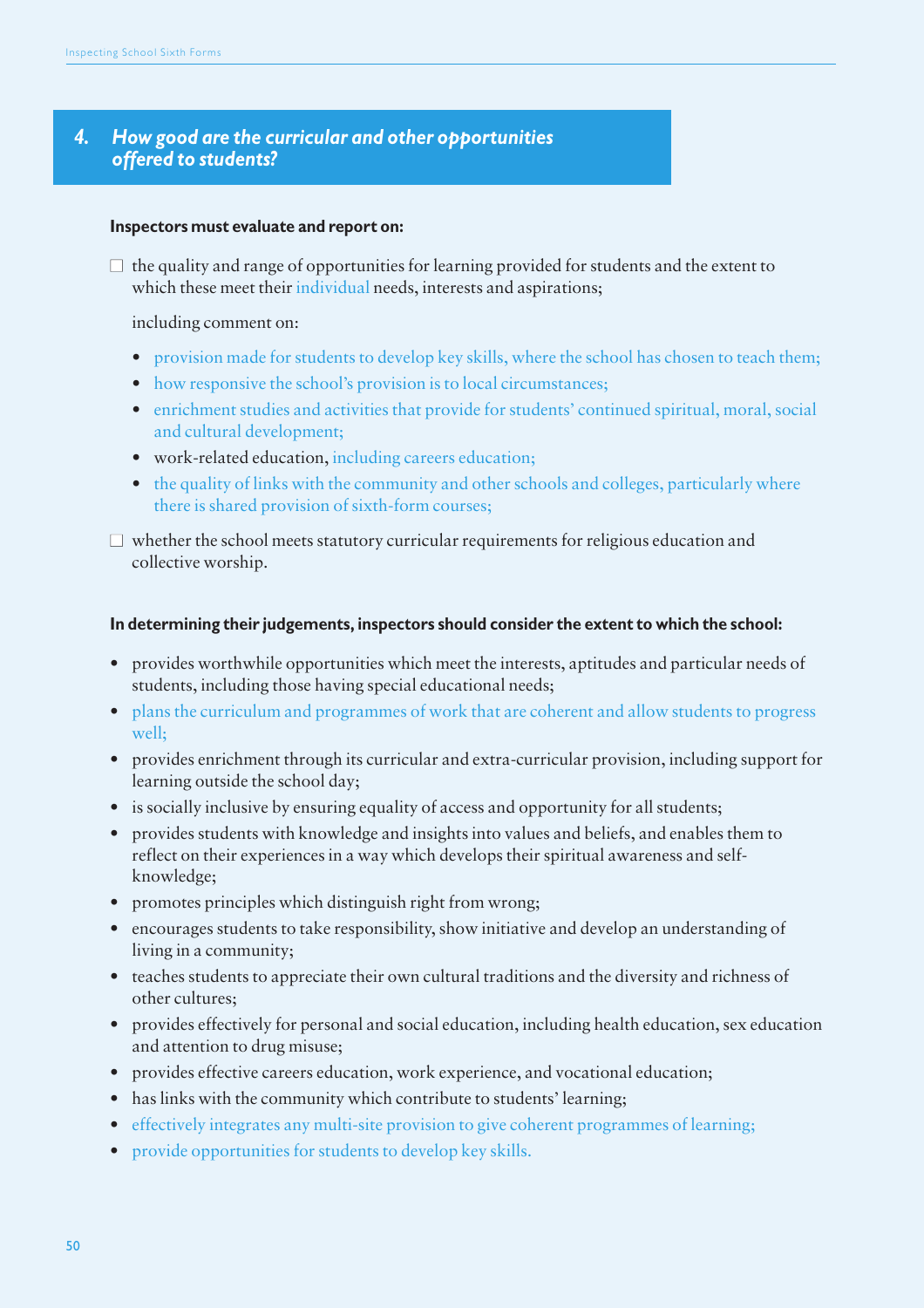#### *Sixth-form inspection focus*

In the sixth form, the essential test of the quality and effectiveness of the curriculum is how well programmes and courses reflect the needs and interests of individual learners and enable them to achieve appropriate qualifications and skills for higher education or employment. In this, the school should be responsive to local circumstances.

Except in the largest sixth forms, schools are unlikely to be able to provide courses to meet the needs of all potential students. What is crucial is the help schools give students to find the courses they want in the institutions that provide them. Some schools have specialisms and meet particular local needs. Take these factors into account when evaluating the range of provision and how well it meets students' needs and aspirations.

Curriculum 2000 promotes greater breadth of study in Year 12, and the school's curriculum should allow this. This requires creativity and flexibility in timetabling.7

Provision to help students develop the key skills will vary. In many schools, provision will lead to accreditation. Whether or not this is the case, schools should be helping students to develop the skills they need to cope with their courses.

Enrichment programmes that enable students to broaden their horizons and extend their personal development feature in many sixth forms. Evaluate this dimension of the curriculum through sampling the programme and evaluating contributions that come through the teaching in subjects and courses.

The statutory requirements relating to collective worship and the teaching of religious education are as for the main school.

#### *Making judgements*

Pre-inspection evidence from the school's prospectus and visits to the school will set the scene of what the school intends to provide on its own or in collaboration with other schools or colleges. Assess the effect of the curriculum on students, including particular groups, on the choices they can make, the sixth-form experience as a whole, and how well subject or course planning and organisation contributes to their learning.

Find out how well the curriculum meets individual students' needs and aspirations by focusing on a cross-section of students. Examine their timetables and discuss them with the students. Assess their total workload and the extent to which their programme provides a considered balance between taught and private study time. Are they taking too many courses? Include what resources the school provides, outside the taught programme, for independent study through, for example, the use of ICT. Establish whether the curriculum is inclusive, promotes racial equality, and equality of opportunity and access to courses.

Evaluate how well course specifications are translated into coherent and well-designed programmes of work.

<sup>7</sup> See *Curriculum 2000: Implementing the Changes to 16–19 Qualifications* (Qualifications and Curriculum Authority 1999, Circular 42/99).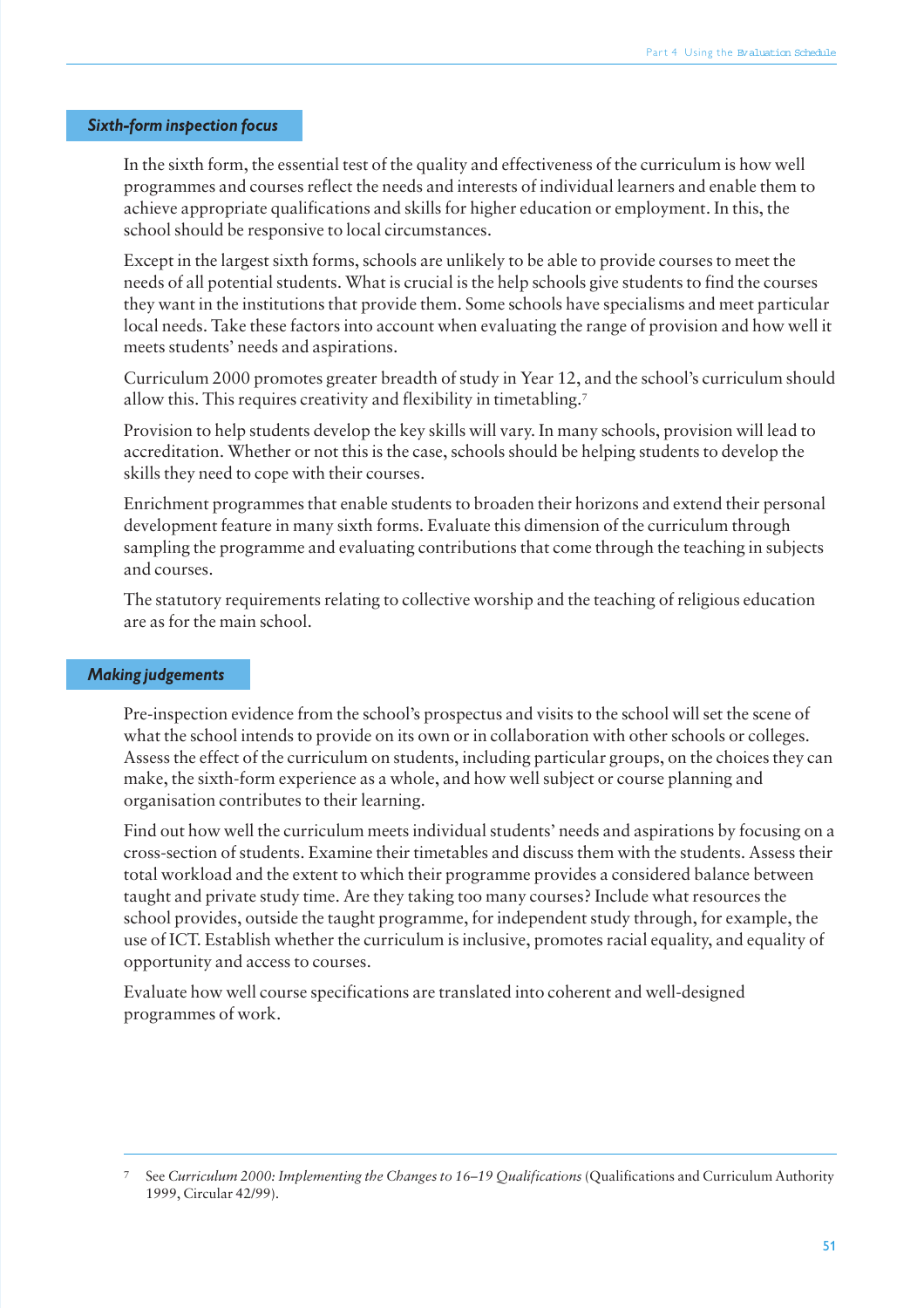The following characteristics illustrate where to pitch judgements about the quality of opportunities for learning. Bear in mind and give due credit to the planning of the provision with other schools where sixth-form provision is shared.

| Very good or<br>better    | The curriculum provides very well for students' needs and effectively<br>complements other local provision. The school ensures that its students have the<br>best possible advice about where they can access courses that the school cannot<br>offer. The curriculum is tailored effectively to be consistent with the school's aims<br>and the rationale for its sixth form. Planning is coherent and systematic,<br>including the provision for developing key skills, where relevant. The curriculum<br>is enhanced by enrichment activities that strongly contribute to students'<br>personal development and opportunities to reflect on spiritual, moral, social and<br>cultural issues relevant to them. Students' programmes are carefully monitored<br>for coherence, and course planning ensures that students build on existing<br>knowledge and experience. Careful thought is given to the provision of useful<br>study time. Joint provision between schools is carefully planned, and its<br>effectiveness is monitored. |
|---------------------------|------------------------------------------------------------------------------------------------------------------------------------------------------------------------------------------------------------------------------------------------------------------------------------------------------------------------------------------------------------------------------------------------------------------------------------------------------------------------------------------------------------------------------------------------------------------------------------------------------------------------------------------------------------------------------------------------------------------------------------------------------------------------------------------------------------------------------------------------------------------------------------------------------------------------------------------------------------------------------------------------------------------------------------------|
| Satisfactory<br>or better | The school offers subjects and courses appropriate to students' needs, and<br>ensures that students are aware of what is available in other schools and colleges<br>in the area. The enrichment programme offers a satisfactory range of activities<br>including sport. Where the school has chosen to teach the key skills, there is<br>reasonable provision within subjects and the enrichment programme. The<br>curriculum is inclusive and ensures equality of access and opportunity.                                                                                                                                                                                                                                                                                                                                                                                                                                                                                                                                               |

### **Features likely to indicate that the curriculum is unsatisfactory include:**

- the curriculum is not well matched to the needs, capabilities and aspirations of the students;
- students' programmes of work are not effectively planned, managed and monitored, with the result that a significant number fail to make enough progress, drop out, or particular groups are disproportionately disadvantaged;
- students have few if any opportunities to broaden their experience beyond their subject work;
- little account is taken of the knowledge, skills and understanding needed for work outside school or for further training or higher education;
- where a consortium arrangement operates, planning that leads to fragmented programmes, wasted time and questionable benefit to students;
- the arrangements for non-taught time are ineffective, such that its use is unproductive;
- course planning in more than a few cases does not allow students to learn and make progress in a coherent way;
- the curriculum shows a lack of educational inclusiveness and denies equality of opportunity and access.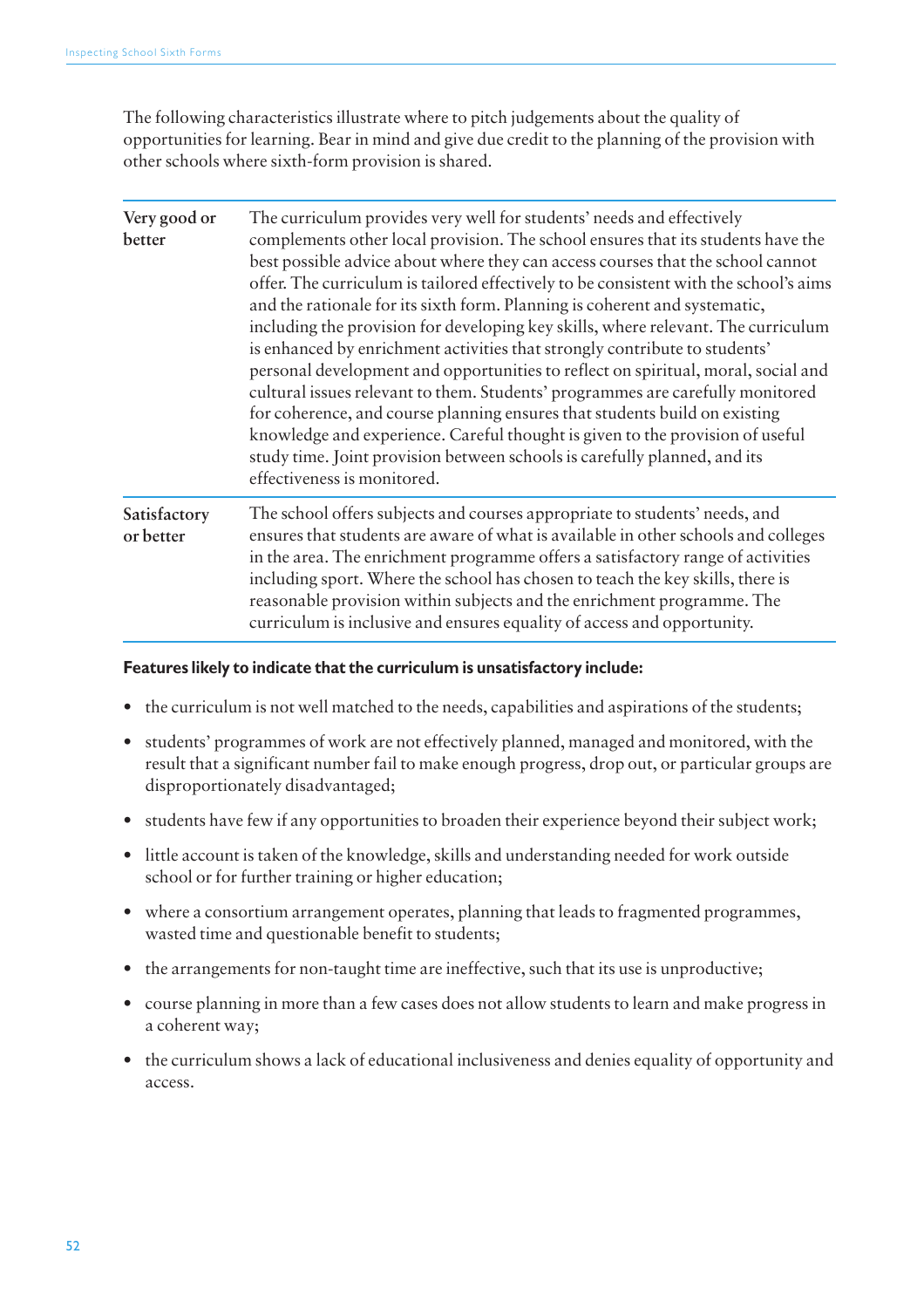#### *Reporting requirements*

Report on the opportunities for learning that the school provides for its students as follows:

| <b>Report section</b>                                                                | <b>Full inspections</b>                               | Short inspections                                                                                                                 |
|--------------------------------------------------------------------------------------|-------------------------------------------------------|-----------------------------------------------------------------------------------------------------------------------------------|
| 4. How good are the<br>curricular and other<br>opportunities offered to<br>students? | Use a subheading 'sixth form'<br>within this section. | Include a section 'How good<br>are the curricular and other<br>opportunities offered to<br>students?' in Part D of the<br>report. |

### *Guidance on using the criteria*

### □ **Range and quality of the curriculum**

*Does the school provide worthwhile opportunities which meet the interests, aptitudes and particular needs of students? Is the curriculum inclusive by ensuring equality of access and opportunity for all students?*

The range of subjects and courses available to students should give them scope to build on what they have already achieved and experienced in the 11–16 curriculum, as well as providing a range of choices and opportunities in new areas.

It is not necessary for an individual school to provide a vast range of courses. This may run counter to sensible economics and jeopardise provision elsewhere in the school or maintenance of quality in sixth form. The crucial requirements are that the rationale for the provision in the sixth form is clear, that course provision is consistent with its aims and that the quality of provision is good. A school may deliberately offer a narrow, specialist range of courses, but with clear knowledge of other complementary provision locally and openness in its co-operation with other schools or colleges. There must be secure guidance for students to ensure they can have ready access to the courses they need.

A small number of schools use the International Baccalaureate courses and qualifications in place of, or alongside, GCE. In evaluating a curriculum that includes these, use the same criteria of range, breadth and adequacy of combinations of subjects.

The destinations of leavers and the success of students on different types of examination courses provide pointers to the appropriateness of the sixth-form curriculum and to the effectiveness of guidance in Year 11.

### *Sixth-form size and its impact on the curriculum*

In small sixth forms, the choice of courses is likely to be narrow, but the curriculum might still be carefully planned in relation to other provision locally or within a consortium. The range of provision is only one factor in the complex issue of providing a quality curriculum in a small sixth form which requires responsible management of resources across the school as a whole. You should have no pre-conceived view that a small sixth form is unsatisfactory. Judge each school's arrangements on its merits. The curriculum may be limited in scope but your prime concern is to assess its quality.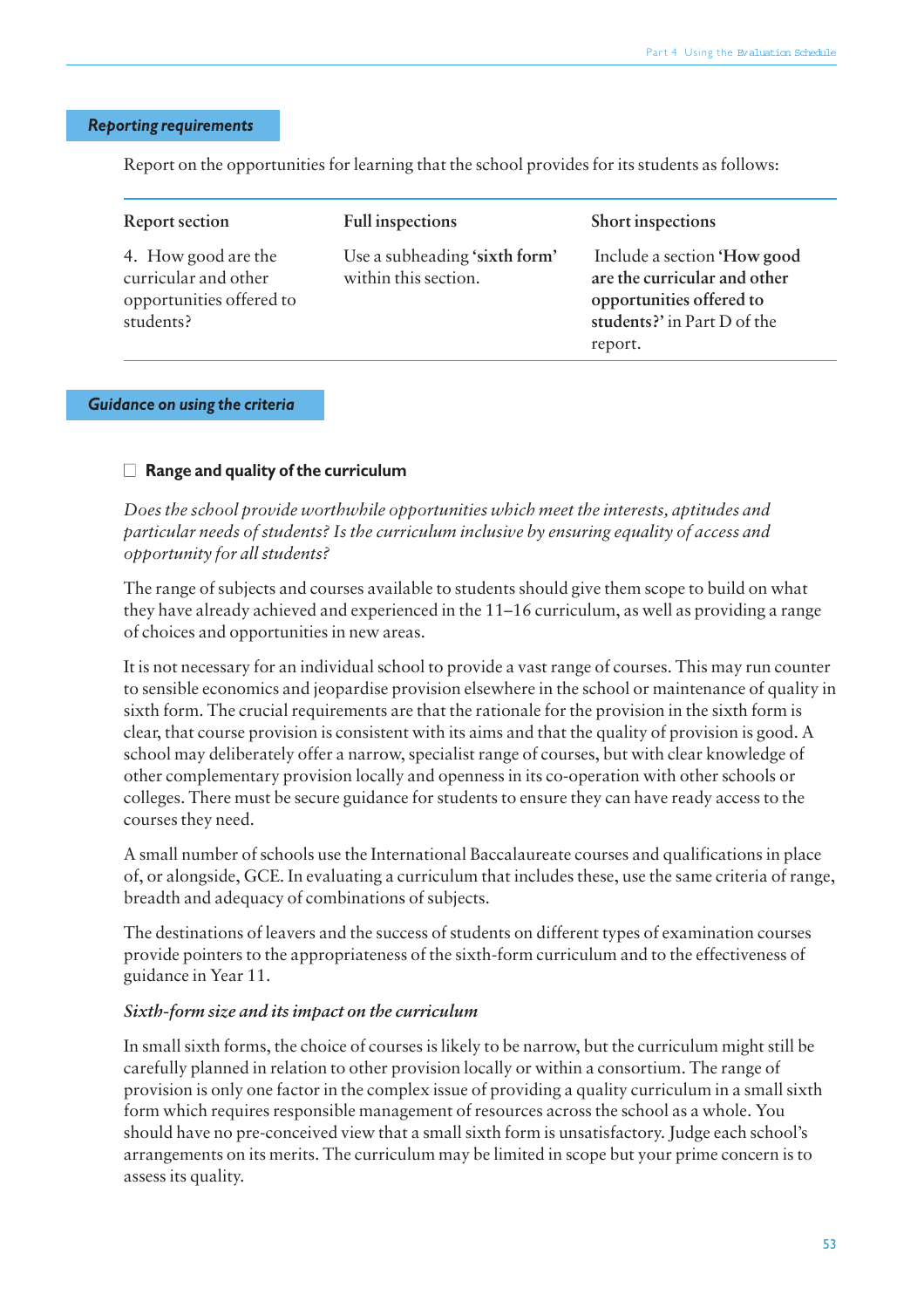Some questions that are likely to arise in small sixth forms are:

- What is the impact on the quality of the curriculum as a whole and how well does it meet students' needs when courses that are offered do not run because of lack of numbers?
- How effective are strategies to cope with small numbers, such as joint Year 12–13 teaching?
- What is the quality of learning when students are working in very small groups?

The effectiveness of resource management in providing for small sixth forms should be considered as part of the evaluation of leadership and management.

## *Planning of courses and programmes*

*Does the school plan the curriculum and programmes of work that are coherent and allow students to progress? Does the school effectively integrate any multi-site provision to give a coherent programme of learning?*

Schools will take different approaches to planning AS and A-level courses. Year 12 groups include students who will take the subject only as far as AS and others who will go on to A level. In large sixth forms, there may be separate classes in Year 12 for those intending to finish at AS and those intending to study for two years to A level. Evaluate the effect of the organisation and the extent to which teaching is adapted to reflect it.

The way the modular specifications are translated into curriculum organisation will also vary. If examinations are taken at the end of the year, topics can be taught in any order. It is for schools to decide on the organisation of their teaching and examining, and for you to evaluate its effectiveness.

Some effects of unsound organisation may be:

- the course becomes too fragmented and students do not see the links;
- the course is not cohesive, and students' work does not build well on what has gone before because teaching is not sufficiently responsive to what has been done in other parts of the course;
- progression is lost because modules are taught in an order that precludes the use of students' prior knowledge or inhibits the sequential build-up of knowledge, undertstanding and skills;
- work towards the end of the courses is disrupted because of a build-up of re-sits of module examinations.

Some courses require work placement and other off-site provision. The extent to which they contribute to courses being seamless and progressive in the way students' knowledge, understanding and skills are built up reflect effective planning and management.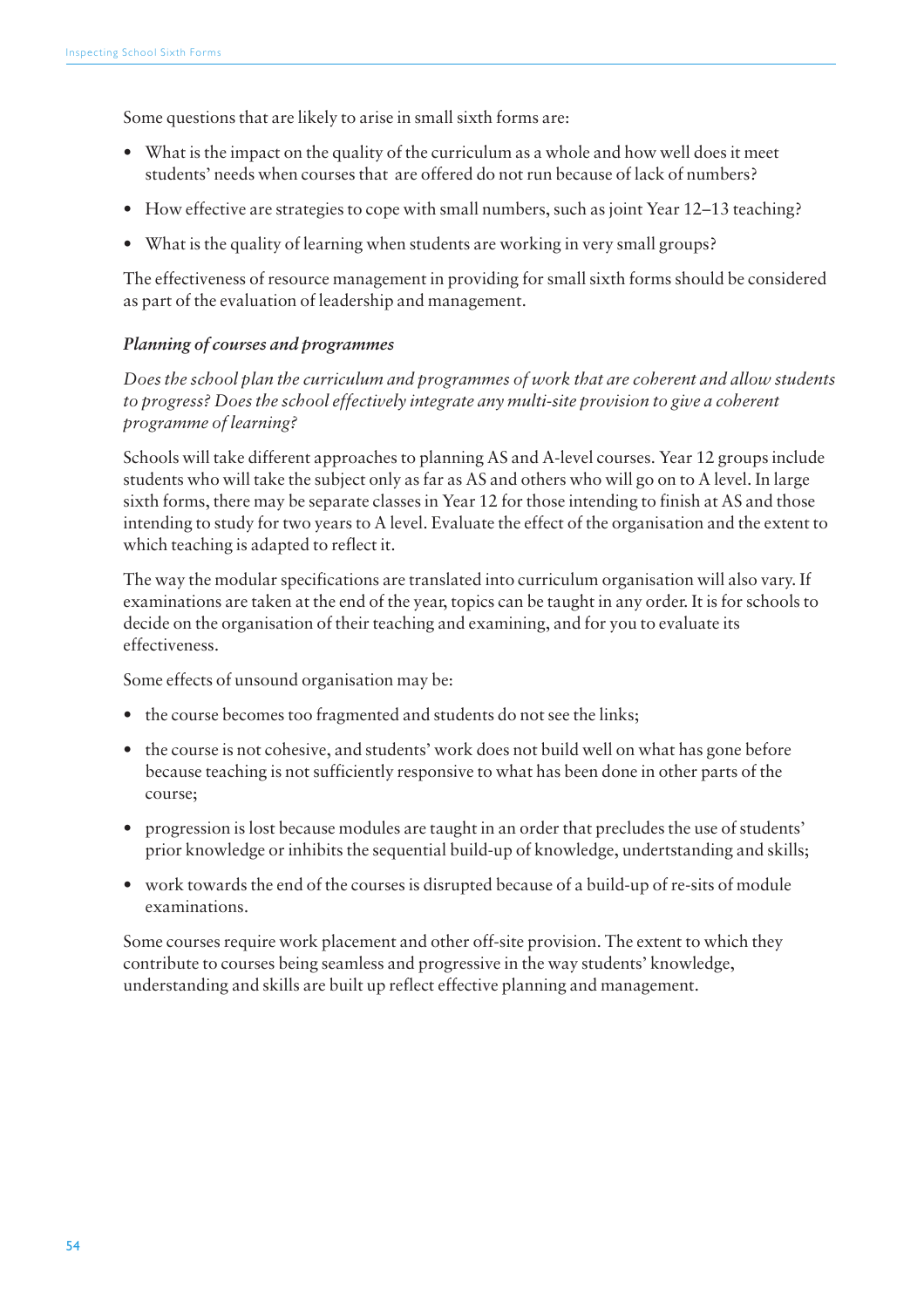## *Provision for key skills*

## *How effectively does the school provide for students to develop key skills?*

Where specific provision is made for key skills, schools will have different policies on how they teach and assess them. Schools might:

- provide some 'workshop' teaching to enable the weaker students to reach at least a basic minimum level;
- lay on optional courses:
- have a fully co-ordinated package for teaching and assessing key skills that extends across the curriculum.

## *Private study or non-taught time*

Evaluate the amount of non-taught (private study) time in sixth-form students' programmes, and how well it is used. Commonly, students with the most demanding programmes of subjects and courses have little or no programmed private study time, while those with less demanding work loads have more than they need and, perhaps, more than they can effectively cope with. This can occur late in a student's sixth-form career as a result of dropping one or more subjects.

Explore issues such as the following in relation to students' learning and achievement:

- the extent to which the allocation of private study time is planned, as opposed to being what is left when the rest of the student's timetable has been pieced together;
- whether students are given any guidance or coaching in how best to plan and use their private study time;
- whether the overall balance of their time, including taught, private study and homework time, is right for them;
- whether there are adequate study facilities and resources.

## *Enrichment studies and activities*

## *Does the school provide enrichment through its curricular and extra-curricular provision?*

Evaluate the full range and quality of activities that extend beyond the academic and vocational subjects and courses. 'Enrichment' programmes vary significantly from school to school. Normally, they will encompass sport and recreational activities, studies contributing to spiritual, moral, social and cultural understanding including PSHE, citizenship and careers education and the statutory provision of religious education. Part of the enrichment programme may be used to focus on key skills. Take account of how well the programme responds to students of particular backgrounds, such as overseas students and refugees.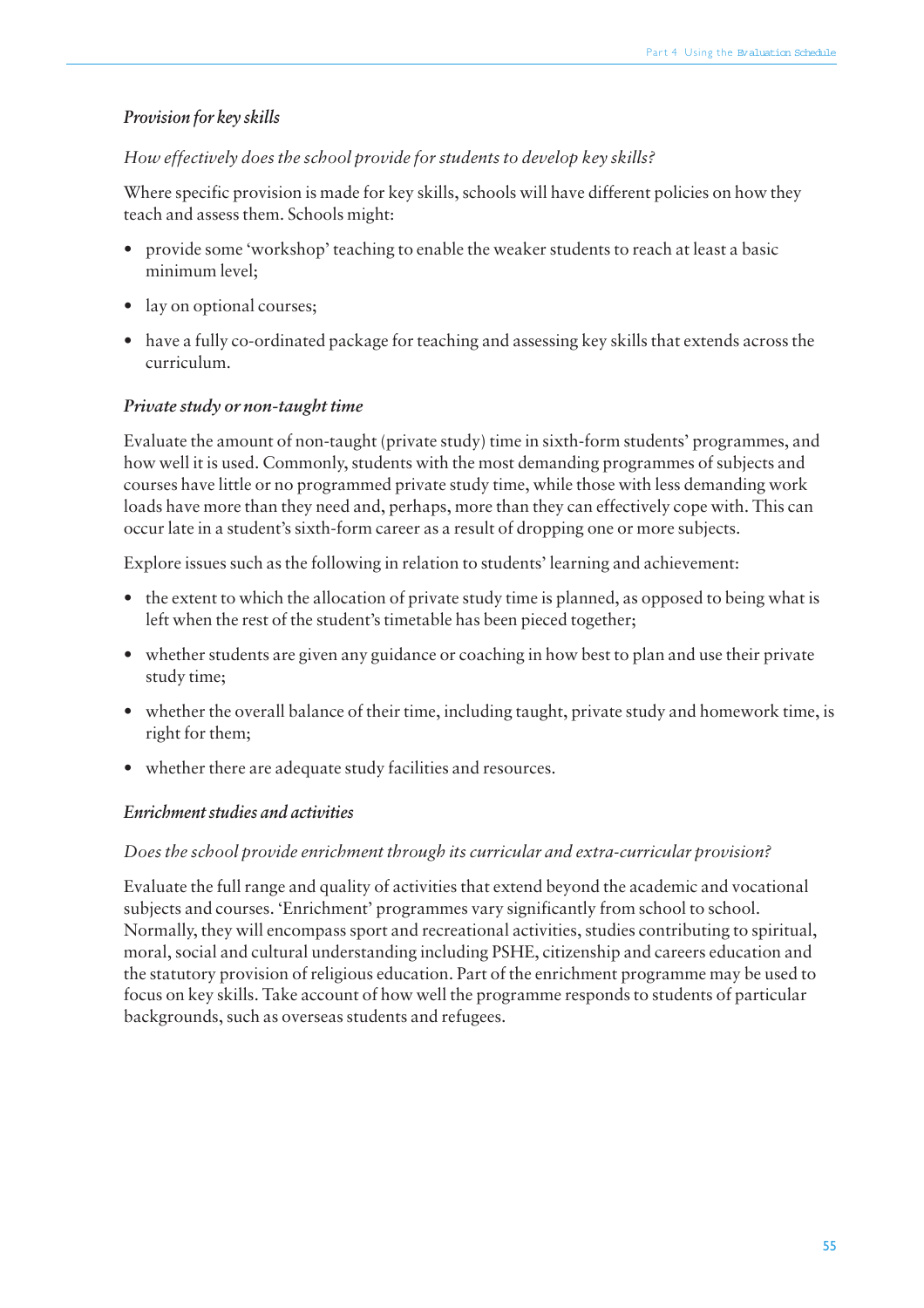Where activities are not part of the formal curriculum, it may be that the timetable or other arrangements allow for only a proportion of students to be involved. Consider whether students have the opportunity to participate. The extent to which they are actually and positively involved reflects their attitudes to the sixth form and what it has to offer.

In many sixth forms, students have the opportunity and are encouraged to be involved in the management of the sixth form and the wider life of the school through, for example, a sixth-form council or groups responsible for organising social, cultural and other activities. These can make significant contributions to students' personal development.

## *Shared provision of sixth-form courses*

## *Does the school effectively integrate any multi-site provision to give a coherent programme of learning?*

Schools faced with the problems of a small sixth form may have consortium or partnership arrangements with other schools or colleges. This widens the choice for students. Whilst recognising the difficulties that schools can encounter in managing multi-site provision, assess the effectiveness of the arrangements to ensure that students get the best possible benefits.

Consider:

- the effect on students' work patterns;
- the impact of the time students and/or teachers spend commuting between sites;
- the arrangements for monitoring the performance and progress of students on different sites;
- the effect of the location of provision on subject and course choices;
- students' access to suitable resources;
- whether equality of opportunity is assured
- the extent to which the school is aware of the quality of provision, particularly teaching and learning, in partner schools, and the steps taken when it falls short of what the 'home' school seeks;
- access to enrichment activities;
- the impact on 'main school' timetabling.

The School Inspections Act 1996 as amended by the Education Act 1997 (Schedule 6) gives inspectors right of entry to schools other than the one being inspected, if those schools make a significant contribution to the provision for some of its students. Observing and evaluating work with other institutions will need to be carefully and sensitively planned and managed. Guidance on this is included in Part 3 of the *Supplement*.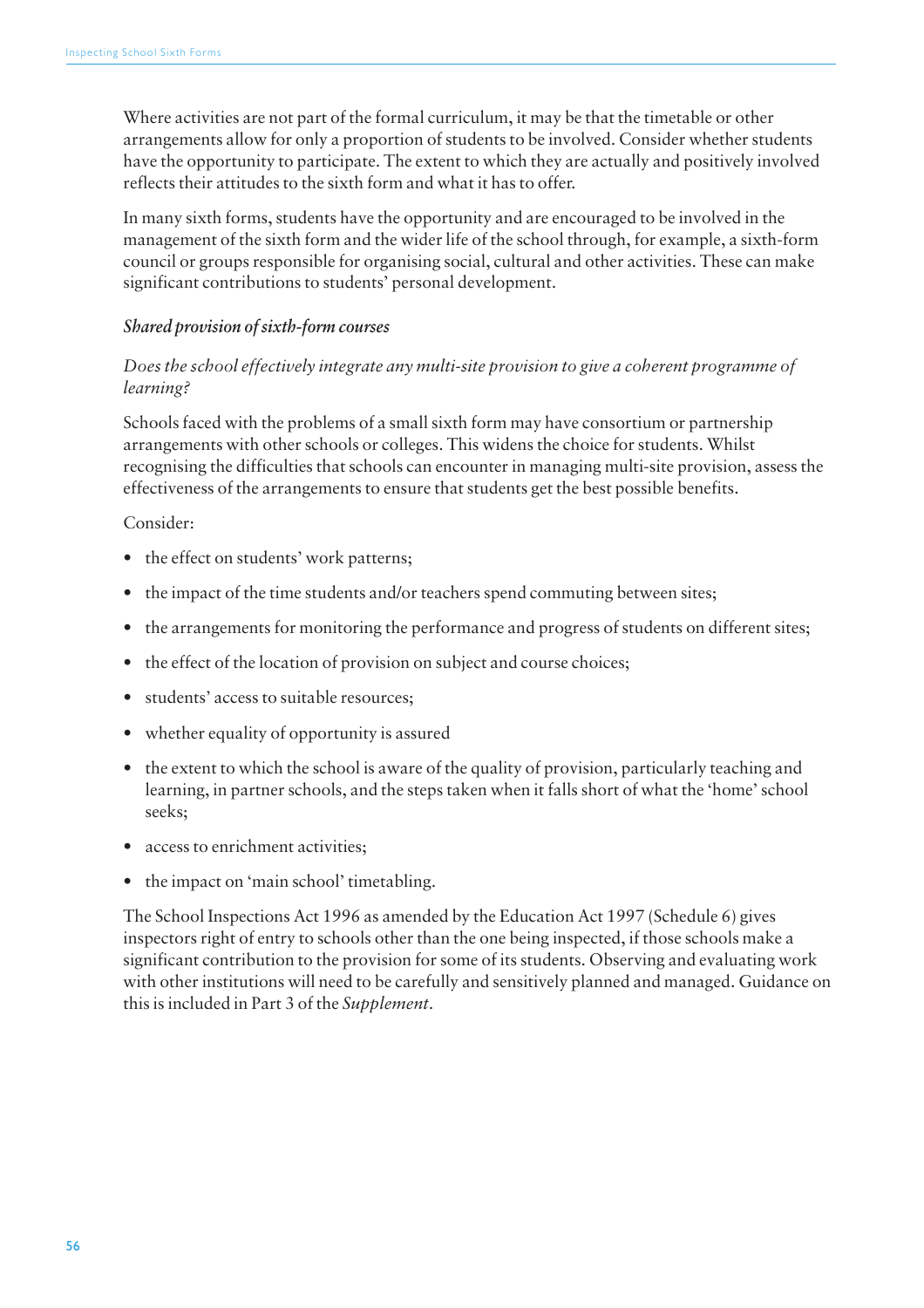## *5. How well does the school care for its students?*

### **Inspectors must evaluate and report on:**

- $\Box$  the effectiveness of the school's assessment and monitoring of students' academic performance, and reporting of students' progress to those who need to know;
- $\Box$  the effectiveness of the school's educational and personal support and guidance, including:
	- the information, advice and guidance to students in relation to their studies, considering guidance onto and through courses, and their career progression;
	- support on personal issues;
- $\Box$  the steps taken to ensure students' health and safety.

### **In determining their judgements, inspectors should consider the extent to which the school:**

- has effective arrangements for assessing students' attainments and progress;
- uses its assessment information to guide its planning;
- has assessment, verification and moderation procedures which follow awarding body requirements;
- reports assessments clearly and regularly to students and those with an interest, such as parents;
- provides effective support and advice for all its students, informed by the monitoring of their academic progress, personal development, and attendance;
- makes induction arrangements that help students settle effectively into post-16 work;
- ensures that students receive impartial guidance that is effective in leading them towards courses, study or career opportunities appropriate for them;
- accurately diagnoses individual learning needs and ensures that students receive effective additional support throughout their studies;
- ensures the health and safety of students.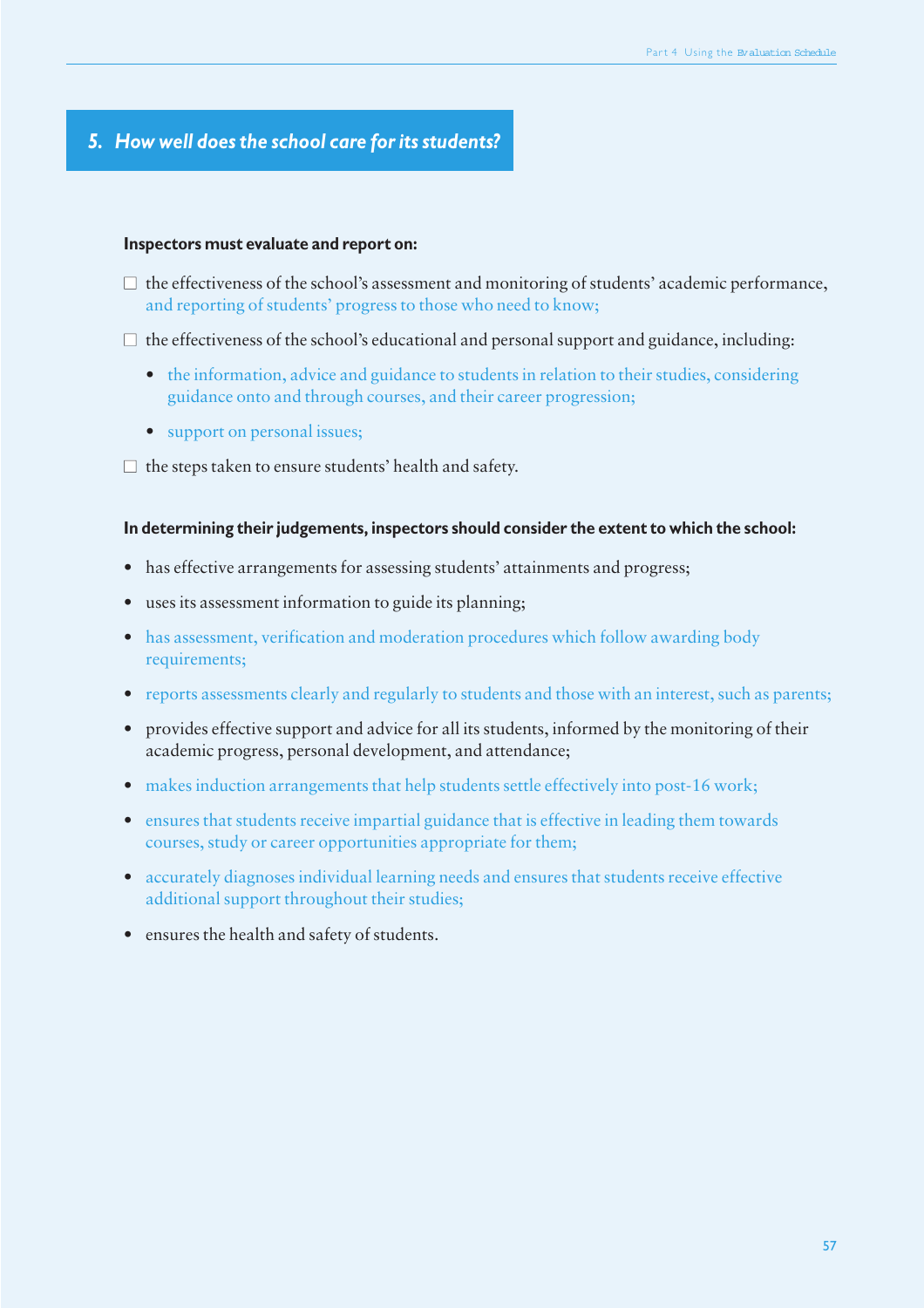#### *Sixth form inspection focus*

Effective assessment, support and advice are crucial in helping students to derive full benefit from the sixth form, and the evaluation of them should have a strong place in sixth-form inspection.

The thoroughness and suitability of assessment underpin effective diagnosis of students' learning needs and any additional support they need, the tracking of their progress, and identification of what they need to do to extend their learning. In addition, the assessment of assignments contributes to accreditation in many courses; reliability and accuracy are essential.

Students have a succession of important decisions to make that affect their future as they enter and move through the sixth form. The advice, guidance and support to help them to make the right decisions are heavy responsibilities on the school. In addition, students will often look to the school for support on personal matters.

Aspects of care such as welfare, health and safety continue to be important, but it is unlikely that inspection of these will need to be extensive. Check how well students' welfare is assured and the working environment is safe, particularly for disabled students. On some courses, students will be working in specialist facilities for which there may be particular health and safety requirements. You are not a health and safety inspector, but you should not let pass any health and safety concerns that become apparent to you. Report these to the headteacher and the governing body, and keep a record of having done so.

#### *Making judgements*

Evaluate the suitability and thoroughness of the assessment of students' achievement and progress. Look at students' work, particularly assessed work, records and reports.

In talking with students, find out whether they have an accurate picture of how well they are doing. Check if they are aware of the steps they need to take to improve, what and how targets are set, based on assessment, and whether they are helped to evaluate their achievement. Judge the quality and frequency of reporting to students and their parents.

Take account of the additional criteria in the modified *Schedule* when evaluating the information, advice and guidance for students. In the main school, careers guidance is normally evaluated and reported in the context of the curriculum; in the sixth form, include it with your evaluation of support and guidance.

Ensure that the following aspects of advice, support and guidance are pursued:

- advice and guidance before students embark on courses:
- monitoring and support during their programmes, including advice about specialisation as students move from Year 12 to 13;
- guidance into higher education, further education, training or employment.

Follow up comments about advice, support and guidance in students' questionnaire responses by talking with a representative sample of students. Assess how successfully the guidance and support has worked out for them.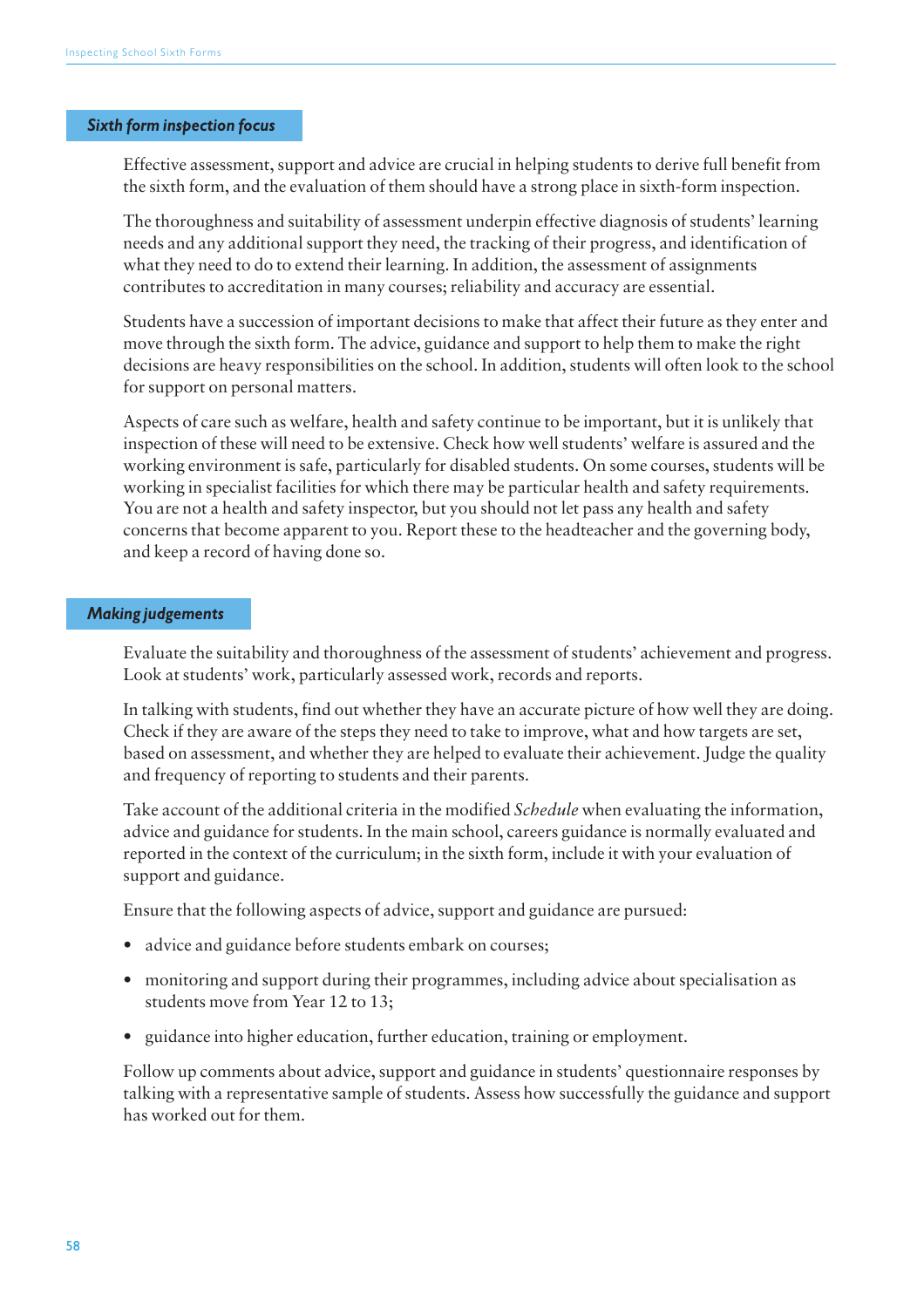Sample tutorial sessions. Some might be group sessions geared towards a general tutorial programme; other might be occasions for individual students to meet with their tutors.

Determine the quality and suitability of care, support and guidance for students such as those who have special educational needs, those for whom English is an additional language and those who are gifted or talented. Consider, too, whether there is consistency in the quality of guidance for students following academic and work-related courses. Are all students supported in a way that ensures that they have equal opportunities and access to courses? Are any groups left unsupported or with unsuitable advice or guidance?

The following characteristics illustrate where to pitch judgements about the quality of care and support for students.

|                           | Assessment                                                                                                                                                                                                                                                                                                                                                                                                                                                                                                                    | Advice, support and guidance                                                                                                                                                                                                                                                                                                                                                                                                                                                                                                                                                                                                                           |
|---------------------------|-------------------------------------------------------------------------------------------------------------------------------------------------------------------------------------------------------------------------------------------------------------------------------------------------------------------------------------------------------------------------------------------------------------------------------------------------------------------------------------------------------------------------------|--------------------------------------------------------------------------------------------------------------------------------------------------------------------------------------------------------------------------------------------------------------------------------------------------------------------------------------------------------------------------------------------------------------------------------------------------------------------------------------------------------------------------------------------------------------------------------------------------------------------------------------------------------|
| Very good or<br>better    | Assessment is regular, rigorous and<br>supportive. The assessment of each<br>significant piece of work leads to an<br>opportunity for the teacher to raise<br>matters with students, and for students<br>to clarify the assessment. Students are<br>given accurate information about their<br>achievement, are helped to understand<br>the strengths and weaknesses in their<br>work and assessment is used to set<br>targets. Reporting is accurate and<br>diagnostic and gives a clear picture of<br>students' performance. | Regular, recorded contact between<br>students and their tutors allows<br>progress to be reviewed and action<br>agreed. Tutors know students very<br>well, and ensure help is available as<br>they need it. They get expert and timely<br>advice and support on higher education<br>applications. Support for students<br>whose results fall below expectations is<br>thorough and sensitive. Careers<br>guidance is of high quality. Information<br>before students start courses is clear<br>and backed by careful, impartial<br>advice. Students are comfortable that<br>support is always sensitive to their<br>needs when personal problems arise. |
| Satisfactory<br>or better | Regular assessments of work provide<br>students with information about how<br>well they are doing and how to<br>improve. Targets are set.                                                                                                                                                                                                                                                                                                                                                                                     | Sound and detailed records are kept,<br>and tutors use these as the basis of<br>regular discussions with students about<br>their progress and any difficulties.<br>Careers guidance is sound, and<br>students have ready access to careers<br>advisers and a good range of up-to-date<br>literature. Students get clear<br>information about course options, and<br>inappropriate choices are discussed<br>with them. Support is available if<br>personal problems arise.                                                                                                                                                                              |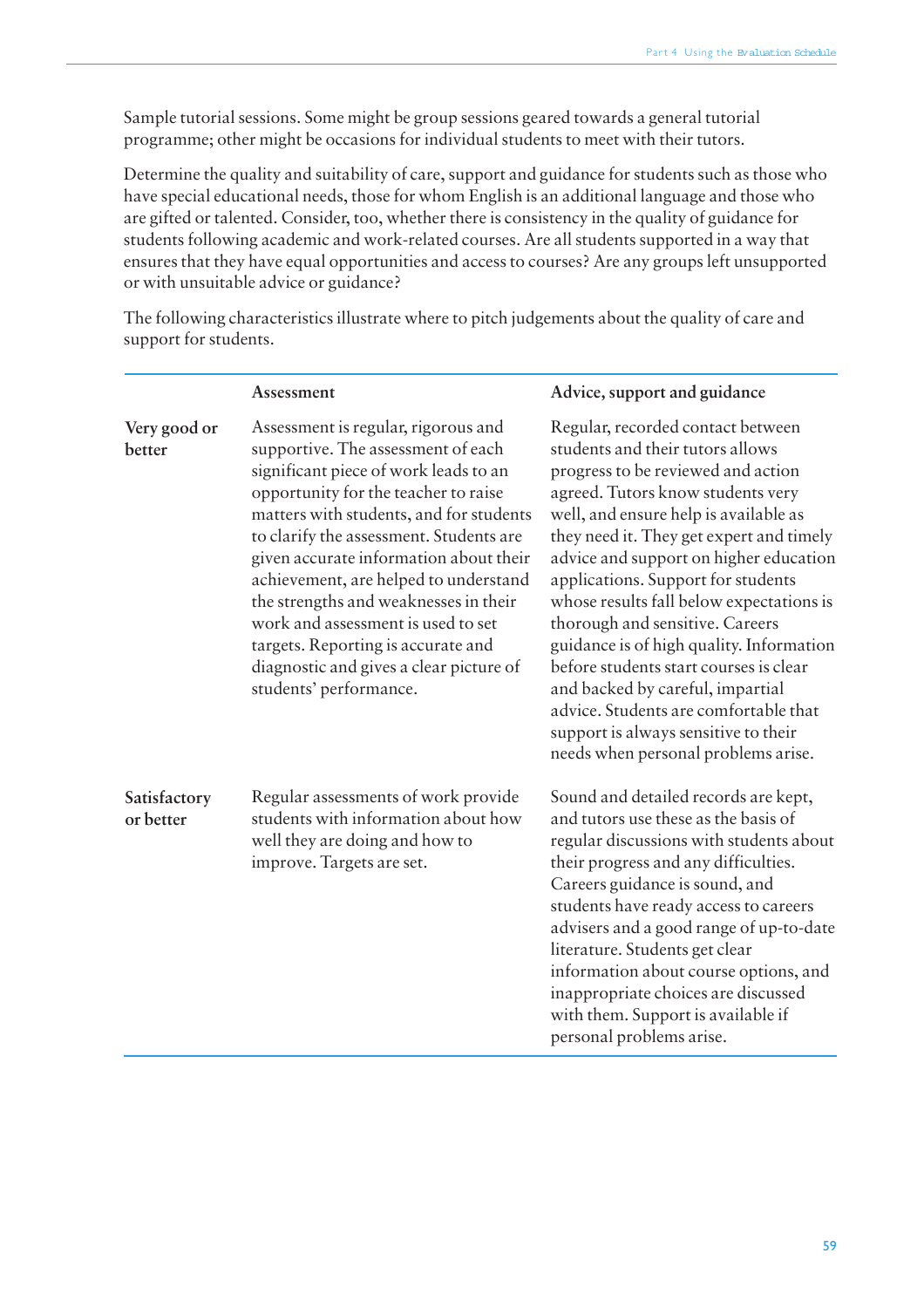### **Features likely to indicate that assessment is unsatisfactory:**

- assessments are insufficiently thorough and regular, and do not enable students to form an accurate picture of their achievement;
- not enough is done to enable students to develop the skills and knowledge to enable them to evaluate their own work systematically;
- there are no arrangements for monitoring the overall workload and achievement of students across the range of their courses or subjects.

## **Features likely to indicate that support and guidance are unsatisfactory include:**

- students are given insufficient help or inappropriate advice when signing up for courses, such that courses are poorly matched to their needs, capabilities and aspirations;
- students receive insufficient help and advice to enable them to develop a realistic strategy for their applications for higher education;
- students get into serious difficulties with their work before members of staff become aware of it to the point that ineffective action is taken;
- students are unsupported or poorly advised if personal problems arise;
- any group of students is denied equality of opportunity or access to courses or employment through poor advice, support or guidance;
- students' health and safety and freedom from oppressive behaviour are not assured.

### *Reporting Requirements*

Report on how the school cares for its students as follows:

| <b>Report section</b>                                 | <b>Full inspections</b>                                                                                                                                                                                                                                                                                          | Short inspections                                                                                                                                                                |
|-------------------------------------------------------|------------------------------------------------------------------------------------------------------------------------------------------------------------------------------------------------------------------------------------------------------------------------------------------------------------------|----------------------------------------------------------------------------------------------------------------------------------------------------------------------------------|
| 5. How well does the school<br>care for its students? | Use a subheading 'sixth form',<br>but under this separately report<br>on 'assessment' and 'advice,<br>support and guidance'.                                                                                                                                                                                     | Include a section 'How well<br>does the school care for its<br>students?' in Part D of the<br>report. Include subheadings<br>'assessment' and 'advice,<br>support and guidance'. |
|                                                       | Where there are health and safety concerns relating to the students'<br>work environment that require reporting, they should be associated<br>with 'accommodation' in the section on 'Leadership and<br>Management'. Other issues relating to welfare should be included<br>with 'advice, support and guidance'. |                                                                                                                                                                                  |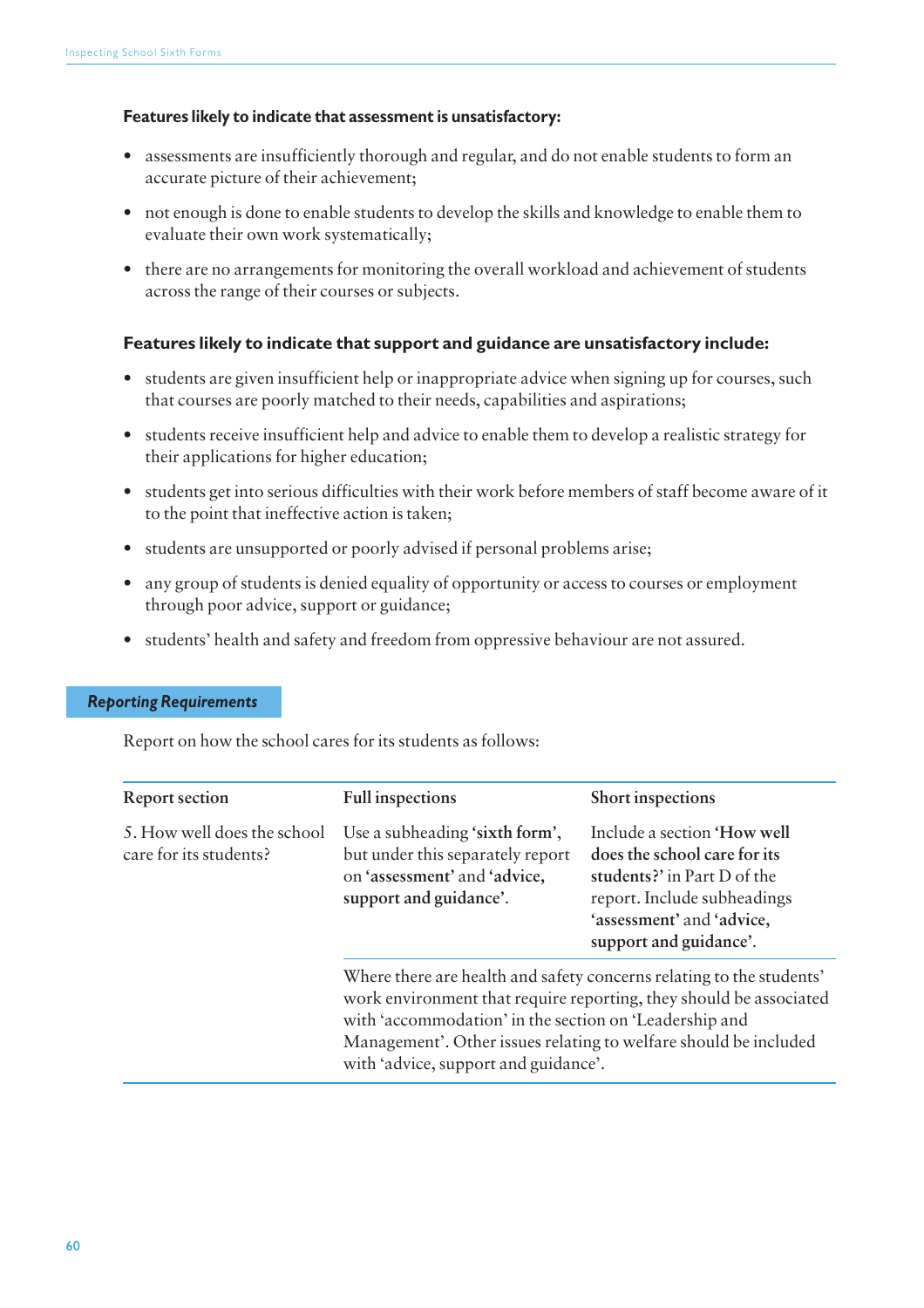#### $\Box$  **Effectiveness of the assessment and monitoring of students' performance and progress**

*Does the school have suitable and effective arrangements for assessing students' attainments and progress? Does it use assessment information to guide planning? Does the school accurately diagnose individual learning needs and ensure effective additional support?*

Students should understand the criteria that are used to evaluate their work and how these relate to the course assessment objectives. Aspects of assessment to focus on are:

• **accuracy and reliability** of the picture it gives to students of how they are doing.

The accuracy and reliability of assessment depend on teachers' sound knowledge and understanding of the subjects or courses, and the course and assessment objectives.

Look for a balance of enough information for students so that they have a realistic assessment of their prospects and support where they are experiencing doubts. Encouragement should be objective so that it does not arouse false and unachievable expectations. Students need regular assessment as they move through the relatively short post-16 courses.

Courses usually have prescribed assessment procedures. It is not your task to police whether teachers are following the awarding body's procedures to the letter. However, you must evaluate whether students are being assessed in a way that gives them a fair and complete picture of their achievements in relation to the course objectives. Report if students' prospects are jeopardised by the school's misunderstanding of the assessment requirements. Explore how verifiers' reports for vocational courses are used.

• **clarity of the messages**, so that students know what they have done well and what they need to do to improve.

Cross-reference evidence from three sources:

- scrutiny of the teacher's written comments on the students' work;
- oral comments when work is returned to students;
- students' views of the extent to which assessment is helpful to them.
- **action that results** from assessment.

Early assessment is necessary to identify any additional needs that students have. In some cases these may be general across the teaching group, while in others they may be individual. Accurate diagnosis of individual learning needs is essential if students are to receive effective additional support. Track through the action taken and its effect.

Assessment through a course should lead to action by students and teachers. The readiness of students to pursue matters raised through assessment reflects on their attitudes to work. Be alert to ways in which teachers follow up particular difficulties, whether through help to individual students or re-focusing the teaching to a group as a whole. Assessment may lead to re-shaping the course programme, for example where it identifies weaknesses that could be overcome by teaching modules in a different order.

• how effectively assessment strengthens **students' ability to evaluate their own achievements accurately** and recognise what they need to do to improve.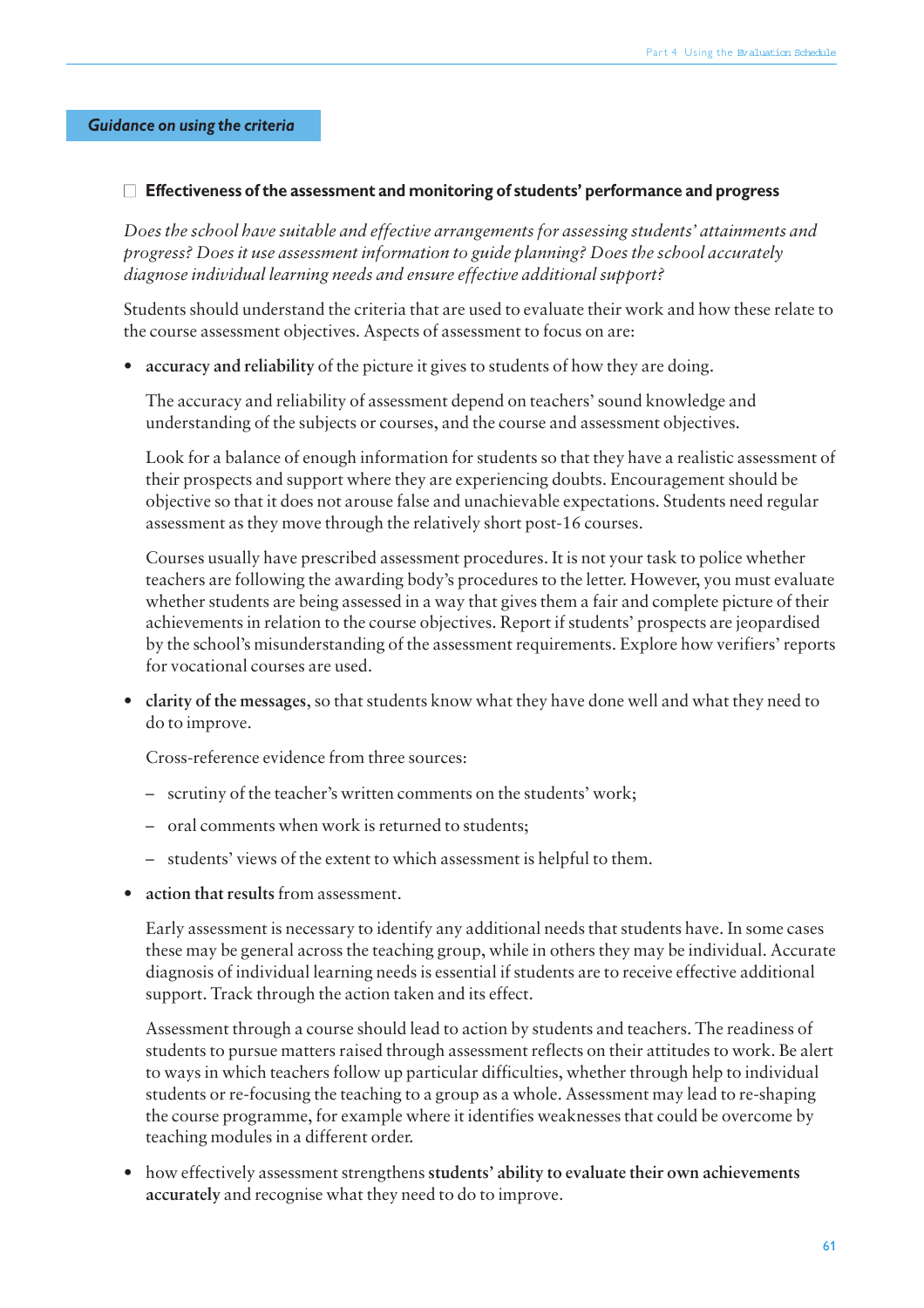• the quality and helpfulness of **records and written reports** about students' achievements.

Although parents continue to have a vested interest in students' performance, clear and regular summary records and reports for students themselves can be of particular value.

## □ Advice, support and guidance for students

*Does the school provide effective support and advice for all its students, informed by monitoring? Do students receive impartial advice that is effective in guiding them towards courses, study or career opportunities appropriate for them?*

Effective advice, support and guidance are necessary for students:

- before they join the sixth form, to ensure that they are taking up the right courses or programmes for them and have a realistic chance of success;
- in the early stages of their time in the sixth form when some students re-negotiate their course programmes. It is not uncommon for them to modify initial decisions as they see how they are working out in practice;
- during their courses, to ensure that they keep on track with their work as they should, and any personal difficulties are dealt with;
- as they prepare to leave school, to ensure they are properly advised and supported in their applications to university or employment.

Evaluate how well students are guided onto courses by looking at the information they are provided with, and by talking with them about their experiences before they joined the sixth form. Often, they will have attended 'open evenings' and personal interviews. The quality of this guidance can affect how well students get on with their courses. Analysis of course retention rates should prompt questions about the quality of guidance. Assess whether the advice to students is fair and balanced, by exploring, for example, whether options other than continuing at school were considered. Continuing at school may not be the best option for some students.

Tutorial support for students, however it is organised, is part of the school's care in the sixth form. At best, tutorial arrangements provide:

- an overview of how individual students are coping with their work, and contribute to setting and putting in place strategies for continued improvement;
- early warning of difficulties, that are dealt with before they grow;
- a means through which students are able to raise, in confidence, any concerns or worries that arise they have as result of the work programme or other personal circumstances;
- continuity of support throughout the course, so that students are known well.

In the best of practice, progress is regularly reviewed, points for action agreed and tutors and students work together to ensure that additional help and other support are available. Meetings will often result in a written note of the main points being shared and subsequently reviewed.

Where the school is involved in formal consortium arrangements, or where individual courses are followed at other schools, track how well assessment and other information is shared between schools. The consistency and quality of monitoring, support and guidance should not be jeopardised by students attending more than one school or college.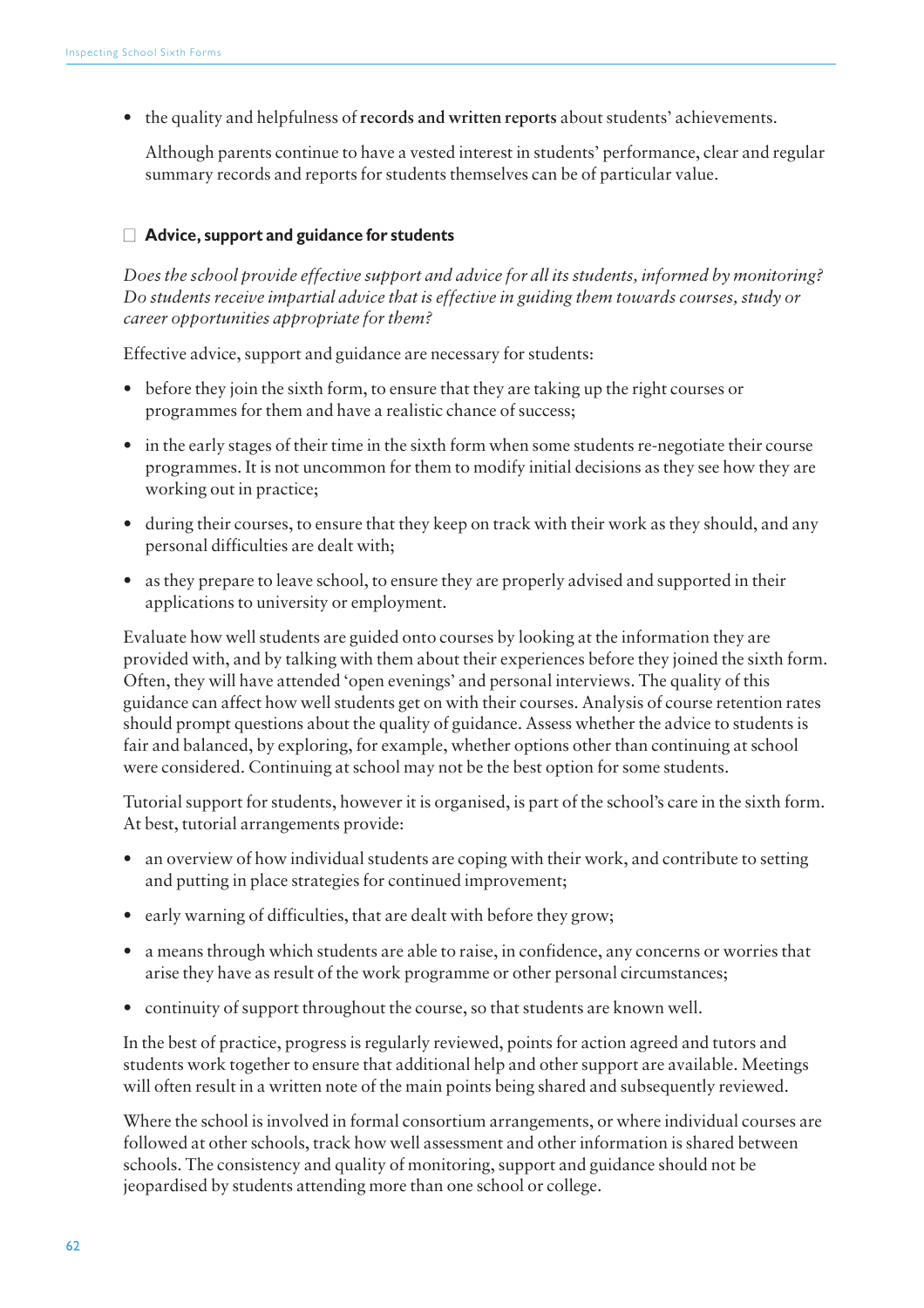Continuity of tutorial contact throughout the sixth form enables tutors to provide sound guidance and support on higher education and employment applications. This is supplemented by specialist advice when needed. The quality of written information and guidance about, for example, UCAS applications, contributes to students knowing that they are well supported.

Evaluate the quality of the school's advice, support and guidance arrangements by looking at information, records, observing tutorial and other similar sessions, and by discussion with students and teachers, particularly tutors and key staff in the sixth form. Where the student's questionnaire is used or the school has gathered students' views in other ways, use this evidence.

### *Induction*

### *Do the school's induction arrangements help students settle effectively into post-16 work?*

The transition from Key Stage 4 to post-compulsory education can bring difficulties for students. These include:

- settling into different patterns of work;
- 're-starting' after GCSE examinations;
- responding to timetables that give students more control over their time in school;
- facing different levels of work;
- more intensive study of fewer subjects or courses, and often new subjects.

Arrangements to help students overcome such potential difficulties vary. They include:

- induction courses at the end of the previous or start of the new term;
- enhanced tutorial sessions at the start of the year;
- specific induction courses on, for example, study skills.

Arrangements within subject areas will often complement arrangements that apply across the whole sixth form. Evaluate their coherence and how effectively they help students settle into their work with confidence and a feeling of support.

In subjects that continue from Key Stage 4, look at how the progression into the new work is managed. This includes how well the school identifies and remedies gaps in knowledge, understanding and skills for moving to advanced level work. Those who have some prior learning in the subject should not have to mark time while others, new to it, catch up.

### *Careers guidance*

## *Do students receive impartial advice that is effective in guiding them towards courses, study or career opportunities appropriate for them?*

In the sixth form, the quality of careers guidance should be evaluated alongside other forms of support and guidance.

Students should have easy access to well-informed guidance from suitably qualified and experienced advisers, as well as to up-to-date reference materials, including higher education information, and Internet sources. Increasingly, many students will have access to personal advisers through the Connexions strategy.

Work-related education includes the contribution of school/business partnerships, work experience programmes and the use made of the school's contacts with universities and colleges. In addition, an integral part of AVCE and GNVQ courses may be work placement. The coherence of the provision is included in the evaluation of 'How good are the curricular and other opportunities offered to students?', but these links with work also impinge on guidance, teaching and other aspects of the school.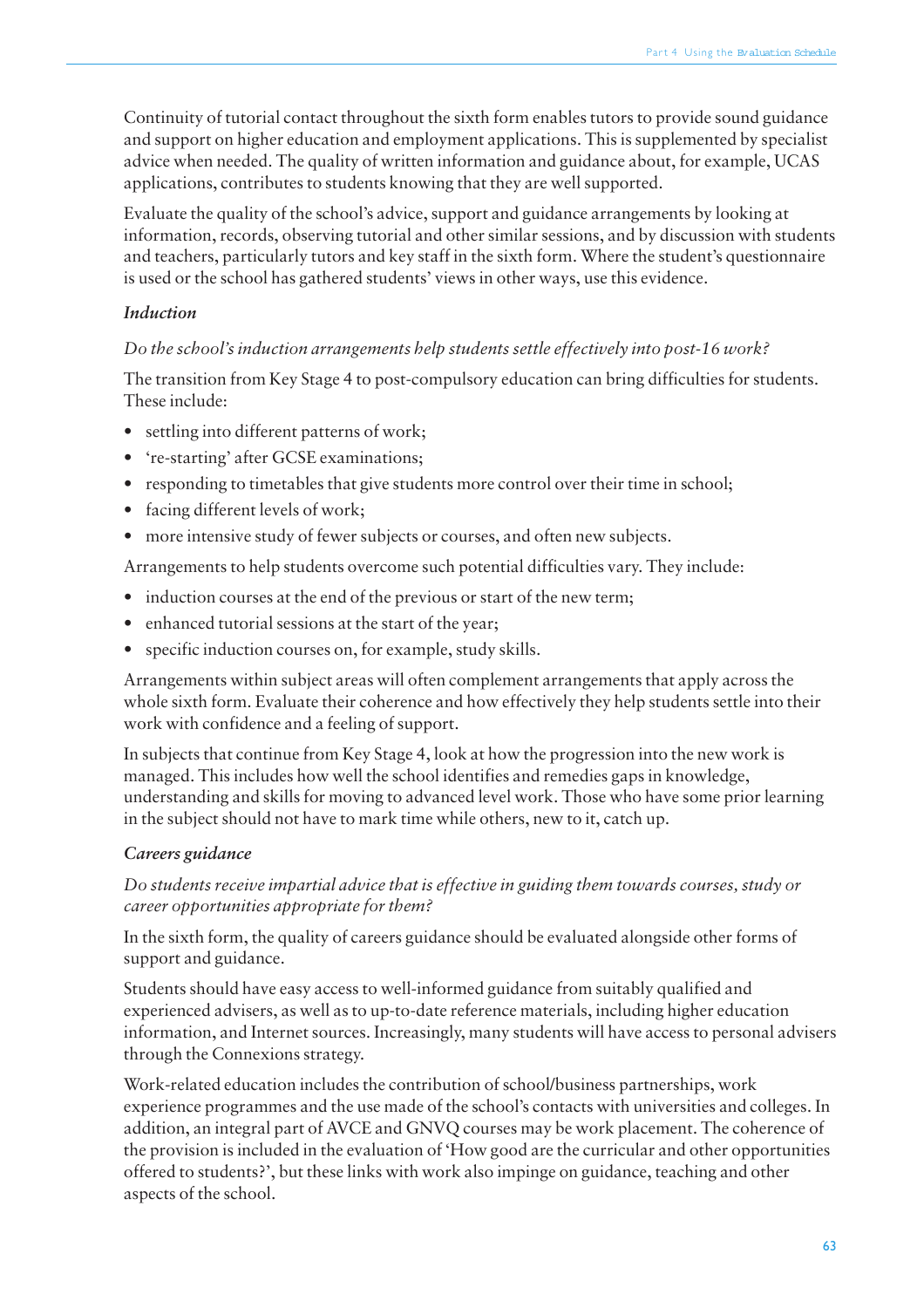# *6. How well does the school work in partnership with parents?*

## **Inspectors must evaluate and report on:**

 $\Box$  parents' and students' views of the school.

## **In determining their judgements, inspectors should consider the extent to which:**

- parents are satisfied with what the school provides and achieves;
- students are satisfied with the sixth-form provision.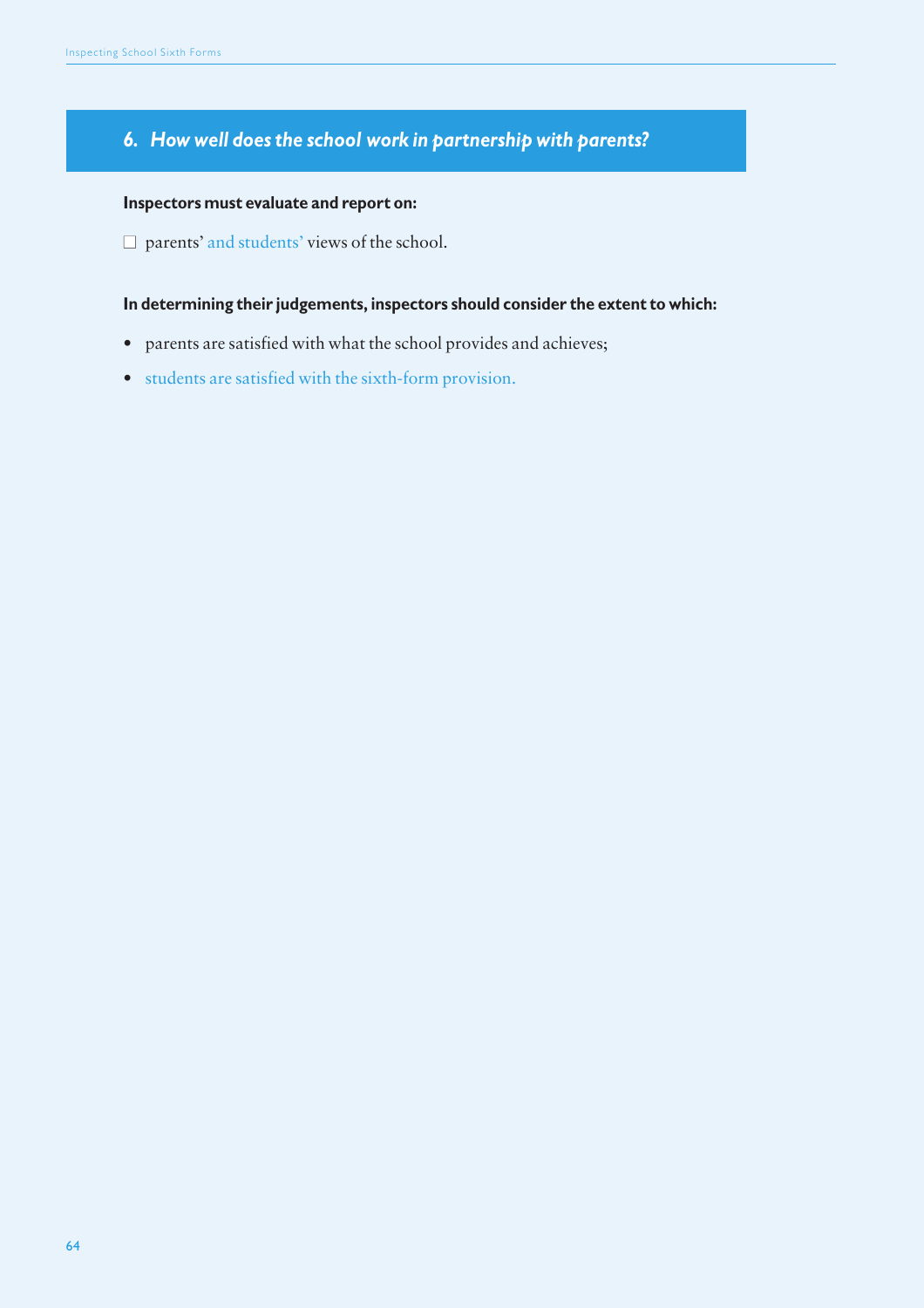#### *Sixth-form inspection focus*

In the sixth form, parents should and will contribute their views of the school, but students' views become equally important as they take greater responsibility for their lives. Although adults at home contribute to decisions, students themselves will have considered their options for post-16 education. They will have weighed up whether to stay at the school or go elsewhere. As a result, their views about how the school is meeting their needs have particular significance.

### *Making judgements*

The mechanisms for gaining parents' views are well established. If you are the registered inspector ensure that you draw out from the parents' meeting any views about the sixth form.

The school may choose to use the student's questionnaire. Use your analysis of responses and any other surveys to form initial views about how far students are satisfied with the sixth form, and to identify issues to follow up. You may also be able to form impressions about students' views from the preliminary visit to the school.

The following characteristics illustrate where to pitch judgements about the parents' and students' satisfaction with the sixth form.

| Very good or<br>excellent | Parents and students express very strong, positive views about the school,<br>supported by sound reasons for choosing it for post-16 provision. They have a<br>clear understanding of what the school aims to do and how it goes about its<br>work. Students' approval for the school is reflected in their involvement in school<br>life, their work and their willingness to help to enrich the sixth-form ethos. |
|---------------------------|---------------------------------------------------------------------------------------------------------------------------------------------------------------------------------------------------------------------------------------------------------------------------------------------------------------------------------------------------------------------------------------------------------------------|
| Satisfactory<br>or better | Parents and students are generally supportive of the school and what it achieves.<br>Students are involved in activities and recognise the benefits they gain from life in<br>the sixth form. Parents and students have no major concerns about the sixth<br>form.                                                                                                                                                  |

#### **Features likely to indicate that parents or students are dissatisfied with the sixth form include:**

- students are apathetic towards sixth-form activities;
- students show little sense of determination or of belonging;
- parents or students are concerned about standards, the quality of education or leadership and management;
- parents and students feel that consultation and communication are weak.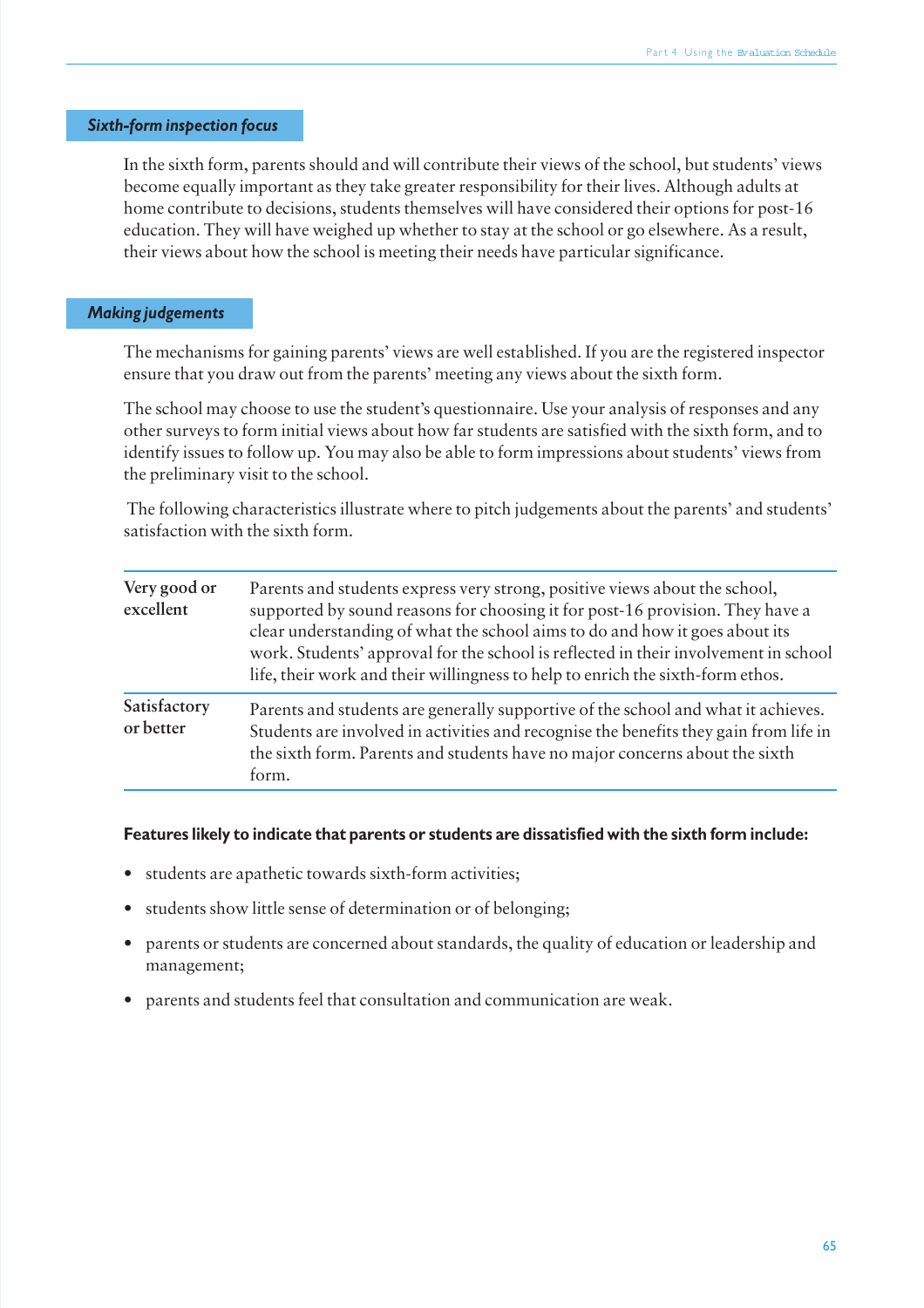#### *Reporting requirements*

Report on the views of parents and students about the sixth form as follows:

| <b>Report section</b>                                               | <b>Full inspections</b>                                                                                                                      | Short inspections                                                                                |
|---------------------------------------------------------------------|----------------------------------------------------------------------------------------------------------------------------------------------|--------------------------------------------------------------------------------------------------|
| 6. How well does the school<br>work in partnership with<br>parents? | This section does not need a<br>'sixth form' subheading.<br>Report and evaluate<br>students' views in<br>relevant sections of the<br>report. | Reference to students' and<br>parents' views should permeate<br>relevant sections of the report. |

The RCJ includes a **new grade on students' views**. **This is included in section 2.2** to be consistent with the JRF used in college inspections.

### *Guidance on using the criteria*

#### ■ **Students' views of the school**

### *Are parents and students satisfied with what the school provides and achieves?*

Ascertain parents' views through the parents' meeting and the questionnaire. Tease out issues that specifically relate to the sixth form and test them as you would issues in the main school. Do parents feel as well informed about the sixth form and how well it is providing for their children as they do about the main school? It will be helpful to set parents' views alongside students' views.

Responses to the student's questionnaire will give insights into the views of a wide cross-section of students. However extensive the responses on paper, talk with as many students as you can. Follow up issues, and explore what students value about the sixth form, what makes them feel good about it, and how they feel about the school's capacity to meet their needs. Home in on whether individual students feel they are getting the best possible deal. Involve managers and other staff as well students in following through issues, and look for direct evidence in tutorial sessions, meetings, activities, minutes and so on.

Evaluate how effectively the school works with its students, and how responsive it is to their concerns by tracking how particular issues have been dealt with. Many schools have sixth-form councils. They give insights, for example, into students' views and priorities, and also clues about relationships, the level of responsibility they are given, their willingness to initiate and take on responsibility, and how concerns are resolved.

Evaluate students' comments about the sixth form against what you see of their attitudes to sixthform life and work, their involvement with activities, and sense of being at ease in the school whilst being clear about their purpose in being there.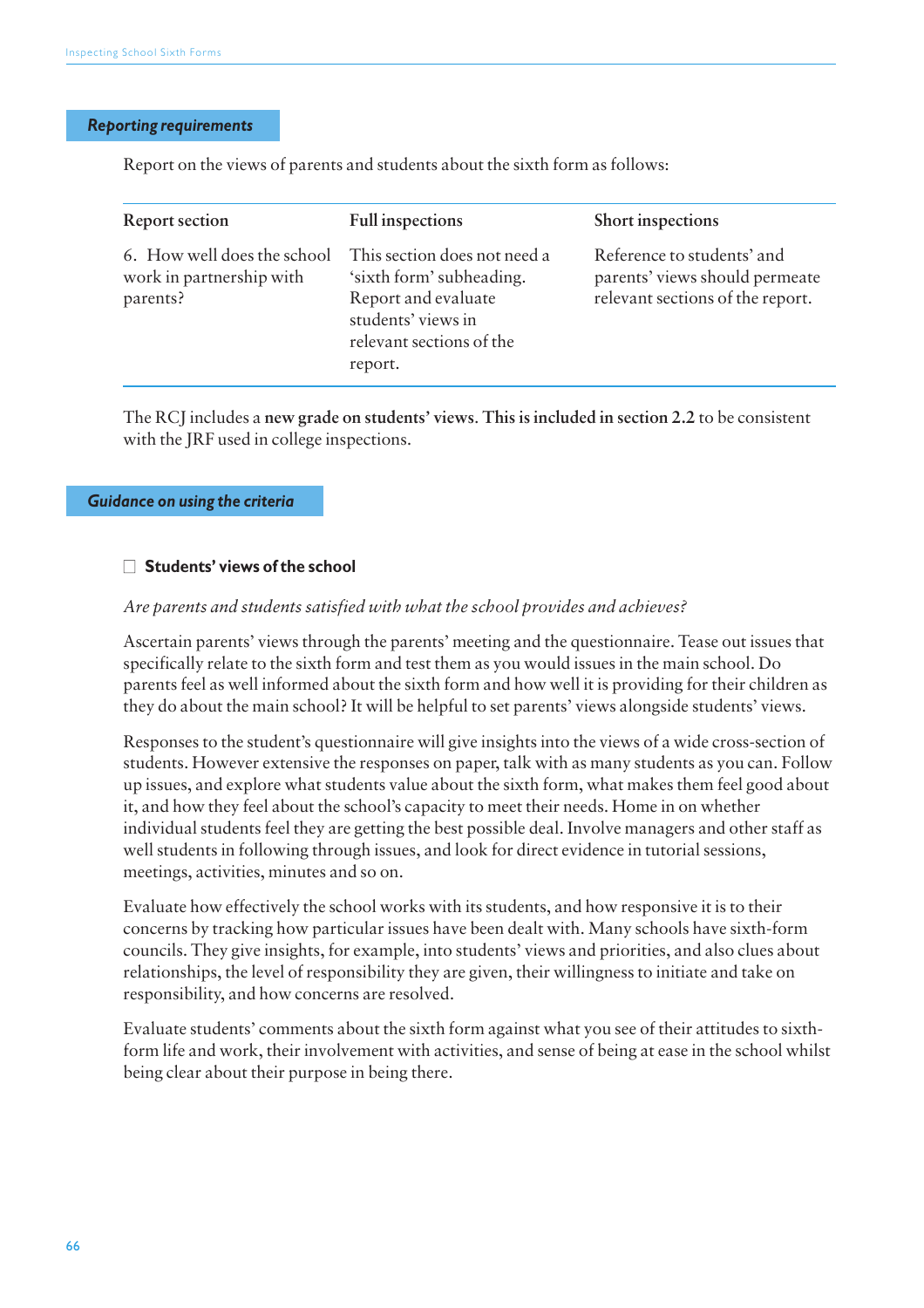# *7. How well is the school led and managed?*

#### **Inspectors must evaluate and report on:**

- $\Box$  how effectively the sixth form is led and managed within the context of the whole school, promoting high standards and effective teaching and learning;
- $\Box$  how well the governing body fulfils its statutory responsibilities and accounts for the performance of the sixth form and influences its work;
- $\Box$  how effectively the school monitors and evaluates the performance of its sixth form, diagnoses its strengths and weaknesses and takes effective action to secure improvements;
- $\Box$  the extent to which the school makes the best strategic use of its resources in the sixth form, linking decisions on spending to educational priorities within the school as a whole;
- $\Box$  the extent to which the principles of best value are applied in relation to the school's sixth-form work, ensuring that it is cost-effective;
- $\Box$  the adequacy of staffing, accommodation and learning resources, highlighting strengths and weaknesses in different subjects and areas of the curriculum where they affect the quality of education provided and the educational standards achieved in the sixth form.

#### **In determining their judgements, inspectors should consider the extent to which:**

- leadership ensures clear direction for the work and development of the sixth form, and promotes high standards;
- the school has explicit aims and values for its sixth-form work, including a commitment to good relationships and equality of opportunity for all, which are reflected in all its work;
- there is rigorous monitoring, evaluation and development of teaching;
- the school identifies appropriate priorities and targets, takes the necessary action, and reviews progress towards them;
- there is a shared commitment to improvement and the capacity to succeed;
- governors fulfil their statutory duties in helping to shape the direction of the sixth form and have a good understanding of its strengths and weaknesses;
- educational priorities are supported through careful financial management;
- good delegation ensures the effective contribution of staff with management responsibilities;
- the number, qualifications and experiences of teachers and support staff match the demands of the curriculum;
- the accommodation allows the curriculum to be taught effectively;
- learning resources, including specialist equipment, are adequate for sixth-form courses;
- there is effective induction of staff new to the school and the school is, or has the potential to be, an effective provider of initial teacher training;
- the best value principles of comparison, challenge, consultation and competition are applied in managing the sixth form to ensure cost-effectiveness.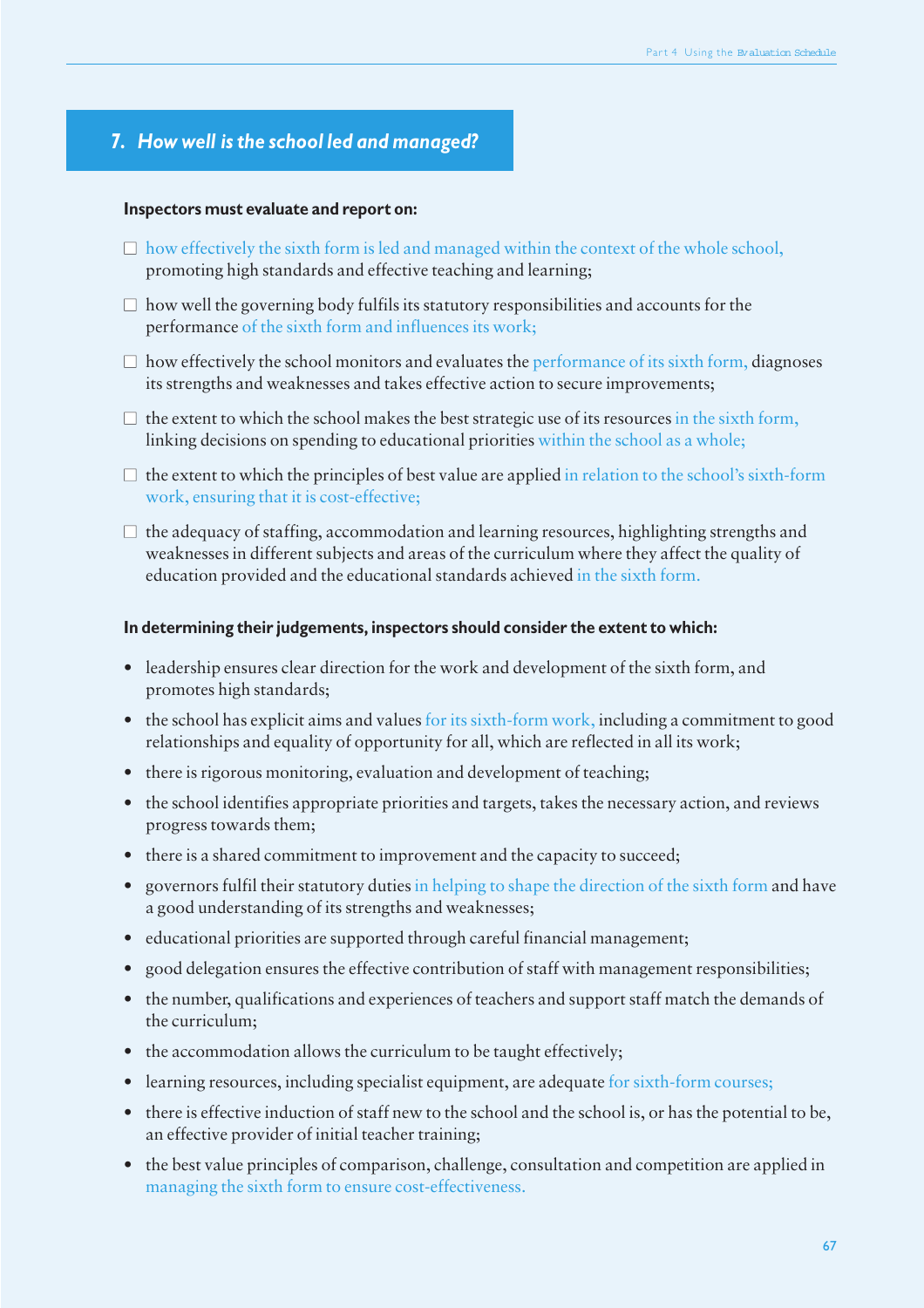#### *Sixth-form inspection focus*

The leadership and management of the sixth form and of the school as a whole are closely bound together. Consider how the leadership and management of the school affects the sixth form, and look at the effectiveness of any specific management arrangements for it. Judge on the basis of what works, rather than a preferred model.

There could be potential conflicts between what is good for the school as a whole and what is good for the sixth-form students. If so, determine whether they are recognised by senior management and governors, and how they are resolved. Establish how far the governors help to shape the direction of the sixth form, and judge their awareness of its strengths and weaknesses in developing it further.

Assessing the effectiveness of leadership and management as it affects the sixth form includes looking at how provision shared across sixth forms is handled. Here, the planning and practicability of the arrangements are crucial. Evaluate where the balance lies between the benefits to students and any disadvantages.

Focus on the extent to which leadership creates an effective and improving sixth form, in which all students can and do achieve and are well supported. Assess whether the sixth form is inclusive in all it does.

A judgement about the cost-effectiveness of the sixth form must be made. Part of this involves evaluating its costs and how resources are allocated. The distribution of spending between the main school and the sixth form reflect management decisions in the school as a whole. New funding arrangements are being introduced from 2002. Funding for the sixth form will come from the LSC via the LEA.

A summative judgement about the effectiveness of leadership and management as it affects the sixth form is required.

#### *Making judgements*

The characteristics of effective leadership and management in the sixth form are similar to those for the school as a whole. But there are features that are distinctive relating to the rationale for the provision the school makes in the sixth form, how it responds to local circumstances and how any joint provision is managed. Evaluate the steps taken to ensure that the sixth form is cost-effective, including the school's monitoring and evaluation of its performance post-16. Where there are joint arrangements with other schools or colleges you may need to contact senior staff in partner schools to discuss their views of the effectiveness of these arrangements.

The summative judgement about leadership and management should give greatest weight to how effectively they promote high standards and effective teaching and learning, including how well performance in the sixth form is monitored and evaluated and steps taken to secure improvements.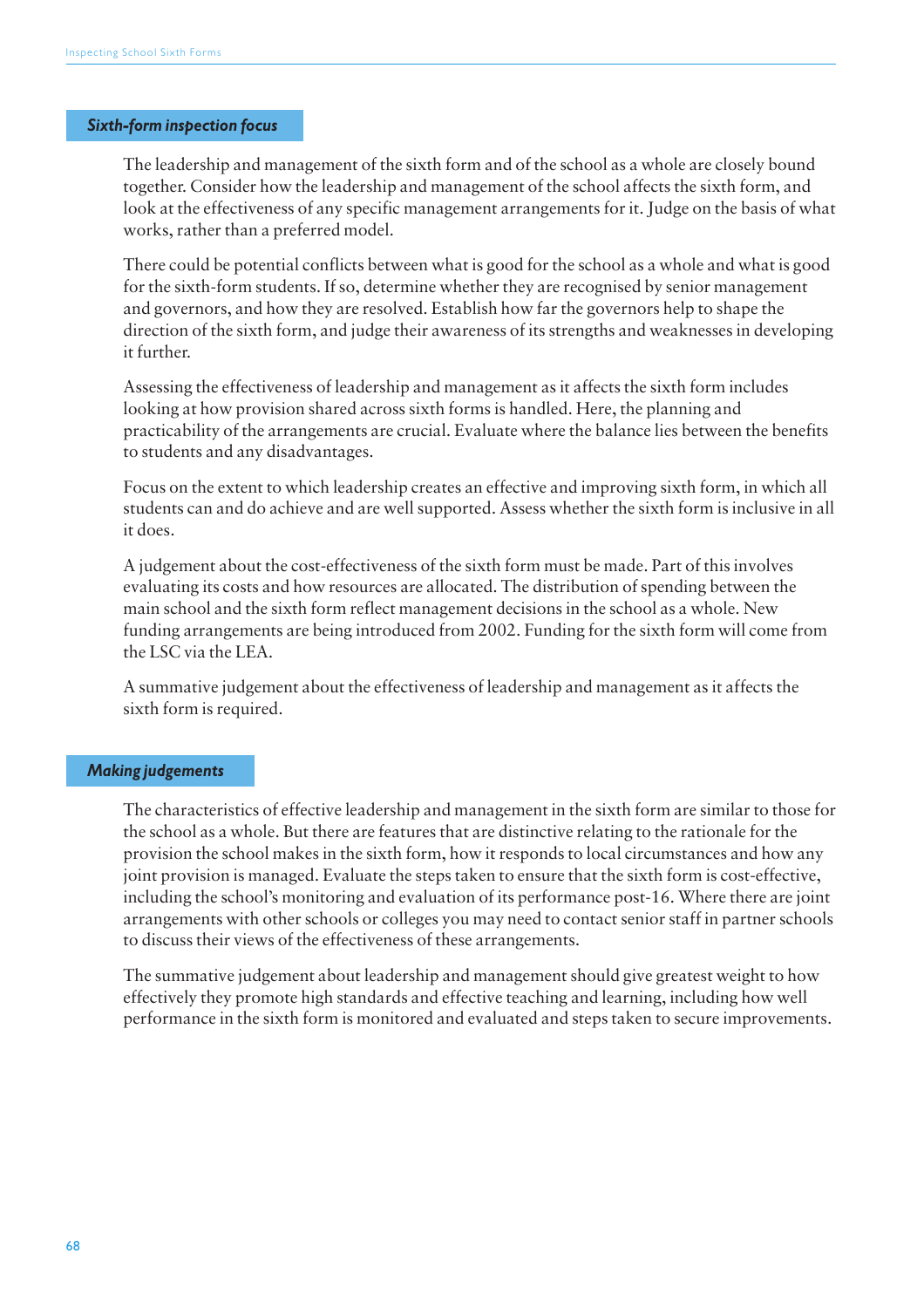The following characteristics illustrate where to pitch judgements about the effectiveness of leadership and management in the sixth form.

| Very good or<br>better    | The rationale for provision in the sixth form is clear and sensible, and a set of<br>values underpins its work. The relationship between the sixth form and main<br>school – the features and benefits which each is expected to derive from the<br>relationship – is clear. There are challenging targets for achievement, progression<br>and retention that are commonly understood, and likely to be achieved. Quality<br>assurance through monitoring, evaluation and improvement is effective in<br>ensuring very good teaching so that students are achieving as much as they can.<br>The governors take an active role in quality assurance and set clear priorities for<br>the development and operation of the sixth form. Financial resources and staff<br>are effectively deployed to achieve educational priorities, without detriment to<br>any sections of the school. Where the sixth form operates in partnership with<br>other institutions, responsibilities for leadership and management and for the<br>day-to-day operation of the partnership are clearly identified and work<br>effectively. |
|---------------------------|---------------------------------------------------------------------------------------------------------------------------------------------------------------------------------------------------------------------------------------------------------------------------------------------------------------------------------------------------------------------------------------------------------------------------------------------------------------------------------------------------------------------------------------------------------------------------------------------------------------------------------------------------------------------------------------------------------------------------------------------------------------------------------------------------------------------------------------------------------------------------------------------------------------------------------------------------------------------------------------------------------------------------------------------------------------------------------------------------------------------|
| Satisfactory<br>or better | Management of the sixth form is sound, and a good development plan has been<br>prepared based on a clear view of the relationship between sixth form and main<br>school to ensure at least satisfactory achievement. Senior managers and<br>governors have a sound overview of the strengths and weakness of the sixth form,<br>and these are reflected in the development plan. Resources are sensibly deployed<br>such that the effectiveness of parts of the school is not jeopardised. Courses and<br>subjects are staffed by teachers with appropriate experience and qualifications<br>and less experienced teachers are effectively supported. Consortium<br>arrangements are satisfactorily managed.                                                                                                                                                                                                                                                                                                                                                                                                        |

# **Features likely to indicate unsatisfactory leadership and management as it affects the sixth form include:**

- a significant amount of unsatisfactory sixth-form teaching;
- standards in the sixth form are significantly lower than they should be, or standards achieved by particular groups of students are unjustifiably low in comparison with others;
- quality assurance practices in the sixth form are inadequate;
- financial planning is weak, with no convincing rationale for the distribution of resources between the main school and the sixth form;
- absence of a clear rationale for the sixth form or of its relationship with the main school;
- no account is taken of other provision for post-16 education in the locality, and students are discouraged from considering alternatives;
- consortium arrangements are poorly supported or managed by the school.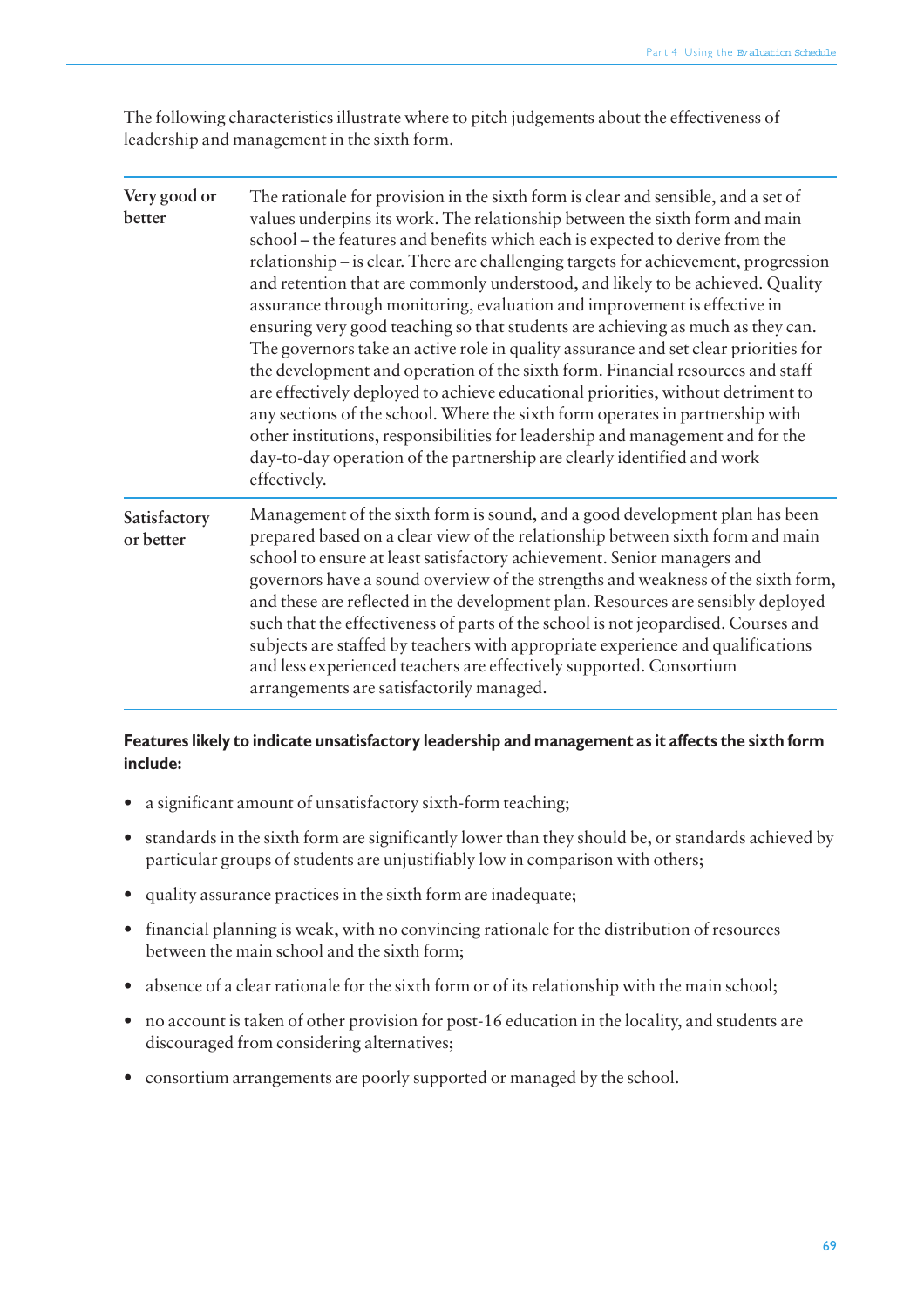#### *Reporting requirements*

Report on leadership and management in the sixth form as follows:

| <b>Report section</b>                         | <b>Full inspections</b>                                                                                                                                                                                                  | Short inspections                                                                                                                                                        |  |  |
|-----------------------------------------------|--------------------------------------------------------------------------------------------------------------------------------------------------------------------------------------------------------------------------|--------------------------------------------------------------------------------------------------------------------------------------------------------------------------|--|--|
| 7. How well is the school<br>led and managed? | Use a subheading 'sixth form',<br>but under this, separately<br>report on 'leadership<br>and management' and<br>'resources'.                                                                                             | Include a section 'How well is the<br>sixth form led and managed?'<br>in Part D of the report.<br>Include subheadings<br>'Leadership and Management'<br>and 'Resources'. |  |  |
|                                               | The section on resources should focus on the adequacy of staffing,<br>accommodation and learning resources, but should draw from<br>the section on teaching any significant matters relating to the use of<br>resources. |                                                                                                                                                                          |  |  |

**Include the overall judgement about the effectiveness of leadership and management as they affect the sixth form in the sixth-form annex to the summary report.** 

#### *Guidance on using the criteria*

The guidance on using the evaluation criteria for leadership and management in the *Handbook for Inspecting Secondary Schools*, pages 90–98, and *Evaluating Educational Inclusion,* pages 27–32, can also be applied separately to management and leadership in the sixth form.

#### □ Leadership and direction in the sixth form

*Does leadership ensure clear direction for the work and development of the sixth form? Does the school have clear aims and values for its sixth-form work? Do governors fulfil their duties in helping to shape the direction of the sixth form?* 

As part of the evaluation of the school's aims and objectives, establish how far there is a clear rationale for the sixth form, and what specific aims and objectives there are for its operation and development. Identify any particular benefits that the headteacher, governors and senior managers consider important in the link between the main school and sixth form. Evaluate how well these perceptions are shared by the staff, students and parents and whether they are achieved in reality.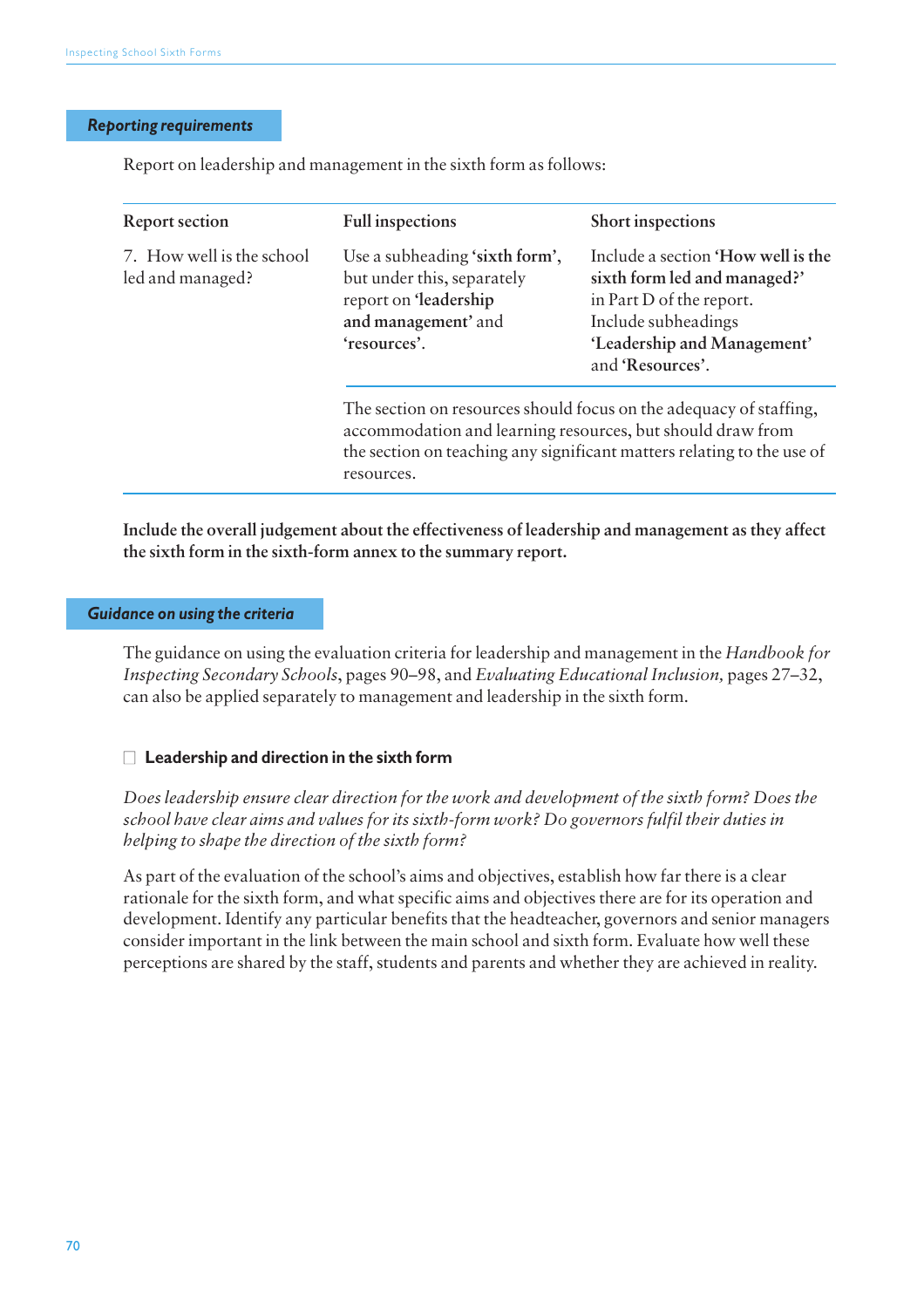#### □ Monitoring, evaluation and action to secure improvement

#### *Is there rigorous monitoring, evaluation and development of teaching?*

Procedures should be in place for the sixth form as for the school as a whole. Where there is effective monitoring, evaluation and improvement of teaching in the main school, check that they apply or have been effectively adapted to the sixth form. It is critical that teachers are at the cutting edge of their subjects and have up-to-date expertise in the courses they teach. Assess how well the school ensures and develops this further.

Look for evidence of the school critically evaluating what is achieved and analysing the reasons, particularly by exploring the effectiveness of teaching. For example, does the school follow up value-added analyses that show students in particular subjects, or groups, are not doing as well as they can? How effective are middle and senior managers in turning round subject teaching which is not good enough?

#### *Targets and expectations*

# *Does the school identify appropriate priorities and targets for retention, achievement and employment?*

Currently, schools are not required to set specific performance targets for the sixth form, but evaluate whether expectations are sufficiently high for all groups of students, and whether there is a commitment to improve. Assess how effectively performance information is used to challenge what is achieved, and to set targets. However they are expressed, the sixth form should have a suitably challenging range of improvement objectives towards which all staff are working. Assess whether targets for the sixth form are backed up by an effective improvement plan to achieve them.

#### □ Strategic use of resources

# *Are educational priorities supported through careful financial management? Are the best-value principles of comparison, challenge, consultation and competition applied in managing the sixth form to ensure cost-effectiveness?*

New funding arrangements will be in place from 2002, and these will need to be taken into account in evaluating how effectively resources are deployed. In the meantime, funding is within the context of the whole school and remains much as it has been.

The school should have a clear rationale and sound justification for the spending decisions it takes in relation to the sixth form and individual courses.

Establish whether the sixth form is living within its means as opposed to being subsidised from the main school or *vice versa*. There need not be an absolute match between the income and expenditure for the main school and sixth form, but an analysis of the costs of main-school and sixth-form provision gives you the basis for hypotheses and issues to pursue. A school should be able to explain why it has decided to put on particular courses that are perhaps being subsidised by others. Evaluate the influence of other local provision and shared sixth-form arrangements. It should not be an automatic judgement that courses that recruit very small numbers of students indicate unwise decisions. Above all, evaluate the effect of spending decisions without any preconception about ideal provision.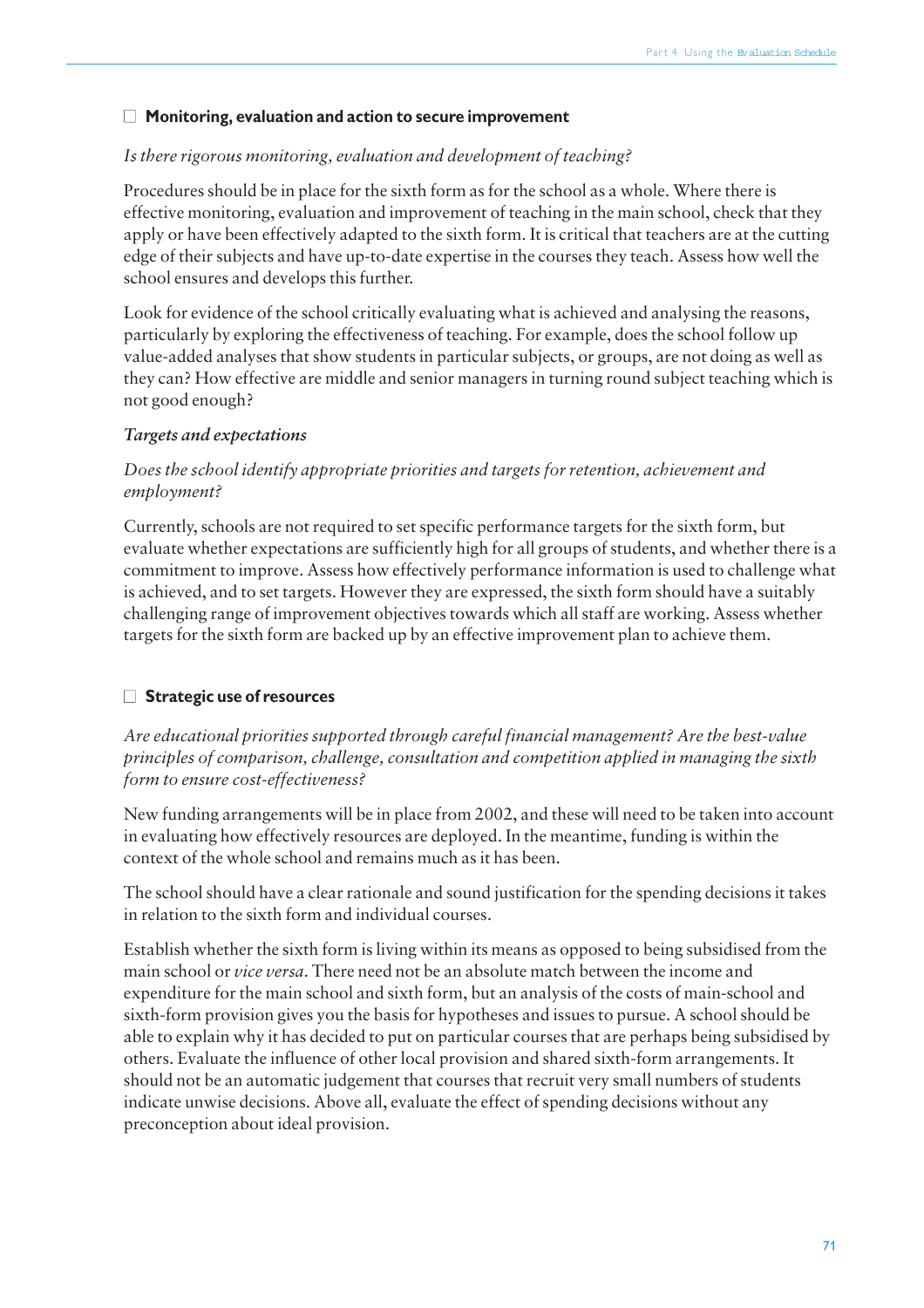Further details on the analysis of costs between main school and the sixth form are in annex D. Guidance on evaluating cost-effectiveness is included in section 1, 'What sort of school is it?', earlier in this part of the *Supplement*.

Consider the extent to which the principles of best value – comparison, challenge, consultation and competition – are applied in relation to the sixth form. The guidance in the *Handbook for Inspecting Secondary Schools*, page 97, applies equally to the whole school and to the sixth form.

## *Consortium and partnership arrangements*

An additional set of management issues has to be considered in these circumstances. Timetabling to achieve maximum benefit for students from the partnership without putting additional strain on them and on staff is a key factor. Examine how effectively problems such as potential loss of time in travelling and timetable clashes are resolved. For students who spend a considerable proportion of the week on a site other than their official 'base', arrangements for tutorial contact and for domestic matters such as storage facilities should be considered. The essential question to ask is whether these arrangements provide a good deal for the students at reasonable cost to the school.

# □ **Adequacy of staffing and other resources**

*Do the number, qualifications and experience of teachers and support staff match the demands of the curriculum? Does the accommodation allow the curriculum to be taught adequately? Are learning resources adequate for sixth-form courses?*

The teaching of A-level and vocational courses requires teachers with good qualifications and scholarship in their subjects and expertise and experience in the relevant vocational areas. Use the student/teacher ratio for the sixth form and individual subjects as an overall measure of quantitative adequacy, but also explore the match of qualification to subjects and courses taught. Set any questions that arise against the effectiveness of work seen in the classroom.

Where some of the teaching for the sixth form is provided by other institutions, judgements about the adequacy and suitability of staffing should include these teachers.

For many courses, specialist resources and facilities are necessary. They include materials to set courses in a vocational context and specialist apparatus and equipment in science and technology subjects and courses. Do not engage in an audit of equipment as an exercise itself, but, in seeking to explain why achievement is as it is, be alert to gaps in provision or particularly positive features of resourcing that are having an impact on teaching and students' achievement.

Students' capacity to research, to compete assignments, and to extend their knowledge beyond the work covered in class depends on the availability of up-to-date reference texts, easy access to ICT, and adequate study facilitates. Schools may direct students towards specialist reference sources and other similar facilities outside school. There will be circumstances where the facilities are adequate but little is done to encourage their use or teach the skills to use them. Base your evaluations of resources, or the lack of them, on the impact that they have.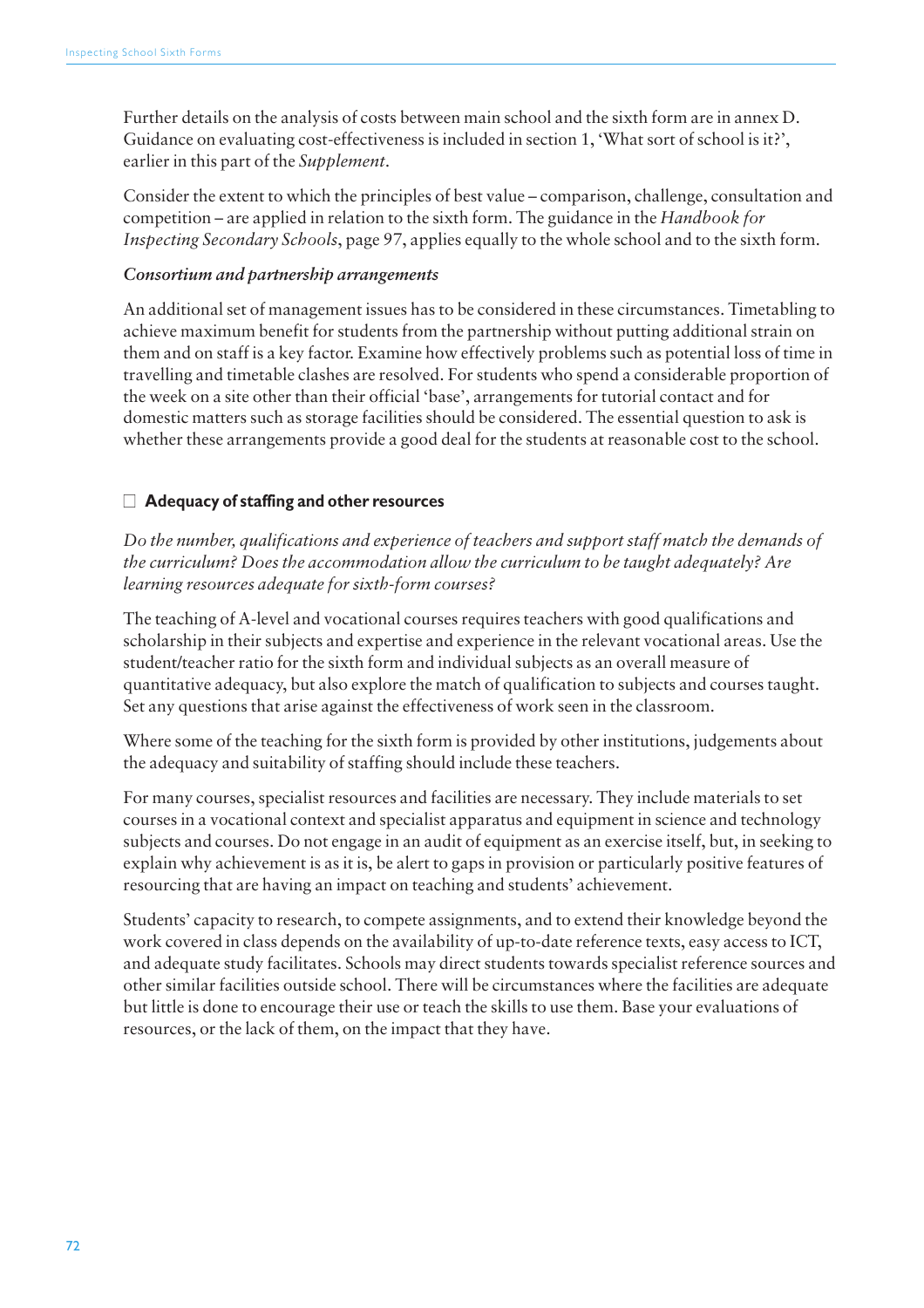# *10. The standards and quality of teaching in curriculum areas, subjects and courses in the sixth form*

#### **Full and Short Inspections – Part E of the inspection report**

The following evaluation requirements apply to subjects or courses that are inspected and reported in detail. Where work is sampled across the sixth-form provision, the evaluation elements enclosed in a box are not required.

#### **Inspectors must evaluate and report on:**

- $\Box$  the range of provision and take-up of subjects and courses;
- $\Box$  performance data, including the retention of students on courses;
- $\Box$  the standards of work seen, highlighting what students do well and could do better;
- $\Box$  how well students achieve;
- $\Box$  the quality of teaching, highlighting effective and ineffective teaching in the subject and relating the demands made by teachers to students' learning and the progress they make;
- $\Box$  any other aspects of the quality of education that have a bearing on what is achieved in individual subjects and courses, including subject or course planning, resources, assessment or support and guidance;
- $\Box$  leadership and management in the subject, especially the extent to which management of the subject or course is directed towards monitoring, evaluation and improving performance;
- $\Box$  the overall quality of provision in the subjects or courses inspected, and the main strengths and areas for improvement.

The requirements for inspecting subjects and courses are set out in Part 2 of this *Supplement*.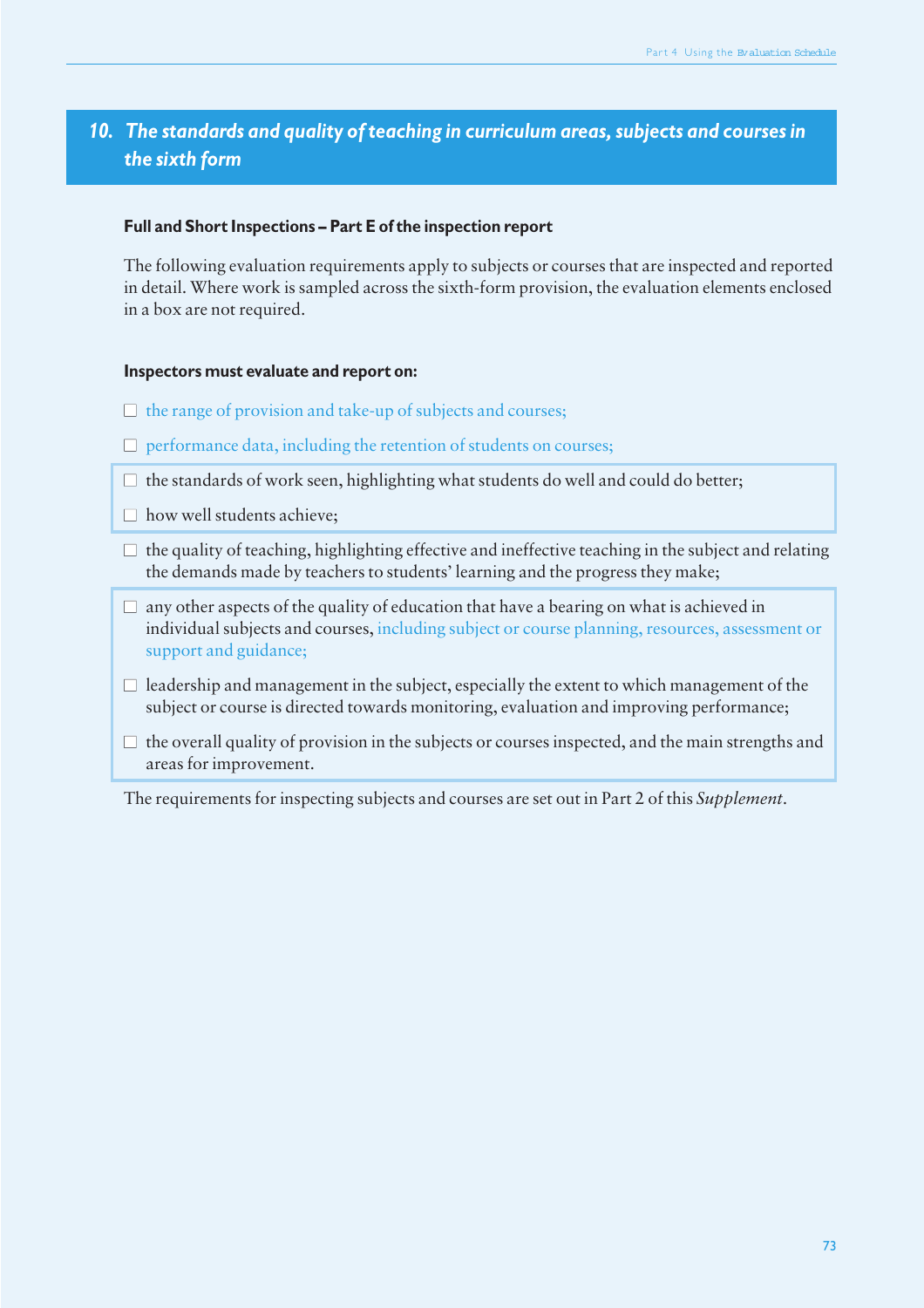#### *Sixth-form inspection focus*

The quality of teaching and learning, and the success of students in subjects and courses, lie at the heart of a successful sixth form. The ethos of sixth forms is almost invariably good. Cut through this and ask whether students are achieving as well as they can and whether teaching and learning are good enough to ensure that students gain the most they can from their time in the sixth form. The inspection of subjects and courses in the sixth form must have a critical edge.

#### *Making judgements*

Use the relevant booklets in the series *Inspecting Subjects and Courses Post-16* alongside the more general guidance in this *Supplement* and *Evaluating Educational Inclusion*.

- **Start by interpreting performance data** and, with any other evidence you have, form preinspection hypotheses about standards and provision in the subjects you are inspecting.
- During inspection, see how far the results from previous cohorts of students are mirrored in the **standards of current work**. Use your observations to identify what students are doing well and what they could be doing better. Where the standards you see are different from those indicated by previous results you must explain how and why. To form a view about standards use evidence from: your observations in class; analysis of students' work; talking with students, testing what they know and understand; as well as looking at assessment and other records.
- **Rigorously test whether all students are achieving as well as they can**. Use value-added indicators as fully as possible, and compare performance in different subjects. In your discussions with students, find out how far they can respond to challenge by asking them questions which test the limits of their knowledge and understanding. Set this assessment against what is expected in their day-to-day work.
- Ensure that your **judgements about provision, particularly teaching, and leadership and management** are firmly **rooted in the impact they have**. A judgement that teaching is good yet achievement is no better than satisfactory needs a convincing explanation.

As important as direct observation is, judgements about teaching and learning draw on evidence from more than just lessons. Judgements are not based on averaging lesson grades, especially where few lessons are seen. Use all the evidence you have to form a professional judgement. Distinguish between the occasional weak or just satisfactory lesson, and more systematic weaknesses in a subject area that result in students getting a less than satisfactory deal.

The **strengths and areas for improvement** identified must focus on the most important things, that is standards and achievement and the factors that most affect them.

#### **The summative judgement about the quality of provision**

The summative judgement about the quality of provision in a subject or course should reflect the overall **effectiveness** of work in the subject. Provision cannot be satisfactory if, overall, students are not achieving well enough. This would be the case where there is any significant underachievement by particular groups of students. Your judgement about teaching and learning should reflect students' achievement. Use this judgement together with that for achievement as a starting-point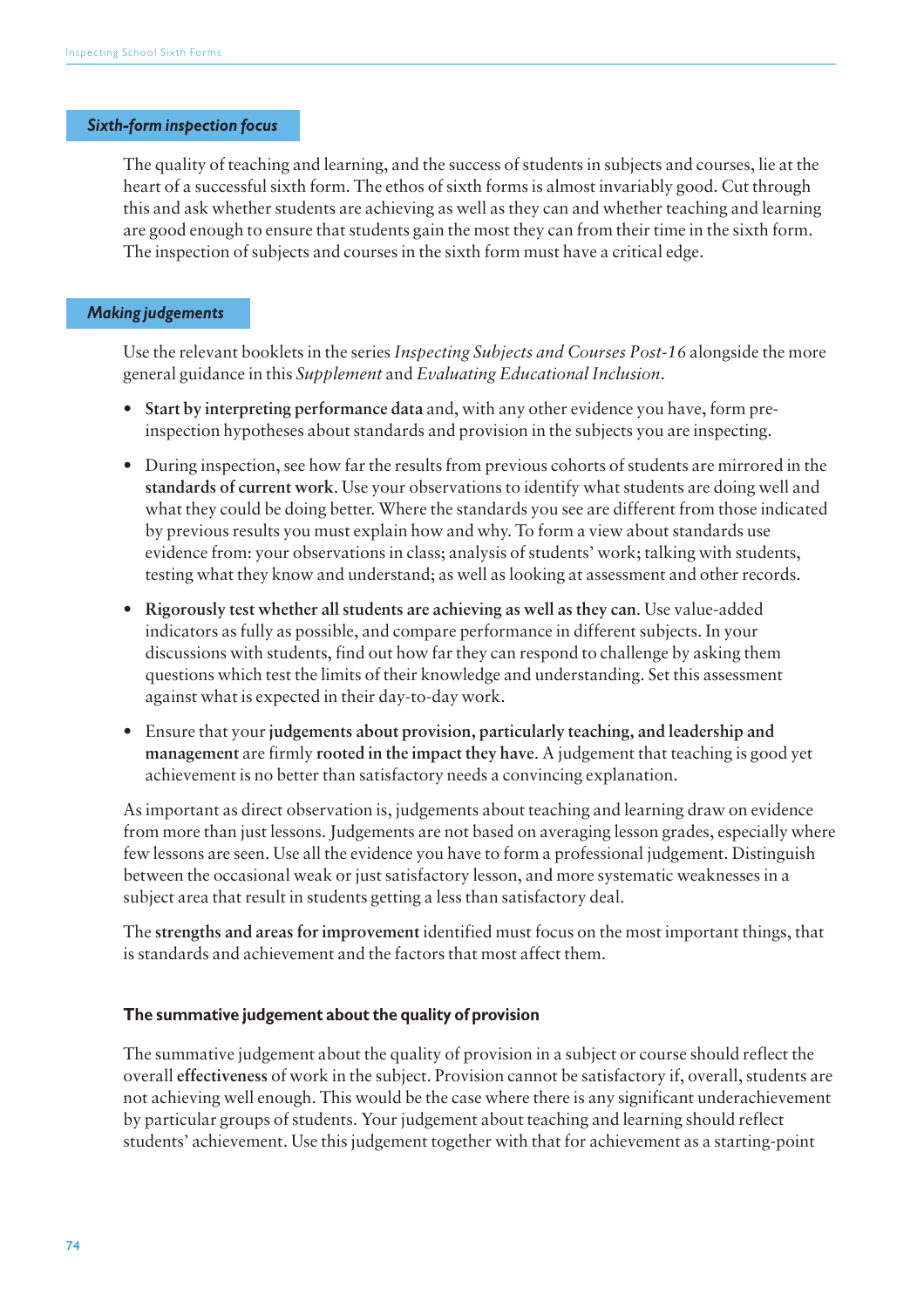for your overall judgement; they have the greatest weighting. Moderate your judgement, if necessary, by considering other factors that have a **significant** impact on what is achieved. These could include:

- the characteristics of particular cohorts of students;
- significant changes of staffing that have been beneficial or otherwise;
- shared sixth-form arrangements;
- the support and guidance for students;
- provision of learning resources.

#### *Reporting requirements*

Report on subjects and courses as follows:

| <b>Report section</b>                              | Full and short inspections                                                                                                                                                                         |  |  |  |  |  |
|----------------------------------------------------|----------------------------------------------------------------------------------------------------------------------------------------------------------------------------------------------------|--|--|--|--|--|
| Part E: Subjects and courses<br>in the sixth form. | Both full and short inspection reports have a part on sixth-form<br>subjects and courses. The components are:                                                                                      |  |  |  |  |  |
|                                                    | a table showing the performance data for all subjects and<br>courses in the sixth form;                                                                                                            |  |  |  |  |  |
|                                                    | • curriculum-area reports with sections on individual subjects<br>and courses where they are inspected in detail and brief<br>comments on other work seen;                                         |  |  |  |  |  |
|                                                    | a bullet pointed set of 'strengths' and 'areas for improvement',<br>and an overall evaluation of the quality of provision, for each<br>subject or course inspected in detail.                      |  |  |  |  |  |
|                                                    | Subjects or courses that are taught at different levels, for example,<br>AVCE in Art and Design and the equivalent Intermediate GNVQ<br>course are reported under the one subject or course title. |  |  |  |  |  |
|                                                    | Further guidance on reporting is included in Part 6 of this<br>Supplement.                                                                                                                         |  |  |  |  |  |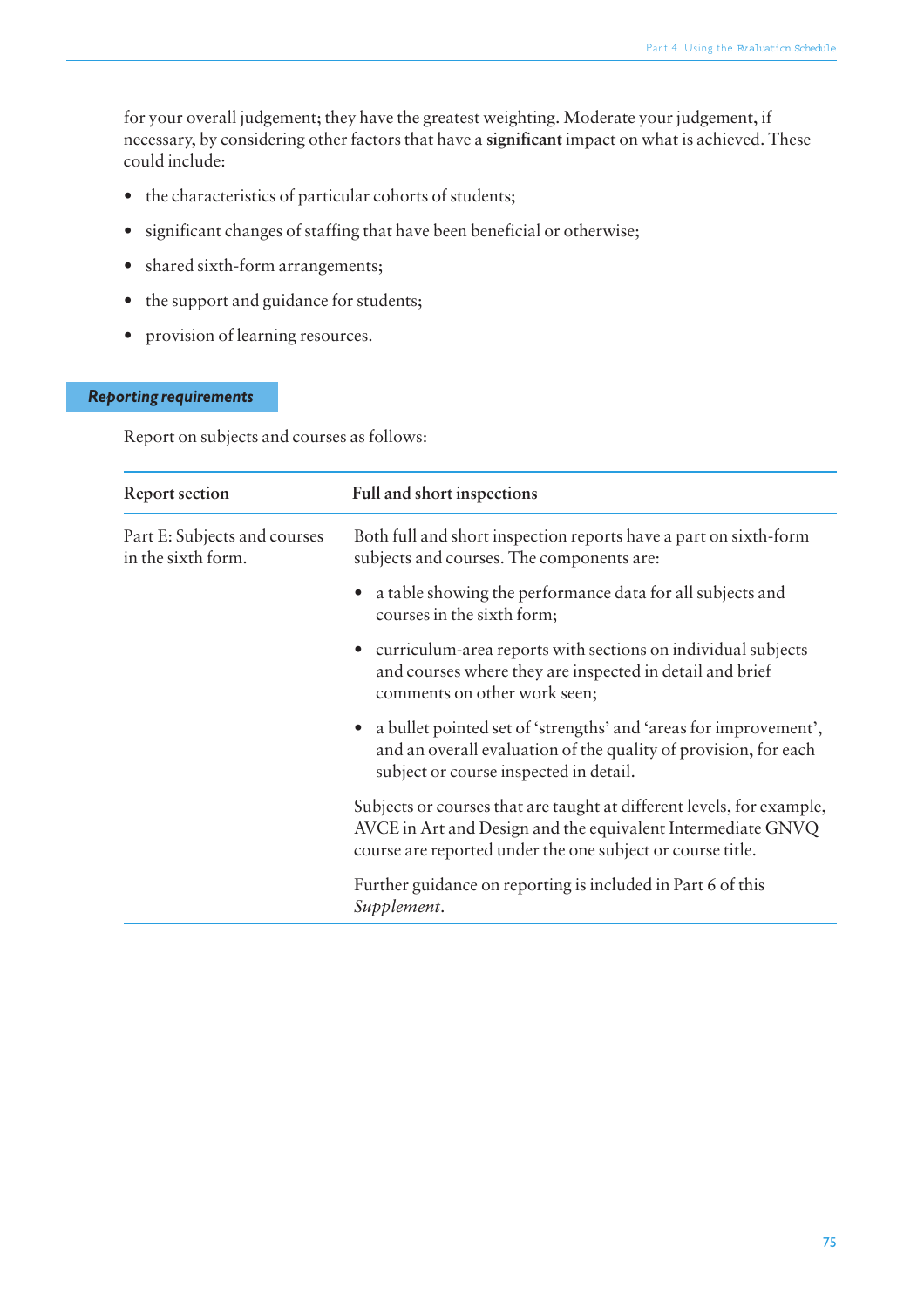Inspecting School Sixth Forms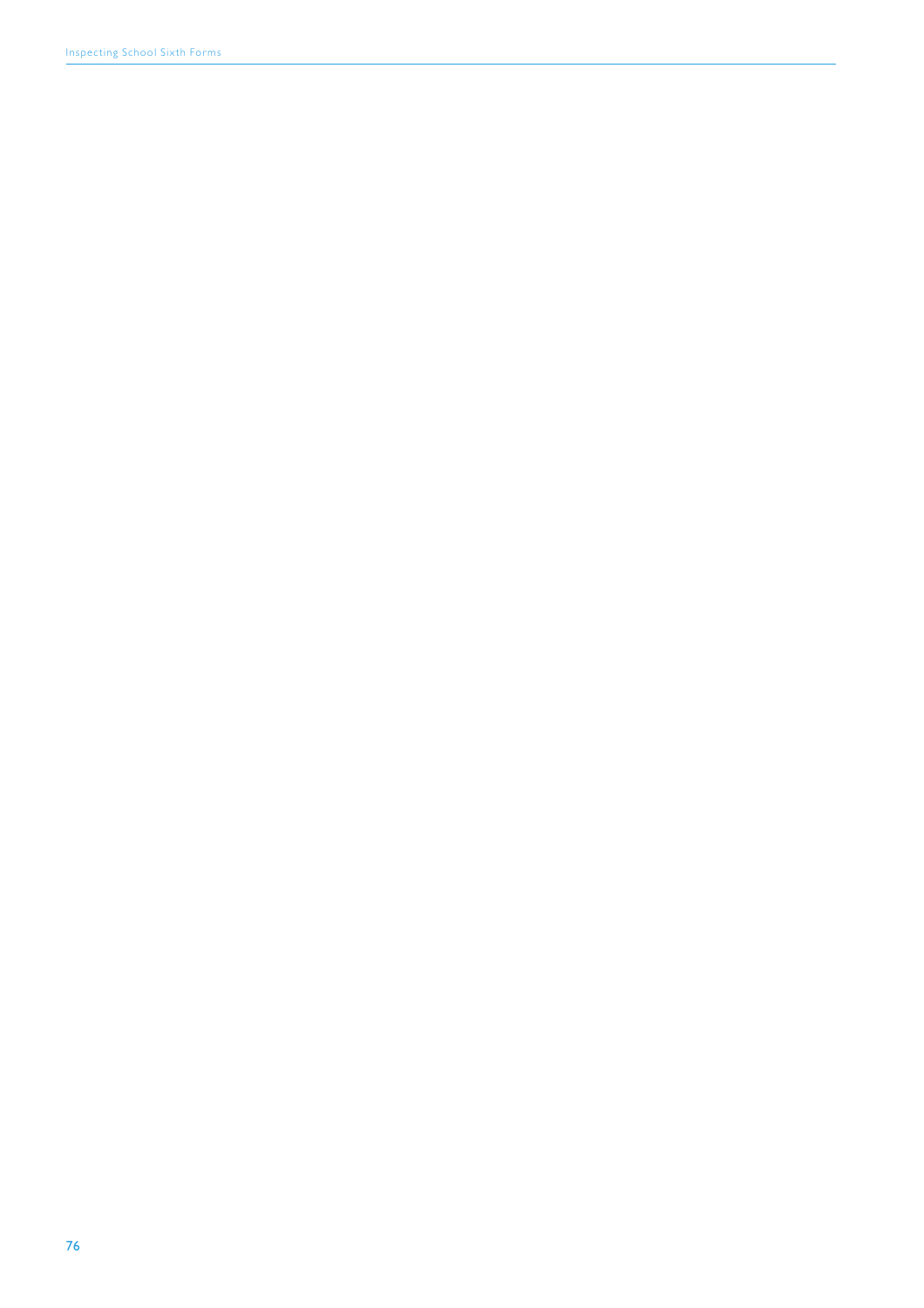# **Part 5**

# **Inadequate Sixth Forms**

Towards the end of an inspection, the team must consider formally whether or not the school has an 'inadequate sixth form', except in those cases where the team has concluded that the school as whole requires special measures. Essentially, the team should ask the questions:

- is the school failing or likely to fail to give pupils over compulsory age an acceptable standard of education? or
- does it have significant weaknesses in one or more areas of its activities for pupils over compulsory school age?

If the team agrees 'Yes' to either question, the registered inspector must report that in her/his opinion the school has an inadequate sixth form. It is subject to HMCI's agreement in a similar way to schools requiring special measures.

#### *Relationship between special measures, serious weaknesses and an inadequate sixth form*

The judgement about the inadequacy of a sixth form is **separate** from whether the school as a whole requires special measures, has serious weaknesses, or is underachieving. But a view about the adequacy of provision in the sixth form will contribute to these other judgements.

The key relationships to bear in mind are as follows.

- If the school is found to require special measures, this is an important judgement about the school as a whole. Where weaknesses in the sixth form contribute to this judgement, this will be clear in the report, **but a formal judgement about the adequacy of the sixth form is not required**;
- An inadequate sixth form may be the main or one of a number of reasons for a school having serious weaknesses. However, it is not automatic that a school with an inadequate sixth form has serious weaknesses as set out in the School Standards and Framework Act 1998. For example, in a large school with a very small sixth form, the sixth form might be judged inadequate without the school requiring special measures or being judged to have serious weaknesses. Where a school is deemed to have serious weaknesses **and** an inadequate sixth form, both judgements need to be clearly made.

#### *Judging that a school's sixth form is inadequate*

The pre-inspection analysis and interpretation of performance data and other information may suggest particular weaknesses. These must feature in the pre-inspection commentary as matters to explore.

Towards the end of the inspection you should review the evidence and, as a team, judge whether or not the sixth form is adequate.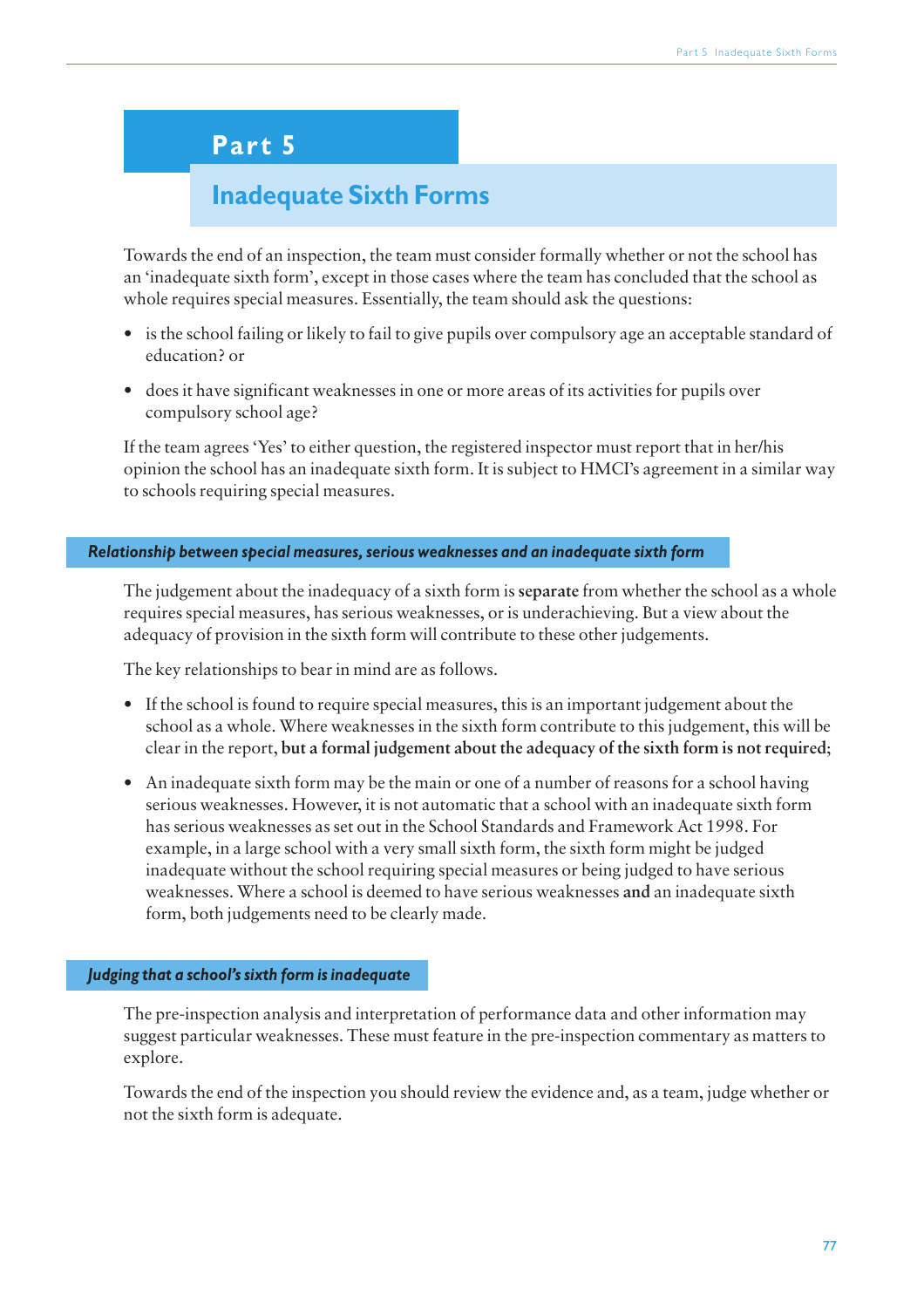Sixth forms vary significantly in size, in their aims and purposes, and their context; some are part of consortium arrangements. These contribute to making the judgement complex. Some small sixth forms in rural or deprived areas set out to provide continuing education, probably through just one-year courses, for students who might otherwise not find alternative post-16 education or training. Other sixth forms may be large, providing mainly academic A-level courses.

As a team you should consider the context carefully, but should not shirk from the judgement that the sixth form is inadequate where the evidence clearly points to it.

Ask yourselves how well the school is doing for the post-16 students it has. Some questions are set out in the box.

#### **Are students achieving as well as they can in the subjects or courses studied?**

– as part of this consider the progress they make; it is helpful here to consider a range of indicators including: value added from the end of Key Stage 4; the value added from Key Stage 3; individual student profiles that may indicate that performance is consistently low in some subjects, or for some particular groups of students, compared with others.

## **Do most students continue on the courses they enrol for, accepting some changes of course during a period of 'settling in'?**

– normally 'retention' in school sixth forms is high; no national data are available yet, but you should note cases where retention falls below 75–80%. However, take care in interpreting data where take-up numbers are low.

#### **Do students attend regularly?**

#### **Is the teaching good enough across the range of subjects?**

– where teaching is satisfactory or better in less that 90% of lessons overall, this should signal concern. But care is needed in interpreting lesson statistics where relatively few lessons are seen. You must make professional judgements about the quality of teaching overall and in individual subjects.

**Does the school give adequate guidance to students when they are recruited so that the subjects and courses that they take match their needs, interests and aspirations?**

**Do students receive adequate support through their courses so that they know how well they are doing and are helped to improve?**

**How well is the sixth-form provision achieving the school's aims and objectives for these students?**

#### **Do leadership and management have a beneficial effect on the sixth form?**

#### **Is the sixth form cost-effective?**

You must decide whether the school:

- is failing to provide adequately for its students; or
- has significant weaknesses in one or more areas of its activity for its sixth-form students.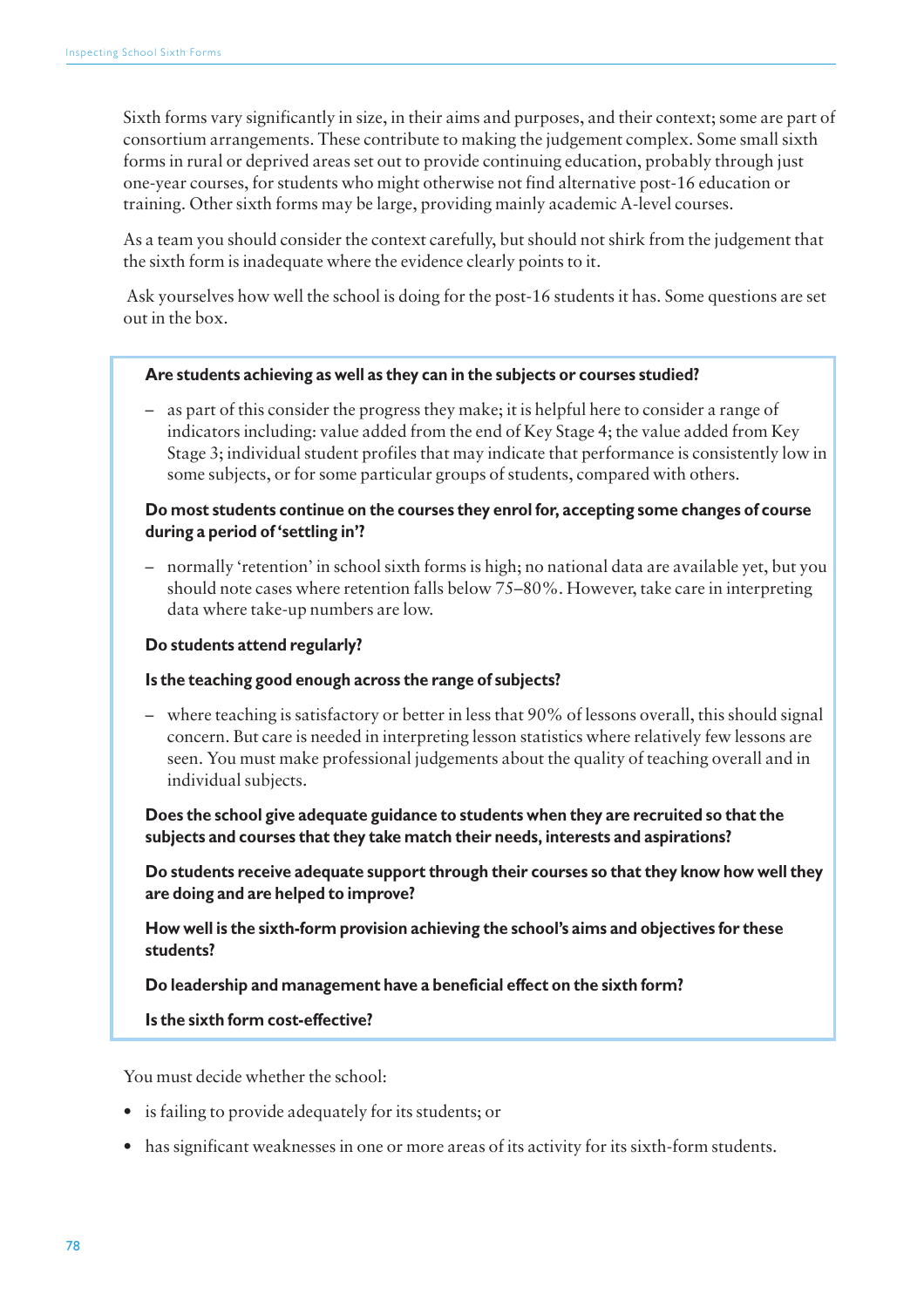For the purposes of the second category, 'areas of activity' can be regarded as 'teaching', 'achievement'; 'support and guidance' or 'leadership and management' as they affect the sixth form. Equally, it could relate to provision in individual subjects where significant numbers of students are involved.

## *An inadequate sixth form that is failing or likely to fail to provide an acceptable standard of education*

Here, it is likely that significant numbers of students or particular groups of students are not getting an acceptable standard of education across several key subjects. A combination of weaknesses, for example unsatisfactory teaching and achievement with perhaps less than adequate support and guidance, may be contributing to this.

If your answers to a significant number of the questions above are 'no' or 'not enough', it could indicate that the standard of education is inadequate.

# *Significant weaknesses in one or more areas of the school's activity*

Here there may be fewer weaknesses but they are general across the sixth form, or significant numbers of students are getting a poor deal across a few subjects. Normally, if any of the areas indicated above are unsatisfactory or worse, it is likely to lead to a judgement that the sixth form has significant weaknesses and is, therefore, inadequate. Unsatisfactory provision or achievement in a single subject, unless it affects many students should not normally lead to a judgement that the sixth form has significant weaknesses.

## *Completing the Record of Corporate Judgements*

Where an inspection team is of the opinion that the school has an inadequate sixth form, this must be recorded in the RCJ with the reasons. A distinction must be made between the two categories of inadequacy.

#### *Procedures to be followed*

When a sixth form is judged to be inadequate, the procedures mirror those for schools judged to require special measures in the *Handbook for Inspecting Secondary Schools,* page 158*.* These include:

- informing the School Improvement Division in OFSTED (tel: 020 7421 6594);
- making the headteacher aware of the team's thinking before the registered inspector leaves the school;
- explaining that the report may be delayed;
- completing and sending Form X (included with Update 36) to OFSTED;
- submitting to the School Improvement Division a draft of the report together with the RCJ and other evidence such as inspectors' Notebooks particularly relating to the sixth form.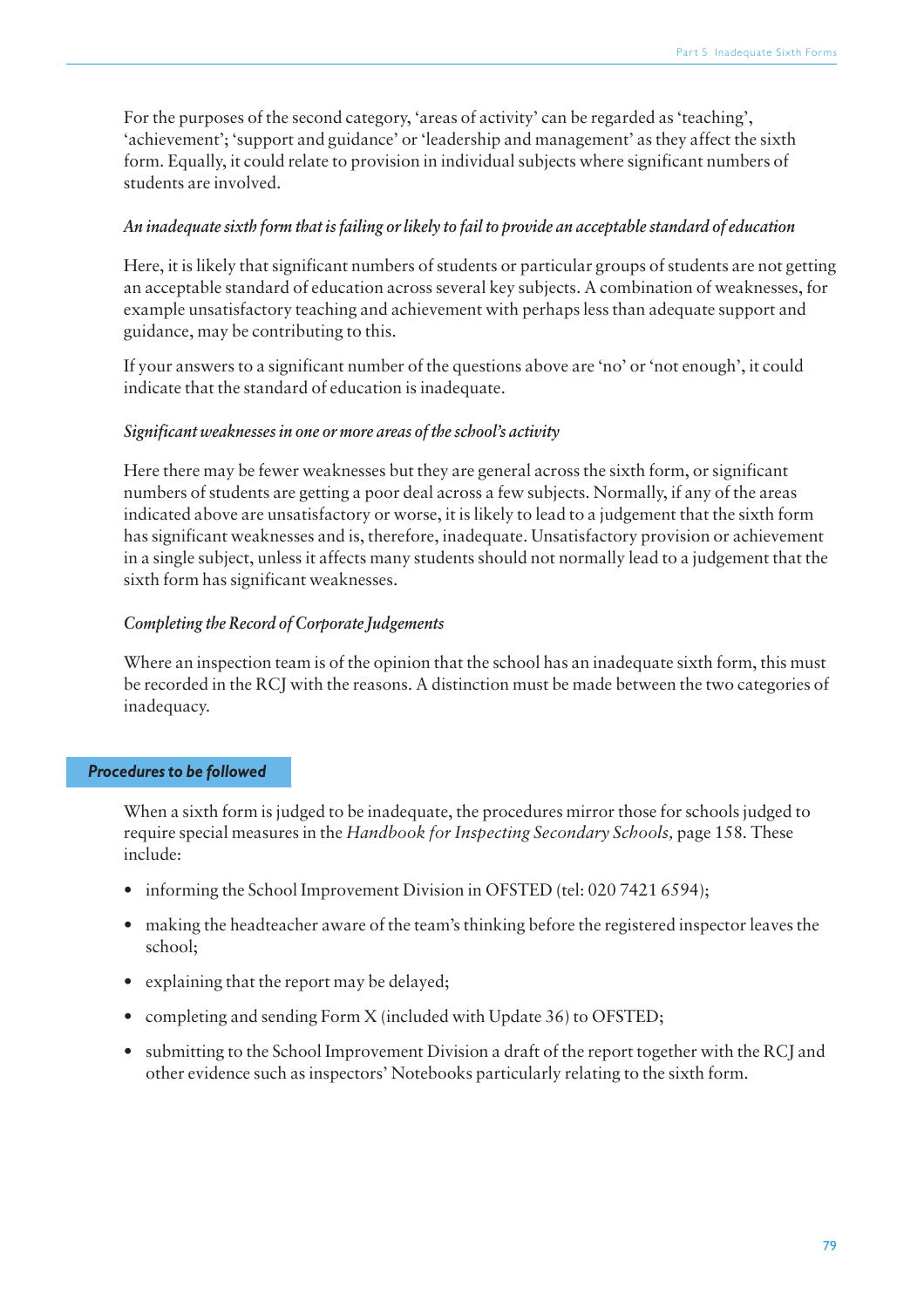#### *What happens next?*

The procedures for corroboration mirror those set out in the *Handbook for Inspecting Secondary Schools,* page 159, for schools judged to require special measures.

The School Improvement Division will consider the evidence and, usually, visit the school before recommending to HMCI whether or not to agree that the school has an inadequate sixth form.

## *Reporting*

Where a sixth form is found to be inadequate, and HMCI agrees, this should be made clear in the summary report **and** the sixth-form annex. The following wording should be included underneath the box relating to 'Areas for improvement':

'I am of the opinion, and HMCI agrees, that the school has an inadequate sixth form in terms of paragraph 1(2) of Schedule 7 of the Learning and Skills Act because **either** it is failing to give pupils over compulsory school age an acceptable standard of education **or**it has significant weaknesses in … for pupils over compulsory school age.'

Amendments can be made, as with special measures judgements, when HMCI does not agree or when the judgement is 'likely to fail'.

The weaknesses leading to the judgement should be clearly stated and not clouded by other, less significant, issues.

#### *Cases where the school overall requires special measures, has serious weaknesses or is underachieving*

If the school is judged to require special measures, whether or not weaknesses in the sixth form contribute to that judgement, there should be no formal statement about the adequacy of the sixth form. The form of words relating to special measures in the *Handbook for Inspecting Secondary Schools*, page 159, should be used.

If the school has serious weaknesses, or is underachieving, and it has an inadequate sixth form, both judgements should be reported. For example:

'The school has serious weaknesses. I am also of the opinion, and HMCI agrees, that the school has an inadequate sixth form … [wording as above].'

The fact that the school has serious weaknesses or is underachieving need not appear in the sixthform annex unless the serious weakness(es) is (are) in the sixth form.

#### *Publication of the report*

Procedures mirror those for schools judged to require special measures. In addition to sending the report to the Department for Education and Skills (DfES), you must also send a copy to the LSC.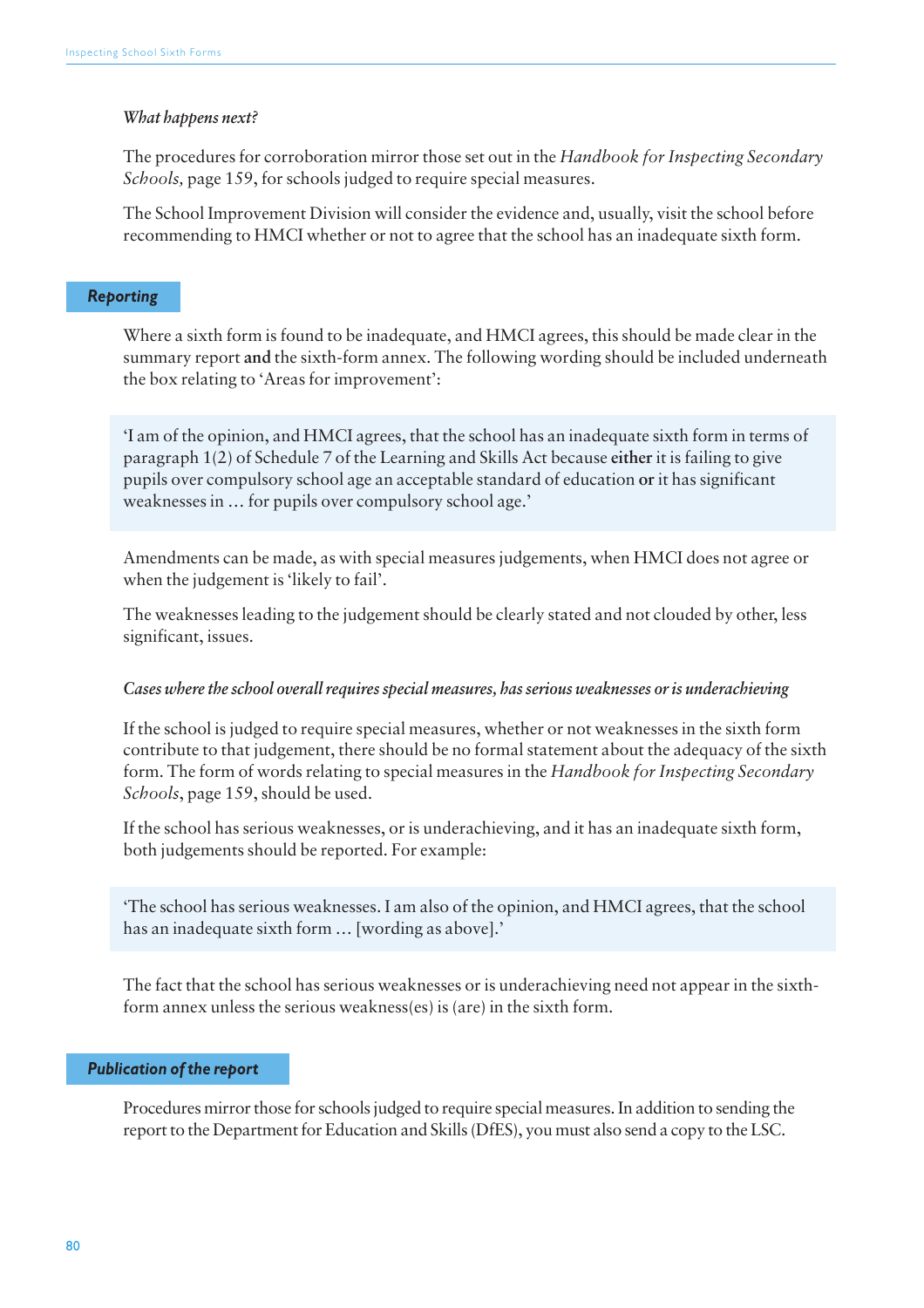**Part 6**

# **Report Writing**

The inspection report must give a picture of the school as a whole. Changes to the report structure for schools with sixth forms are to ensure that evaluations of the sixth form are fully and distinctively reported.

A summary of the modified report structure is in Part 2 of this *Supplement*. Throughout Part 4, the 'Reporting requirements' tell you how aspects are included in the report.

#### *Main findings and summary report*

A new feature is the **sixth-form annex** to the summary.

Continue to highlight features of the school as a whole in the **main part of the summary**. For example, provision or achievement in the sixth form could still feature in 'What the school does well' and 'What could be improved'. Where this is the case, the commentary in a **short inspection** report should make brief reference to its main features, but should also refer to the separate part of a short inspection report that deals with the sixth form more fully.

The **sixth-form annex** concentrates on the effectiveness of the sixth form and standards and quality in curriculum areas in the sixth form. For an example, see below.

#### *Reports on subjects and courses in the sixth form*

The structure of this part is also new.

The part begins with a **summary of the performance data** in subjects and courses offered in the sixth form.

It then has **sections dealing with each of the curriculum areas**in which work has been sampled and/or in which subjects or courses have been inspected in detail. The curriculum areas are listed in table 5 in Part 2 of the *Supplement*.

The components of the curriculum-area sections are:

- a brief introductory section:
	- specifying what subjects or courses were inspected in detail;
	- commenting on other work seen, and any particular features of the performance data in those subjects.
- reports on the subjects inspected in detail including:
	- the strengths and areas for development in the subject;
	- a summative judgement on the quality of provision.

Subjects or courses at different levels are reported under the one subject or course title.

For an extract from a curriculum-area report, see below.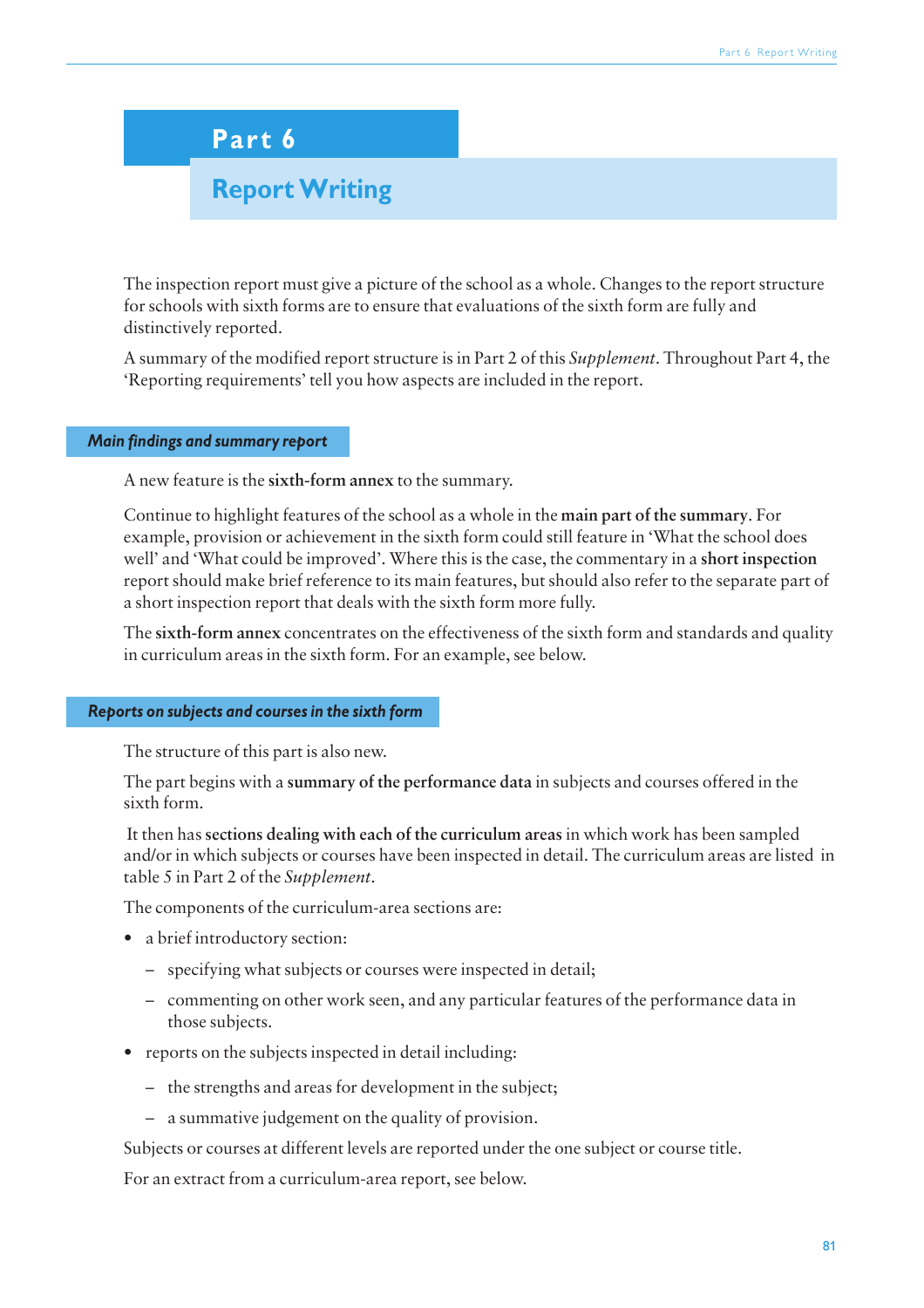# **ANNEX: THE SIXTH FORM**

## **INFORMATION ABOUT THE SIXTH FORM**

The sixth form of this large 11–18 comprehensive school has 420 students and is expanding. There is a small number of minority ethnic students, mainly Indian, who speak English well. It provides a wide range of subjects and vocational courses. Two thirds of students from year 11 continue into the sixth form, and a few students join from other schools. The 16+ examination results are well above average, and so most students embark on two-year programmes leading to A-level or the advanced vocational certificate of education (AVCE).

# **HOW GOOD THE SIXTH FORM IS**

The sixth form is successful and cost-effective. Students learn very effectively and achieve good results. The sixth form caters well for its students through a wide range of courses, and provides a rich environment for their personal development. Teaching in the sixth form is good in most subjects and very good in psychology, sociology and design and technology. Results have been well above average for several years. The main strengths and areas that could be improved in the sixth form are:

#### **Strengths**

- students achieve good results overall, and do particularly well in sociology, physical education, design and technology, geography and mathematics;
- students are mature and confident an impressive group of young people;
- teaching is good, with an above average proportion of lessons where it is very good or better; it is often exciting and students respond very well and make substantial gains in their learning;
- the school offers a wide range of courses, and provides rich opportunities for students' personal and social development;
- leadership and management of this large sixth form are very strong, with a focus on teaching and learning in the development planning;
- the school provides sensitive guidance and support.

#### **What could be improved**

- opportunities and encouragement for students to engage more in class discussion;
- the tutorial programme, to ensure that students gain as much benefit from it as they do from their other work;
- printed materials on careers and employment, which are dated.

*The areas for improvement will form the basis of the governors' action plan. Strengths and areas for improvement in individual subjects/courses are identified in the sections on individual subjects/courses in the full report.*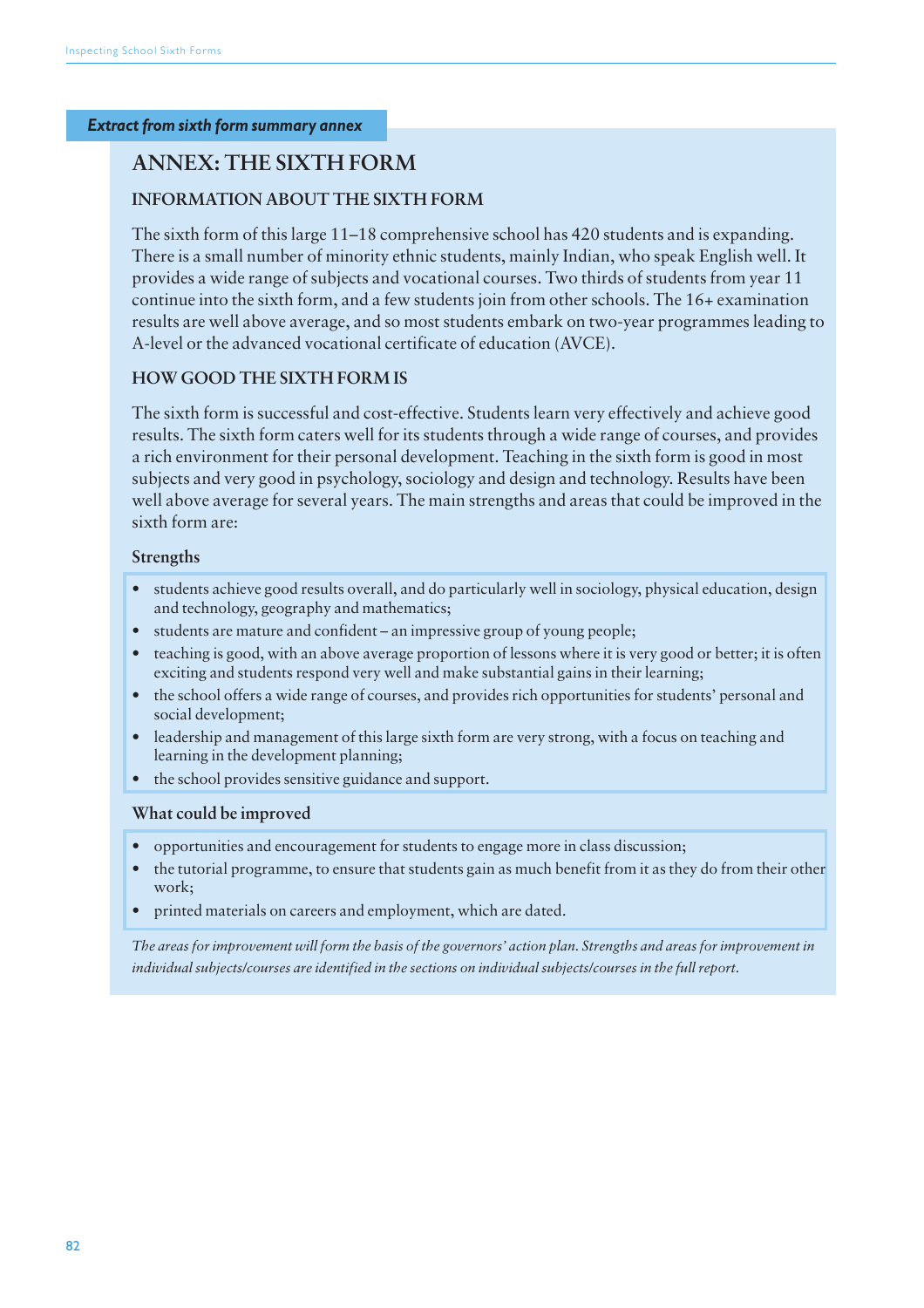# **THE QUALITY OF PROVISION IN INDIVIDUAL CURRICULUM AREAS**

The table below shows overall judgements about the provision in the subjects and courses that were inspected in the sixth form. *Judgements are based mainly on the quality of teaching and learning and how well students achieve. Not all subjects in the sixth form were inspected.*

| Subject/course           | Overall judgements about provision, and comment                                                                                                                                                                         |
|--------------------------|-------------------------------------------------------------------------------------------------------------------------------------------------------------------------------------------------------------------------|
| Mathematics              | Good. Results are above average and rising; they are better than would be<br>expected from students' GCSE results. Course work is a particular<br>strength. Staff have strong subject knowledge and teaching is good.   |
| Chemistry                | Good. Results were above average in 2000, with a little above average<br>'value-added' from GCSE. Students are achieving well as a result of<br>generally good teaching, but marking is not regular or rigorous enough. |
| Biology                  | Satisfactory. Standards are improving as a result of better planning, and<br>are now about average. Teaching and learning are satisfactory overall. The<br>feedback from assessment, though, is too uneven in quality.  |
| Design and<br>technology | Very good. Standards in the A-level design and technology course are very<br>high; teaching is consistently very good                                                                                                   |

*. . . and so on for other subjects inspected, linking them where this fits the school's organisation, for example, modern languages*

In other subjects, work was sampled. Teaching was at least satisfactory, but a lesson in which teaching was excellent was seen in physics and there were some very good lessons in geography. These subjects are both strong in the school.

# **OTHER ASPECTS OF THE SIXTH FORM**

| Aspect                                                                    | Comment                                                                                                                                                                                                                                                                                                                                                                             |
|---------------------------------------------------------------------------|-------------------------------------------------------------------------------------------------------------------------------------------------------------------------------------------------------------------------------------------------------------------------------------------------------------------------------------------------------------------------------------|
| How well students are<br>guided and supported                             | Good quality support and guidance is maintained throughout Years 12 and<br>13. Students are well inducted into the sixth form. Information about sixth-<br>form courses is good. Students are well informed about career options and<br>opportunities beyond school. Students' progress is monitored very well and<br>they are set clear and realistic targets which motivate them. |
| Effectiveness of the<br>leadership and<br>management of the<br>sixth form | Leadership and management of the sixth form are excellent. Development<br>planning is very strong and has a central focus on teaching and learning.<br>Performance of all groups of students is carefully analysed and evaluated<br>and effective steps taken to overcome weaknesses. The governing body<br>plays a very effective part in the leadership of the sixth form.        |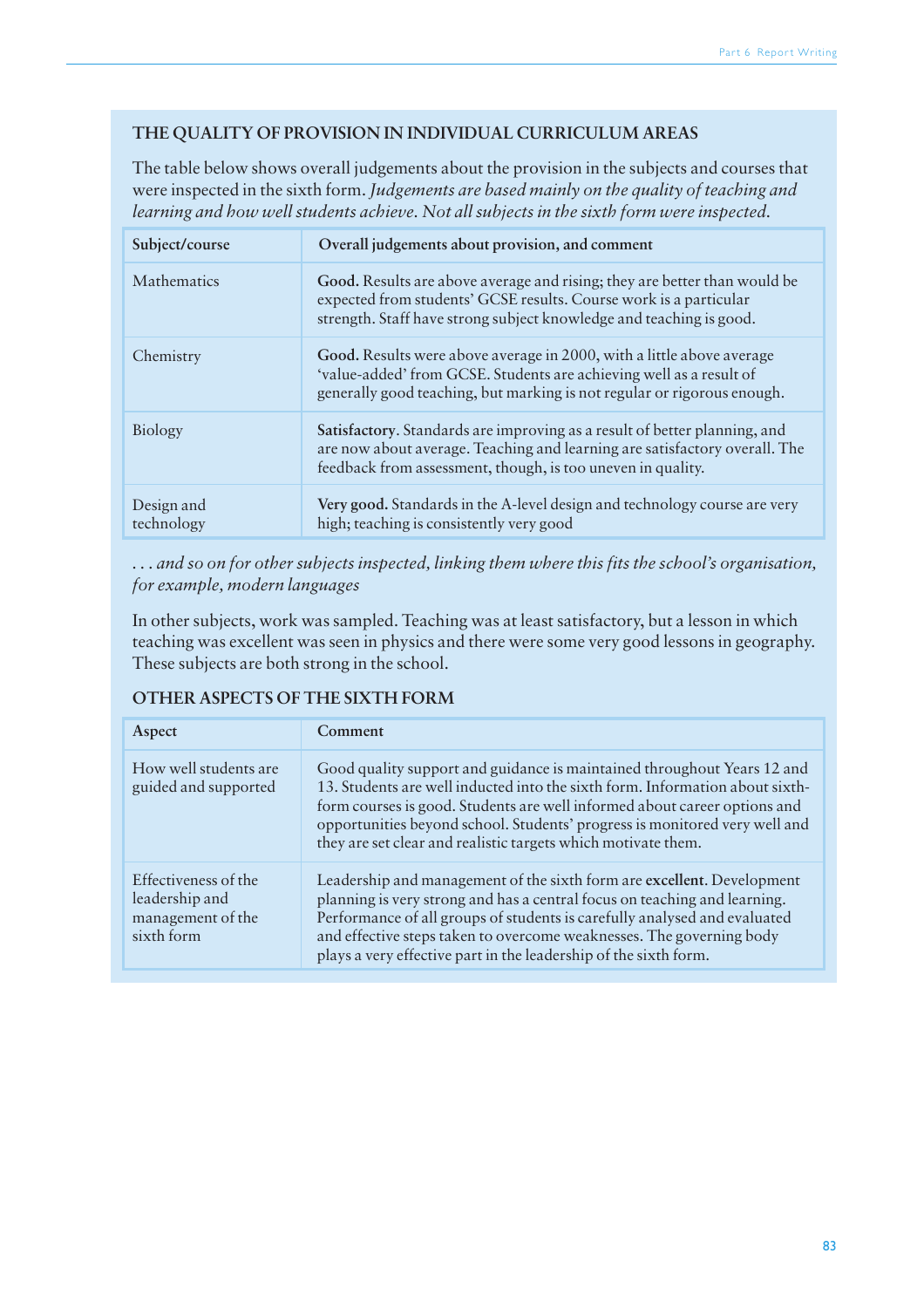# **STUDENTS' VIEWS OF THE SIXTH FORM**

| • Teachers know them very well and go<br>• The programme of personal and social<br>education taught in tutorial sessions.<br>out of their way to help them.<br>• They are taught very well, and are<br>• The space available for independent study.<br>expected to work hard.<br>• A few students felt they could be treated<br>• The range of social activities is<br>more like adults.<br>very wide.<br>• Their views are listened to.<br>• The support and help they receive with<br>independent study. | What students like about the sixth form | What they feel could be improved |
|------------------------------------------------------------------------------------------------------------------------------------------------------------------------------------------------------------------------------------------------------------------------------------------------------------------------------------------------------------------------------------------------------------------------------------------------------------------------------------------------------------|-----------------------------------------|----------------------------------|
|                                                                                                                                                                                                                                                                                                                                                                                                                                                                                                            |                                         |                                  |

Students are very positive about the sixth form, the range of opportunities it offers them, and the guidance and support they receive. The strengths identified by students are well-founded. The facilities for independent study are good, but on occasions the centre was overcrowded and students found it difficult to work. Teaching in the tutorial sessions is not as stimulating as in most subject lessons, and the programme includes aspects that could be dealt with in subject areas, but overall the tutorials are satisfactory. The school recognises students' increasing maturity in the way the sixth form is organised and the responsibility students have.

# **COMPARING PROVISION IN SCHOOLS AND COLLEGES**

*Inspectors make judgements about provision in subjects and courses, and about leadership and management, in the range: excellent; very good; good; satisfactory; unsatisfactory; poor; very poor. Excellent and very good are equivalent to the judgement 'outstanding' in further education and sixth form college reports; poor and very poor are equivalent to 'very weak'.*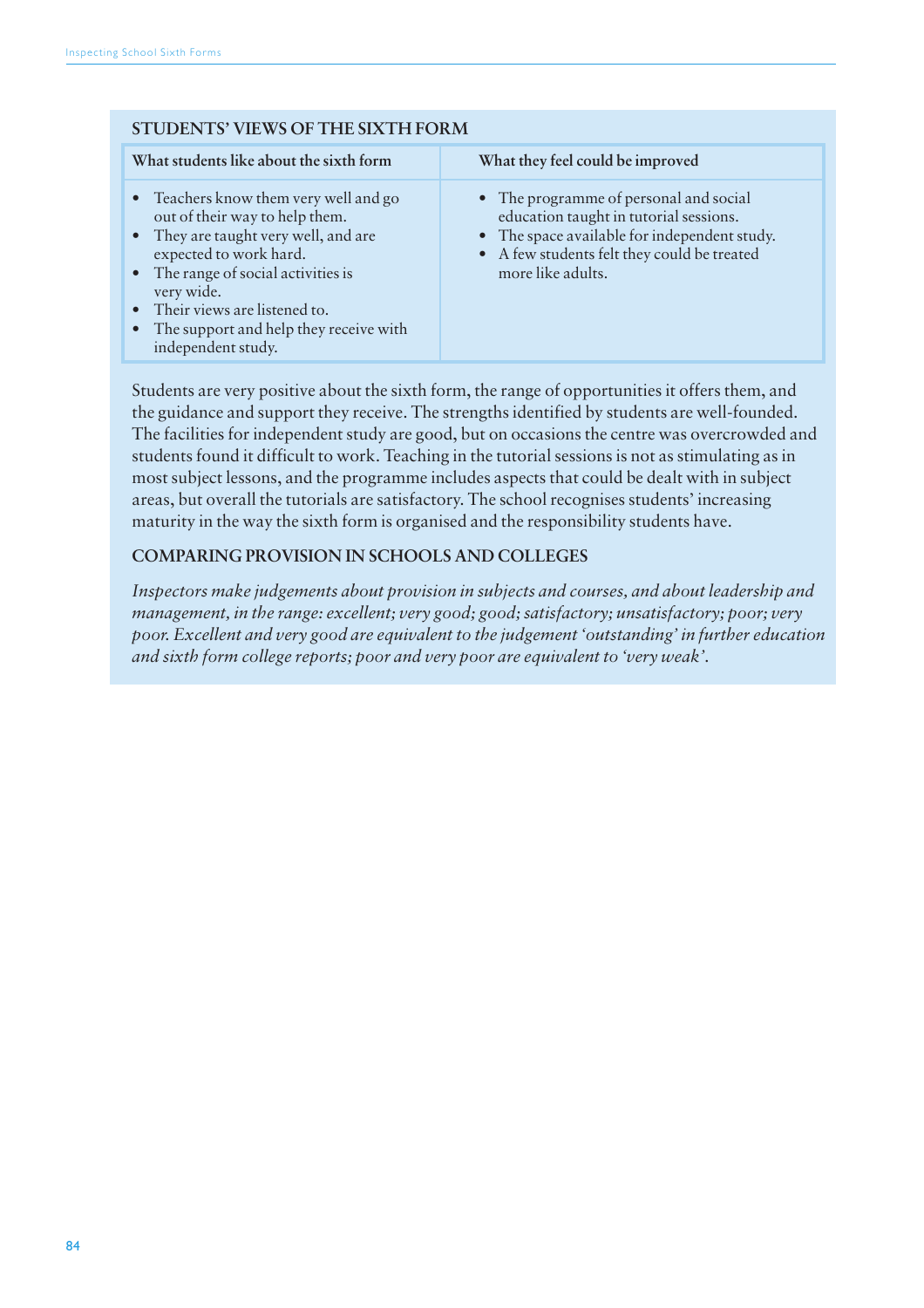#### *Extract from a curriculum-area section*

#### **SCIENCES**

1. The focus was on chemistry and biology, but physics was also sampled. In physics, examination results were above average in 2000 and students did as expected considering their GCSE results. Two lessons were observed. Both were at least good. In one, excellent teaching included particularly good explanation, regular review and a well-structured sequence of activities. This led to students gaining a very secure understanding of the properties of materials.

## **Chemistry**

#### Overall, the quality of provision in chemistry is **good.**

#### **Strengths**

- results showed a marked improvement this summer, and were above average;
- students have a sound grasp of concepts, apply them well in classwork and in answering routine questions, and overall are achieving well;
- teaching is good; lessons are well structured with a range of activities which effectively help students to build up their knowledge and understanding effectively;
- in small groups, students share ideas freely and work well together;
- the subject is well led and a good range of new learning resources is being built up.

#### **Areas for improvement**

- marking is not as thorough as it could be and some basic errors are being missed;
- the less capable students tend to be passive in class discussion; although well supported in other ways, they are not brought into discussion enough;
- the targets for students that stem from the monitoring of their performance are not sharply enough focused on learning goals.
- 2. The GCE A-level examination results this summer showed a significant improvement after some weaker years, and were above average. All students who took the examination gained a pass grade and the proportion gaining the highest grades, A and B, was a little above average. Male and female students did equally well. Very few students did not complete the course. In relation to their GCSE results, they did a little better than expected. A few students with modest GCSE results did very well.
- 3. The standards of work of current students are also above average. In Year 13, students are achieving well in relation to predictions based on their GCSE results. In the lessons seen, they were doing well as a result of effective teaching which demanded much of them. The lesson structure and activities clearly focused their learning. In one lesson, students drew well on their knowledge and information in books to predict successfully the products of an organic chemistry reaction and explain how and why it occurred. In another, students showed good understanding of transition metal chemistry to explain reactions. Most students recall knowledge well and apply it, but their written work does not always show the same confidence as their work in class.
- 4. Students in Year 12 are only a little way into their course, but are achieving much as expected. They show good knowledge and understanding of introductory organic chemistry and basic concepts such as atomic structure and bonding. Students are successfully moving on from their GCSE work into new areas. Most are tackling calculations, for example to find formulae or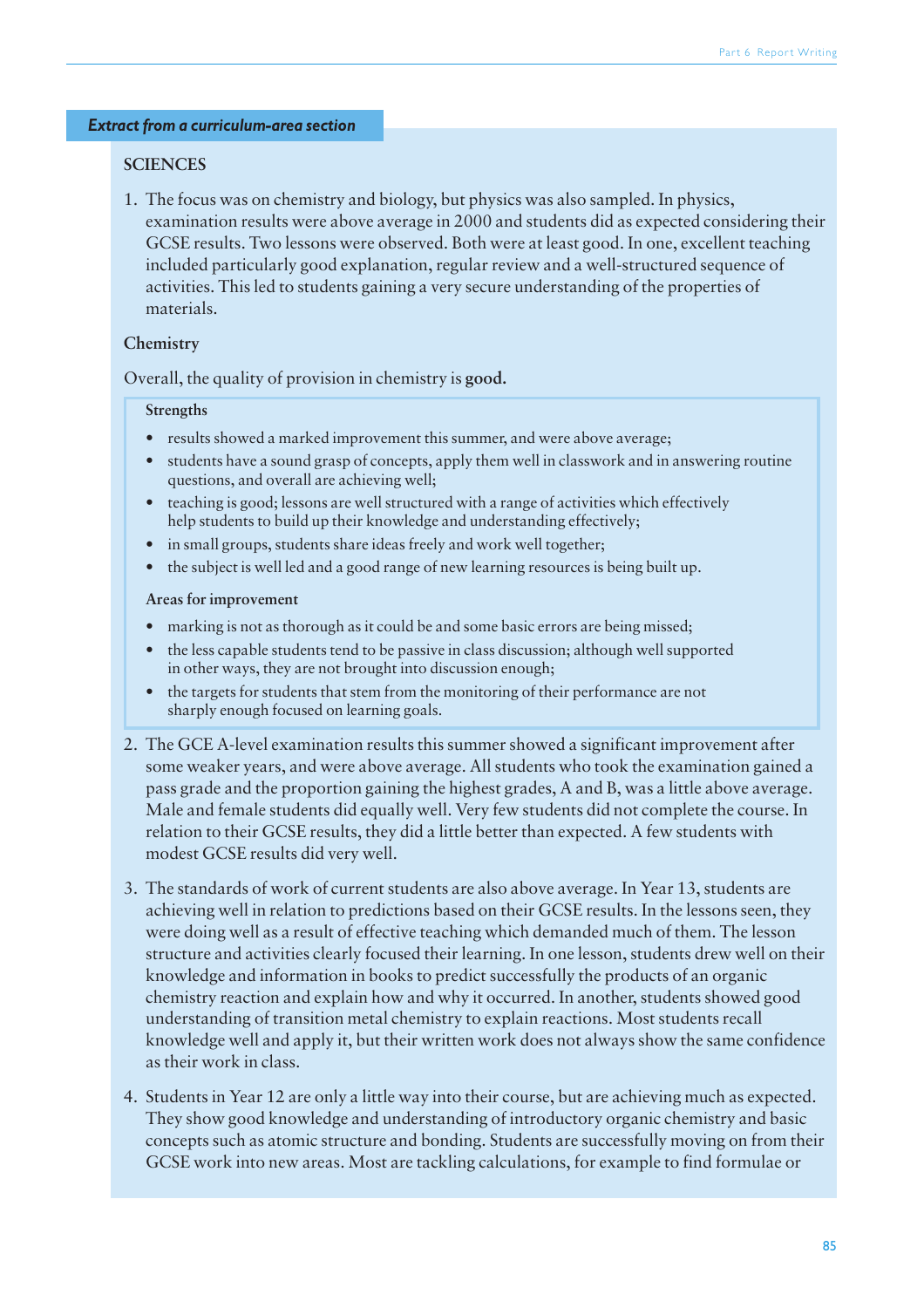concentrations of solutions, with increasing confidence. However, for a few, calculations present difficulties. There is scope, particularly among the male students, for more systematic and rigorous setting out of calculations and naming of organic compounds.

- 5. Teaching is good overall, and students learn well as a result. The principal features of teaching are clear objectives, sharp planning, brisk pace, and a range of methods and approaches to bring about learning. Teachers show good subject knowledge in their questioning and explanations and in the tasks they set. The lesson on transition metal chemistry in Year 13, for example, included a demonstration to focus on reactions that needed explanation, opportunities for students to work individually and together to check their learning and formulate new ideas, short experiments to test predictions, and effective explanation and drawing together of ideas by the teacher. Students responded confidently to the changes of activity. Of the five lessons seen, two were not as dynamic, and, although sound overall, did not result in such secure learning.
- 6. Much of the written work demanded of students takes the form of structured questions which follow up lessons. Day-to-day marking has improved through the year, but some sets of questions remain unchecked by the teacher or students. In some cases, simple errors, for example in nomenclature, are uncorrected. This is an area for improvement in the context of teaching that has many strong features.
- 7. Students learn well. They are attentive, work productively and respond well to the supportive teaching and different learning styles that they experience. They rose to the challenge of predicting possible products and developing explanations for an organic chemistry reaction in Year 13. In lessons, time is used well. Students support and help each other effectively and, in groups, talk and listen to each other maturely as part of their learning. They are not always as confident in offering ideas in more open discussion, and the less capable are not always brought into question and answer dialogues as much as they could be.
- 8. The independent work students undertake in the sixth-form learning centre is very well prepared, and tasks complement the content of lessons well. Students are confident in using books and ICT. They approach this work maturely, and most are able to extract information and make their own notes on, for example, the evolution of models of the atom. A few are less confident in seeing the focus of tasks where explanations are needed.
- 9. The good teaching and learning result from work in the subject being well led and managed. There is a commitment to building on what has already been achieved and to improving standards. A new scheme of work effectively reflects the subject requirements, and sets the stage for good teaching. It identifies a range of approaches to encourage effective learning. A good range of helpful learning support materials is being developed. Target-setting, based on careful analysis of students' performance in tests, is becoming well established, although targets are not yet sharply enough focused on specific learning goals.

#### **Biology**

 $etc.$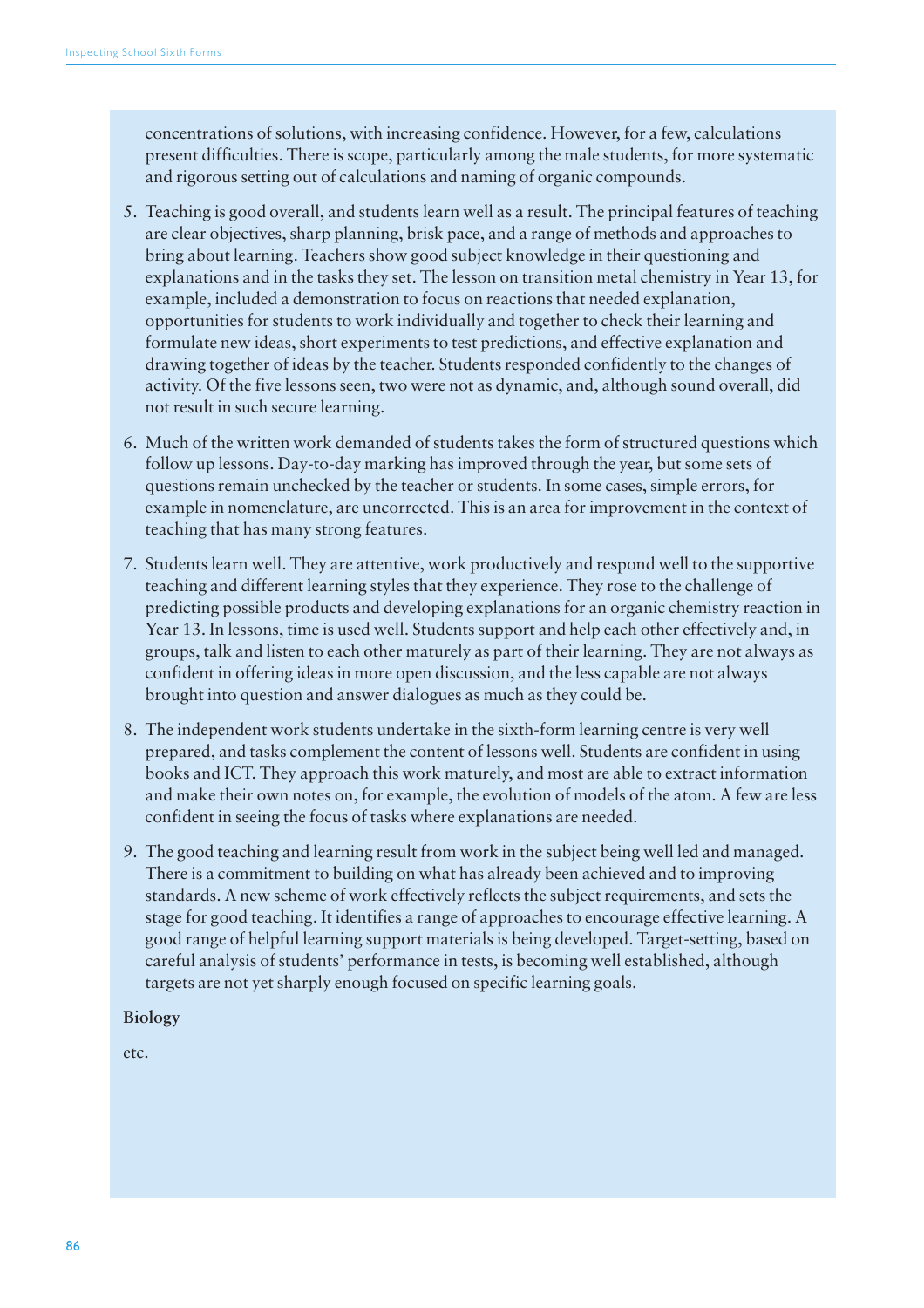# **Annexes**

These annexes will be revised to reflect, for example, changes in published data for 2001 examinations and new funding arrangements for sixth forms. The student's questionnaire may also change.

New versions of the annexes will be available on OFSTED's website.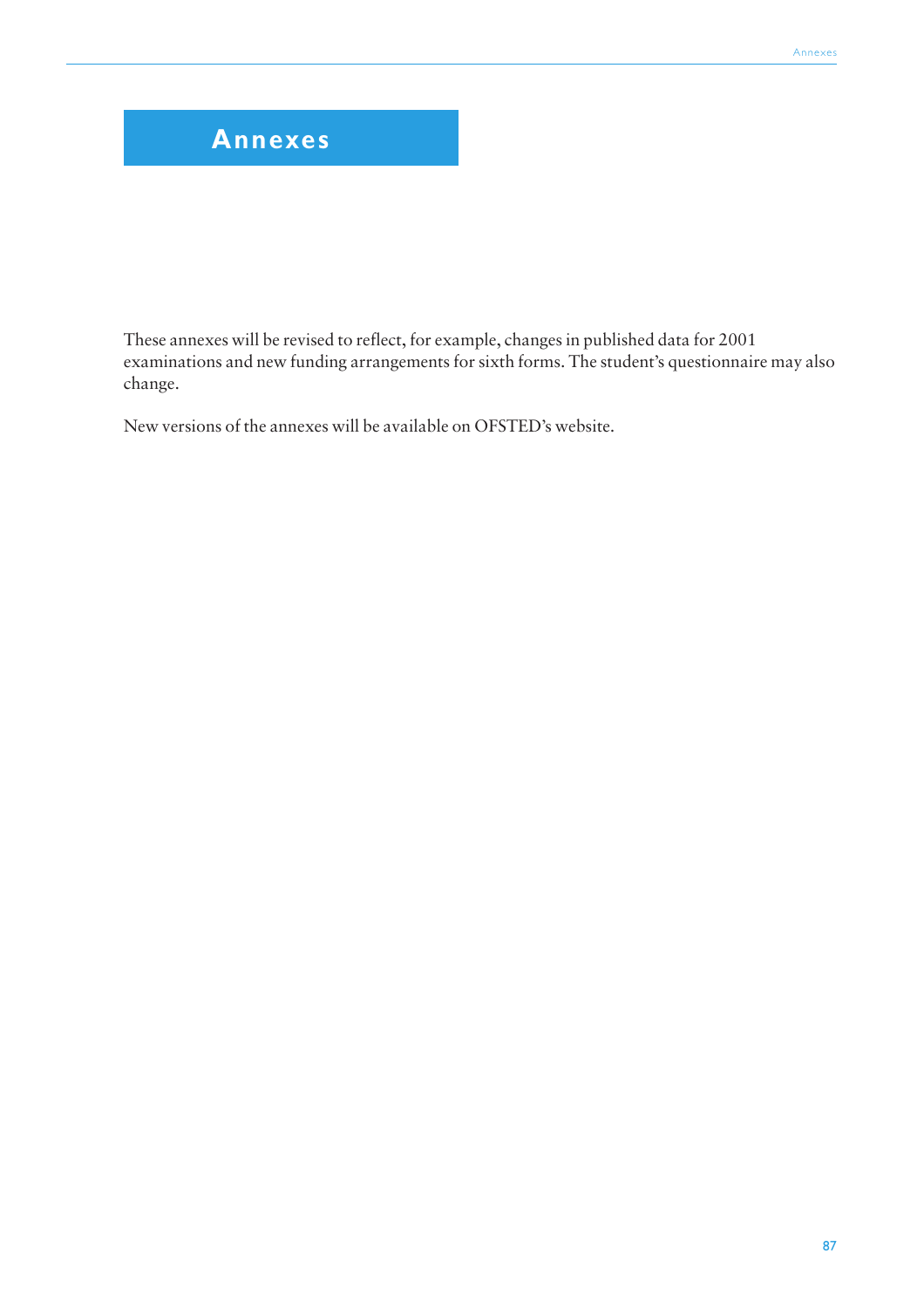Inspecting School Sixth Forms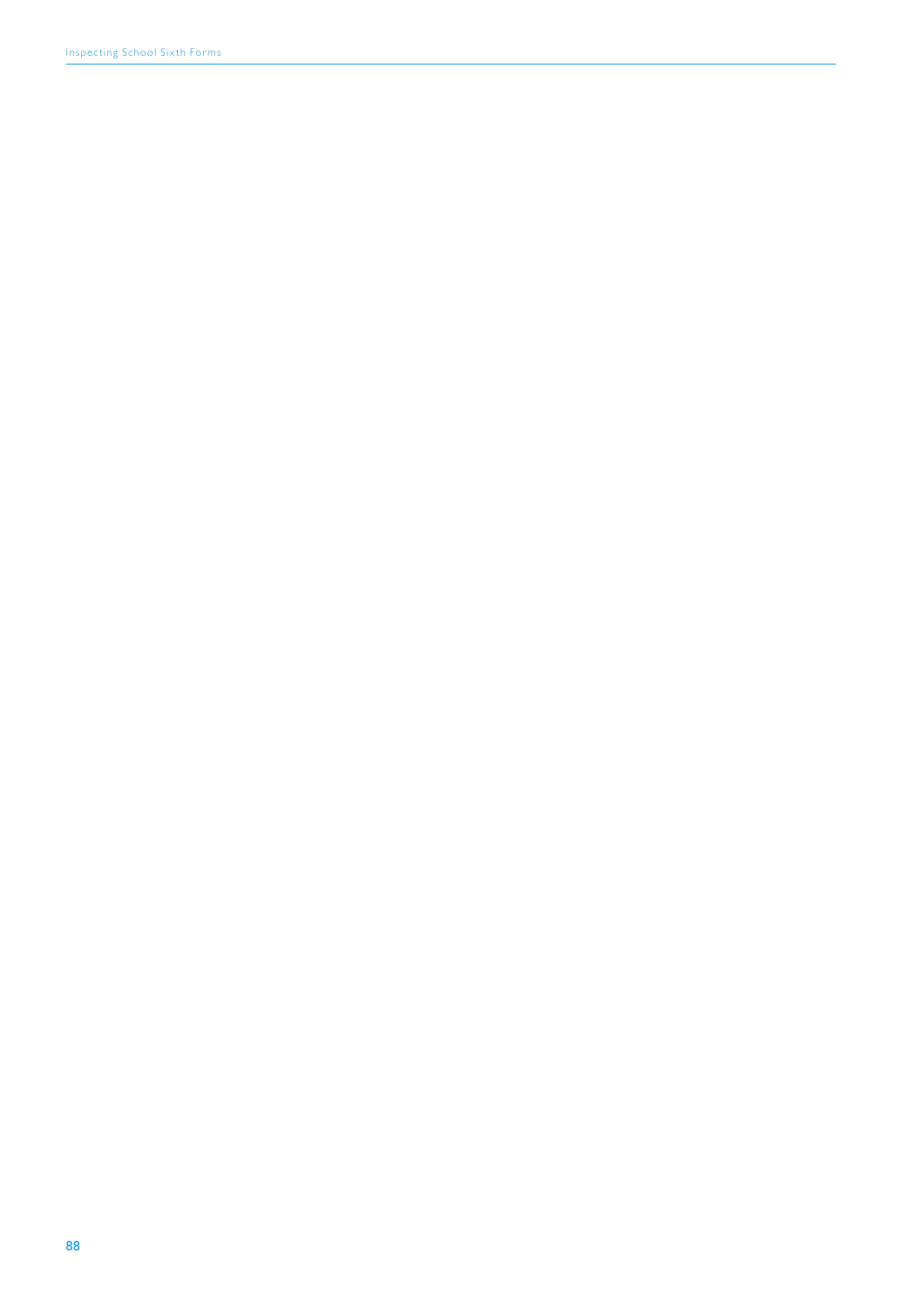**Annex A**

# **Student's Questionnaire**

A copy of the questionnaire is included at the end of annex A. The annex also includes notes that you may find helpful to share with schools.

#### *Protocol for using the student's questionnaire*

The following protocol must be observed.

- The school should be invited to use the questionnaire, but the decision to use the questionnaire is in the hands of the school and its governing body, and completion of it is voluntary for students.
- Where the school decides to use the questionnaire, sufficient copies should be made available, together with envelopes for responses, for each student to be offered a copy.
- The registered inspector should agree with the school the arrangements for ensuring the confidentiality of students' responses.
- Arrangements for distributing the questionnaires and briefing students might be discussed with the school, but this is a matter for the school.
- The registered inspector or contractor should analyse students' responses; although schools may offer, the registered inspector or the contractor must do it.
- Arrangements should be made with the school for completed questionnaires, in their sealed envelopes, to be sent to or collected by the registered inspector before the inspection; this could be along with parents' questionnaire returns.
- Issues arising from the analysis of questionnaire returns should be shared with the school as soon as possible, and included in the pre-inspection commentary, but each student's response should remain confidential and not shown to the school.
- Concerns or particularly positive features raised by students must be followed up during the inspection and evaluated.
- The analysis of responses will not be included in the inspection report, but a digest of students' views from the questionnaire and other sources of evidence, together with inspectors evaluation of them, will be included in the sixth-form annex to the summary report.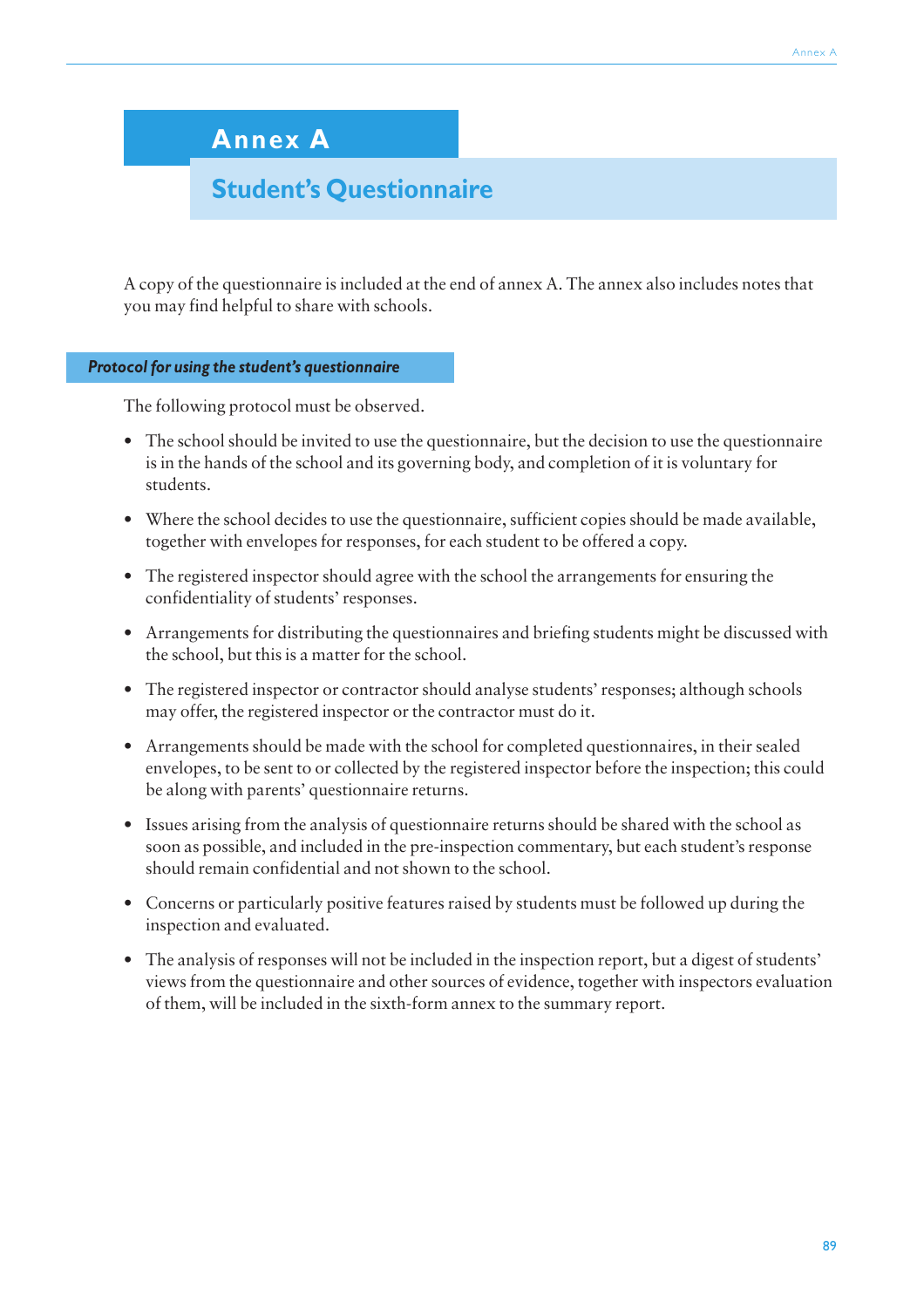#### *Student's questionnaire: information for schools and governing bodies*

Gauging parents' satisfaction with the quality of education provided by a school through seeking their views is an established part of inspection.

Students in the sixth form have an increasing stake in their education and how well it prepares them for moving on to employment, training or higher education. Their views of the sixth form are as important as those of parents or carers.

During the inspection, inspectors will talk with students about their work and life in the sixth form. The school may also have evidence about students' views, for example, through surveys. The sixthform annex to the summary report will include a digest of students' views and inspectors' evaluation of them.

Your registered inspector will invite you to use a questionnaire that OFSTED has developed as a means of gaining students' views before the inspection. **Its use by the school and completion by students is voluntary.**

Where it is used:

- the views of individual students will be confidential to the inspection team, but any significant general issues, including particularly positive features or concerns, will be shared with the school;
- the inspection team will follow up any issues that emerge;
- the inspection report **will not** include a tabulated analysis of students' responses.

If, as a school, you choose to use the questionnaire, the registered inspector will provide you with sufficient copies and envelopes for each student to be offered a questionnaire.

The school should:

- distribute the questionnaires at the same time as the parents' questionnaire (if it is used), and set a similar return date;
- explain to students:
	- the purpose and significance of the questionnaire;
	- the importance of students thoughtfully considering their responses as individuals;
	- the arrangements to ensure the confidentiality of responses, including the use of sealed envelopes;
	- that their involvement in the survey, and the inclusion of their name on the questionnaire, are voluntary.
- provide a means for students to return their questionnaires in confidence; this might involve a 'post-box' in a secure place;
- agree with the registered inspector how the responses in their sealed envelopes will be returned to him or her for analysis before inspection.

Your registered inspector will discuss the use of the questionnaire and the arrangements with you.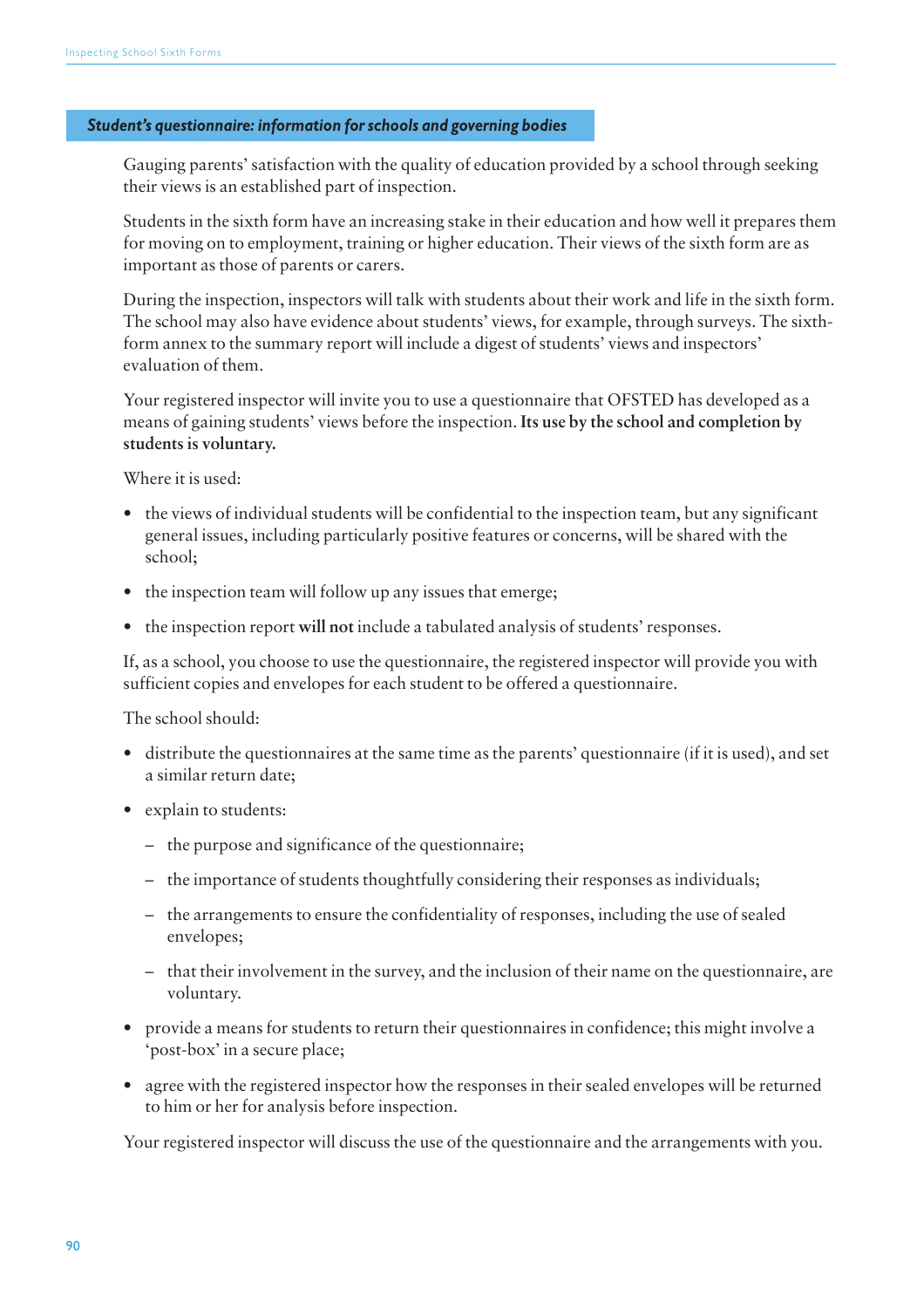**OFFICE FOR STANDARDS IN EDUCATION** 

 $^\rho \theta$ 

# Student's Questionnaire

Name of school being inspected

This questionnaire is for you, as a student, to give **your** views about the sixth form if you wish. Its completion is voluntary. Your response will be **confidential to the inspection team**. No staff in the school will see your comments, but the inspection report will refer to the views of students generally.

*For the statements below, please tick the box that best corresponds with your views about the sixth form.*

|   |                                                                                                                  | Strongly<br>agree | Tend to<br>agree | Tend to<br>disagree | Strongly<br>disagree | Don't<br>know |
|---|------------------------------------------------------------------------------------------------------------------|-------------------|------------------|---------------------|----------------------|---------------|
| 1 | The choice of courses allows me to follow a programme<br>suited to my talents and career aspirations             |                   |                  |                     |                      |               |
| 2 | The printed information about subjects and courses in<br>the sixth form was clear, accurate, and helpful         |                   |                  |                     |                      |               |
| 3 | I was given helpful and constructive advice on what I<br>should do in the sixth form                             |                   |                  |                     |                      |               |
| 4 | The school helped me to settle well into the sixth form<br>and sixth-form work                                   |                   |                  |                     |                      |               |
| 5 | I am taught well and challenged to do my best in all or<br>almost all of my subjects or courses                  |                   |                  |                     |                      |               |
| 6 | I am helped and encouraged to study and research<br>topics independently                                         |                   |                  |                     |                      |               |
| 7 | My work is thoroughly assessed, so that I can see how<br>to improve it                                           |                   |                  |                     |                      |               |
| 8 | I am kept well informed about my progress in relation<br>to the qualifications I hope to get                     |                   |                  |                     |                      |               |
| 9 | Teachers are accessible to help me if I have difficulties<br>with my work                                        |                   |                  |                     |                      |               |
|   | 10 I am well-advised by the school and/or careers advisers<br>on what I should do after I leave school           |                   |                  |                     |                      |               |
|   | 11 I could rely on strong and sensitive support and help<br>from the school if I had personal problems           |                   |                  |                     |                      |               |
|   | 12 Outside my main subjects, the school provides a good<br>range of worthwhile activities and enrichment courses |                   |                  |                     |                      |               |
|   | 13 I feel I am treated as a responsible young adult in the<br>school                                             |                   |                  |                     |                      |               |
|   | 14 The school listens and responds to the views of its<br>sixth-form students                                    |                   |                  |                     |                      |               |
|   | 15 I enjoy being in the sixth form and would advise other<br>students to join the sixth form in this school      |                   |                  |                     |                      |               |

You can comment further on these or other things, particularly strengths or areas where you would like to see the sixth form improve, by using the back of this questionnaire or a separate sheet. Please do not refer to individual teachers.

Thank you for filling in this questionnaire. Please seal it in an envelope for the inspector leading the inspection. Your school will tell you about the arrangements.

|  |  | Name (optional) |  |
|--|--|-----------------|--|
|--|--|-----------------|--|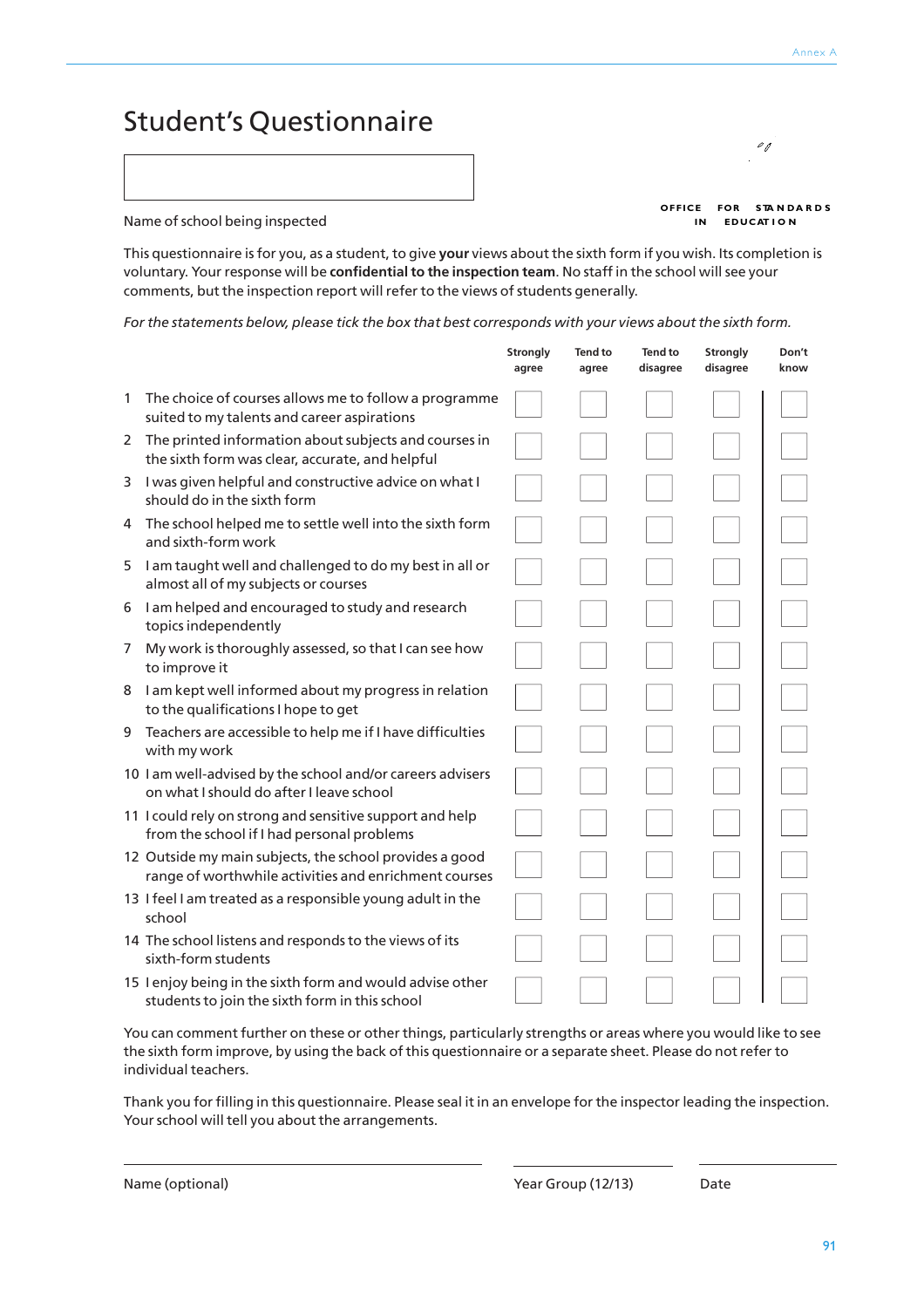Inspecting School Sixth Forms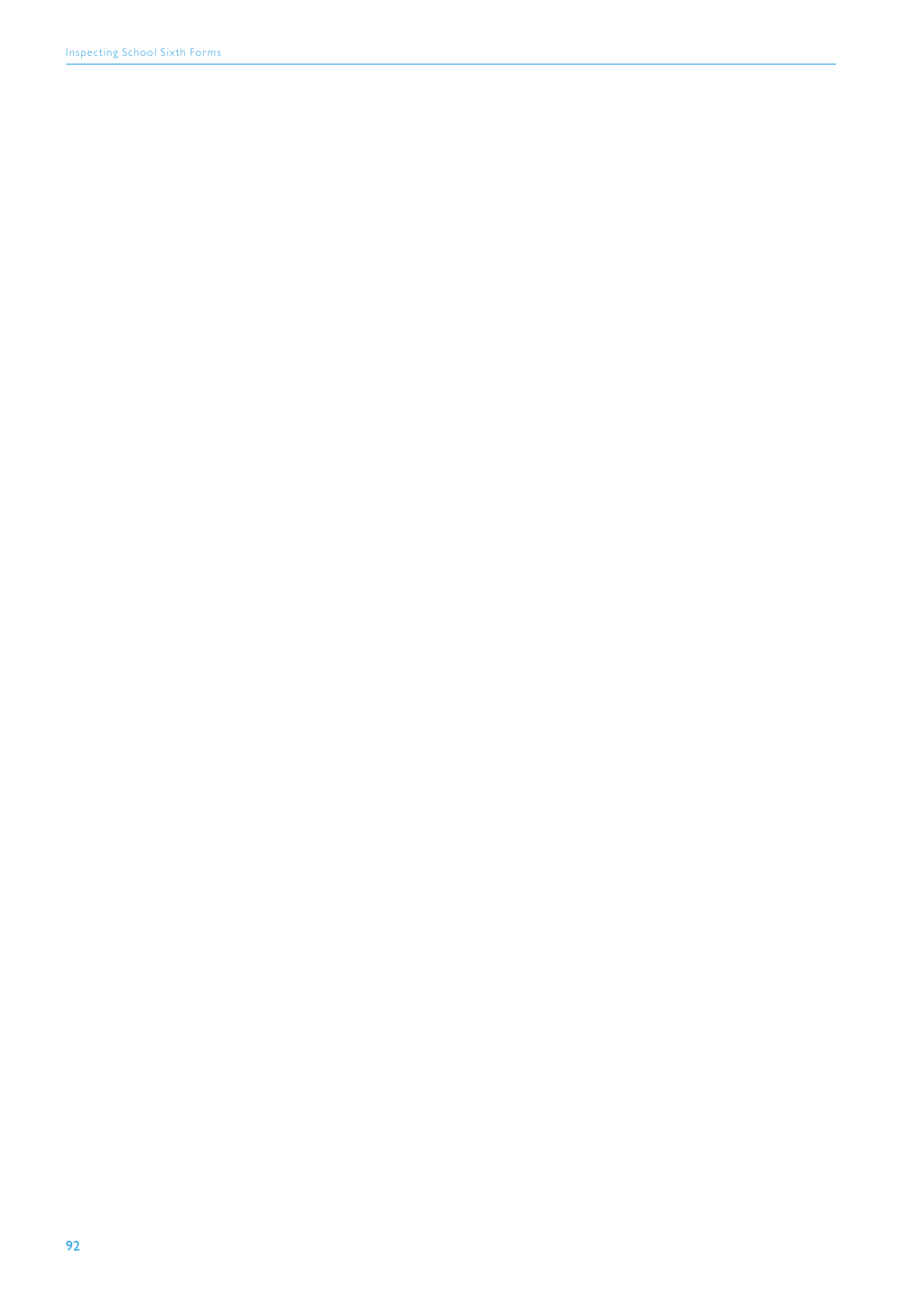# **Annex B**

# **Analysis and interpretation of data on standards**

This annex concerns the interpretation of data typically included in PICSI and, now, sixth-form PANDA reports. These reports are being continually developed and will over time include new sets of information. The guidance here should be taken as indicative of the types of analysis and interpretation that you should do.

Getting to grips with the data about standards is an essential pre-inspection activity. Central hypotheses about the sixth form are rooted in their analysis and interpretation.

#### **Whole-school summary results**

PICSI and PANDA reports typically include an analysis of the school's results in A-level courses over recent years, comparing them with national averages. Tables B.1 and B.2 allow you to compare the school's data for the latest year with national averages for schools of the same type.

| <b>GCE A/A Level/Advanced GNVQ</b><br><b>Average Point Score</b>           | 1996           | 1997         | 1998   | 1999            | 2000   | 1998/00  |
|----------------------------------------------------------------------------|----------------|--------------|--------|-----------------|--------|----------|
| Candidates entered for less than two                                       |                |              |        |                 |        |          |
| <b>GCE A Levels or AS equivalent</b>                                       |                |              |        |                 |        |          |
| School - Number of candidates                                              | $\overline{4}$ | 9            | 15     | 13              | 10     | 38       |
| School - Average points score for each candidate                           | 0.3            | 1.6          | 2.0    | 1.2             | 2.0    | 1.7      |
| England - Average points score for each candidate                          | 2.7            | 2.7          | 2.8    | 2.8             | 2.7    | 2.8      |
| School difference                                                          | $-2.4$         | $-1.1$       | $-0.8$ | $-1.6$          | $-0.7$ | $-1.1$   |
| Candidates entered for two or more<br><b>GCE A Levels or AS equivalent</b> |                |              |        |                 |        |          |
| School – Number of candidates                                              | 58             | 66           | 69     | 66              | 74     | 209      |
| School - Average points score for each candidate                           | 12.4           | 9.9          | 14.8   | 11.2            | 12.2   | 12.8     |
| England - Average points score for each candidate                          | 16.8           | 17.1         | 17.6   | 17.9            | 18.2   | 17.9     |
| School difference                                                          | $-4.4$         | $-7.2$       | $-2.8$ | $-6.7$          | $-6.0$ | $-5.1$   |
| All candidates entered for Advanced GNVQs<br>School – Number of candidates |                |              |        | 13              | 12     |          |
| School - Average points score for each candidate                           |                |              |        | 9.2             | 7.5    |          |
| England - Average points score for each candidate                          |                |              |        | 10.2            | 10.6   |          |
| School difference                                                          |                |              |        | $-1.0$          | $-3.1$ |          |
| <b>Other Vocational Qualifications 2000</b>                                |                | Intermediate |        | <b>BTEC</b>     |        | IB       |
| (Candidates aged 16-18)                                                    |                | Level        |        | <b>National</b> |        | Diploma  |
| Number of candidates entered in school                                     |                | 14           |        |                 | n/a    | $\Omega$ |
| Percentage of candidates achieving qualifications                          |                | 71.4         |        | n/a             |        | n/a      |
| England                                                                    |                | 73.2         |        |                 | n/a    | 76.5     |

# *Table B.1. PICSI data for a mixed comprehensive school*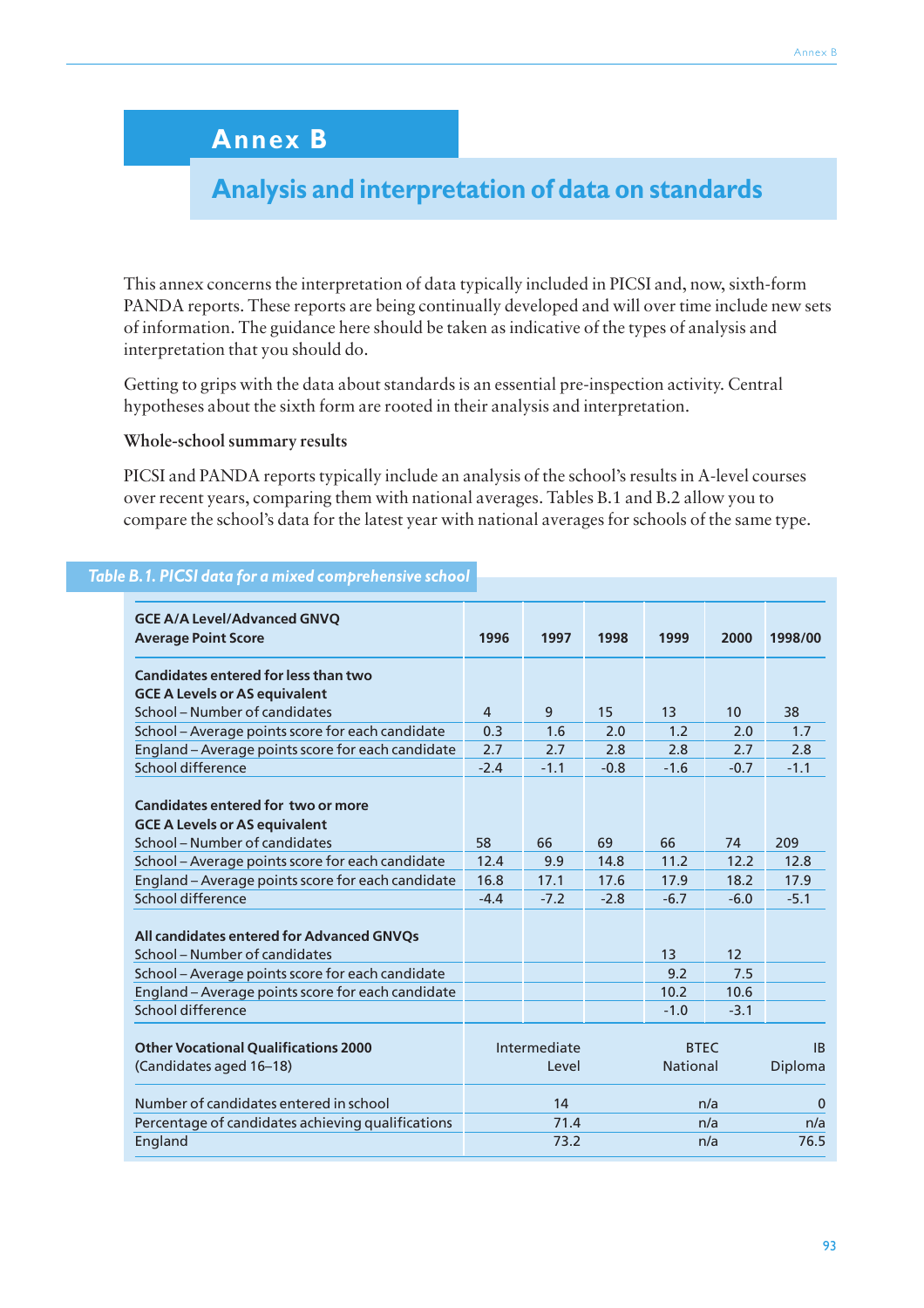|              | <b>Type of school</b> | <b>Number of</b><br>16-18 year<br>olds entered<br>for less than<br>2 A/AS | Average<br>point<br>score for each<br>candidate<br>entered | Number of<br>16-18 year<br>olds entered<br>for 2 or more<br>A/AS | Average<br>point<br>score for each<br>candidate<br>entered |
|--------------|-----------------------|---------------------------------------------------------------------------|------------------------------------------------------------|------------------------------------------------------------------|------------------------------------------------------------|
| <b>Boys</b>  | Comprehensive         | 767                                                                       | 2.6                                                        | 3,995                                                            | 16.8                                                       |
|              | Selective             | 572                                                                       | 4.2                                                        | 6,439                                                            | 23.6                                                       |
|              | <b>Modern</b>         | 76                                                                        | 1.7                                                        | 113                                                              | 8.9                                                        |
| Girls        | Comprehensive         | 1,101                                                                     | 3.1                                                        | 5,050                                                            | 17.0                                                       |
|              | Selective             | 547                                                                       | 3.6                                                        | 6,4230                                                           | 24.2                                                       |
|              | Modern                | 140                                                                       | 2.7                                                        | 337                                                              | 13.5                                                       |
| <b>Mixed</b> | Comprehensive         | 18,195                                                                    | 2.6                                                        | 78,120                                                           | 17.2                                                       |
|              | Selective             | 528                                                                       | 3.4                                                        | 4,456                                                            | 23.4                                                       |
|              | <b>Modern</b>         | 630                                                                       | 2.8                                                        | 1,106                                                            | 12.0                                                       |
| Total        | Comprehensive         | 20,063                                                                    | 2.7                                                        | 87,165                                                           | 17.2                                                       |
|              | Selective             | 1,647                                                                     | 3.7                                                        | 17,315                                                           | 23.8                                                       |
|              | <b>Modern</b>         | 846                                                                       | 2.7                                                        | 1,1556                                                           | 12.1                                                       |

## *Table B.2: GCE A/AS Level results by type of school (national)*

#### *Extract from pre-inspection commentary*

Overall **A/AS point scores** have been **below the national average** for several years. They are also below the average for mixed comprehensive schools. The point score for students taking less than two A levels is below the national average.

For GNVQ entries, **Advanced** results are **below the national average**, but **Intermediate** results are **close to national average**.

Areas for further exploration with HT at pre-inspection visit:

- What is his explanation for the relatively low GCE A-level results? Is it well-founded and convincing?
- What is her view of/explanation of the difference between Advanced and Intermediate GNVQ pass rates?
- What are the entry requirements for different courses?
- What is the profile of the A-level students in terms of prior attainment?
- Does the school carry out value-added analyses? What are the consequences?
- Does the school analyse results by ethnicity? If not, why not?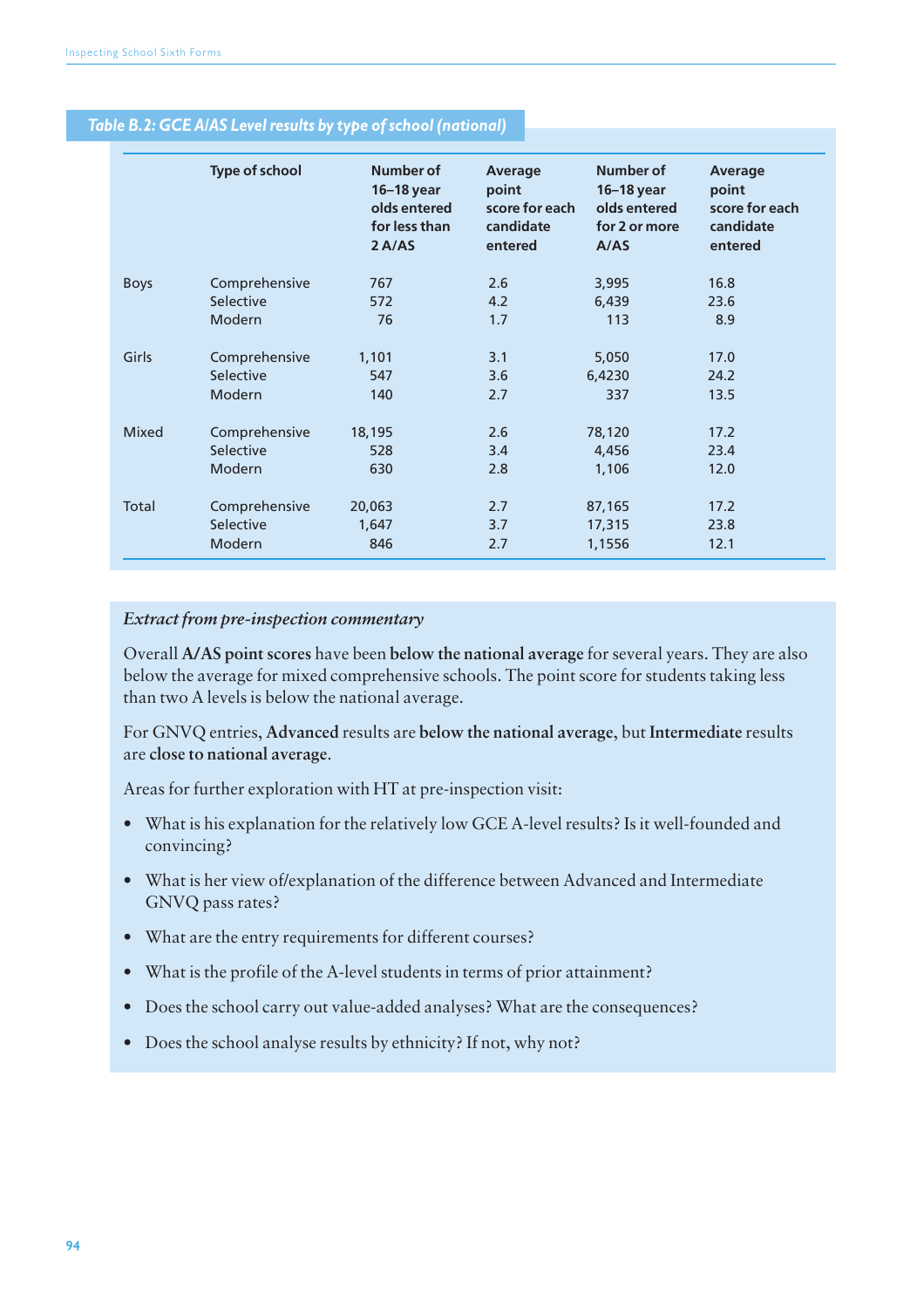#### **Performance data for individual subjects**

Table B.3 shows results that might typically be available on an individual subject, in this case Alevel English literature. Tables B.4–7 show national comparison data. These allow you to:

- compare the school's results in your subject with the national average;
- investigate whether there is any significant difference in the attainment of male and female students;
- compare the school's results with those of similar types of school.

| 2000           | No. of<br>candidates             |                                  |                                  | <b>Grades achieved</b>           |                                  |                                  |                                  |                                  |                                  |
|----------------|----------------------------------|----------------------------------|----------------------------------|----------------------------------|----------------------------------|----------------------------------|----------------------------------|----------------------------------|----------------------------------|
|                |                                  |                                  | $\overline{A}$                   | B                                | $\mathsf{C}$                     | D                                | E                                | N                                | $\cup$                           |
| Male           | 11                               |                                  |                                  | 2                                | $\overline{2}$                   | 3                                | $\overline{2}$                   | $\mathbf{1}$                     | 0                                |
| Female         | 17                               |                                  | 3                                | $\overline{4}$                   | 6                                | 3                                | $\mathbf{1}$                     | 0                                | 0                                |
| Total          | 28                               |                                  | $\overline{4}$                   | 6                                | 8                                | 6                                | 3                                | $\mathbf{1}$                     | $\mathbf{0}$                     |
|                | 2000                             |                                  |                                  | 1999                             |                                  |                                  | 1998                             |                                  |                                  |
|                | $A-B$<br>grades<br>$\frac{0}{0}$ | $A-E$<br>grades<br>$\frac{0}{0}$ | points<br>score<br>$\frac{0}{0}$ | $A-B$<br>grades<br>$\frac{0}{0}$ | $A-E$<br>grades<br>$\frac{0}{0}$ | points<br>score<br>$\frac{0}{0}$ | $A-B$<br>grades<br>$\frac{0}{0}$ | $A-E$<br>grades<br>$\frac{0}{0}$ | points<br>score<br>$\frac{0}{0}$ |
| Male<br>Female | 27.3<br>41.2                     | 90.9<br>100.0                    | 4.9<br>6.6                       | 33.3<br>36.4                     | 88.9<br>100.0                    | 5.3<br>5.6                       | 50.0<br>27.3                     | 100.0<br>90.9                    | 6.0<br>4.7                       |
| Total          | 35.7                             | 96.4                             | 5.9                              | 35.0                             | 95.0                             | 5.5                              | 30.8                             | 92.3                             | 4.9                              |

## *Table B.3. Results in English literature (example comprehensive school)*

# *Table B.4. GCE A-level results by subject; all maintained secondary schools – all pupils*

|                           | 2000                             |                                  |                                  |                                  |                                  | 1998                    |                                  |
|---------------------------|----------------------------------|----------------------------------|----------------------------------|----------------------------------|----------------------------------|-------------------------|----------------------------------|
| Subject                   | $A-B$<br>grades<br>$\frac{0}{0}$ | $A-E$<br>grades<br>$\frac{0}{0}$ | points<br>score<br>$\frac{0}{0}$ | $A-B$<br>grades<br>$\frac{0}{0}$ | $A-E$<br>grades<br>$\frac{0}{0}$ | $A-B$<br>grades<br>$\%$ | $A-E$<br>grades<br>$\frac{0}{0}$ |
| <b>English Literature</b> | 36.4                             | 95.6                             | 5.9                              | 35.6                             | 94.9                             | 35.2                    | 94.4                             |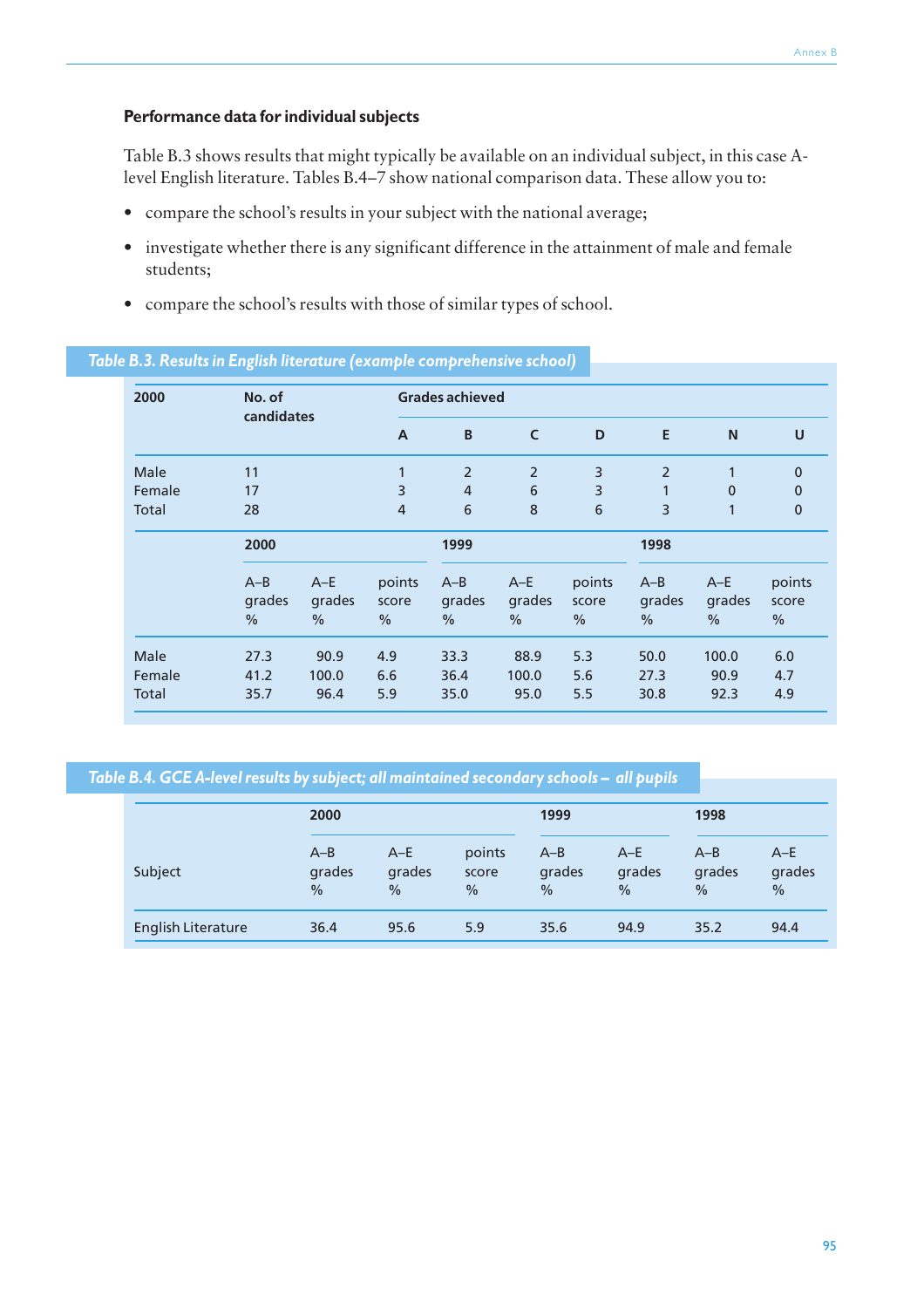## *Table B.5. GCE A-level results by subject; all maintained secondary schools – boys*

|                           | 2000                    |                                  |                                  | 1999                             |                                  | 1998                             |                                  |
|---------------------------|-------------------------|----------------------------------|----------------------------------|----------------------------------|----------------------------------|----------------------------------|----------------------------------|
| Subject                   | $A-B$<br>grades<br>$\%$ | $A-E$<br>grades<br>$\frac{0}{0}$ | points<br>score<br>$\frac{0}{0}$ | $A-B$<br>grades<br>$\frac{0}{0}$ | $A-E$<br>grades<br>$\frac{0}{0}$ | $A-B$<br>grades<br>$\frac{0}{0}$ | $A-E$<br>grades<br>$\frac{0}{0}$ |
| <b>English Literature</b> | 37.2                    | 94.7                             | 5.9                              | 36.7                             | 93.9                             | 34.2                             | 93.4                             |

#### *Table B.6. GCE A-level results by subject; all maintained secondary schools – girls*

|                           | 2000                             |                                  |                         | 1999                             |                                  | 1998                             |                                  |
|---------------------------|----------------------------------|----------------------------------|-------------------------|----------------------------------|----------------------------------|----------------------------------|----------------------------------|
| Subject                   | $A-B$<br>grades<br>$\frac{0}{0}$ | $A-E$<br>grades<br>$\frac{0}{0}$ | points<br>score<br>$\%$ | $A-B$<br>grades<br>$\frac{0}{0}$ | $A-E$<br>grades<br>$\frac{0}{0}$ | $A-B$<br>grades<br>$\frac{0}{0}$ | $A-E$<br>grades<br>$\frac{0}{0}$ |
| <b>English Literature</b> | 36.1                             | 96.0                             | 5.9                     | 35.2                             | 95.3                             | 35.6                             | 94.8                             |

#### *Table B.7. GCE A-level results by subject; comprehensive schools – all pupils*

|                           | 2000                             |                                  |                                  | 1999                             |                                  | 1998                             |                                  |
|---------------------------|----------------------------------|----------------------------------|----------------------------------|----------------------------------|----------------------------------|----------------------------------|----------------------------------|
| Subject                   | $A-B$<br>grades<br>$\frac{0}{0}$ | $A-E$<br>grades<br>$\frac{0}{0}$ | points<br>score<br>$\frac{0}{0}$ | $A-B$<br>grades<br>$\frac{0}{0}$ | $A-E$<br>grades<br>$\frac{0}{0}$ | $A-B$<br>grades<br>$\frac{0}{0}$ | $A-E$<br>grades<br>$\frac{0}{0}$ |
| <b>English Literature</b> | 33.1                             | 95.1                             | 5.7                              | 32.4                             | 94.3                             | 32.1                             | 93.7                             |

#### *Extract from pre-inspection commentary in the inspection notebook:*

Overall, the A-level English literature results in 2000 were close to national average for all maintained schools, but slightly higher than for all comprehensive schools.

Results for **female** candidates are **above the national average**; results for **male** candidates are **below average**. In 1999, results were closer to the national average for both genders. In 1998, they were a little below the national average for females, while only two males took the exam in that year.

Areas for further exploration:

- Why lower results for this year's male students?
- Check on prior attainment; have sufficient gains been made?
- Any evidence of bias in teaching?
- Are there any analyses based on different ethnic groups taking English?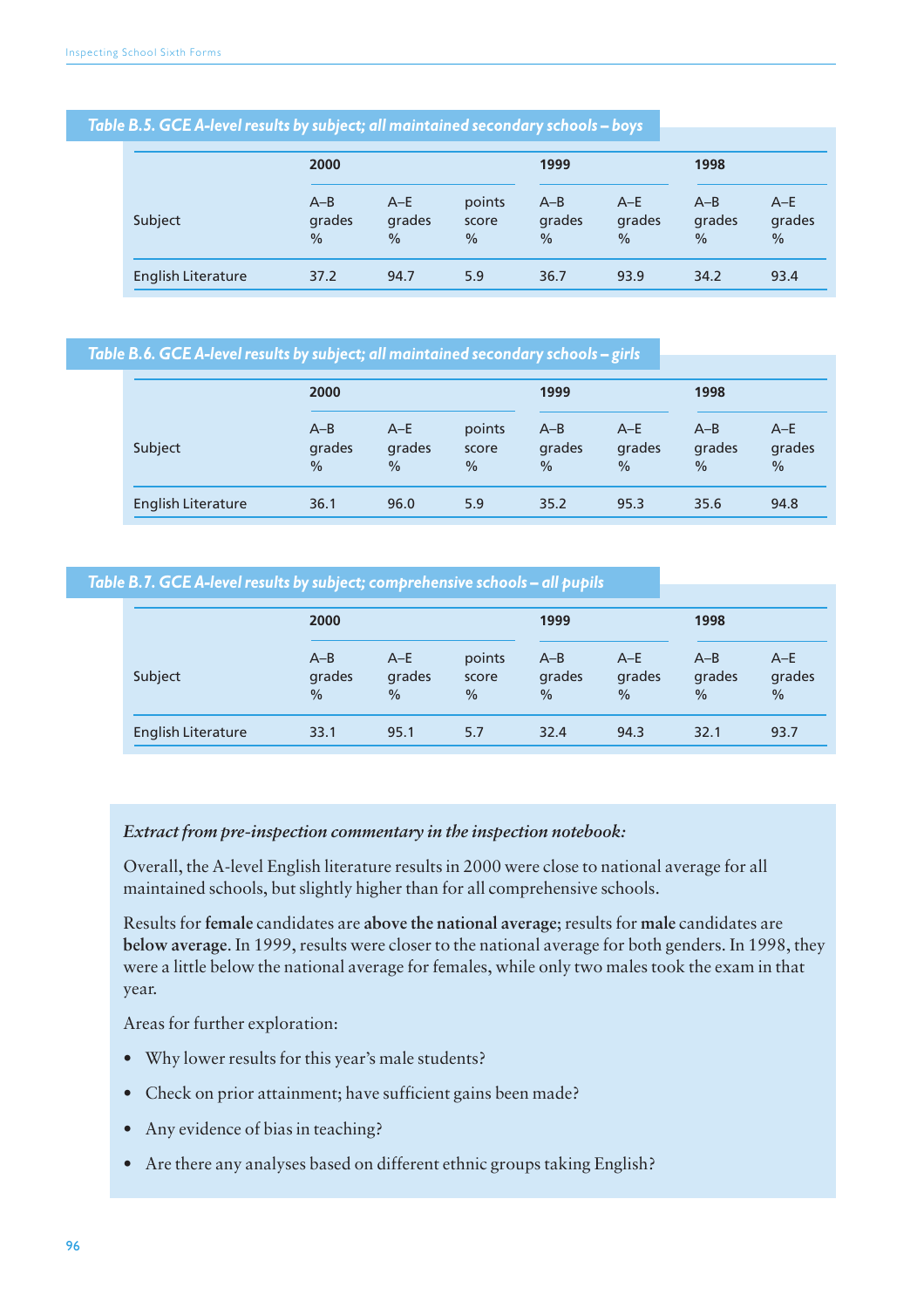Avoid the trap of reading significance into the proportion of students achieving one particular grade compared with national averages. Judgements should only be made on the proportions of candidates who achieve a particular grade **or higher**.

Where small numbers of candidates are entered in particular subjects, there are dangers in comparing data on a single-year basis. Use three-year rolling averages to get a broad picture of the standards that are typically reached, but be alert to any clear trends that emerge from the data for a number of successive years.

Over the next few years more data on subjects and courses will be available in PICSI and PANDA reports. But for inspections early in the autumn term, they will always be at least one year out of date. Obtain the most recent results from the school. Where possible, these should show the numbers of candidates taking each subject and achieving each grade, separately for male and female students, for each subject over the last three years. The school may not have results for male and female students and for different ethnic groups separately or may have an incomplete set. If so, you should not ask for further analysis to be done by the school. Use what is available, and evaluate the effect of the absence of such analyses, bearing in mind the statutory responsibilities on schools.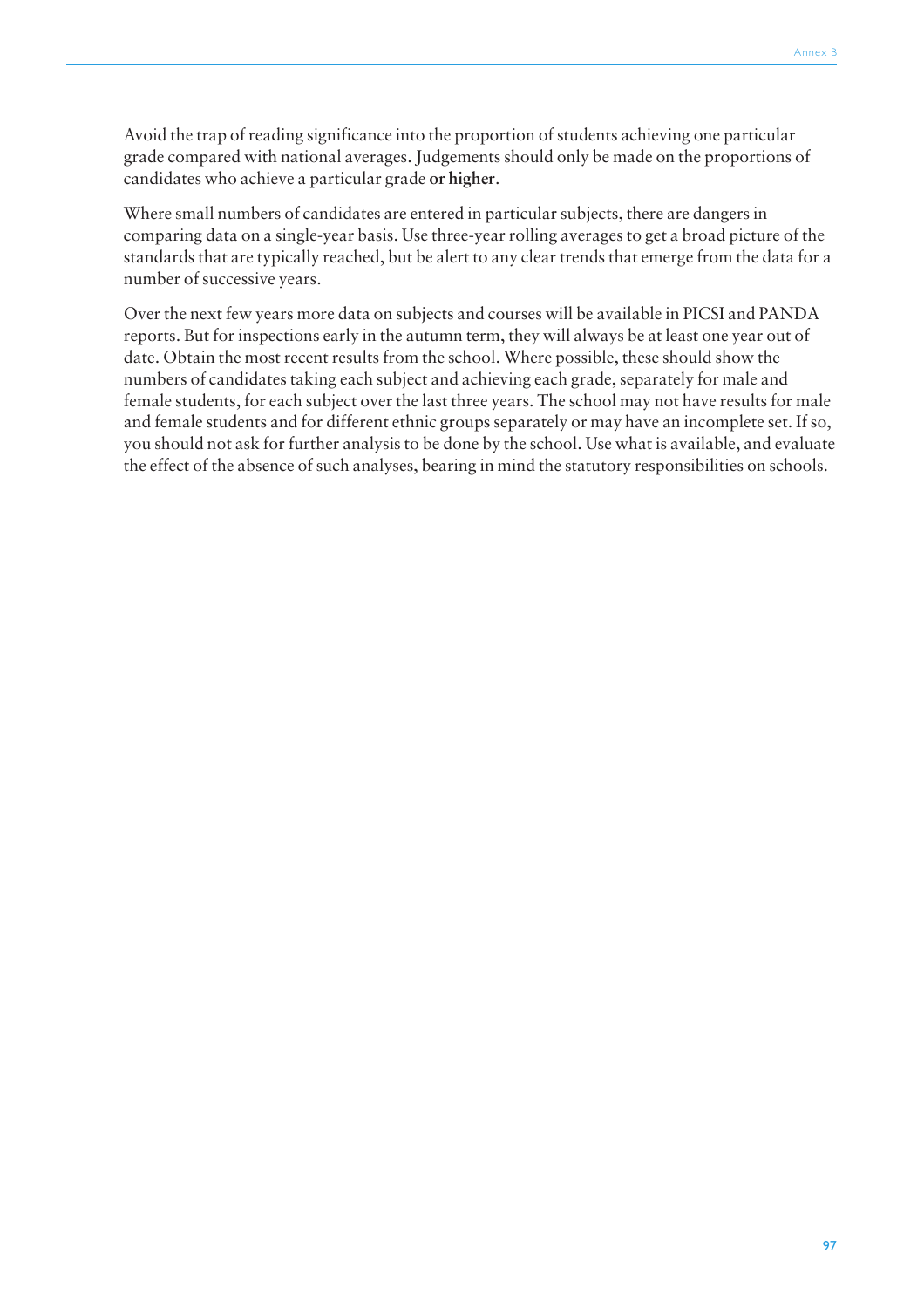Inspecting School Sixth Forms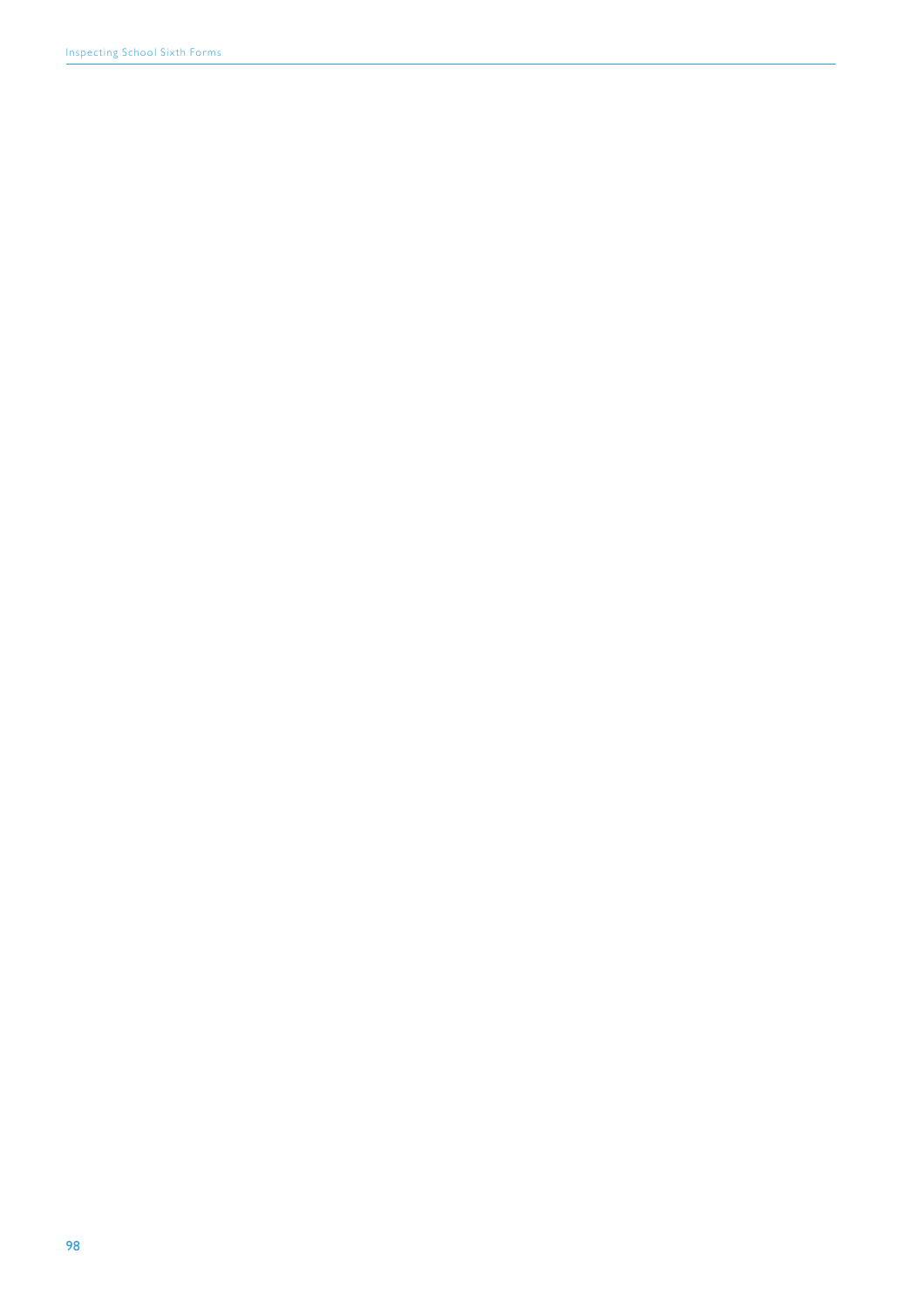# **Annex C**

# **Analysis and interpretation of value-added data**

Comparisons of raw results with national averages, whether for all schools or for schools of a particular type, provide information on attainment in the recent past. They tell you little about achievement because they do not take account of the ability or prior attainment of the students.

Little can be deduced from the national benchmark group that is used in the PICSI report for 'similar schools' comparisons for Key Stages 3 and 4 results, nor from considering the school's GCSE results, since these are based on all pupils in the main school cohort.

Schools with very different attainment at GCSE might have sixth forms with very similar potential because they apply the same criteria for entry onto advanced level courses. On the other hand, the students studying one subject might have greater potential than those studying another subject because the first subject tends to attract more students of higher ability.

To assess the progress of the students generally in the sixth form, or of those taking particular subjects, you must consider their attainment at the end of the course in relation to their attainment at the start. Progress over time contributes to the evaluation of achievement.

Find out if the school, or individual departments, have any analyses of attainment at the end compared with at the start of courses – value-added analyses. They might be analyses undertaken by the school, the subject department, or the LEA. In some cases, schools may use commercially available services for analysing results, or they may undertake their own analysis using national data available from the DfES.

The usefulness of value-added analyses depends on what the school or department compares itself against. If the school has undertaken its own analysis, it might only compare subjects with all others in the school. This gives no indication of how subjects or the sixth form as a whole rate in relation to a national picture. Similarly, an LEA scheme might only compare the sixth form with others in the same LEA. Comparisons with national data are the most useful.

Some commercial schemes include guidance on which value-added measures can be regarded as significant. In the absence of such guidance, avoid placing too much weight on data where the number of students is small, although a pattern repeated over several years would be of more significance.

Examples of value-added analyses and their interpretation are given below.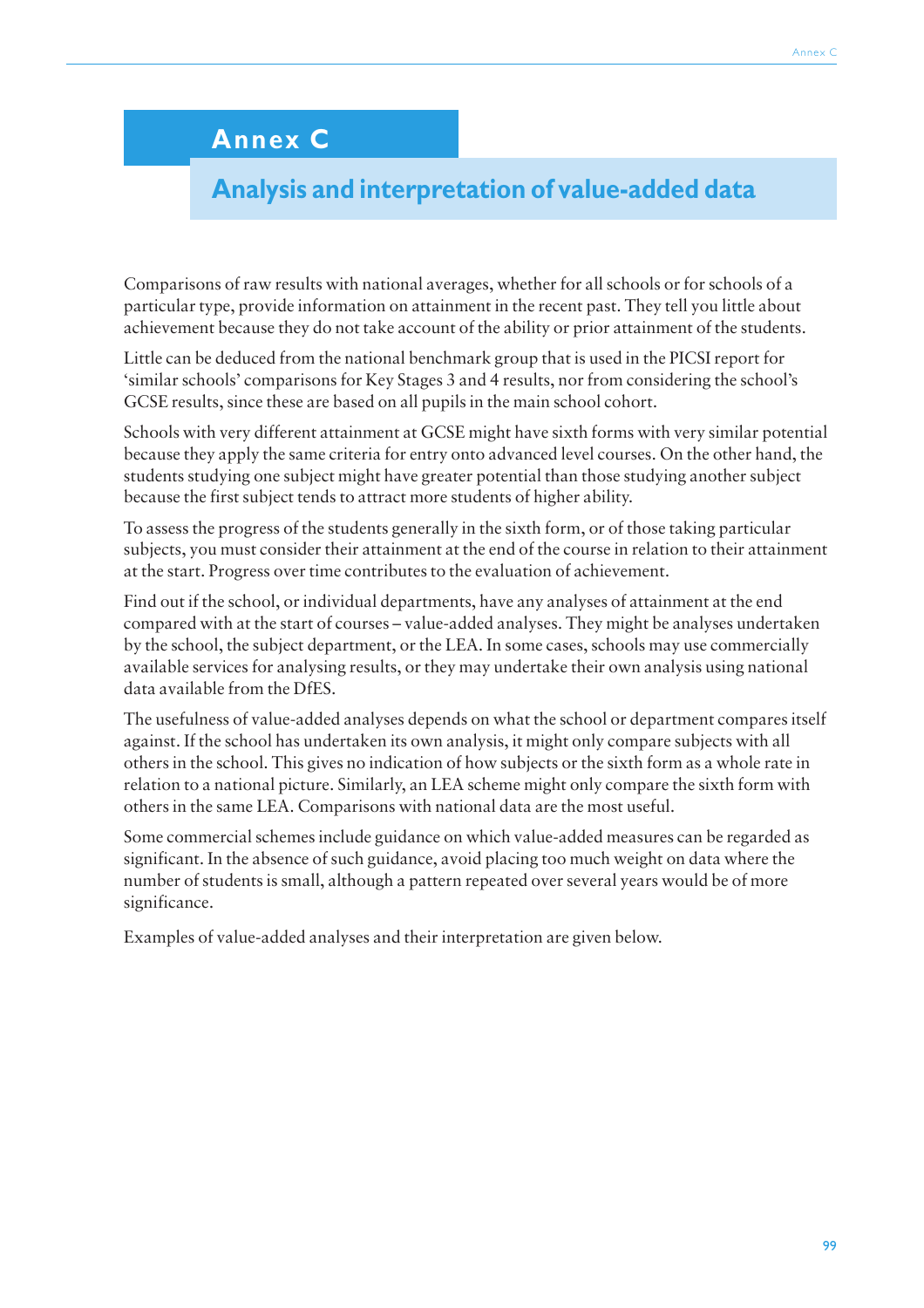# *Example 1*



Figure C.1 is similar to the sort of diagram that might be obtained by a school from a commercial scheme. It shows, for each subject, how the school's value added compares with the national pattern. The diamonds indicate the school's performance and the rectangles indicate the ranges of results that might reasonably be expected when the cohort sizes are taken into account. It is only where the diamond lies outside the rectangle that it should be regarded as indicating significantly high or low value added. The rectangles are different sizes, partly because of national differences between the subjects but mainly because of the differences in cohort sizes in this school – in general, the larger the cohort size, the smaller the rectangle.

In this case, it is only in mathematics and sociology that the performance was significantly better than might have been expected for these students, and in geography it is poorer. The analysis suggests that achievement in mathematics and sociology is good, but in geography it is unsatisfactory.

#### *Figure C.2. Value-added analysis for the last three years' A-level results*

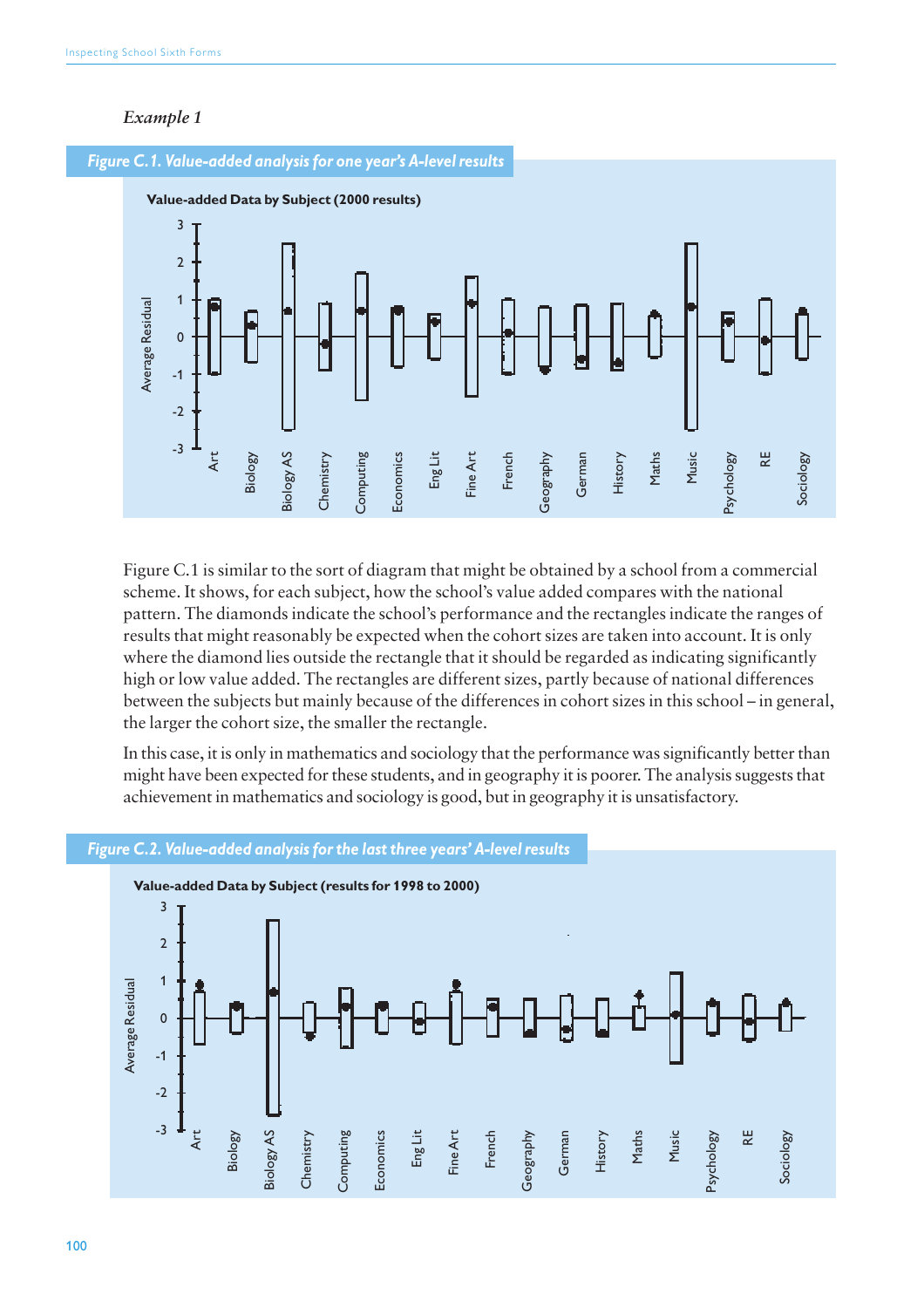Figure C.2 shows data for the same school, but using results for the last three years. Most rectangles are smaller, because the total cohort size over the three years was bigger. There are four subjects where the analyses suggest good achievement over the last three years. Notice how art had roughly the same value-added measure in 2000 as over the three years 1998–2000. The 2000 result on its own is not sufficient to be counted as significant, but when the same pattern is repeated over three years it is enough to be significant.

# *Extracts from pre-inspection commentaries in inspection Notebooks:*

Mathematics: Value-added analysis suggests good achievement both in 2000 and over the last three years.

Chemistry: Value-added analysis shows some under-achievement – not enough in 2000 to be counted as significant, but apparently the same pattern over the last three years which *is* enough to be significant.

Schools which do not use a commercial value-added scheme may use data and graphs from the DfES to do their own value added analysis. An annual statistical bulletin<sup>8</sup> from the DfES (for example, *Statistical Bulletin 02/01*, published in March 2001) contains a number of graphs showing the national picture. By plotting their own results on these graphs a school can see how well it is doing, in value added terms, in comparison with national averages. The next two examples illustrate this. The lines show the national picture, the points show how well each of the school's students achieved. A point above the upper median line shows a student who had good value added; a point below the lower median line shows poor value added.

# *Example 2*



*Figure C.3. The school's GCE A/AS results compared with the average GCSE points score*

<sup>8</sup> Available on the Internet at **www.dfes.gov.uk/statistics**(follow the link for value added). The statistical bulletin also contains tables which explain all the points scores which are used.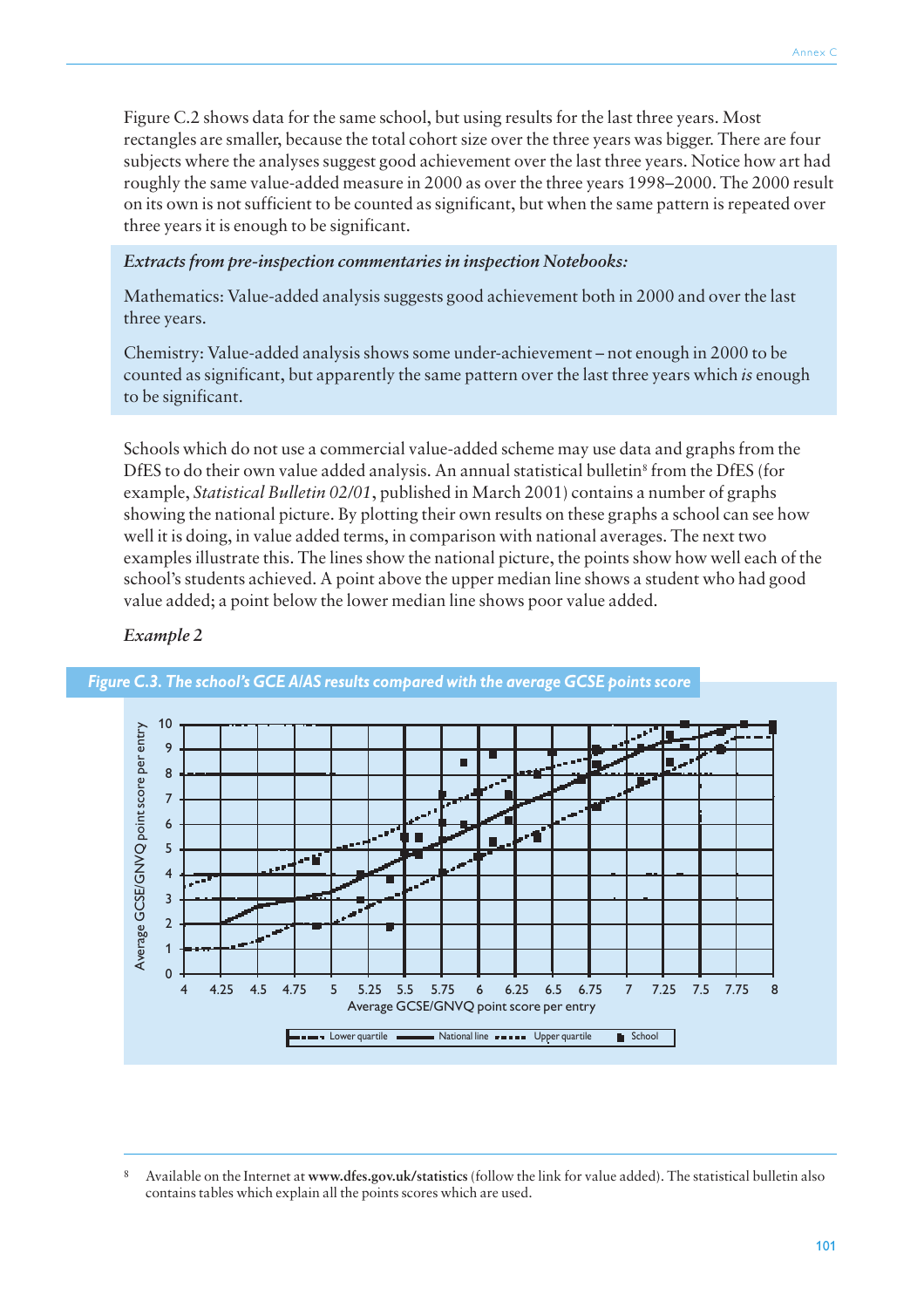Look at the graph in figure C.3. Here the points are fairly evenly distributed on either side of the median line. There is a slight tendency for points to be above the median rather than below it. Also, points tend to be higher above the upper quartile line than below the lower quartile line, but this tendency is probably not sufficiently great to be able to describe the achievement as better than satisfactory.

# *Example 3*

Look at the graph in figure C.4. Here, the points are distributed above and below the line, but an important feature is seen when students of different prior attainment are considered. In the left hand half of the graph – the part which shows those students who had lower attainment when they started in the sixth form – the points are well distributed above and below the median line. This indicates satisfactory achievement. But in the right hand half of the graph, there are far more points below the median line than above it, and there are far more points below the lower quartile line than there are above the upper quartile line. These students appear to have been underachieving. The graph shows that although the school is achieving satisfactory value added for its lower ability students, it is not doing well enough with those of higher ability.



*Figure C.4. The school's GCE A/AS results compared with the average GCSE points score*

# *Extract from a school pre-inspection commentary:*

Value-added analysis for 2000 indicates satisfactory achievement for lower-ability A-level students but underachievement for those of higher ability.

# **Initial hypotheses and areas for further exploration**

Hypothesis: Teaching does not stretch the more able A-level students.

- Is the school aware of this pattern? If not, why not? If so, what has it done?
- Has there been a similar picture in previous years?
- Any evidence of differential achievement for different groups? Males/females? Different ethnic groups?
- Are expectations and challenge high enough for the more able students?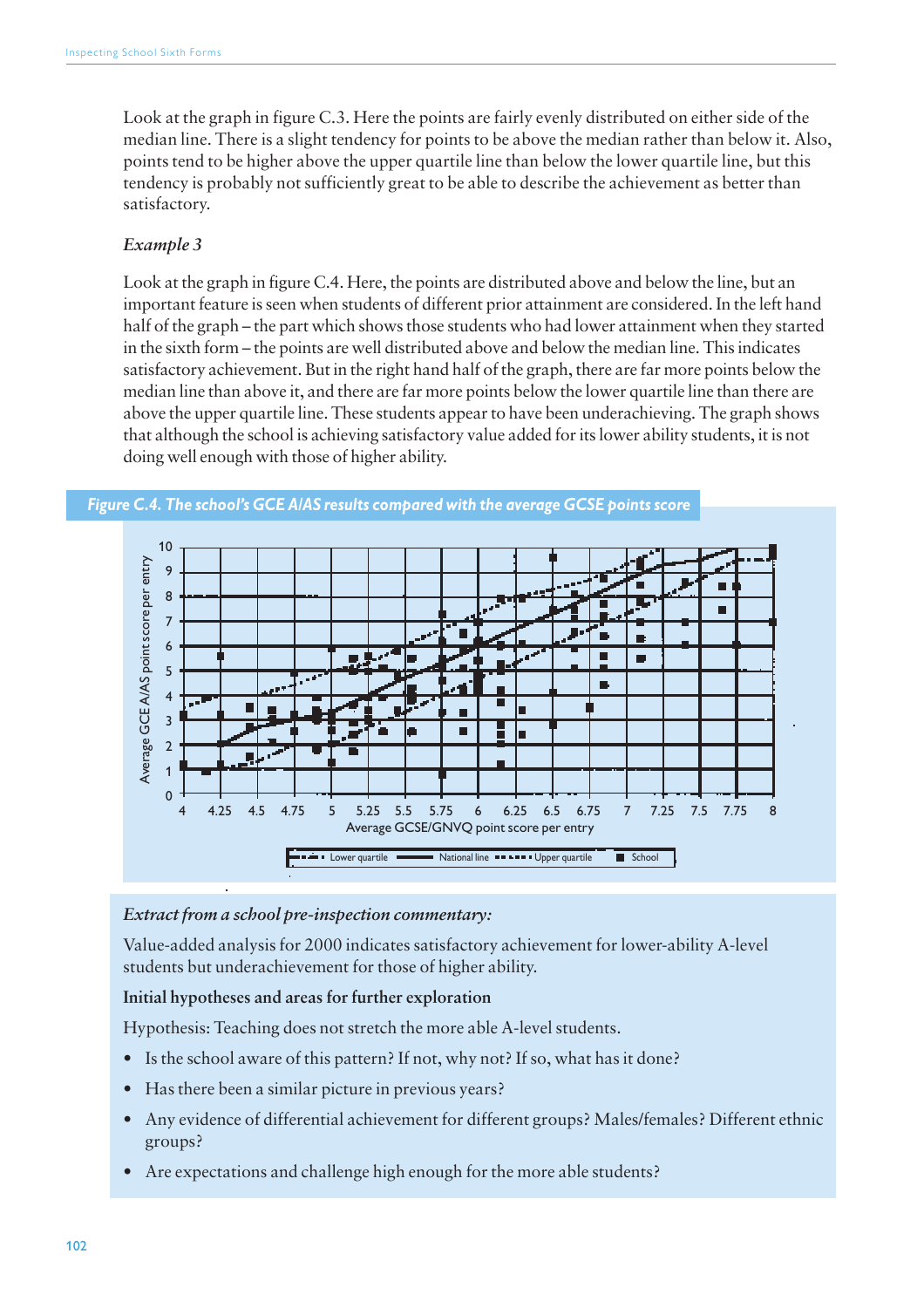The DfES statistical bulletin also contains graphs for individual A-level subjects which the school can use to analyse value added by each A-level course separately.

If value-added analyses are not available from the school (or if none are available which will give useful information) then you can undertake your own analysis. If the school is able to provide the average GCSE point scores and the A-level results for each individual A-level student in their most recent cohort it will not take very long to plot the school's results on a copy of the DfES graph, or to do this for individual subjects. Using different colours for the two genders will help you to see if there is any difference in achievement between male and female students. Similarly, you could investigate the achievement of other groups of students.

If the school is not able to provide you with the data you need you should not ask them to collate or calculate the data specially for you. It would be possible for a member of the inspection team to do this from the school's raw examination results. It is time-consuming, but there will be circumstances where it is worthwhile. Examples might be where there are no other indicators of value added, and you suspect that particularly able students, despite gaining high A-level results, are not achieving as well as they could, or low A-level results may nonetheless represent good achievement for a weak cohort of students.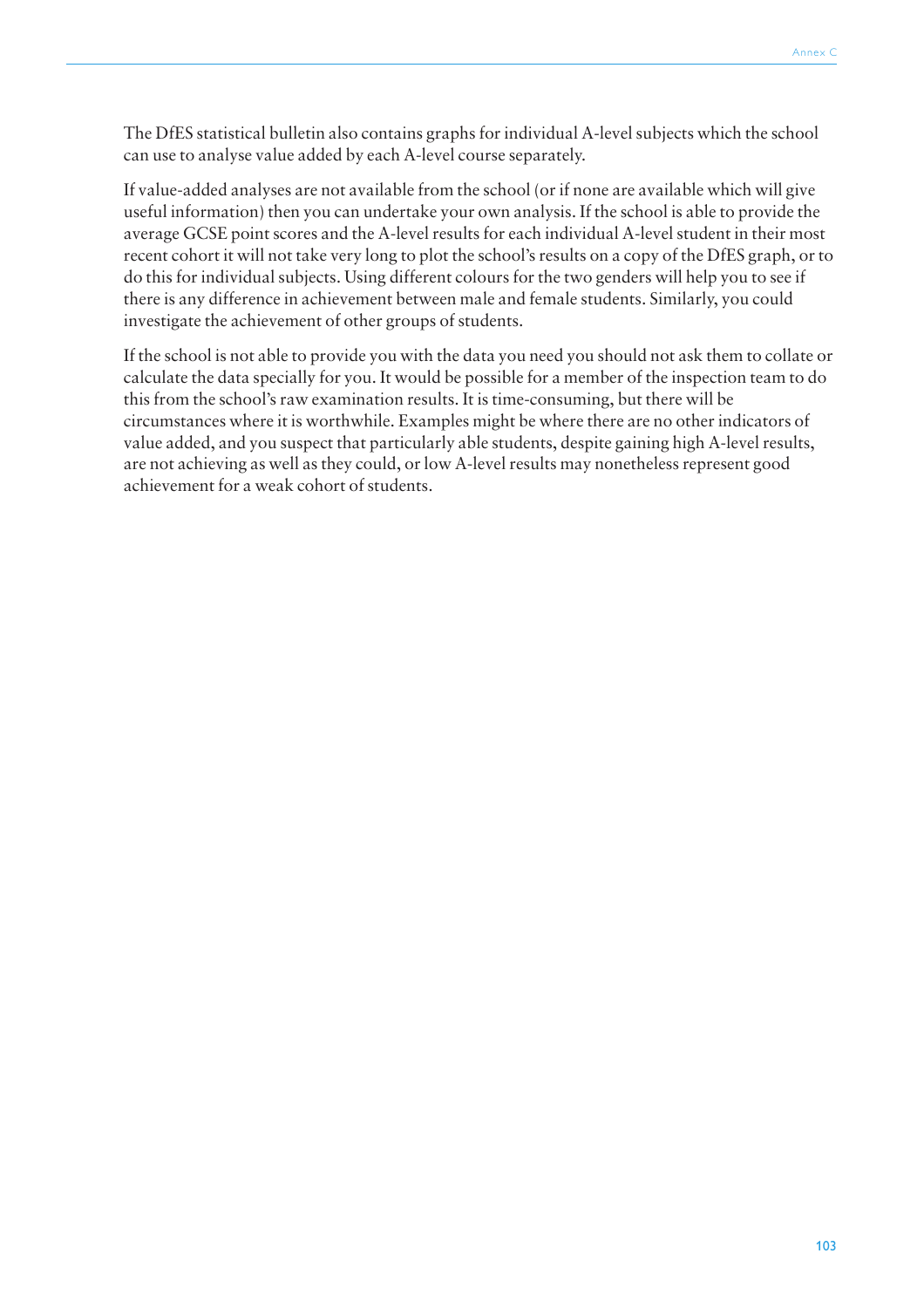Inspecting School Sixth Forms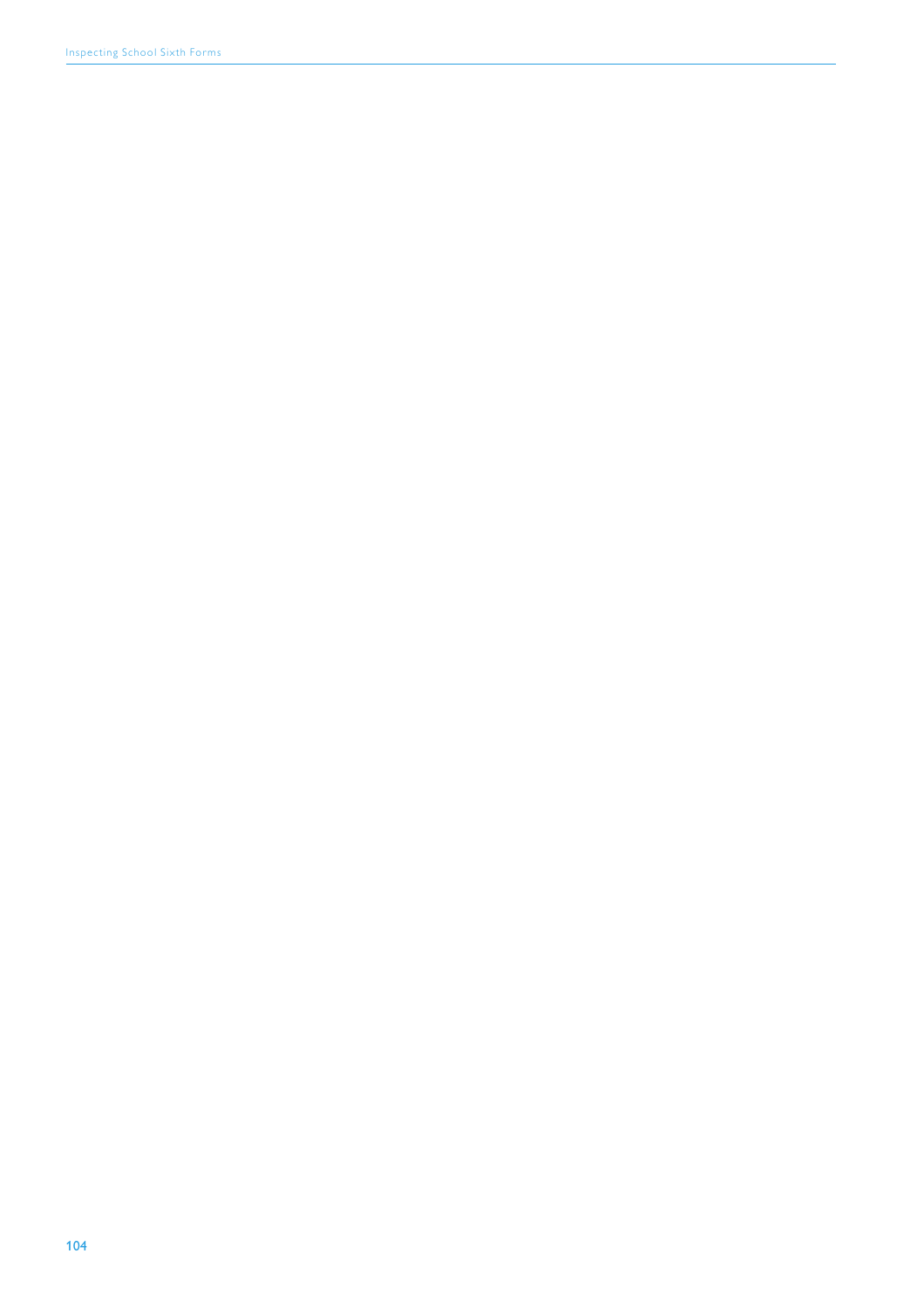**Annex D**

## **Cost of the sixth-form provision**

**Note:** This guidance uses concepts that are part of the current funding arrangements for sixth forms. New funding arrangements involving the LSC come into effect from 2002.

Contributory evidence about the efficiency of the sixth-form provision comes from an analysis of its costs, and in particular how they relate to the school's income overall. A spreadsheet is available to help you with this calculation.<sup>9</sup>

To assess the costs of the sixth form in relation to the rest of the school, two proportions must be compared:

- the proportion of the school's income which it receives in respect of its sixth-form students; and
- the proportion of its resources which are actually devoted to the sixth form.

To make the calculation of each proportion manageable, simplifications can be made:

- expenditure is considered only as the number of teacher periods devoted to lessons for the different year groups, since the great majority of a school's expenditure is on teachers' salaries; and
- for income, only the funds based on Age Weighted Pupil Units (AWPUs) is considered, since the great majority of a school's income is from this source.

Although these mean that the relative costs are approximate, they provide a sufficiently reasonable basis for hypotheses to be set up and issues to pursue in most cases. Nonetheless, take account of any significant additional funds that might be ear-marked for post-16 work such as Single Regeneration Budget (SRB) funding to pump-prime the introduction of vocational courses or funds to promote increased participation in post-16 courses.

The data for inclusion into the spreadsheet are contained in Form S2 completed before the inspection by the school. They are:

- the number of periods in the timetable cycle (Section E13);
- the total teaching staff in full-time equivalents (Form E2 at the end of Form  $S2$ );
- the age-weighted pupil units (AWPU) for each year group (Section F9);
- the number of pupils in each year group (Sections E13 and D6);
- the number of teaching periods for each year group (Section E13).

The spreadsheet performs the necessary calculations and creates a statistical diagram to enable you to compare the two proportions.

9 Available on the Internet at **ftp://ftp.open.gov.uk/pub/docs/ofsted/ofsted**.**htm**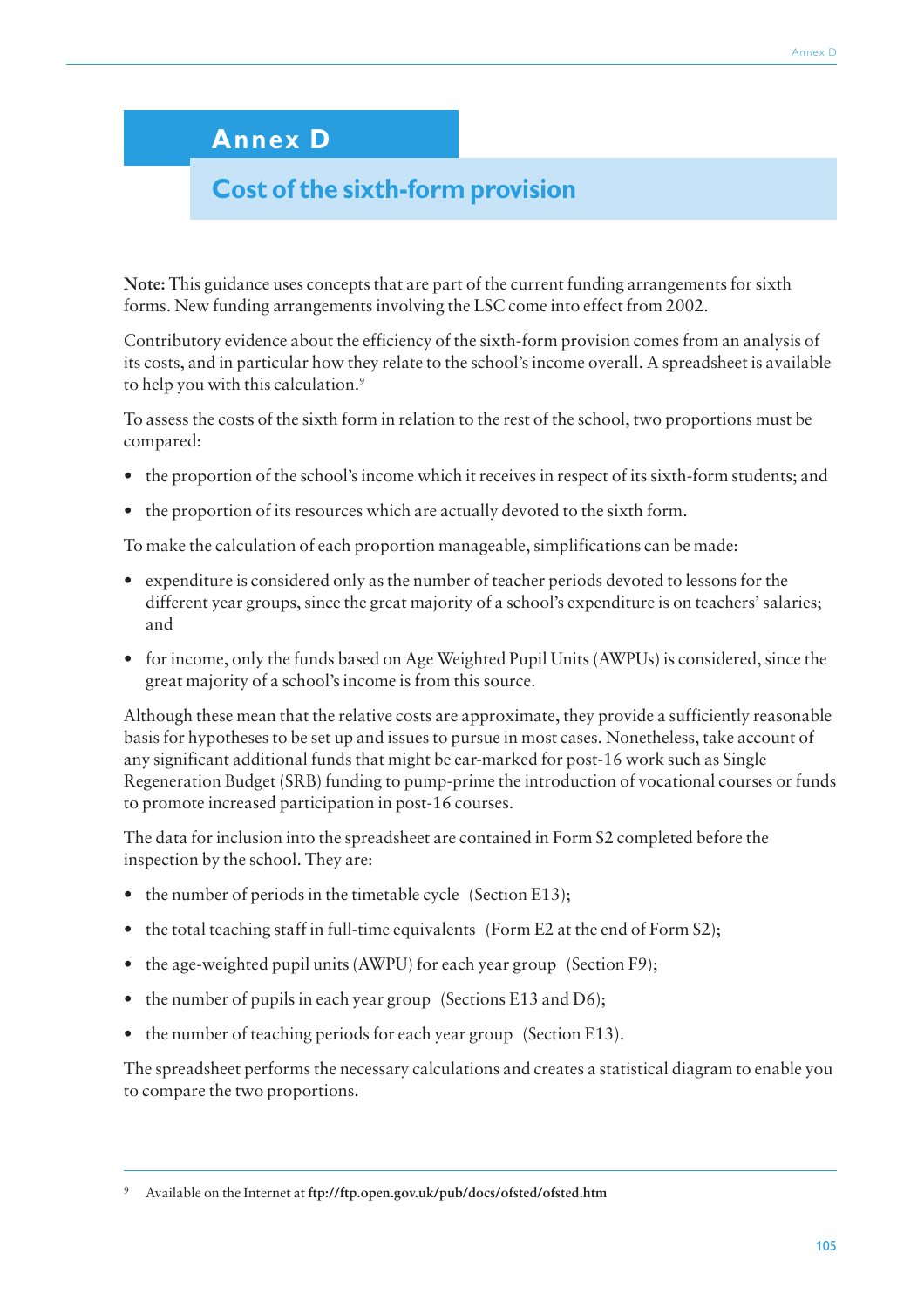

The graphs show three pairs of bars, a pair for each of KS3, KS4 and the sixth form. The left-hand bar of each pair shows the proportion of staffing resource used – an approximation for the expenditure on that key stage. The right-hand bar shows the income received in respect of students in that key stage.

In figure D.1, the income and expenditure for the sixth form are closely balanced. In figure D.2, more is spent on staffing the sixth form than is warranted by the income. In this case the main school, in particular Key Stage 4, is subsidising the sixth form. This prompts questions about the effect this is having on the quality of education in Key Stage 4, as well as whether the sixth form is being operated efficiently. These are matters to pursue with the school.

The imbalance might well be justified. In the inspection you should explore the strategic thinking behind the decisions, and evaluate their effect.

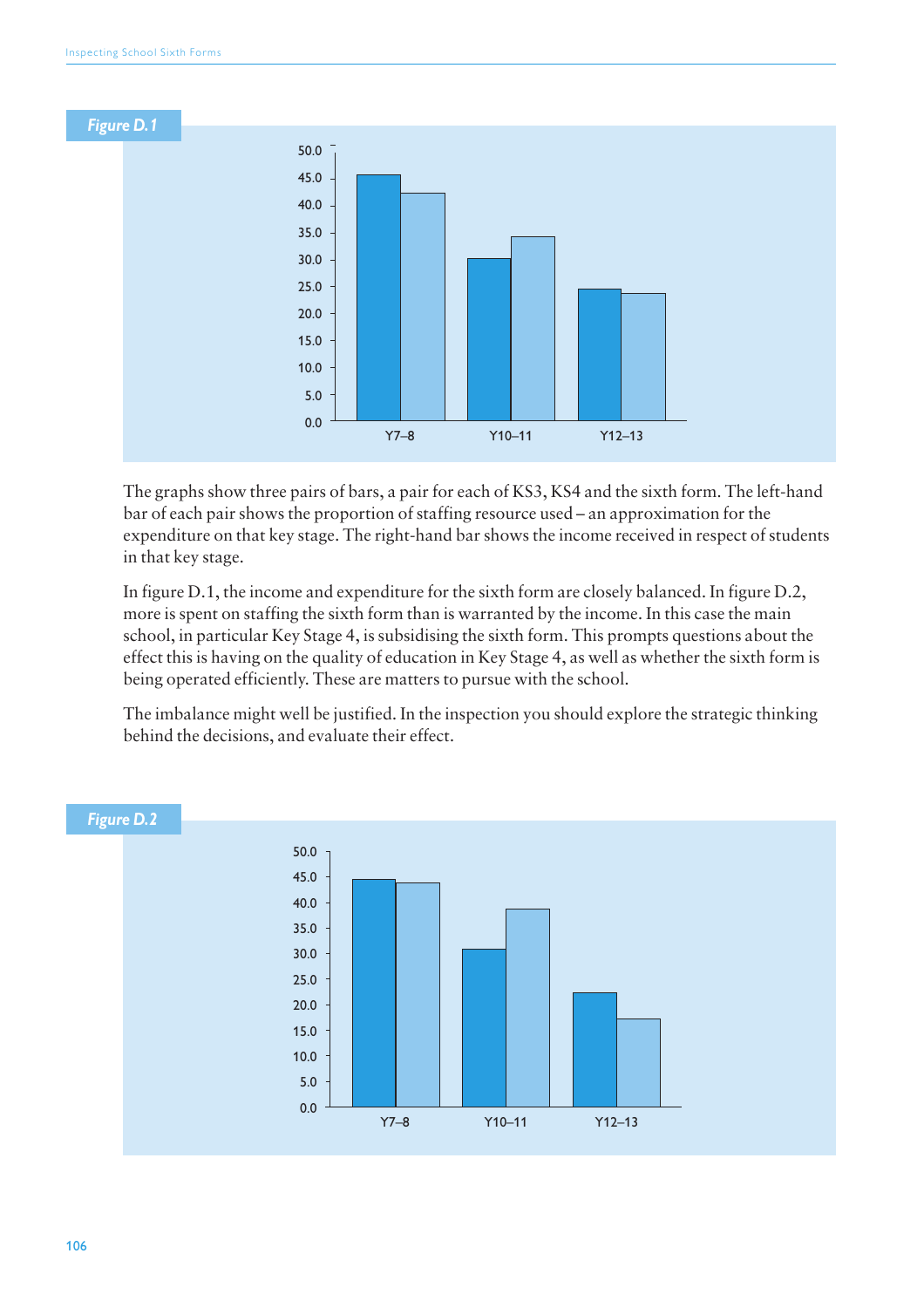It would be important in the situation in figure D.2 to find out whether it is an unusual one for the school. It may be for one year. It might be unreasonable for a school to radically change the nature of its provision simply because one year group had fewer sixth-form students and so had made the sixth form less economic. An alternative scenario might be that the school is just developing a new sixth form and some subsidy is seen as a sensible investment in the future. The school may have decided to subsidise GNVQ courses in their first year. On the other hand, it might be claimed that it was justifiable to subsidise a sixth form because of the beneficial effect that the sixth form has on the rest of the school; that could be too simplistic a justification, particularly if the decline in sixth form numbers is a continuing trend.



The situation in figure D.3 raises different questions. Here, the sixth form is subsidising the rest of the school. It is tempting to feel that the school is being particularly efficient, but on the other hand it may be that here the sixth-form students are not getting a good enough deal. Their taught time may be too limited for the courses they are following, and they may be expected to spend an unreasonable amount of time in private study. There may be some classes that are too large. The examination of the pre-inspection data raises questions that need to be answered during the inspection itself.

Whenever you find an imbalance investigate whether the senior management team and governors are aware of it. If they are not, then that would seem to have a significant message about financial management. If they are (or when they are), can they justify it, and do the outcomes support the justification?